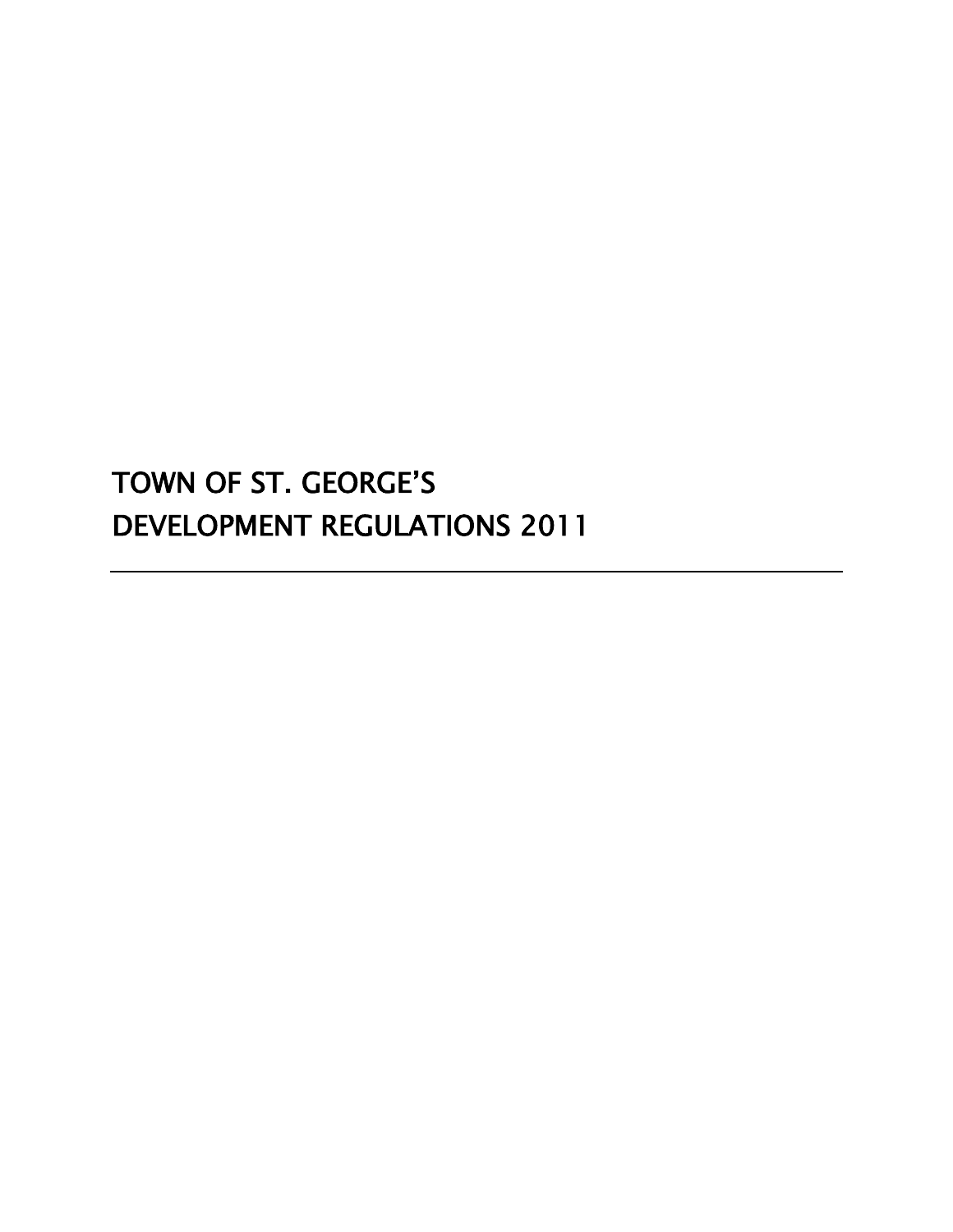## **URBAN AND RURAL PLANNING ACT RESOLUTION TO ADOPT TOWN OF ST. GEORGE'S DEVELOPMENT REGULATIONS 2011**

Under Section 16 of the Urban and Rural Planning Act 2000, the Town Council of St. George's adopts the Town of St. George's Development Regulations 2011.

Adopted by the Town Council of St. George's on the <u>secondal</u> day of the stead of the stead of the stead of the stead of the stead of the stead of the stead of the stead of the stead of the stead of the stead of the stead 2012.

Signed and sealed this\_\_\_\_\_\_\_ day of \_\_\_\_\_\_\_\_\_\_, 2012.

Mayor: \_\_\_\_\_\_\_\_\_\_\_\_\_\_\_\_\_\_\_\_\_\_

Fintan Alexander

Clerk:

Debbie Woolridge

## CANADIAN INSTITUTE OF PLANNERS CERTIFICATION

I certify that the attached Development Regulations have been prepared in accordance with the requirements of the Urban and Rural Planning Act 2000.

 $MCIP:$ 

Arvo McMillan, MCIP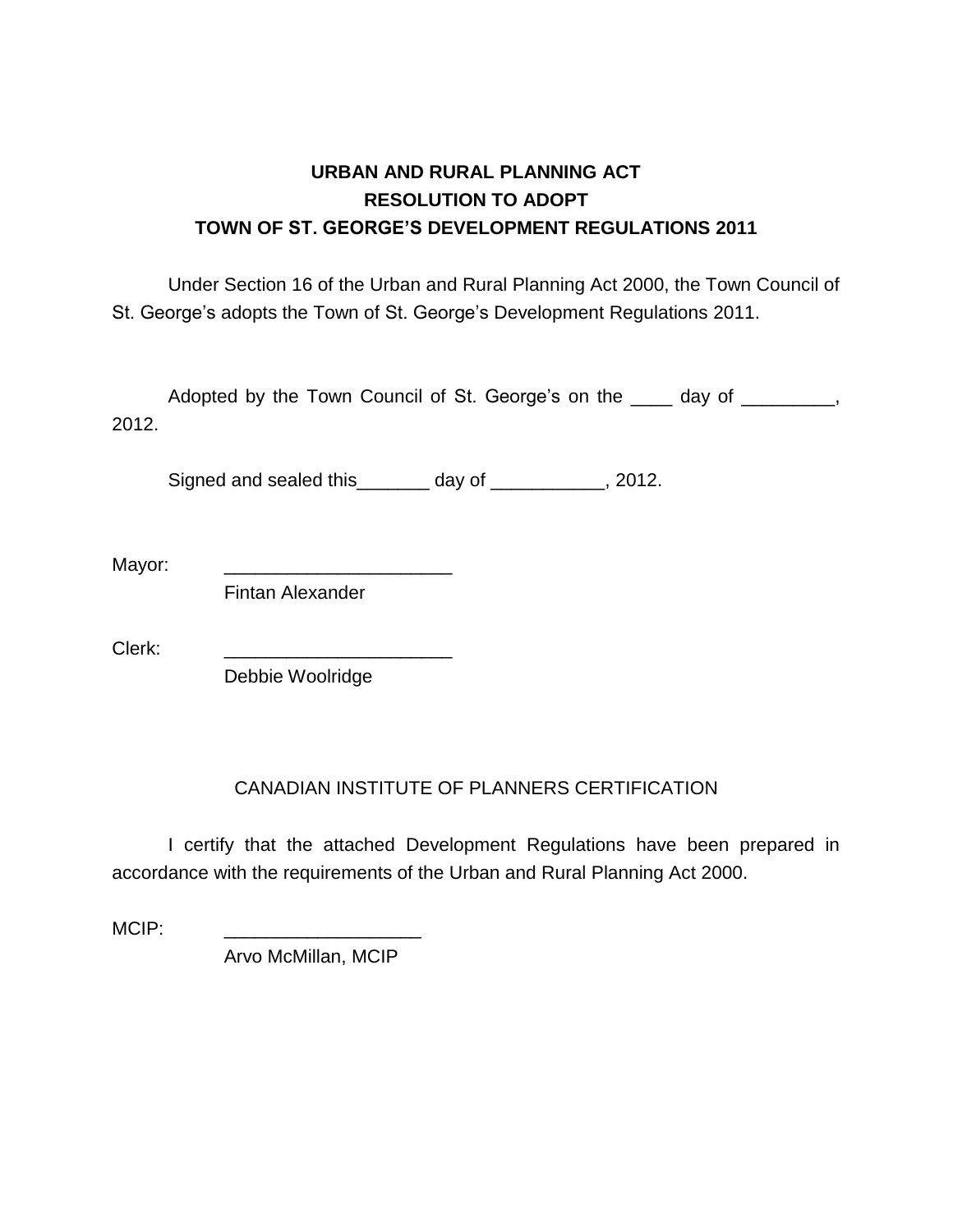## **URBAN AND RURAL PLANNING ACT RESOLUTION TO APPROVE TOWN OF ST. GEORGE'S DEVELOPMENT REGULATIONS 2011**

Under the authority of Section 16, Section 17 and Section 18 of *the Urban and Rural Planning Act 2000*, the Town Council of St. George's

- a) adopted the Town of St. George's Development Regulations 2011 on the  $d$ ay of  $\overline{\phantom{a}}$ , 2012.
- b) gave notice of the adoption of the Town of St. George's Development Regulations 2011 by advertisement inserted on the same day of successive, 2012 and the \_\_\_\_\_\_day of \_\_\_\_\_\_\_\_\_\_\_, 2012 in the Georgian newspaper.
- c) set the  $\frac{1}{2012}$  at  $\frac{1}{2012}$  at  $\frac{1}{2012}$  p.m. at the Town Hall, St. George's for the holding of a public hearing to consider objections and submissions.

Now under the authority of section 23 of the *Urban and Rural Planning Act 2000*, on the day of \_\_\_\_\_\_\_\_, 2012 the Town Council of St. George's approves the Town of St. George's Development Regulations 2011.

SIGNED AND SEALED this \_\_\_\_\_\_ day of \_\_\_\_\_\_\_\_\_\_\_\_, 2012

Mayor:

Fintan Alexander

Clerk:

Debbie Woolridge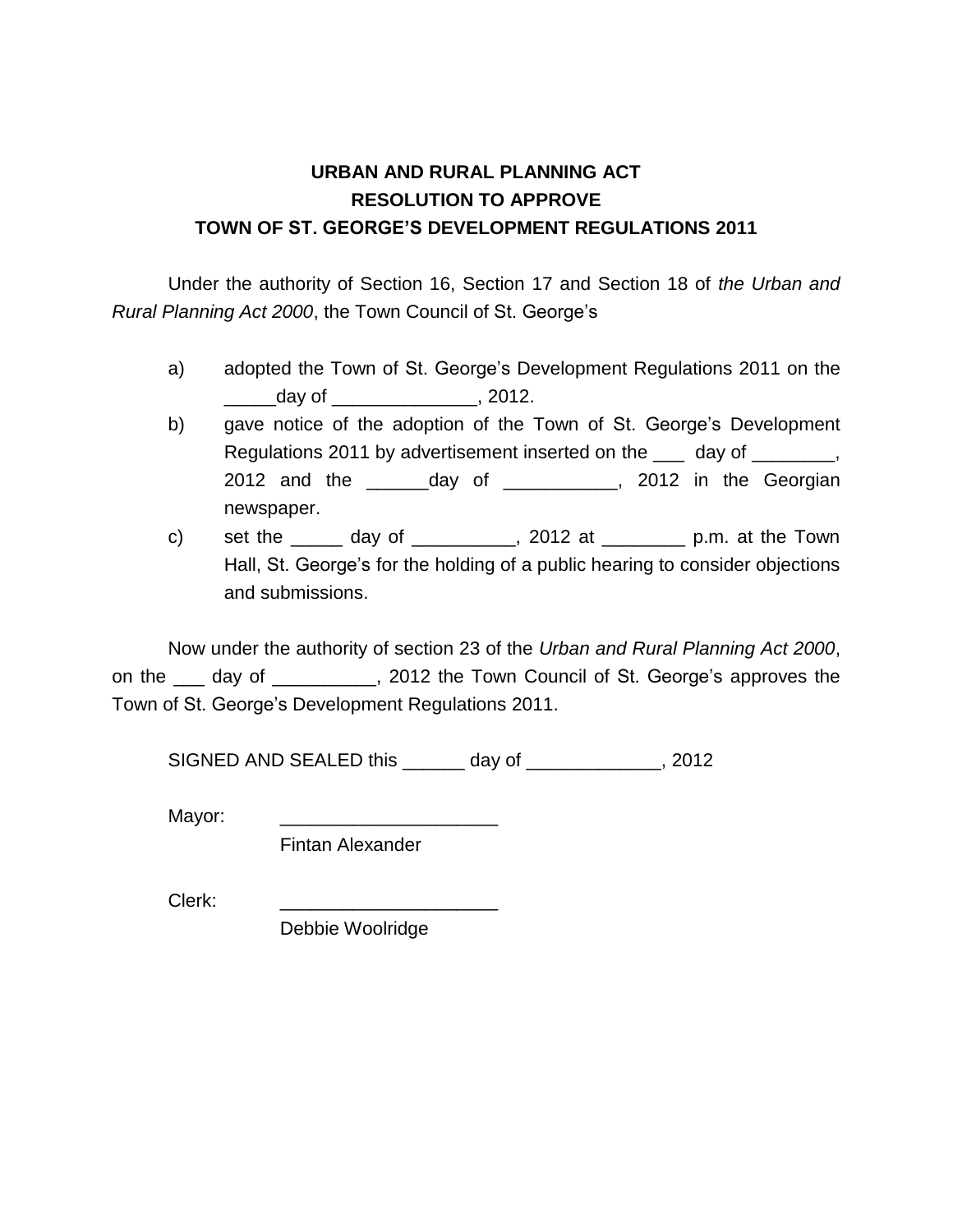## TABLE OF CONTENTS - Page 1

| 1.  |                                                                            |  |
|-----|----------------------------------------------------------------------------|--|
| 2.  |                                                                            |  |
| 3.  |                                                                            |  |
| 4.  | Urban and Rural Planning Act 2000 - Ministerial Development Regulations  1 |  |
| 5.  |                                                                            |  |
| 6.  |                                                                            |  |
|     |                                                                            |  |
| 7.  |                                                                            |  |
| 8.  |                                                                            |  |
| 9.  |                                                                            |  |
| 10. |                                                                            |  |
| 11. |                                                                            |  |
| 12. |                                                                            |  |
| 13. |                                                                            |  |
| 14. |                                                                            |  |
| 15. |                                                                            |  |
| 16. |                                                                            |  |
| 17. |                                                                            |  |
| 18. |                                                                            |  |
| 19. |                                                                            |  |
| 20. |                                                                            |  |
| 21. |                                                                            |  |
| 22. |                                                                            |  |
| 23. |                                                                            |  |
| 24. |                                                                            |  |
| 25. |                                                                            |  |
| 26. |                                                                            |  |
| 27. |                                                                            |  |
|     |                                                                            |  |
| 28. |                                                                            |  |
| 29. |                                                                            |  |
| 30. |                                                                            |  |
| 31. | Accessory Buildings - Non-Dwelling and Non-Apartment Building Uses 12      |  |
| 32. |                                                                            |  |
| 33. |                                                                            |  |
| 34. | Building Line and Setback, Complementary Yard Setbacks 13                  |  |
| 35. |                                                                            |  |
| 36. |                                                                            |  |
| 37. |                                                                            |  |
| 38. |                                                                            |  |
| 39. |                                                                            |  |
| 40. |                                                                            |  |
| 41. |                                                                            |  |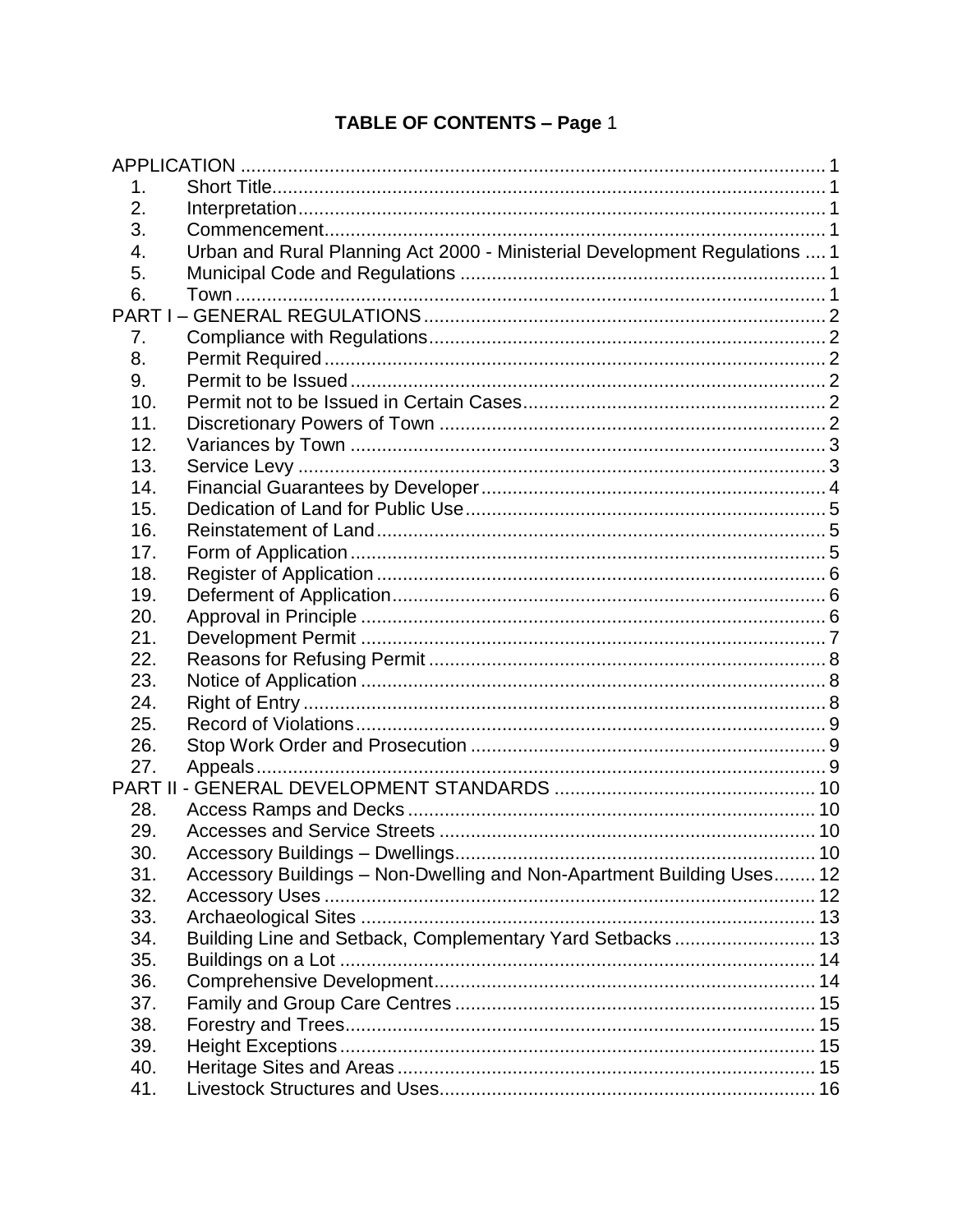## **TABLE OF CONTENTS – Page** 2

| 42. |                                                                   |  |
|-----|-------------------------------------------------------------------|--|
| 43. |                                                                   |  |
| 44. |                                                                   |  |
| 45. |                                                                   |  |
| 46. |                                                                   |  |
| 47. |                                                                   |  |
| 48. |                                                                   |  |
| 49. | Protected Road Zoning Regulations - Trans Canada Highway 20       |  |
| 50. |                                                                   |  |
| 51. |                                                                   |  |
| 52. |                                                                   |  |
| 53. |                                                                   |  |
| 54. |                                                                   |  |
| 55. | Site Development - Fill and Landscaping Permit Requirements  22   |  |
| 56. |                                                                   |  |
| 57. | Site Development - Slope Greater than 15 Percent or 20 Percent 24 |  |
| 58. |                                                                   |  |
| 59. |                                                                   |  |
| 60. |                                                                   |  |
| 61. |                                                                   |  |
| 62. |                                                                   |  |
| 63. |                                                                   |  |
| 64. | Utilities - Wind Mills, Wind Farms, Other Energy Sources  25      |  |
| 65. |                                                                   |  |
| 66. |                                                                   |  |
|     |                                                                   |  |
| 67. |                                                                   |  |
|     | (1)                                                               |  |
|     | (2)                                                               |  |
|     | (3)                                                               |  |
|     | (4)                                                               |  |
|     | (5)                                                               |  |
|     | (6)                                                               |  |
|     | (7)                                                               |  |
|     | Prohibition<br>(8)                                                |  |
|     | Signs or Advertisements Not Specifically Covered 30<br>(9)        |  |
| 68. |                                                                   |  |
| 69. |                                                                   |  |
| 70. |                                                                   |  |
| 71. |                                                                   |  |
| 72. |                                                                   |  |
|     |                                                                   |  |
| 73. |                                                                   |  |
| 74. |                                                                   |  |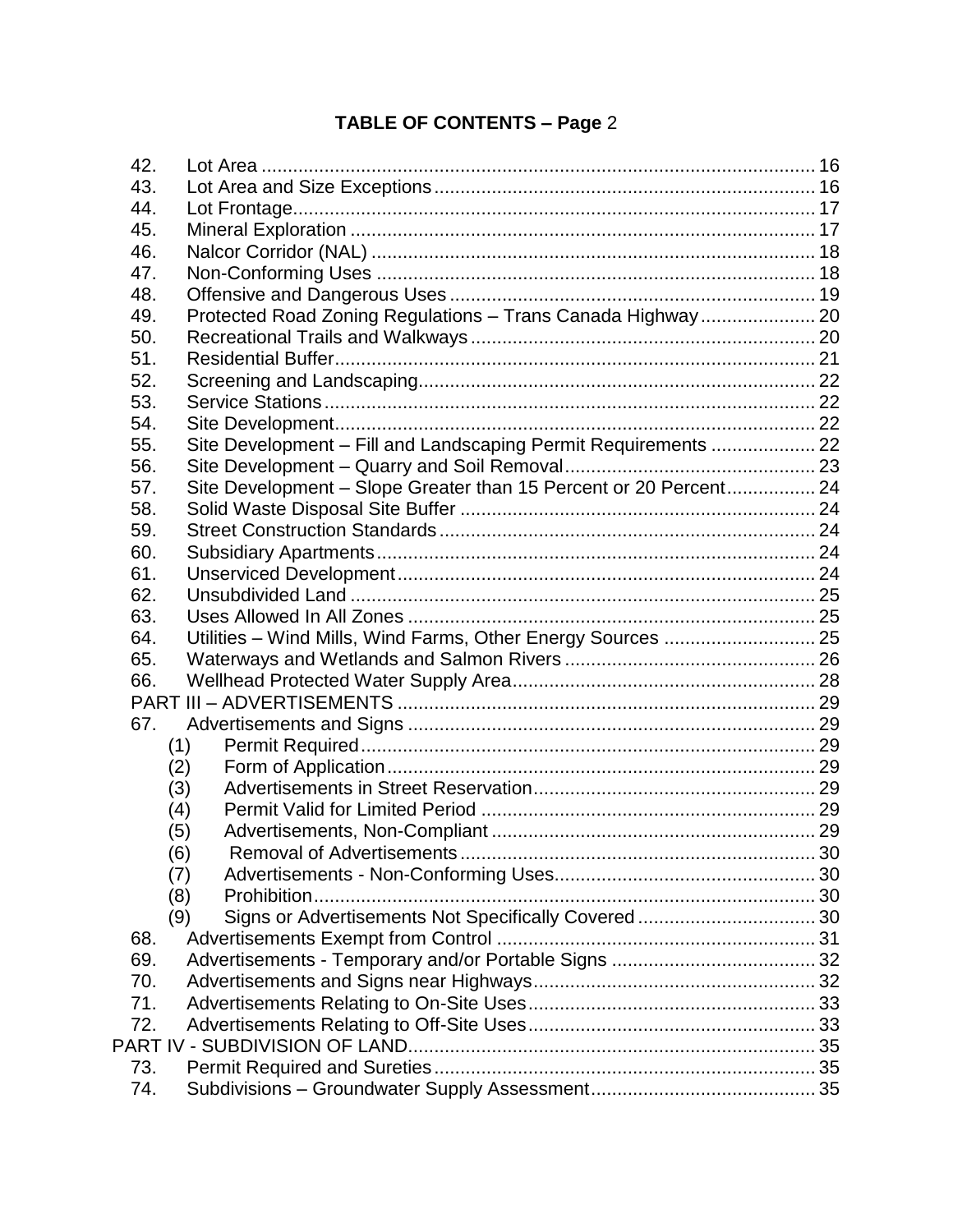## TABLE OF CONTENTS - Page 3

| 75. |                                                                   |  |
|-----|-------------------------------------------------------------------|--|
| 76. |                                                                   |  |
| 77. |                                                                   |  |
| 78. |                                                                   |  |
| 79. |                                                                   |  |
| 80. |                                                                   |  |
| 81. |                                                                   |  |
| 82. |                                                                   |  |
| 83. |                                                                   |  |
| 84. |                                                                   |  |
| 85. | Engineer to Design Works and Certify Construction Layout  39      |  |
| 86. |                                                                   |  |
| 87. |                                                                   |  |
| 88. |                                                                   |  |
| 89. |                                                                   |  |
| 90. |                                                                   |  |
|     |                                                                   |  |
| 91. |                                                                   |  |
| 92. |                                                                   |  |
| 93. |                                                                   |  |
| 94. |                                                                   |  |
| 95. |                                                                   |  |
|     |                                                                   |  |
|     | SCHEDULE B - CLASSIFICATION OF USES OF LAND AND BUILDINGS 54      |  |
|     |                                                                   |  |
|     |                                                                   |  |
|     |                                                                   |  |
|     |                                                                   |  |
|     |                                                                   |  |
|     |                                                                   |  |
|     |                                                                   |  |
|     |                                                                   |  |
|     |                                                                   |  |
|     |                                                                   |  |
|     |                                                                   |  |
|     |                                                                   |  |
|     | SCHEDULE D - OFFSTREET LOADING AND PARKING REQUIREMENTS  102      |  |
|     | SCHEDULE E - WATERWAYS AND WETLANDS - W.R. 97-1 AND W.R. 97-2 107 |  |

Maps - Land Use Zoning Maps 1, 2 and 3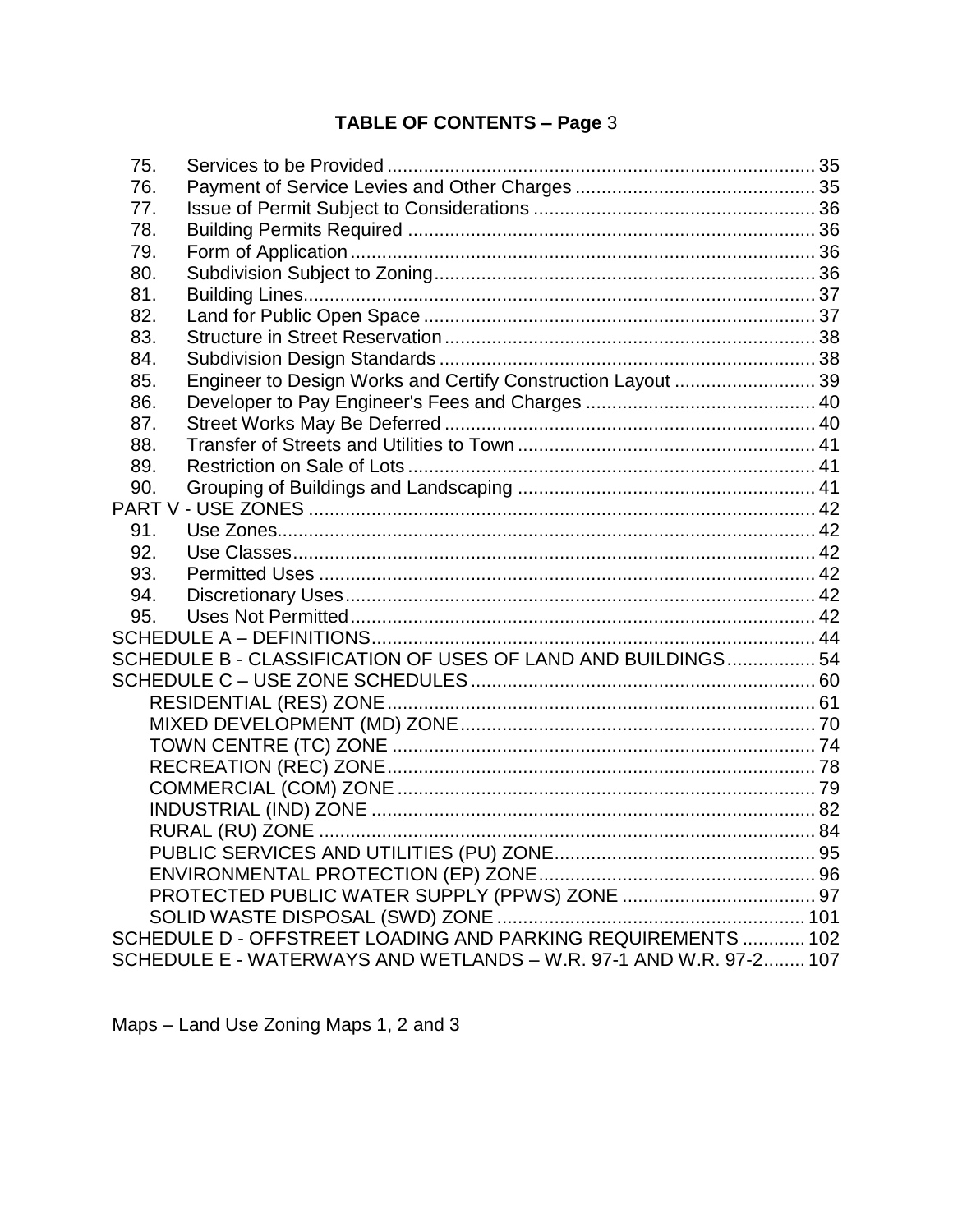## **TOWN OF ST. GEORGE'S MUNICIPAL PLAN DEVELOPMENT REGULATIONS**

## **APPLICATION**

## <span id="page-6-1"></span><span id="page-6-0"></span>**1. Short Title**

These Regulations may be cited as the St. George's Development Regulations.

## <span id="page-6-2"></span>**2. Interpretation**

- (1) Words and phrases used in these Regulations shall have the meanings ascribed to them in Schedule A.
- (2) Words and phrases not defined in Schedule A shall have the meanings that are commonly assigned to them in the context in which they are used in the Regulations.

## <span id="page-6-3"></span>**3. Commencement**

 These Regulations come into effect throughout the St. George's Municipal Planning Area, hereinafter referred to as the Planning Area, on the date of publication of a notice to that effect in the Newfoundland and Labrador Gazette.

## <span id="page-6-4"></span>**4. Urban and Rural Planning Act 2000 - Ministerial Development Regulations**

Newfoundland Regulation 3/01, Development Regulations under the Urban and Rural Planning Act 2000 (Ministerial Development Regulations), enacted under Section 36 of the Act, shall apply to development within the Planning Area. Where there is conflict between these and the St. George's Development Regulations, the Ministerial Development Regulations shall prevail. The Ministerial Development Regulations are included with the St. George's Development Regulations.

## <span id="page-6-5"></span>**5. Municipal Code and Regulations**

 The Building Code including the Plumbing Code, the Fire Code, the Electrical Code, and any other ancillary code and any Building Regulations, Waste Disposal Regulation and/or any other municipal regulations regulating or controlling the development, conservation and use of land in force in the Town of St. George's, shall, under these Regulations apply to the entire Planning Area.

## <span id="page-6-6"></span>**6. Town**

In these Regulations, "Town" means the Council of the Town of St. George's.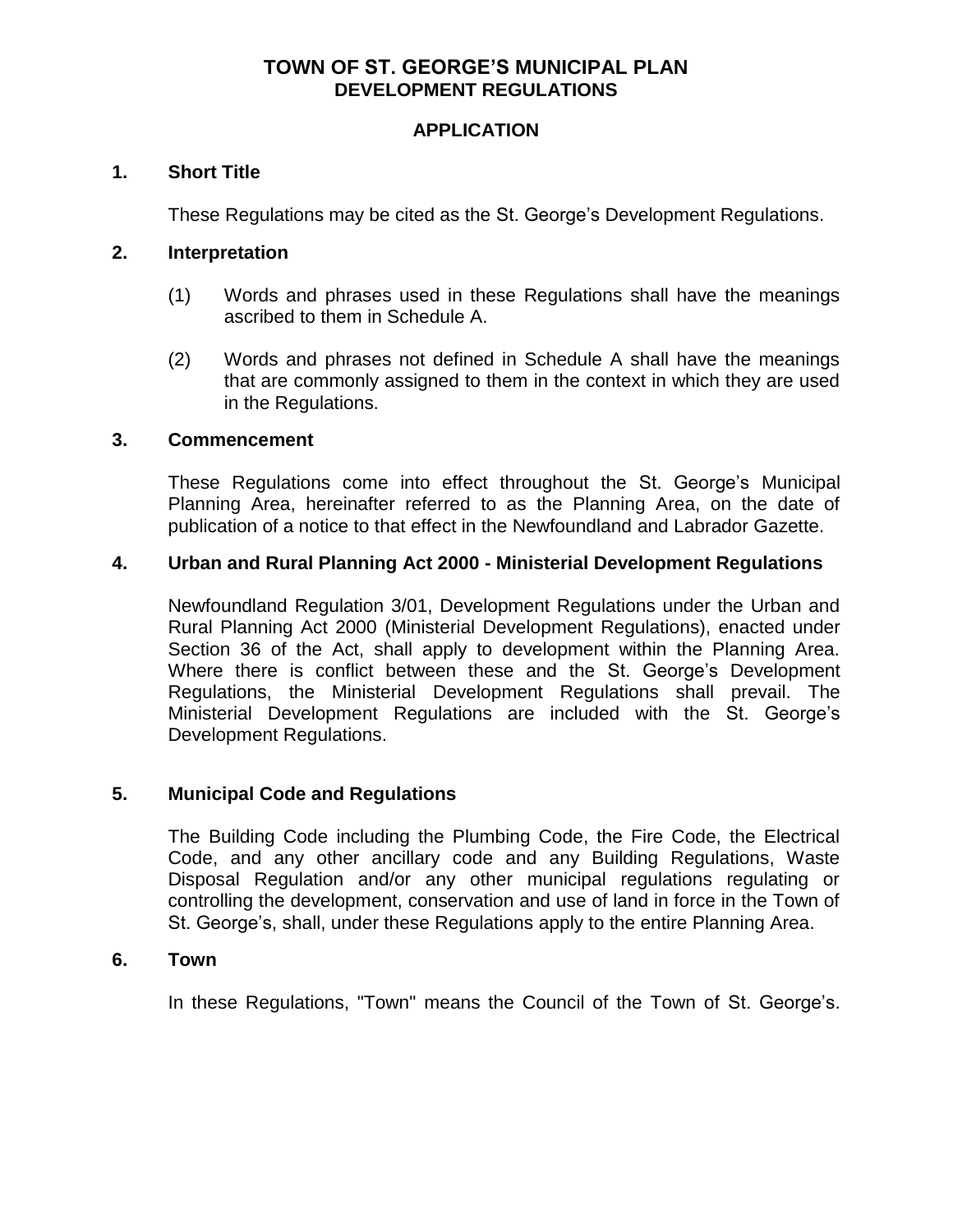## **PART I – GENERAL REGULATIONS**

## <span id="page-7-1"></span><span id="page-7-0"></span>**7. Compliance with Regulations**

 No development shall be carried out within the Planning Area except in accordance with these Regulations.

## <span id="page-7-2"></span>**8. Permit Required**

 No person shall carry out any development within the Planning Area except where otherwise provided in these Regulations unless a permit for the development has been issued by the Town.

## <span id="page-7-3"></span>**9. Permit to be Issued**

 Subject to Regulations 10 and 11, a permit shall be issued for development within the Planning Area that conforms to the requirements of these Regulations.

## <span id="page-7-4"></span>**10. Permit not to be Issued in Certain Cases**

 Neither a permit nor approval in principle shall be issued for development within the Planning Area when, in the opinion of the Town, it is premature by reason of the site lacking adequate road access, power, drainage, sanitary facilities, or domestic water supply, or being beyond the natural development of the area at the time of application unless the applicant contracts to pay the full cost of construction of the services deemed necessary by the Town and such cost shall attach to and upon the property in respect of which it is imposed.

## <span id="page-7-5"></span>**11. Discretionary Powers of Town**

In addition to any other discretionary powers and considerations in the issuance of a permit, the Town in its discretion may refuse to issue an approval principle or permit or issue it subject to conditions where:

- a) the development is deemed to lack adequate access and services;
- b) the development could or would create a nuisance to nearby properties in the form of noise, odour, traffic or pollution;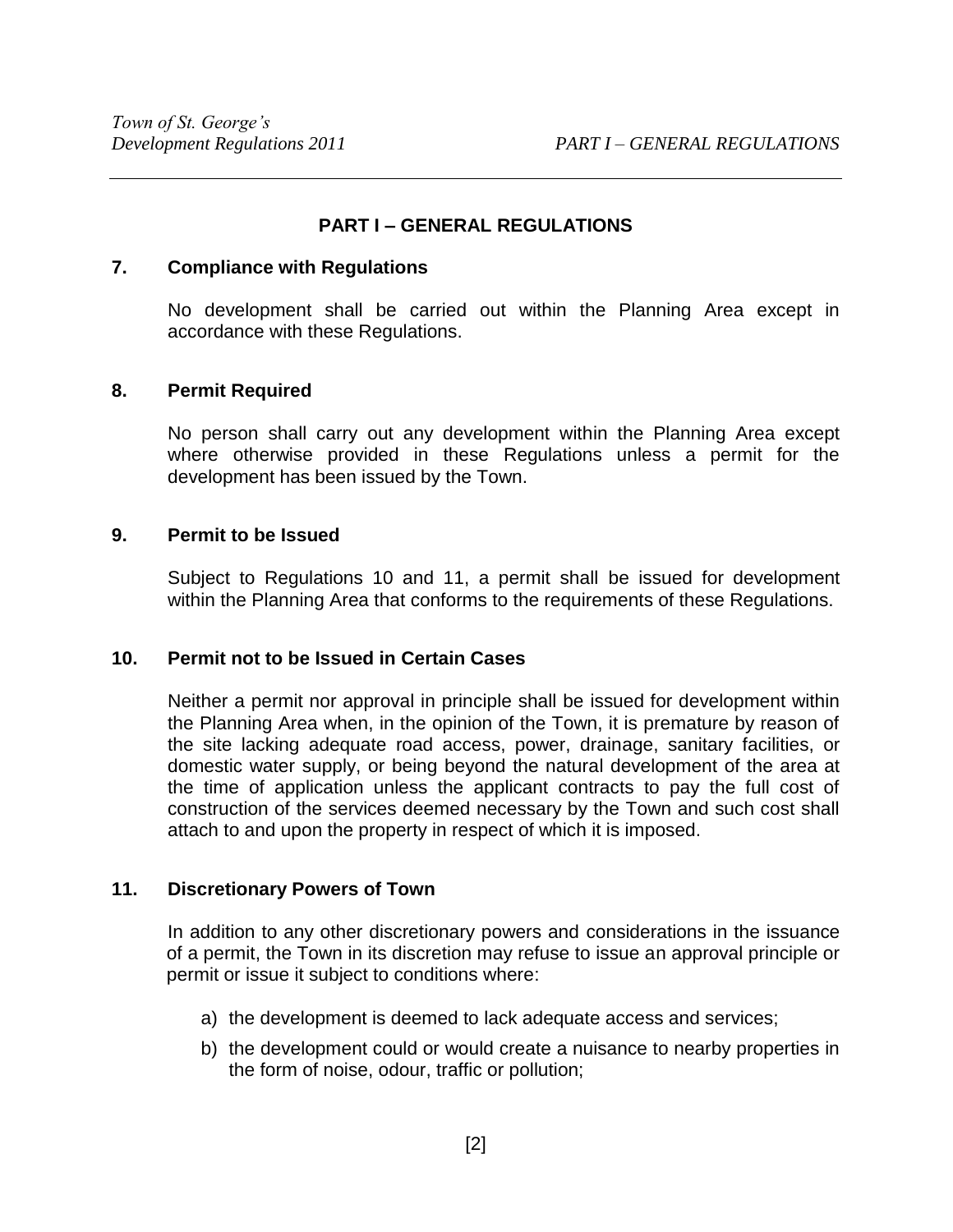- c) it is necessary to ensure that the development conforms to a scheme or plan adopted or approved by the Town;
- d) it is necessary to ensure that the development conforms to applicable provincial and/or federal policies and guidelines.

However, the exercise of this discretionary power does not enable the Town to allow a permitted use or discretionary use which is not set out under Schedule C or other Regulation.

## <span id="page-8-0"></span>**12. Variances by Town**

- (1) See Ministerial Development Regulations, Section 12.
- (2) Where an approval or a permit cannot be given by the Town because a proposed development does not comply with development standards set out in these Regulations, the Town may, in its discretion, vary the applicable development standards to a maximum of 10%, if, in the Town's opinion, compliance with the development standards would prejudice the proper development of the land, building or structure in question or would be contrary to the public interest.
- (3) The Town shall not allow a variance from development standards set out in these Regulations if that variance, when considered together with other variances made or to be made with respect to the same land, building or structure, would have a cumulative effect that is greater than a 10% variance even though the individual variances are separately not greater than 10%.
- (4) The Town shall not permit a variance from the development standards where the proposed development would increase the non conformity of an existing development.
- (5) Public Notice When a variance is necessary under this Regulation, the Town shall, at the expense of the applicant, give written notice to the property owners in the immediate vicinity of the proposed variance.

## <span id="page-8-1"></span>**13. Service Levy**

(1) The Town may require a developer to pay a service levy where development is made possible or where the density of potential development is increased, or where the value of property is enhanced by the carrying out of public works either on or off the site of the development.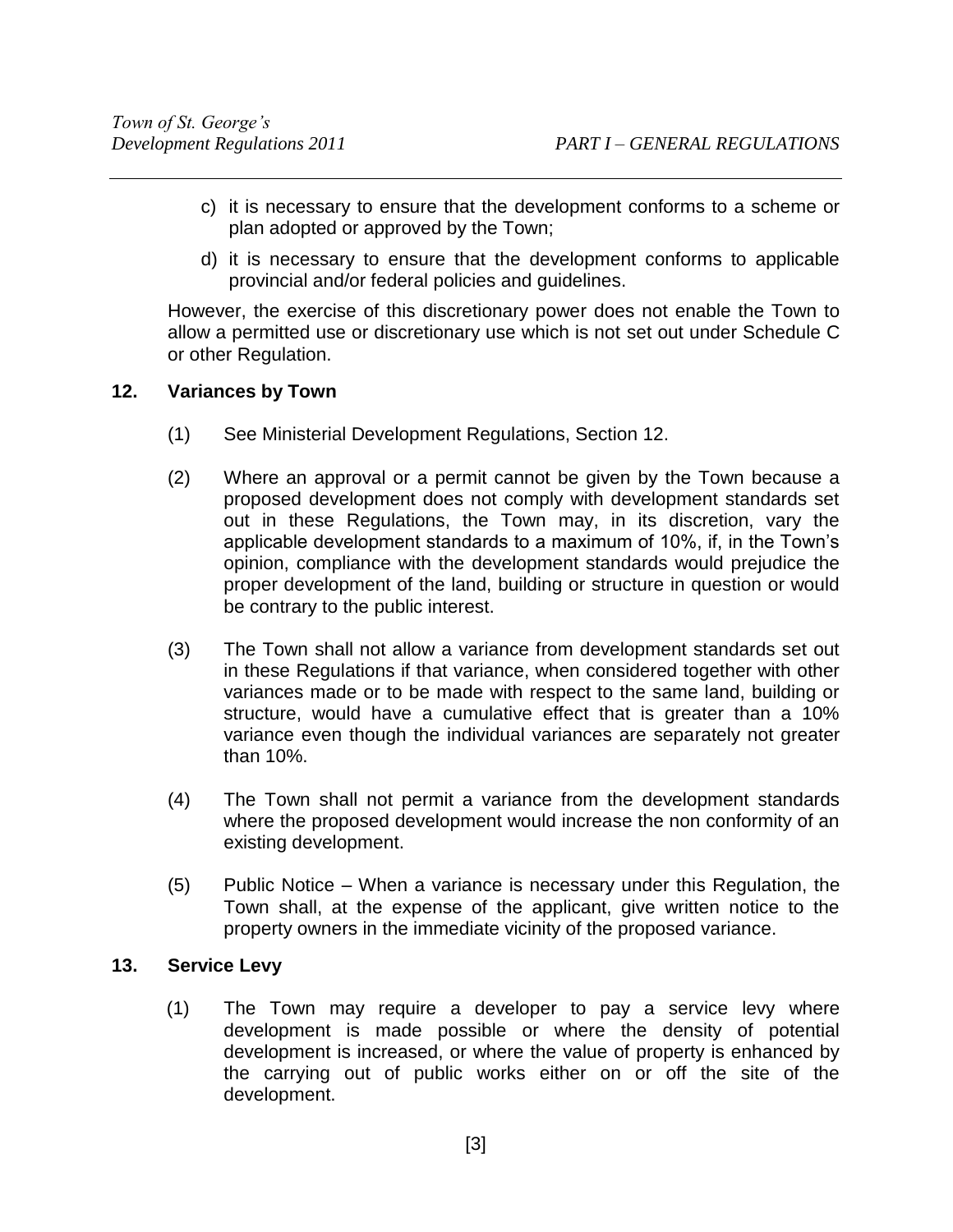- (2) A service levy shall not exceed the cost, or estimated cost, including finance charges to the Town of constructing or improving the public works referred to in Regulation 13(1) that are necessary for the real property to be developed in accordance with the standards required by the Town and for uses that are permitted on that real property.
- (3) A service levy shall be assessed on the real property based on:
	- a) the amount of real property benefited by the public works related to all the real property so benefited; and,
	- b) the density of development made capable or increased by the public work.
- (4) The Town may require a service levy to be paid by the owner of the real property at:
	- a) the time the levy is imposed;
	- b) the time development of the real property commences;
	- c) the time development of the real property is completed; or,
	- d) such other time as the Town may decide.

## <span id="page-9-0"></span>**14. Financial Guarantees by Developer**

- (1) The Town may require a developer before commencing a development to make such financial provisions and/or enter into such agreements as may be required to guarantee the payment of service levies, ensure site reinstatement, and to enforce the carrying out of any other condition attached to a permit or licence.
- (2) The financial provisions pursuant to Regulation 14(1) may be made in the form of:
	- a) a cash deposit from the developer, to be held by the Town, or;
	- b) a guarantee by a bank, or other institution acceptable to the Town, for expenditures by the developer, or;
	- c) a performance bond provided by an insurance company or a bank, or;
	- d) an annual contribution to a sinking fund held by the Town.
- (3) Financial Guarantees Mineral Workings
	- a) The developer shall provide a financial guarantee in the form of a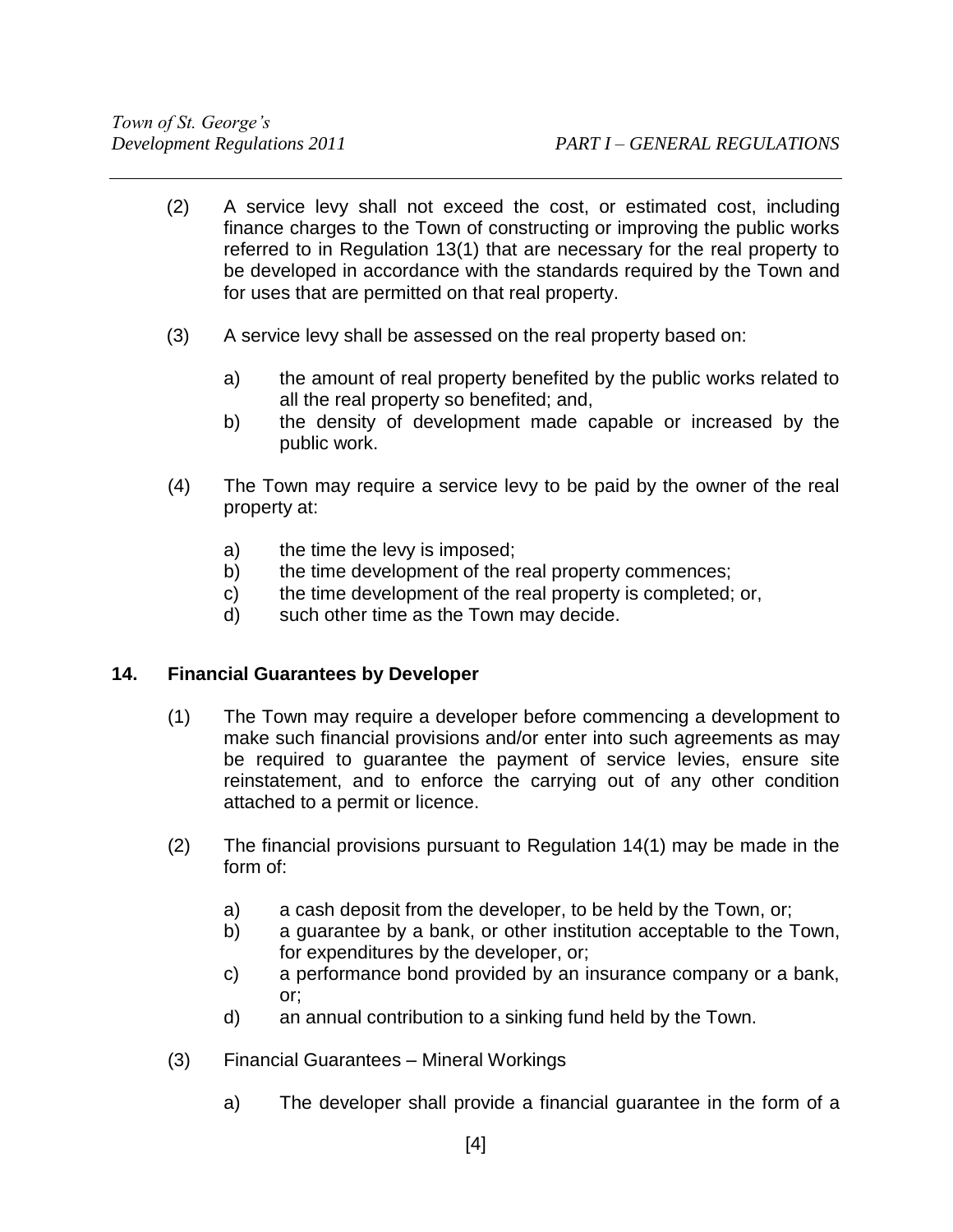performance bond or unconditional and irrevocable letter of credit or other form acceptable to the Town for an amount to cover the cost of restoring or landscaping the site after the quarry operations have ended or the site is abandoned by the applicant.

b) The financial guarantee shall be returned when the Reclamation Plan has been carried out or the development terminated and any conditions attached to the development permit have been met to the satisfaction of the Town.

## <span id="page-10-0"></span>**15. Dedication of Land for Public Use**

In addition to the requirements for dedication of land under Part IV of these Regulations, the Town may require the dedication of a percentage of the land area of any subdivision or other development for public use, and such land shall be conveyed to the Town in accordance with the provisions of the Act as a condition of issuing an Approval in Principle or permit for a development.

Unless the Town decides otherwise, land that the Town requires to be set aside for storm water management, roads, public services, public utilities or environmental protection may be in addition to whatever land the Town may require under Section 37 of the Act or Part IV of these Regulations for park land or public use

## <span id="page-10-1"></span>**16. Reinstatement of Land**

Where the use of land is discontinued or the intensity of its use is decreased, the Town may order the developer, the occupier of the site, or the owner or all of them to reinstate the site, to remove all or any buildings or erections, to cover or fill all wells or excavations, and to close all or any accesses, or to do any of these things or all of them, as the case may be, and the developer, occupier or owner shall carry out the order of the Town and shall put the site in a clean and sanitary condition to the satisfaction of the Town.

## <span id="page-10-2"></span>**17. Form of Application**

 (1) An application for a Development Permit or for Approval in Principle shall be made only by the owner or by a person authorized by the owner to the Town on such form as may be prescribed by the Town, and every application shall include such plans, specifications and drawings as the Town may require, and be accompanied by the permit fee required by the Town.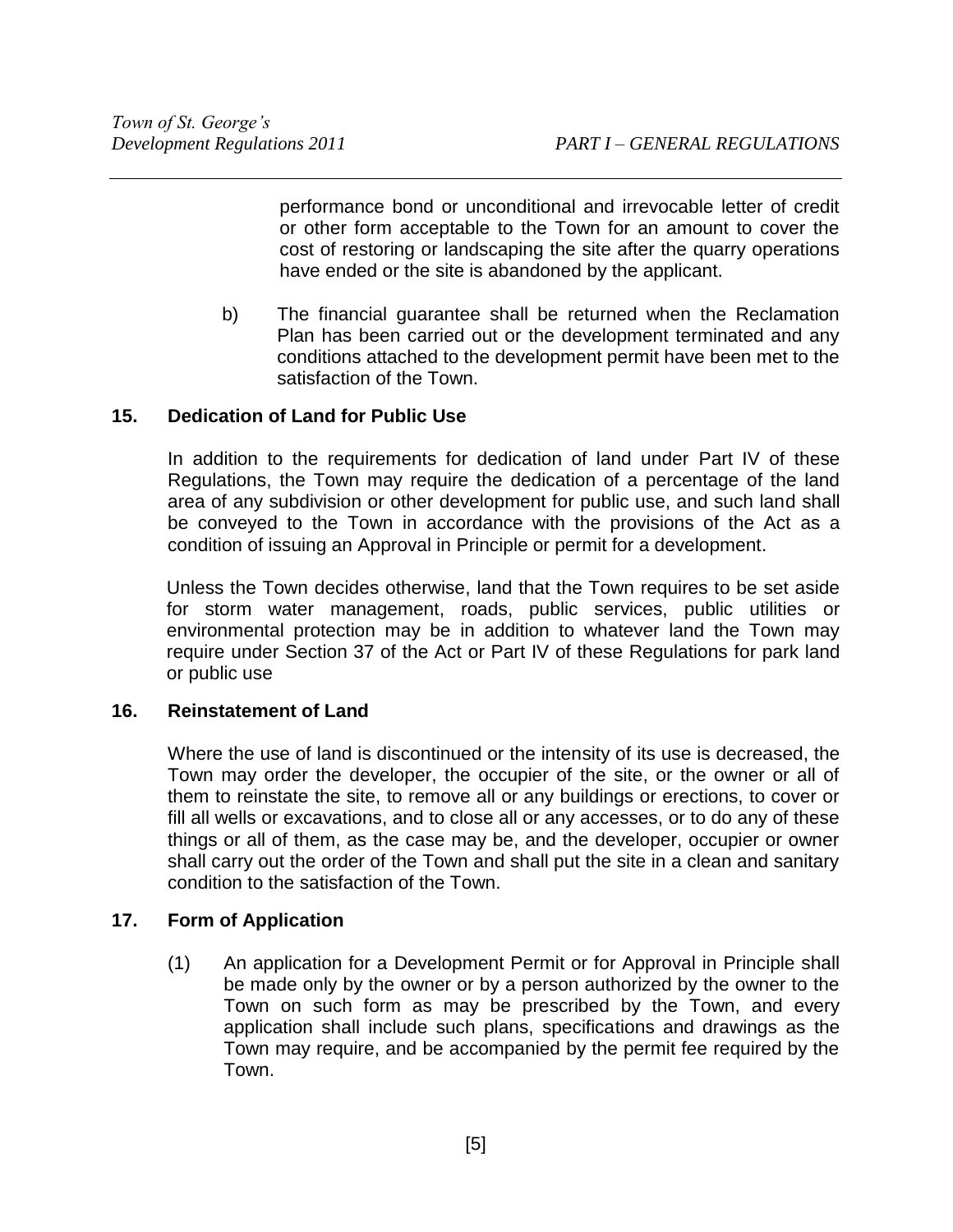(2) The Town shall, on request, supply to every applicant a copy of the application forms referred to in Regulation 17(1) and a description of the plans, specifications and drawings required to be provided with the application

## <span id="page-11-0"></span>**18. Register of Application**

.

 The Town shall keep a public register of all applications for development, and shall enter therein the Town's decision upon each application and the result of any appeal from that decision.

## <span id="page-11-1"></span>**19. Deferment of Application**

- (1) The Town may, with the written agreement of the applicant, defer consideration of an application.
- (2) Applications properly submitted in accordance with these Regulations which have not been determined by the Town and on which a decision has not been communicated to the applicant within eight weeks of the receipt thereof by the Town, and on which consideration has not been deferred in accordance with Regulation 19(1), shall be deemed to be refused.

## <span id="page-11-2"></span>**20. Approval in Principle**

- (1) The Town may grant Approval in Principle for subdivision or any other development, if, after considering an application for Approval in Principle made under these Regulations, it is satisfied that the proposed development is, subject to the approval of detailed plans, in compliance with these Regulations.
- (2) Where Approval in Principle is granted under this Regulation, it shall be subject to the subsequent approval by the Town of such details as may be listed in the Approval in Principle, which shall also specify that further application for approval of these details shall be received not later than two years from the grant of Approval in Principle.
- (3) An Approval in Principle or conditions attached thereto is subject to appeal under the Act.
- (4) Notwithstanding an Approval in Principle, no work shall commence until a Development Permit or other permit has been issued by the Town.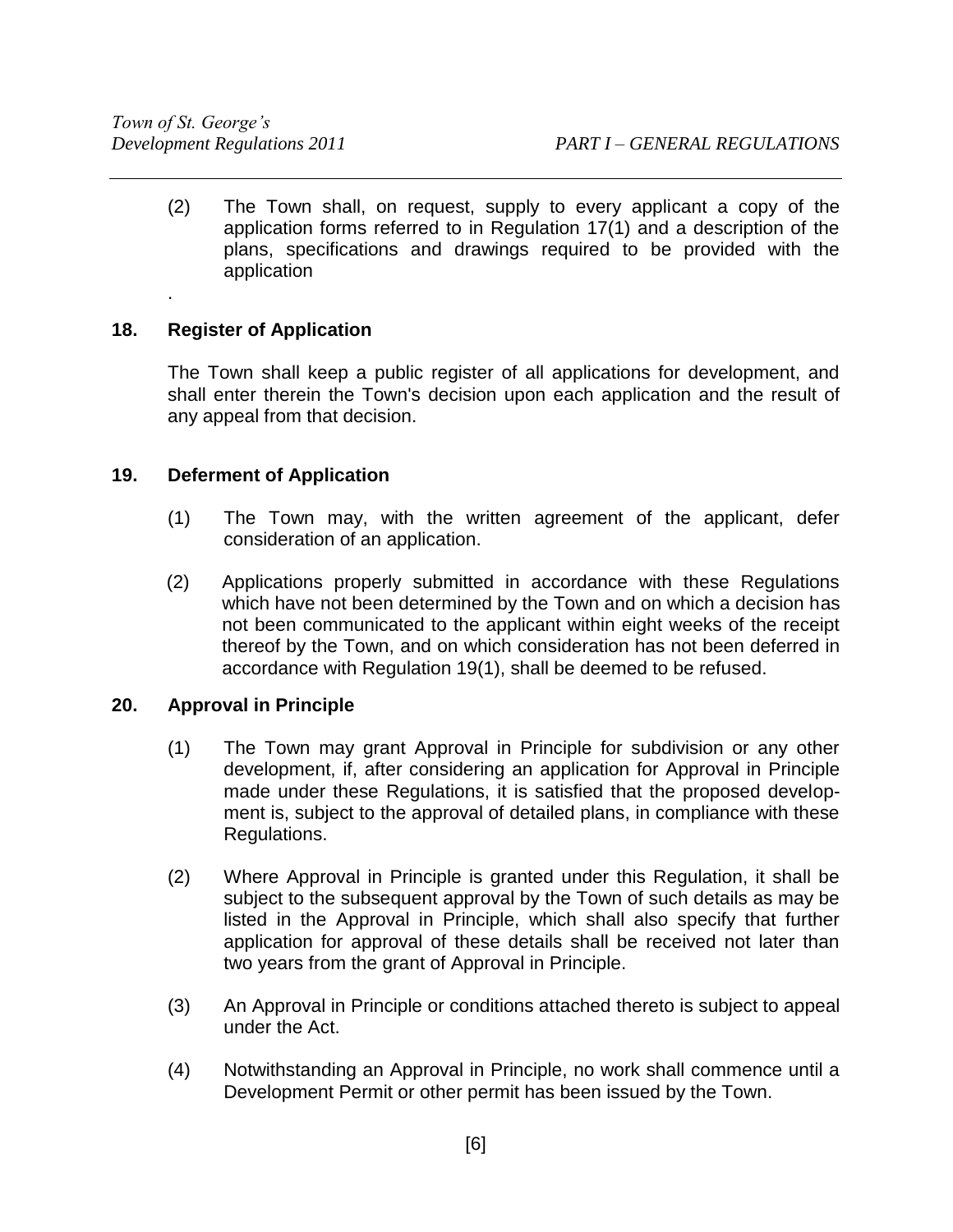## <span id="page-12-0"></span>**21. Development Permit**

- (1) A plan or drawing which has been approved by the Town and which bears a mark and/or signature indicating such approval together with a permit shall be deemed to be permission to develop land in accordance with these Regulations but such permission shall not relieve the applicant from full responsibility for obtaining permits or approvals under any other regulation or statute prior to commencing the development; from having the work carried out in accordance with these Regulations or any other regulations or statutes; and from compliance with all conditions imposed thereunder.
- (2) The Town may attach to a permit such conditions as it deems fit in order to ensure that the proposed development will be in accordance with the purposes and intent of these Regulations.
- (3) The Town may in its discretion issue a permit for a temporary use such as an outdoor market, a temporary shelter for a vehicle or a boat, and other permissible uses which have a limited and fixed term. The permit shall specify its duration, and upon expiry of the permit, the use shall be removed. In no case shall the term of a temporary permit exceed two years, which may be extended in writing by the Town for a further period as specified not exceeding two years. This clause does not apply to advertisements which are covered under Part III of the Development Regulations.
- (4) A permit is valid for a specified period, not to exceed two years. If the development has not commenced, the permit may be renewed for a further period not in excess of one year, but a permit shall not be renewed more than once, except in the case of a permit for an advertisement, which may be renewed in accordance with Part III of these Regulations.
- (5) The approval of any application and plans or drawings or the issue of a permit shall not prevent the Town from thereafter requiring the correction of errors, or from ordering the cessation, removal of, or remedial work on any development being carried out in the event that the same is in violation of this or any other regulations or statute.
- (6) The Town may revoke a permit for failure by the holder of it to comply with these Regulations or any condition attached to the permit or where the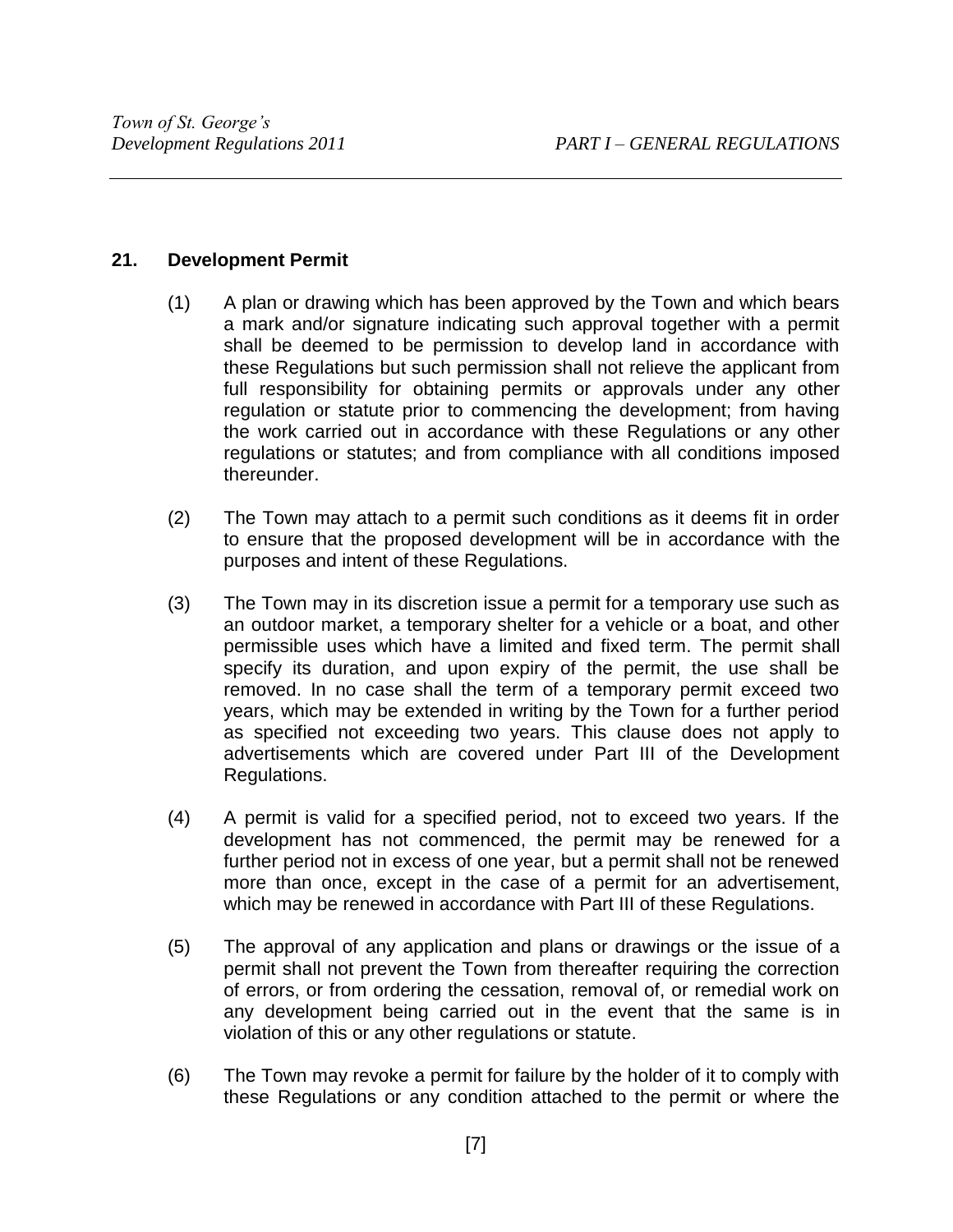permit was issued in error or was issued on the basis of incorrect information.

- (7) No person shall erase, alter or modify any drawing or specifications upon which a permit to develop has been issued by the Town.
- (8) There shall be kept available on the premises where any work, matter or thing in being done for which a permit has been issued, a copy of the permit and any plans, drawings or specifications on which the issue of the permit was based during the whole progress of the work, or the doing of the matter or thing until completion.
- (9) A Development Permit or permit or conditions attached thereto is subject to appeal.

## <span id="page-13-0"></span>**22. Reasons for Refusing Permit**

 The Town shall, when refusing to issue a permit or attaching conditions to a permit, state the reasons for so doing.

## <span id="page-13-1"></span>**23. Notice of Application**

 When a change in nonconforming use is to be considered (see also Ministerial Development Regulations), or when the development proposed is listed as a discretionary use in Schedule C of the Regulations, or, where otherwise required by the Town, the Town shall, at the expense of the applicant, give notice of an application for a permit or for Approval in Principle, by public advertisement in a newspaper circulating in the area or by any other means deemed necessary.

When a variance is necessary under Regulation 12 (see also Ministerial Development Regulations), the Town shall, at the expense of the applicant, give written notice to the property owners in the immediate vicinity of the proposed variance.

## <span id="page-13-2"></span>**24. Right of Entry**

 Any official authorized by the Town may enter upon any public or private land and may at all reasonable times enter any development or building upon the land for the purpose of making surveys or examinations or obtaining information relative to the carrying out of any development, construction, alteration, repair, or any other works whatsoever which the Town is empowered to regulate.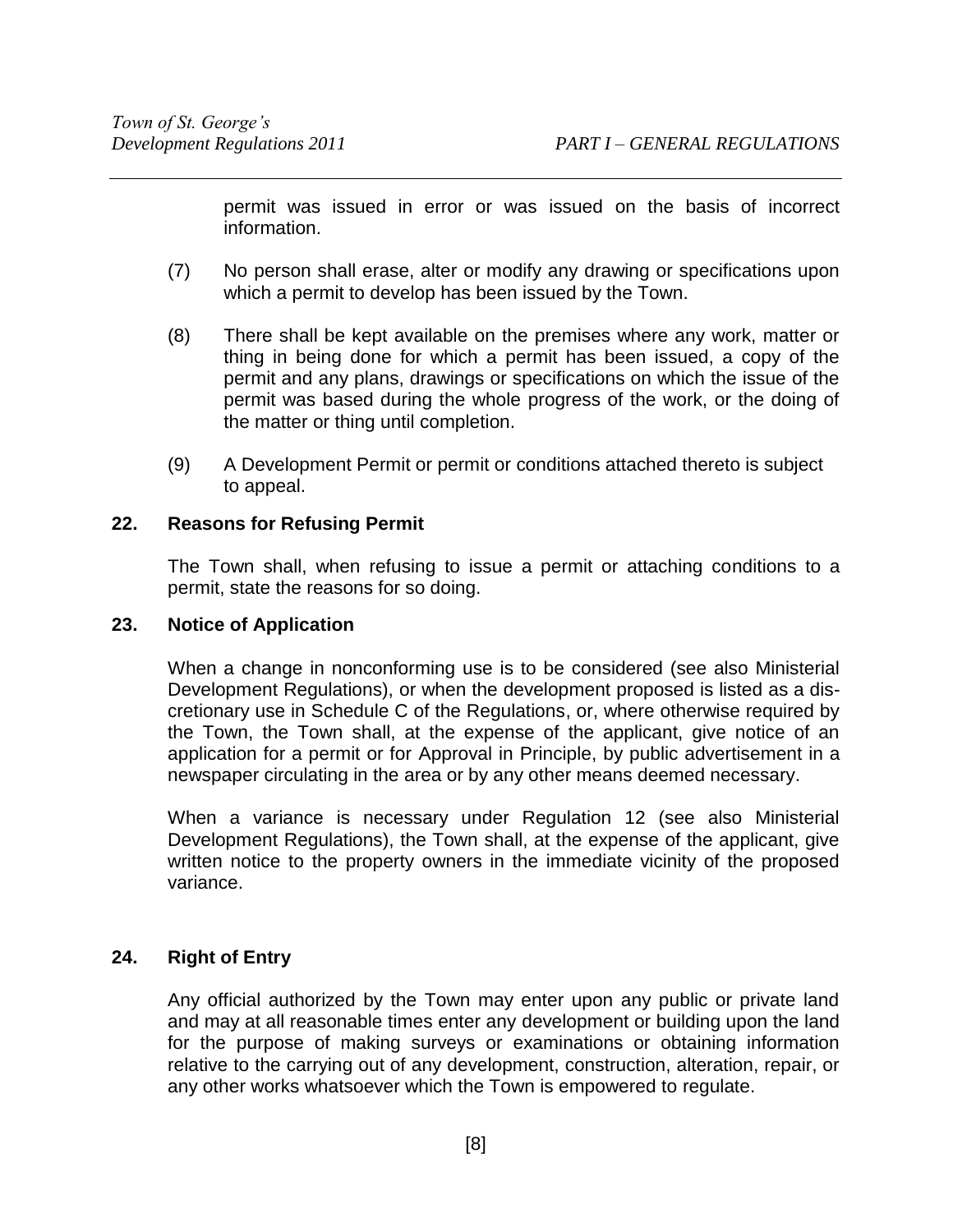## <span id="page-14-0"></span>**25. Record of Violations**

 Every inspector shall keep a record of any violation of these Regulations, which comes to his knowledge, and report that violation to the Town.

## <span id="page-14-1"></span>**26. Stop Work Order and Prosecution**

- (1) Where a person begins a development contrary or apparently contrary to these Regulations, the Town may order that person to stop the development or work connected therewith pending final adjudication in any prosecution arising out of the development.
- (2) A person who does not comply with an order made under Regulation 26(1) is guilty of an offence under the provisions of the Act.

## <span id="page-14-2"></span>**27. Appeals**

See Ministerial Development Regulations- Sections 5 to 11.

Where an appeal lodged under Section 42 of the Urban and Rural Planning Act has been successful, the fee paid by the appellant shall be reimbursed by the Town.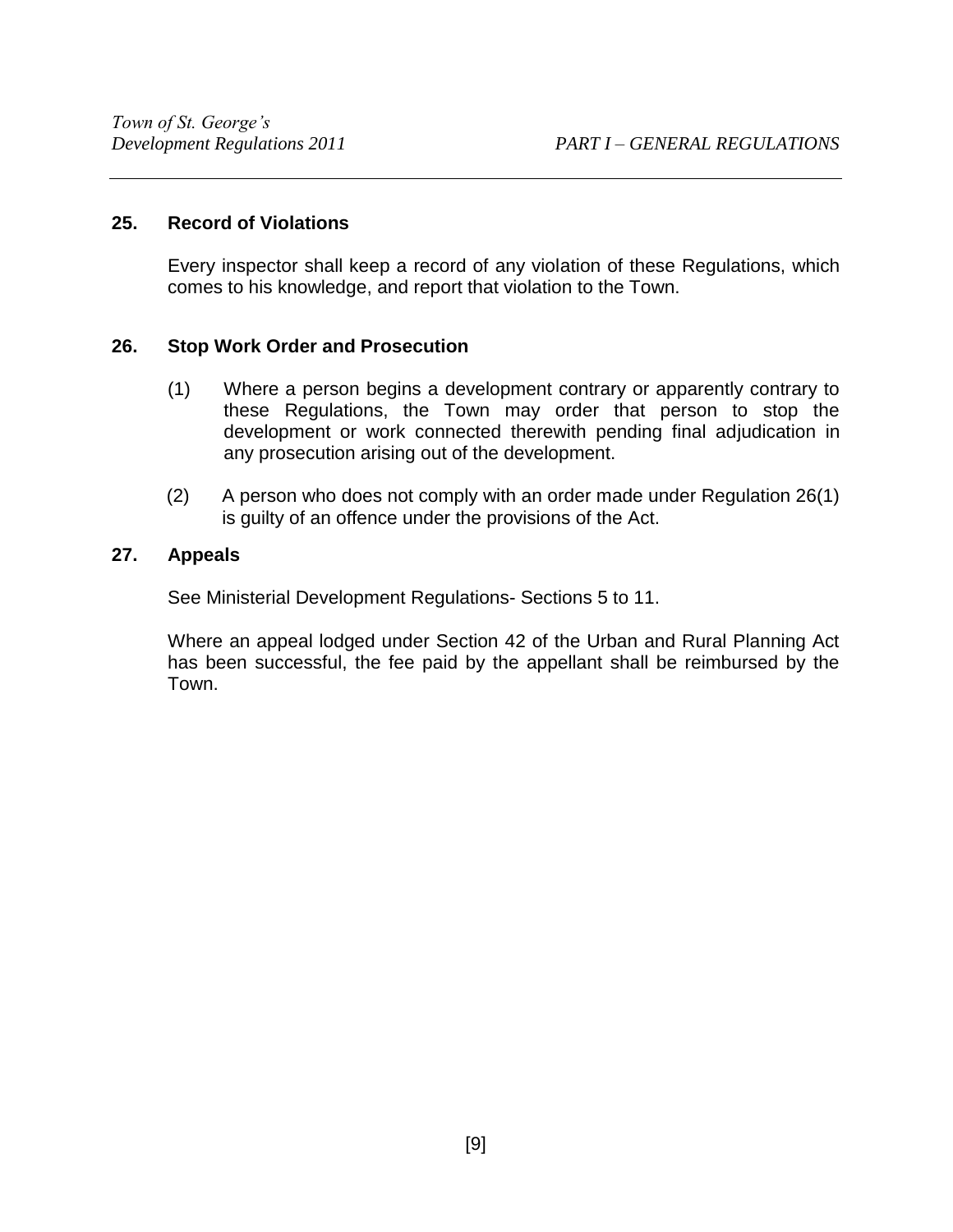## **PART II - GENERAL DEVELOPMENT STANDARDS**

## <span id="page-15-1"></span><span id="page-15-0"></span>**28. Access Ramps and Decks**

- (1) An access ramp for a wheel chair, may, at the discretion of the Town after consultation with abutting property owners, be erected in a minimum front, rear or side yard if there is no alternative means of providing the access ramp and it does not create a safety hazard or block sight lines.
- (2) An open or partially enclosed deck attached to a building shall not extend into the minimum permissible front and side yards and flanking road setback and shall not be closer to the rear lot line than 1 metre.
- (3) An access ramp or open deck is not deemed to be part of the building when calculating lot coverage under Schedule C.

## <span id="page-15-2"></span>**29. Accesses and Service Streets**

- (1) Access shall be located to the specification of the Town so as to ensure the greatest possible convenience and safety of the street system and the Town may prescribe the construction of service streets to reduce the number of accesses to collector and arterial streets.
- (2) No vehicular access shall be closer than 10 metres to the street line of any street intersection.
- (3) Roads and accesses may be controlled and/or restricted in certain areas, including along the Trans Canada Highway. Access to a provincial highway is subject to the approval of the Department of Transportation and Works.

## <span id="page-15-3"></span>**30. Accessory Buildings – Dwellings**

- (1) General Accessory buildings shall be clearly incidental and complementary to the use of the dwelling(s) in character, use and size, and shall be contained on the same lot and shall not have a negative effect on neighbouring properties.
- (2) Design and Appearance Accessory Buildings shall be compatible in terms of design and appearance with dwelling(s) on the lot.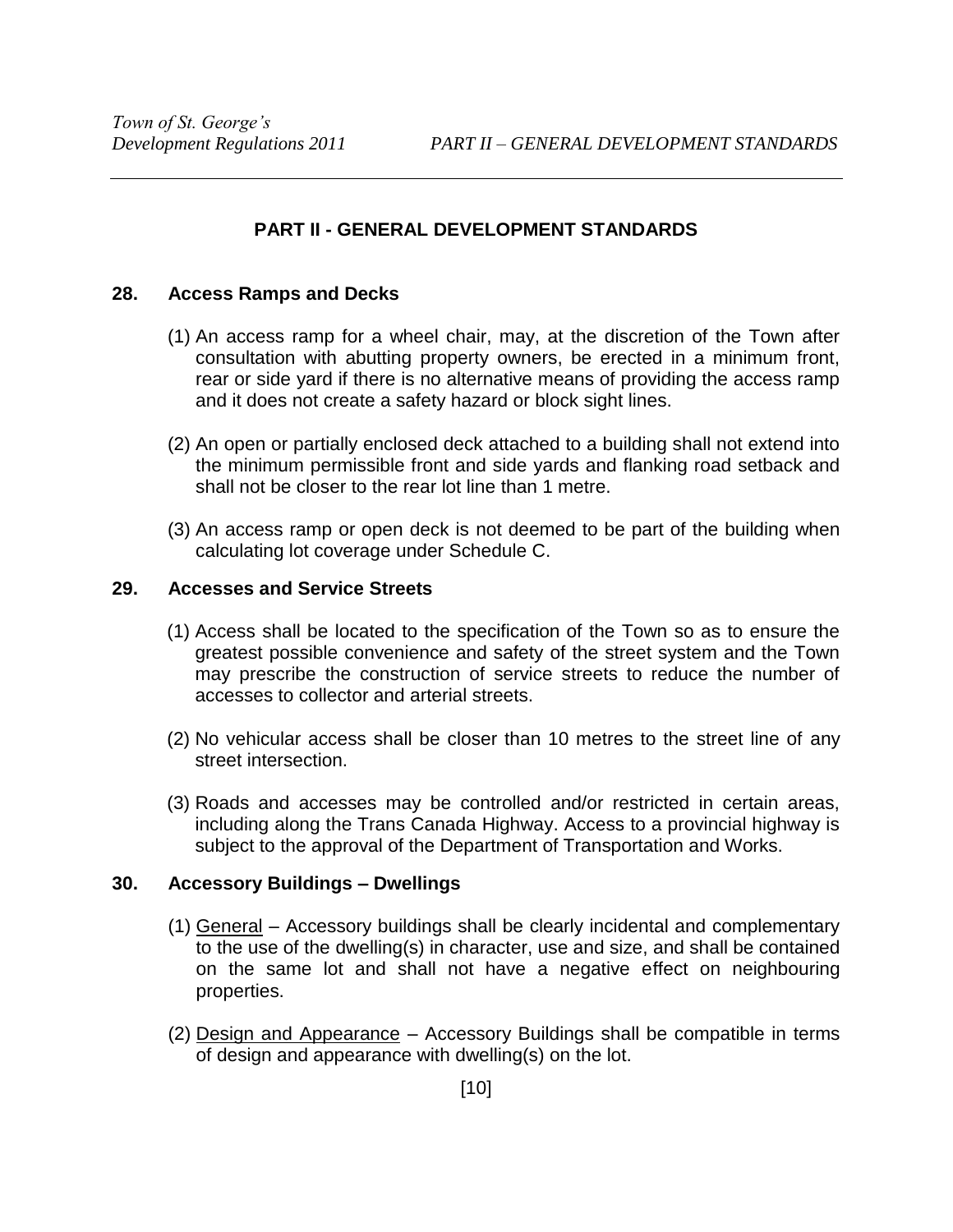- (3) Building Line Setback Unless otherwise determined by the Town under Clause (4) below, no accessory building or part thereof shall project in front of any dwelling or the building line setback, whichever is the greater distance from the front or flanking road lot line.
- (4) Building Line Setback in Front of Dwelling Where the dwelling is set well back of the minimum building line, and provided that the Town is satisfied that erecting an accessory building in front of the dwelling is in keeping with the general appearance of the area, the Town may permit an accessory building to be erected between the dwelling and the minimum building line as set out in Schedule C.
- (5) Lot Coverage The lot coverage of an accessory building shall not exceed the lot coverage of the dwelling, and the total lot coverage of all buildings on the property shall not exceed 33%.
- (6) Height Unless otherwise determined by the Town under Clause (6) below, the maximum height of an accessory building shall not exceed 4 metres and one storey.
- (7) Height Increase Subject to the discretion of the Town, the Town may allow an accessory building to have a maximum height of 6 metres and one storey, provided that the Town is satisfied that the increased height will not create a nuisance for nearby properties and provided that minimum rear yard for any accessory building over 4 metres in height is 3 metres.
- (8) Minimum Side Yard The minimum side yard for an accessory building is 1.5 metres or the side yard of the dwelling, whichever is less.
- (9) Minimum Side Yard Flanking Road Corner Lot The minimum side yard for an accessory building located on the flanking road side of a dwelling shall be the same as set out for the dwelling under Schedule C. Clauses (3) and (4) of this Regulation also apply in this case.
- (10) Minimum Rear Yard Height 4 Metres or Less The minimum rear yard for an accessory building 4 metres or less in height is 1 metre.
- (11) Minimum Rear Yard Height More than 4 Metres The minimum rear yard for an accessory building higher than 4 metres is 3 metres.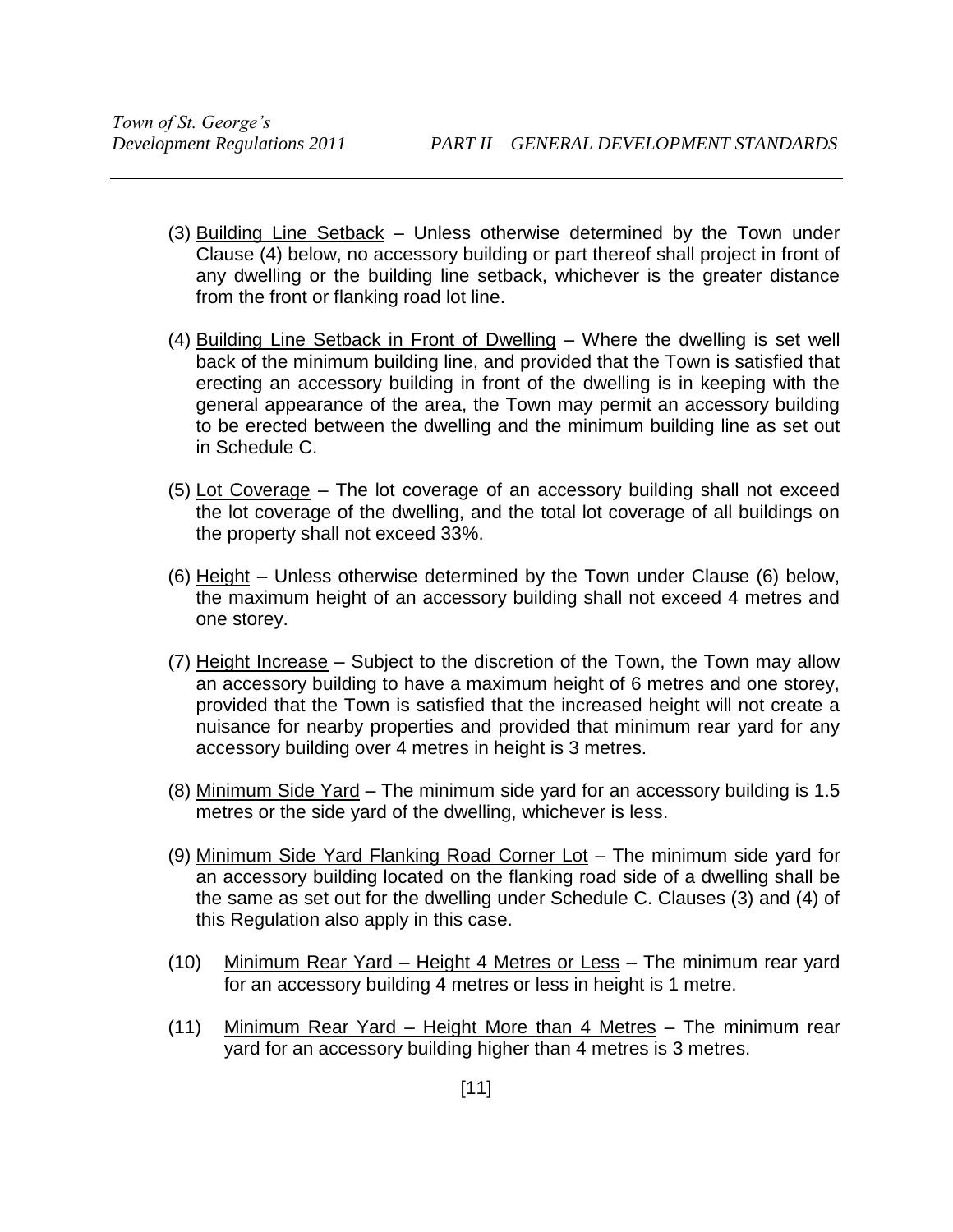(12) Separation Distance – Accessory buildings shall maintain a minimum separation distance of 3 metres from a dwelling.

## <span id="page-17-0"></span>**31. Accessory Buildings – Non-Dwelling and Non-Apartment Building Uses**

- (1) This Regulation sets out the requirements for accessory buildings for nondwelling uses, that is, uses not included under Regulation 30.
- (2) General Accessory buildings shall be clearly incidental and complementary to the use of the principal buildings in character, use and size, and shall be contained on the same lot as the principal building or buildings.
- (3) Minimum Building Line The minimum building line (distance from the front lot line) for an accessory building shall be the same as that set out in the Schedule C Use Zone for principal and other buildings.
- (4) Minimum Side and Rear Yard The minimum side yard and rear yard for an accessory building shall be 2 metres or the minimum side yard under Schedule C for the principal building, whichever is greater. The accessory building shall not be closer to a flanking road on corner lot than that set out for the principal building under Schedule C.
- (5) Separation Distance from Principal Building Accessory buildings shall maintain a minimum separation distance of 3 metres from a principal building or the minimum required by the Building Code, whichever is the greater.
- (6) Lot Coverage No lot coverage requirements are set out.
- (7) Floor Area No floor area requirements are set out.
- (8) Height The maximum height of an accessory building shall not exceed the height of the principal building.

## <span id="page-17-1"></span>**32. Accessory Uses**

See also Schedule A.

Subject to Schedule C, uses accessory to a permitted or discretionary use can be permitted in any zone, for example: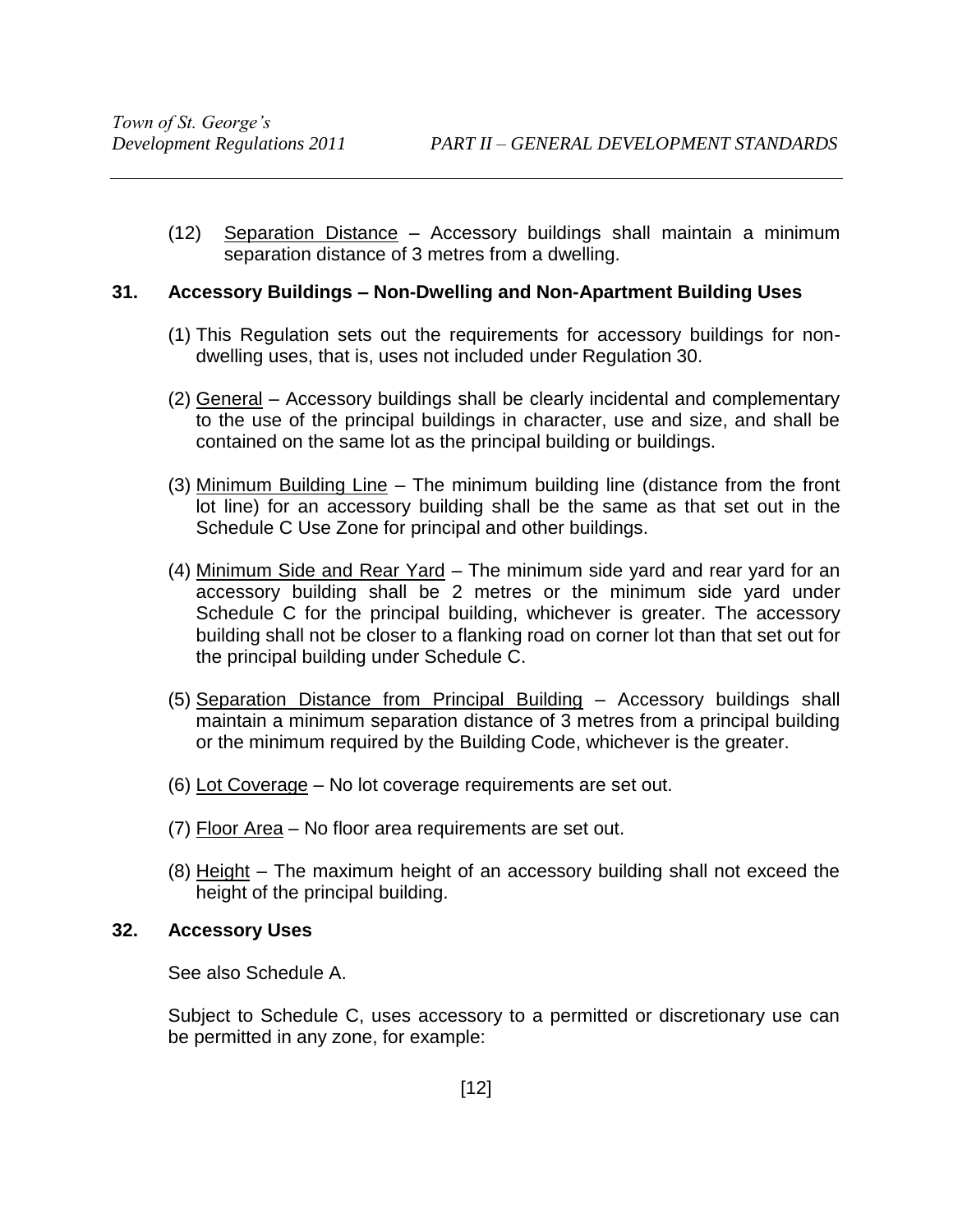- a) facilities for the serving of food and alcoholic beverages in an arena or other place of assembly, museum, marina, or hotel (commercial - residential);
- b) vehicle repair facilities within a shop, such as a major retail outlet, or automobile dealership;
- c) a gift or souvenir shop in a museum, hotel or other establishment;
- d) office and/or a small convenience store or catering establishment in a campground;
- e) a dock or wharf or stage associated with a permitted or discretionary use;
- f) an accessory dwelling or accessory dwelling unit, such as a caretaker's dwelling or dwelling unit;
- g) a subsidiary apartment in a single dwelling;
- h) a business conducted in a dwelling or a building accessory to a dwelling conducted by a resident of a dwelling and compatible with the primary residential use of the property (home business);
- i) a solar panel, satellite dish or similar device attached to a building.

These accessory uses shall be clearly subsidiary to and controlled so as to be compatible with the primary use and the use of nearby properties.

## <span id="page-18-0"></span>**33. Archaeological Sites**

- (1) If an archaeological site or historical artefacts are discovered during construction, development shall stop and the Provincial Archaeology Office of the Department of Tourism, Culture and Recreation consulted. Development shall not proceed until the Provincial Archaeology Office has evaluated the site.
- (2) Before approval is granted for a major development, such as a subdivision, or a new commercial or public building, the application shall be referred to the Provincial Archaeology Office for investigation.

## <span id="page-18-1"></span>**34. Building Line and Setback, Complementary Yard Setbacks**

- (1) The Town, by resolution, may establish building lines on an existing or proposed street and may require any new buildings to be located on those building lines, whether or not such building lines conform to the standards set out in the tables under Schedule C of these Regulations.
- (2) The building line setback is measured from the front property line.
- (3) However, notwithstanding the minimum front, side and rear yard requirements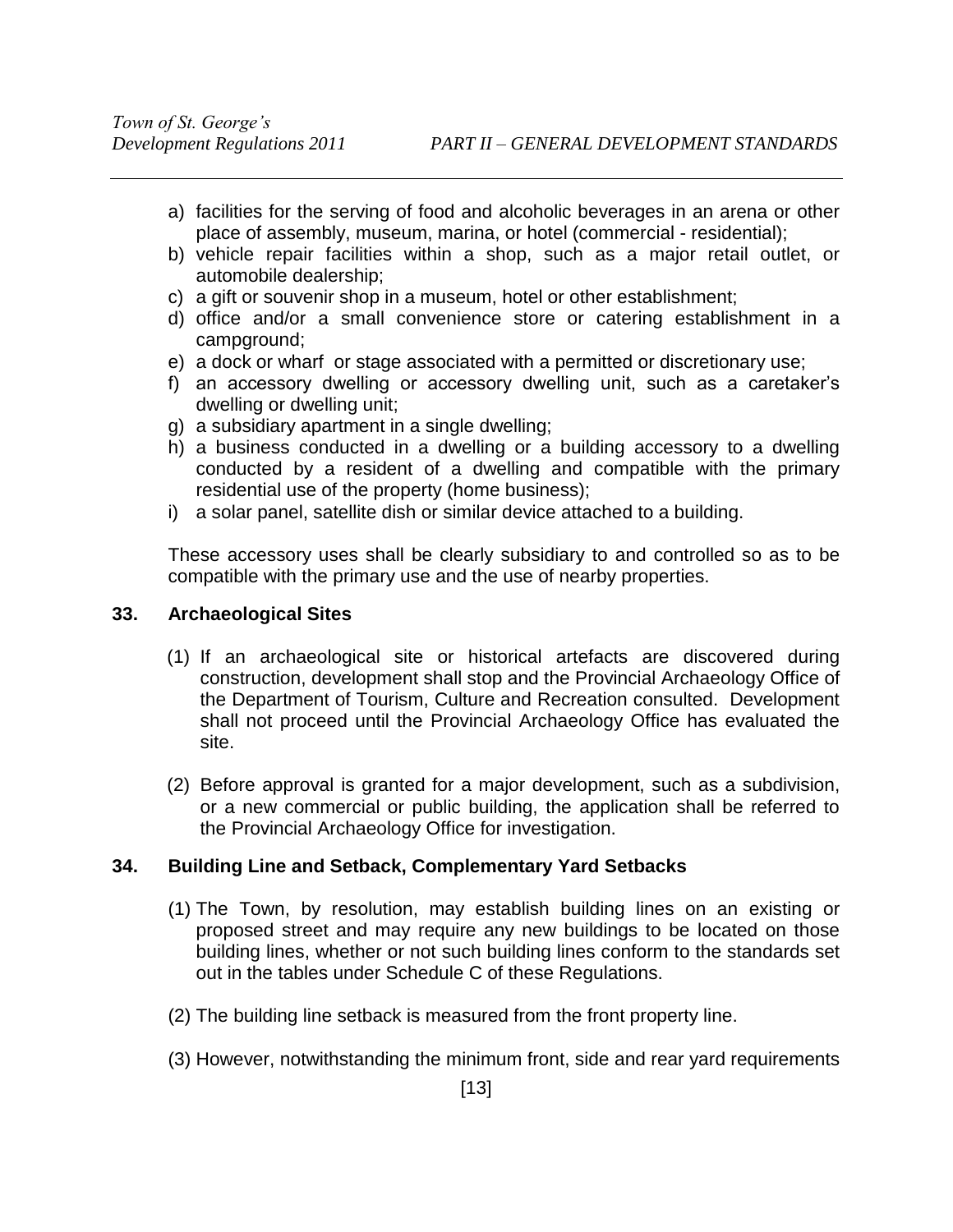set out under Schedule C, the Town may allow development to complement existing building setbacks from the front, side and rear lot lines of the adjoining properties by modifying the minimum yard requirements after notification is given to the adjacent property owners under Regulation 23.

(4) The building line along Provincial highways shall not be less than that specified under the provincial Building Near Highways Regulations.

## <span id="page-19-0"></span>**35. Buildings on a Lot**

- (1) Except for single dwellings, more than one principal or main building may be permitted on a lot provided that the requirements of Schedule C are satisfied. However, more than one single dwelling can be permitted on lot where it forms part of a comprehensive development.
- (2) Sufficient area shall be reserved to satisfy the yard and other allowances called for in the Use Zone in which the lot is located and the allowances shall be retained when the adjacent land is developed.

## <span id="page-19-1"></span>**36. Comprehensive Development**

The Town may in its discretion permit a large scale private or public comprehensive development that does not meet the requirements of these Development Regulations for frontage on a publicly owned and maintained road ('public road'), lot size, lot frontage, minimum or maximum building line setback, side yard width and rear yard depth, provided that:

- a) the Town is satisfied that either the site conditions are such that the standard requirements could not be met, or, that the quality of the development would be greater than could otherwise occur through the application of the standard requirements;
- b) a comprehensive development plan of the property has been granted Approval in Principle by the Town, along with other approvals before permits are issued for development;
- c) the comprehensive development itself has frontage on a public road and the development is connected to the municipal water and sewer system or other water supply and waste disposal systems approved by the Town and the Provincial government;
- d) the development is compatible with adjacent development;
- e) there are at least two developments within the comprehensive development and the land area of the development is at least two hectares;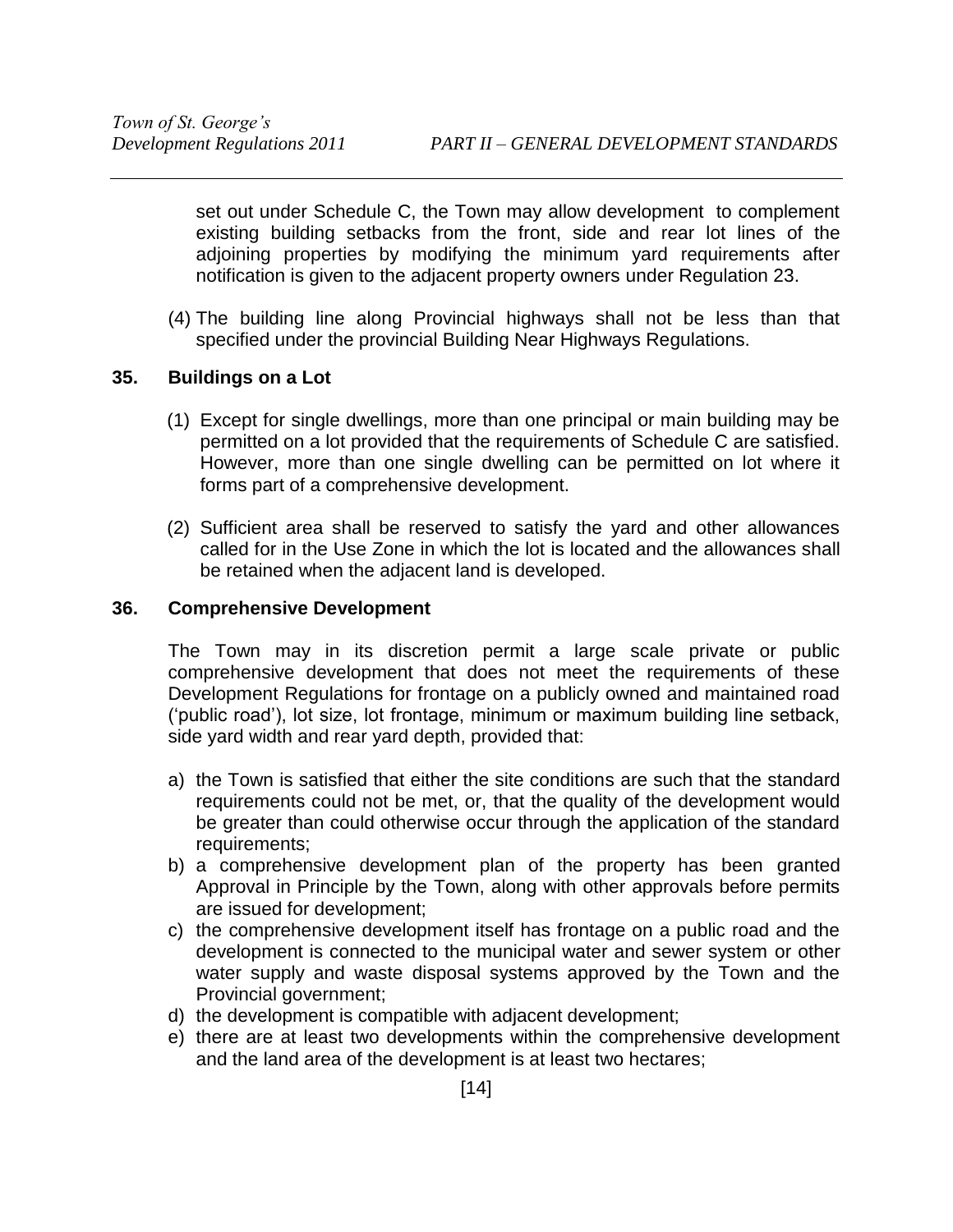- f) the property is situated within the town or municipal boundary as opposed to being outside the Town, but within, the Municipal Planning Area Boundary;
- g) where roads and services are to be installed, the developer supplies sureties to the Town as required under these Regulations or a policy adopted by the Town.

## <span id="page-20-0"></span>**37. Family and Group Care Centres**

 Family group care centre use is permitted in any dwelling or apartment that is adequate in size to accommodate the number of persons living in the group, inclusive of staff, provided that in the opinion of the Town, the use of the dwelling does not materially differ from, nor adversely affect, the amenities of the adjacent residences, or the neighbourhood in which it is located. The Town may require special access and safety features to be provided for the occupants before occupancy is permitted.

## <span id="page-20-1"></span>**38. Forestry and Trees**

Forestry development, including timber cutting, is subject to the approval of the Forestry Resources Branch of the Department of Natural Resources and the Town.

Trees in subdivisions and on individual properties shall be retained or replaced wherever possible, and in order ensure that this occurs, the Town may require that a landscaping and site grading plan is submitted for any new development that entails the development of the entire site or significant portion thereof.

## <span id="page-20-2"></span>**39. Height Exceptions**

 The height requirements prescribed in Schedule C of these Regulations may be waived in the case of communication masts and antennae, flagpoles, water towers, spires, belfries, or chimneys, but any such waiver which results in an increase of more than 20% in the permitted height of the structure shall only be authorized under the provisions of Regulation 11.

## <span id="page-20-3"></span>**40. Heritage Sites and Areas**

(1) A number of buildings and sites are listed as heritage buildings by the Heritage Foundation of Newfoundland and Labrador and recognized by the Town as significant assets, namely the former Court House – St. George's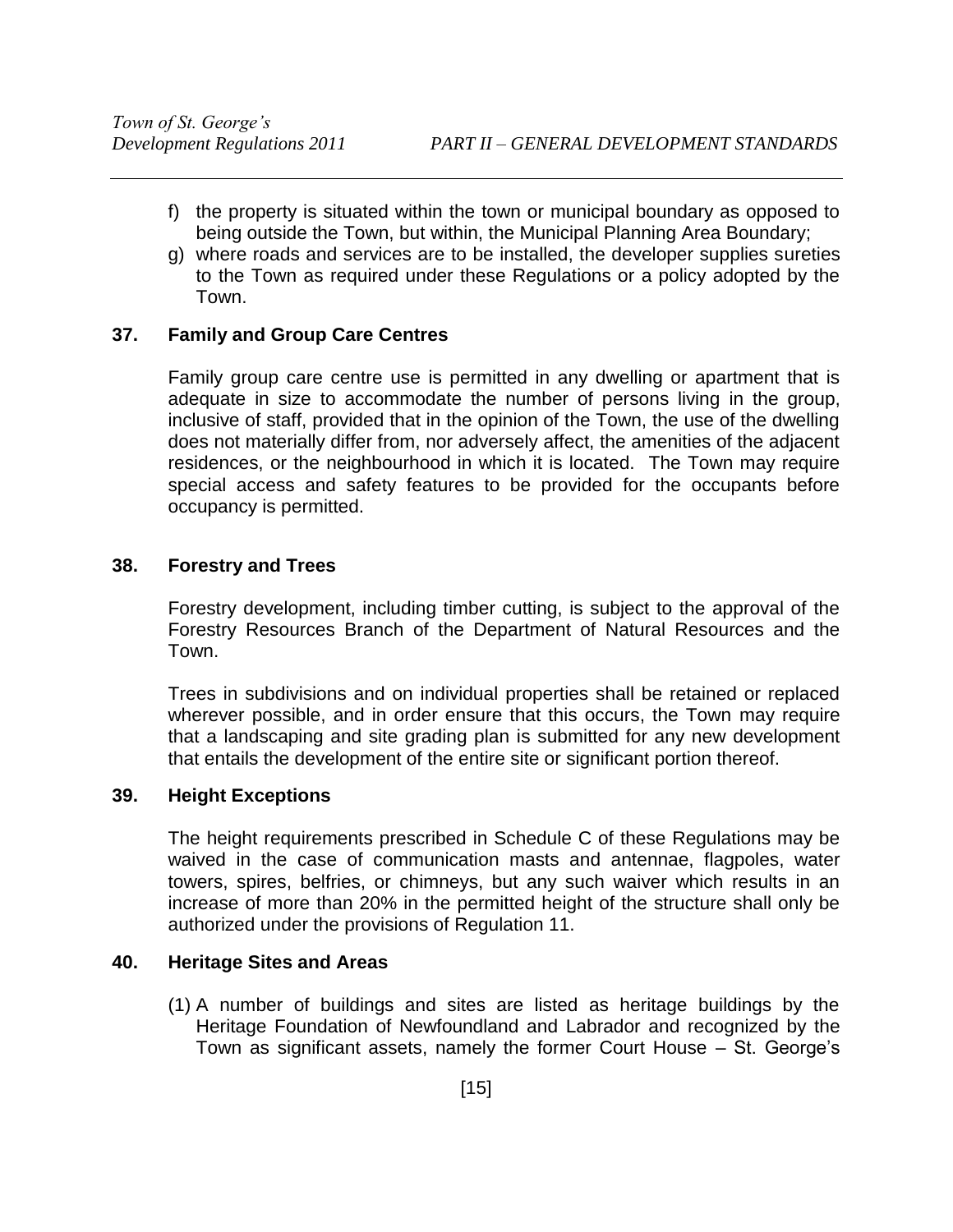Band Council Cultural and Interpretation Centre, St. Joseph's Catholic Church and the Arnold Morris House.

- (2) No development shall be allowed which could impair the quality of the designated building or site, or other buildings or sites which would be so designated or identified.
- (3) Any development adjacent or within 30 metres of these properties shall be reviewed by the Town to ensure that there are no negative effects on these properties.
- (4) The Town may from time to time designate heritage sites and areas under the Municipalities Act.
- (5) A heritage site falls within the Conservation use class of Schedule B of these Regulations.

## <span id="page-21-0"></span>**41. Livestock Structures and Uses**

Any structure containing livestock shall be approved by the Agrifoods Development Branch along the Town, and if necessary, a minimum separation distance shall be established between the livestock structure and other developments.

## <span id="page-21-1"></span>**42. Lot Area**

- (1) No lot shall be reduced in area, either by the conveyance or alienation of any portion thereof or otherwise, so that any building or structure on such lot shall have a lot coverage that exceeds, or a front yard, rear yard, side yard, frontage or lot area that is less than that permitted by these Regulations for the zone in which such lot is located.
- (2) Where any part of a lot is required by these Regulations to be reserved as a yard, it shall continue to be so used regardless of any change in the ownership of the lot or any part thereof, and shall not be deemed to form part of an adjacent lot for the purpose of computing the area thereof available for building purposes.

## <span id="page-21-2"></span>**43. Lot Area and Size Exceptions**

Where, at the time of coming into effect of these Regulations, one or more lots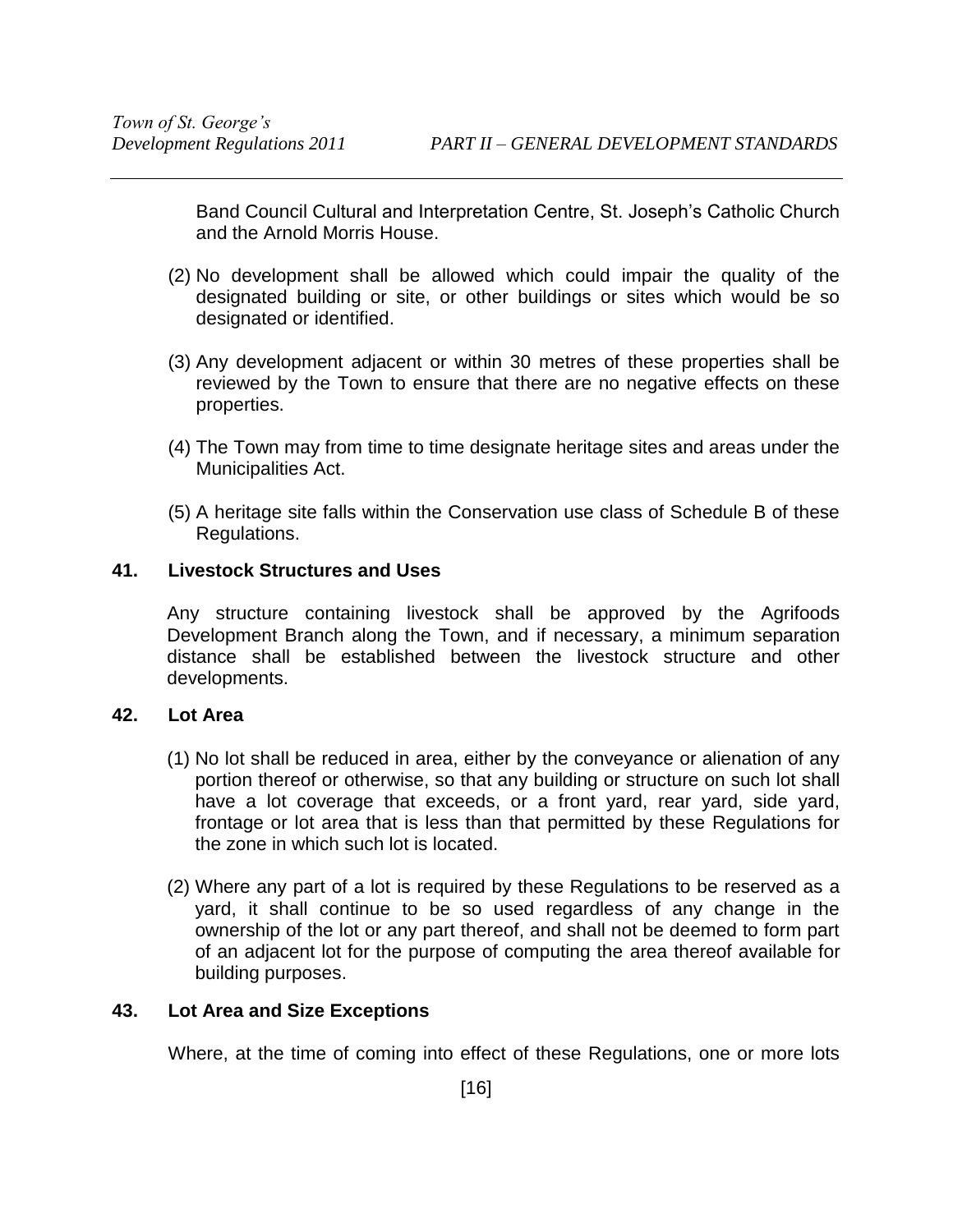already exist in any residential zone, with insufficient frontage or area to permit the owner or purchaser of such a lot or lots to comply with the provisions of these Regulations, then these Regulations shall not prevent the issuing of a permit by the Town for the erection of a dwelling thereon, provided that the lot coverage and height are not greater than, and the yards and floor area are not less than the standards set out in these Regulations.

## <span id="page-22-0"></span>**44. Lot Frontage**

 Except where specifically provided for in the Use Zone Tables in Schedule C of these Regulations, no residential or commercial building shall be erected unless the lot on which it is situated fronts directly onto a publicly owned and maintained street or forms part of a Comprehensive Development Scheme.

## <span id="page-22-1"></span>**45. Mineral Exploration**

- (1) No permit shall be issued by the Town for mineral exploration until the necessary permits and approvals have been obtained from the Departments of Natural Resources, Government Services, and Environment and Conservation, together with any other relevant Provincial agencies.
- (2) Subject to the other provisions of the Development Regulations, mineral exploration which is not classed as development by virtue of appreciable ground disturbance, construction of access roads, noise, odour and appearance can be permitted anywhere in the Planning Area, provided that adequate notification is provided to the Town.
- (3) Mineral exploration which is classed as development can or may be permitted in certain zones provided that adequate provision is made for buffering/and or other mitigations of impacts of existing or future urban residential, commercial, industrial, institutional and recreational areas and provided that all necessary approvals are obtained.
- (4) Higher impact mineral exploration classed as development shall be subject to conditions that control noise, appearance, duration of the drilling or excavating program and the control of other impacts that may arise. The precise nature of these controls will depend upon the location of the mineral exploration in respect to built-up and environmentally sensitive areas, such as watersheds, waterways and wetlands.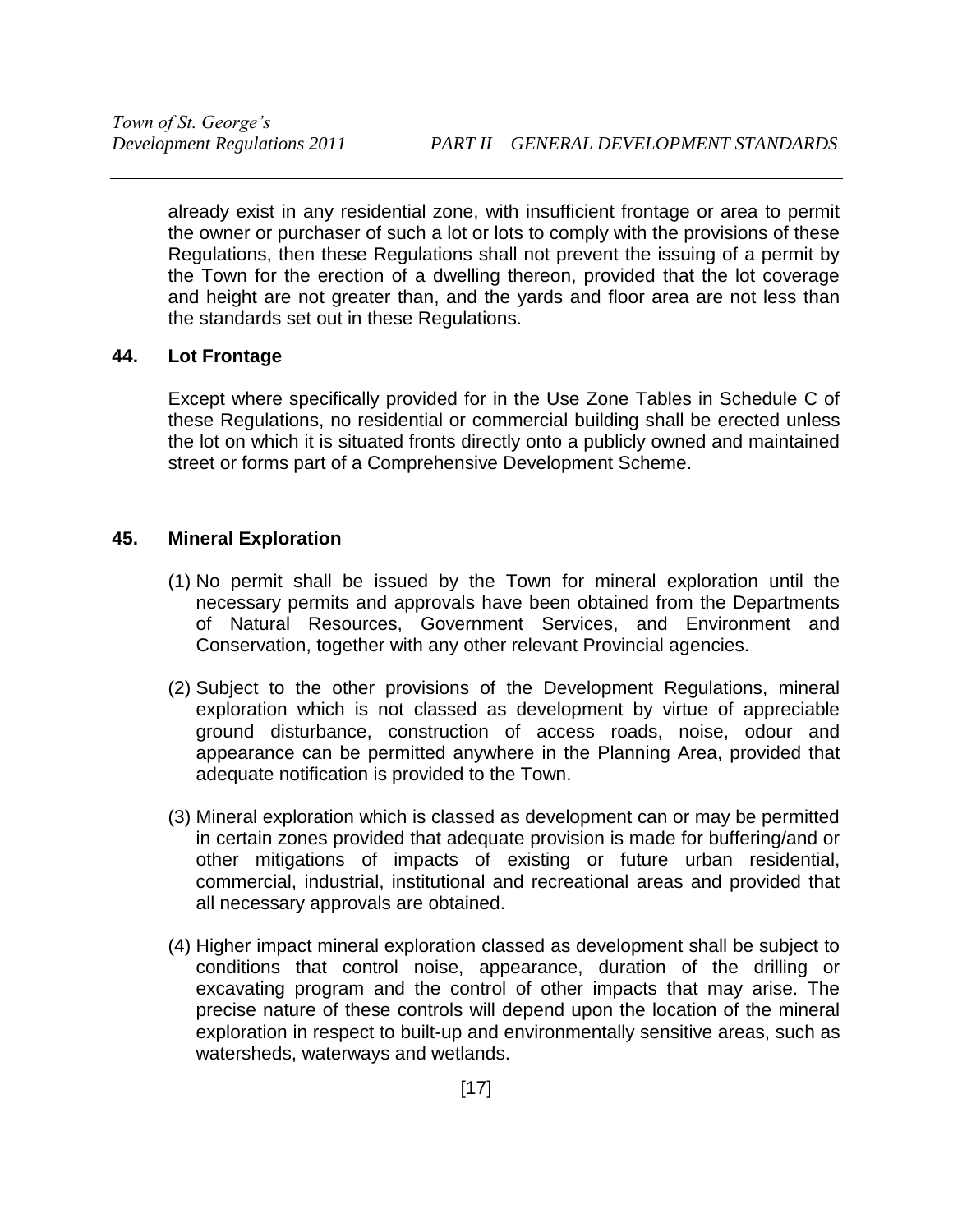(5) Where there is to be ground disturbance, the developer shall provide a site restoration surety and/or other satisfactory guarantees of site landscaping to the Town.

## <span id="page-23-0"></span>**46. Nalcor Corridor (NAL)**

Within the NALCOR Corridor as shown on the Land Use Zoning Maps, all development applications shall be submitted to Nalcor Energy for approval before a permit is issued by the Town.

## <span id="page-23-1"></span>**47. Non-Conforming Uses**

- (1) This Regulation is derived from Section 108 of the Urban and Rural Planning Act 2000, and Sections 14, 15, and 16 of the Ministerial Development Regulations.
- (2) Notwithstanding a plan, scheme or regulations made under the Urban and Rural Planning Act 2000, the Town shall, in accordance with regulations made under this Act, allow a development or use of land to continue in a manner that does not conform with a regulation, scheme, or plan that applies to that land provided that the non-conforming use legally existed before the registration under Section 24 of the Act of the plan, scheme or regulations made with respect to that kind of development or use.
- (3) Notwithstanding subsection (1), a right to resume a discontinued nonconforming use of land shall not exceed one year. For the purpose of this Regulation, discontinuance of a non-conforming use begins when any one of the following conditions is met:
	- a) the building or use of land is clearly vacated or the building is demolished;
	- b) the owner or tenant has ceased paying business occupancy taxes for that use;
	- c) the owner or tenant has stated in writing that the use has ceased.
- (4) A building, structure or development that does not conform to a scheme, plan or regulations made under the Act that is allowed to continue under subsection (2):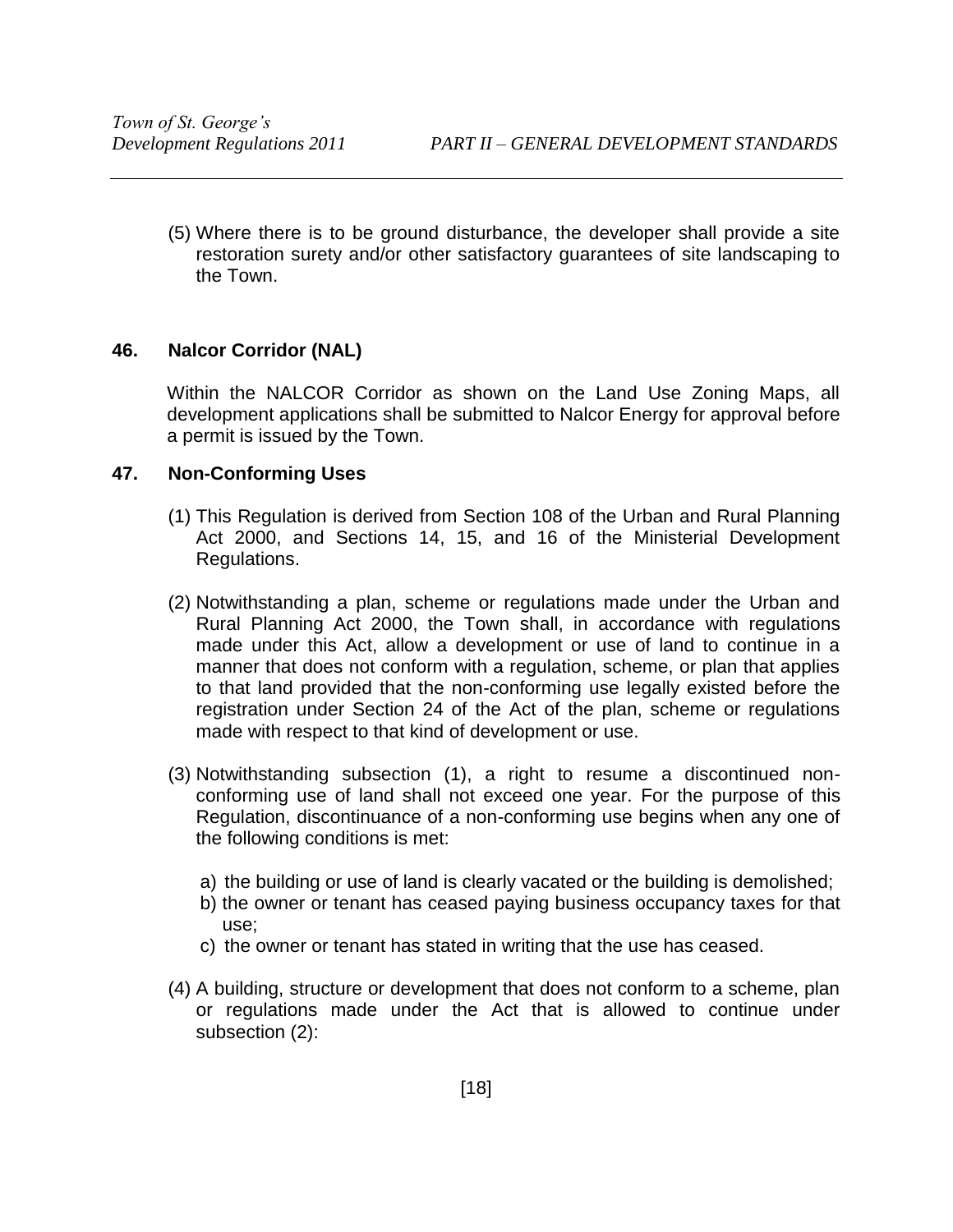- a) shall not be internally or externally varied, extended or expanded unless otherwise approved by the Town;
- b) shall not be structurally modified except as required for the safety of the building, structure or development;
- c) shall not be reconstructed or repaired for use in the same non-conforming manner where 50% or more of the value of that building, structure or development has been destroyed;
- d) may have the existing use for that building, structure or development varied by the Town to a use that is, in their opinion more compatible with a plan and regulations applicable to it;
- e) may have the existing building extended by the Town where, in its opinion that extension is not more than 50% of the existing building;
- f) where the non-conformance is with respect to the standards included in development regulations, the building, structure or development shall not be expanded if the expansion would increase the non-conformity – and an expansion must comply with the development standards applicable to that building, structure or development;
- g) where the building or structure is primarily zoned and used for residential purposes, may, in accordance with the appropriate plan and regulations, be repaired or rebuilt where 50% or more of the value of that building or structure is destroyed; and
- h) a residential building or structure referred to in the above paragraph must, where being repaired or rebuilt, be repaired or rebuilt in accordance with the plan and development regulations applicable to that building or structure.
- (5) Where considering a non conforming building, structure or development under clause 4 (d) of this Regulation and before making a decision to vary an existing use of that non-conforming building, structure or development, the Town, at the applicant's expense, shall publish a notice in a newspaper circulating in the area or by other means give public notice of an application to vary the existing use of a non-conforming building, structure or development and shall consider any representations or submissions received in response to that advertisement.

## <span id="page-24-0"></span>**48. Offensive and Dangerous Uses**

No building or land shall be used for any purpose which may be dangerous by causing or promoting fires or other hazards or which may emit noxious, offensive or dangerous fumes, smoke, gases, radiation, smells, ash, dust or grit, excessive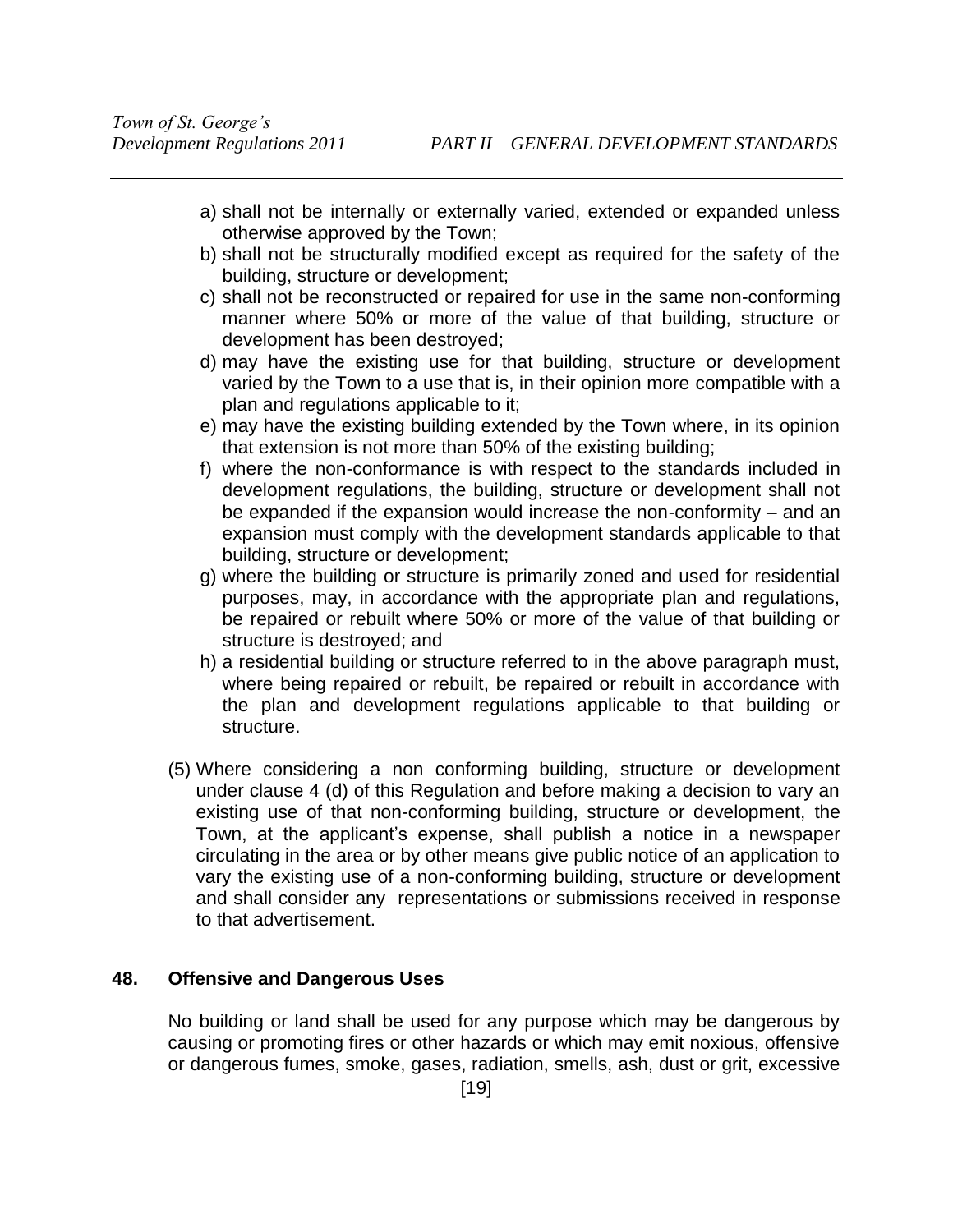noise or vibration, or create any nuisance that has an unpleasant effect on the senses unless its use is authorized by the Town and any other authority having jurisdiction.

## <span id="page-25-0"></span>**49. Protected Road Zoning Regulations – Trans Canada Highway**

The Trans Canada Highway is a Protected Road under the Urban and Rural Planning 2000, Protected Road Zoning Regulations. Since the highway lies outside the Town boundary, but within the Municipal Planning Area development within 150 metres of the centre-lines of the Highway is subject to the approval of Service NL, along with the Town.

## <span id="page-25-1"></span>**50. Recreational Trails and Walkways**

See also Waterways and Wetlands.

- (1) As a condition of an Approval in Principle and/or a Development Permit the Town may require that a trail corridor be deeded to the Town or a non-profit group approved by the Town, and where applicable, this may be considered part of the open space requirement set out in Regulation 82.
- (2) Wherever space and terrain characteristics allow, the appearance and use of well known trails and/or mapped trails, including the Sunset Trail and the Newfoundland T'Railway, shall be protected by natural vegetation buffers that separate the trail and other forms of development and from hazard areas and areas subject to erosion, such as the coastline or riverbanks.
- (3) The vegetation buffer shall be deep enough to prevent shallowly rooted trees being blown over.
- (4) The buffer is included within the trail corridor that includes the trail and the buffer.
- (5) The minimum width of a trail corridor shall be 30 metres –15 metres either direction from the centre of the trail. However, the trail corridor may be reduced where:
	- a) the area adjacent the trail is already developed, as along portions of the T'Railway;
	- b) in the opinion of the Town it is necessary to reduce the corridor width due to reasons of site conditions, ownership, or other pertinent factors, in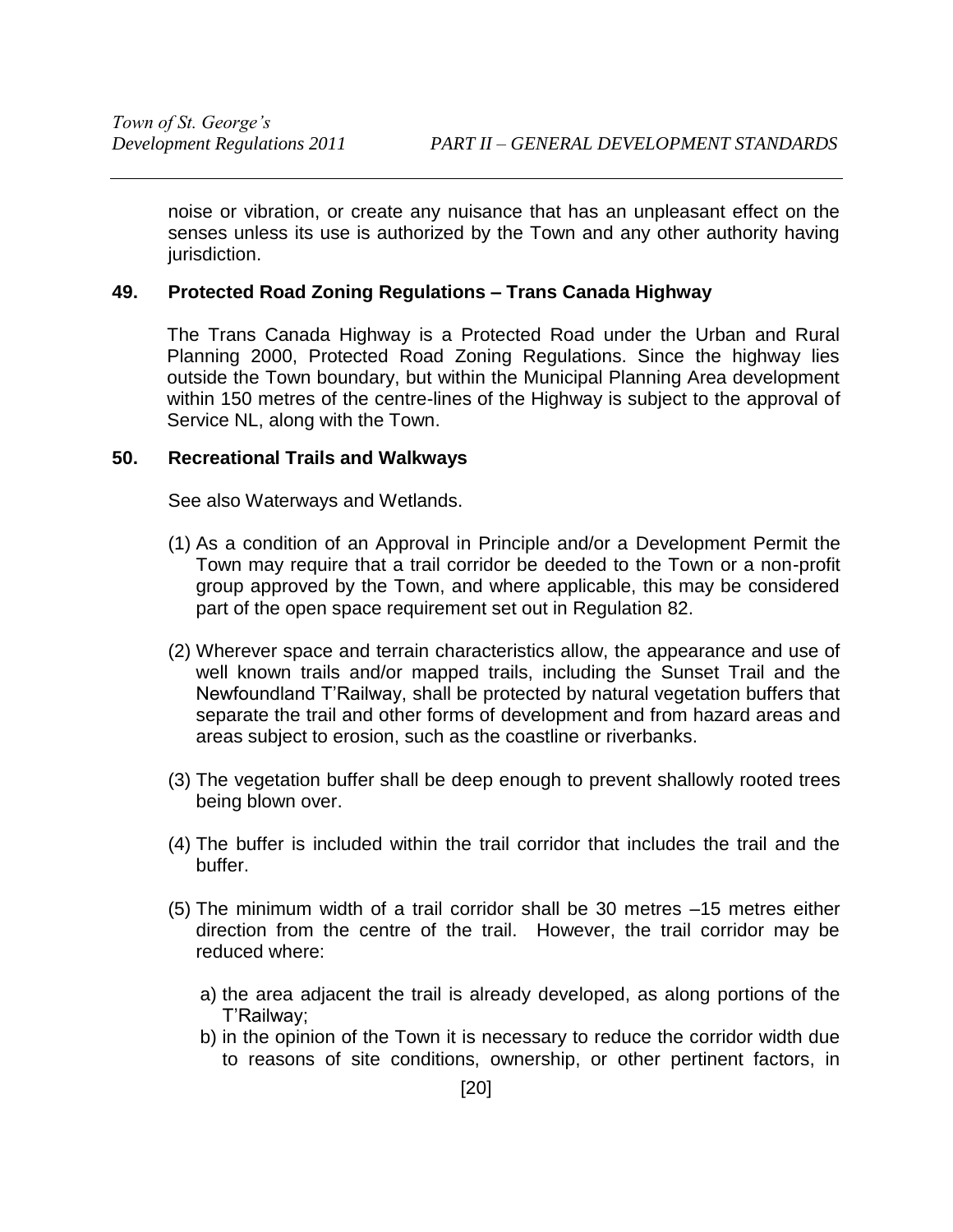which case the trail or Track corridor may be reduced to 15 metres.

- (6) For a trail to be eligible for protection it must be shown on the Land Use Zoning Maps, and/or on a plan of trails adopted by the Town and/or, as indicated on a plan of a trail which has been accepted by the Town.
- (7) Unless it is already shown the Land Use Zoning Maps or other plan approved by the Town as a trail, the designation of a trail or trails for protection shall be advertised in accordance with the provisions of Regulation 23 and an opportunity provided for persons to comment before a trail or plan of trails is adopted by the Town.
- (8) Within the trail corridor, only accessory recreational uses, public utilities and roads can be allowed. No other development is permitted on or near the trail.

## <span id="page-26-0"></span>**51. Residential Buffer**

- (1) Where any proposed non-residential use is to abut an existing or proposed residential use or a Residential zone, the proponent of the non-residential development may be required to provide a buffer. Conversely, in the case of a residential development locating adjacent to an existing or proposed nonresidential use or zone, the Town may require the developer of the residential use to provide a buffer. Any such buffer shall be made up of hedges, trees, shrubs, earthen berms or structural barriers that will sufficiently mitigate noise, visual unpleasantness and other undesirable effects. Trees and shrubs existing on the site prior to development which could form all or part of a buffer shall not be removed.
- (2) Before approving any non-residential development near existing or proposed residential development or Residential zones, the Town must be satisfied that the proposed non-residential development:
	- a) will not give rise to excessive noise or other forms or pollution;
	- b) will not generate vehicle traffic which is above the level acceptable to adjacent residential amenities;
	- c) will not cause an unacceptable nuisance or hazard to adjacent residential uses; and;
	- d) in general, can be considered acceptable to the amenity of residential uses.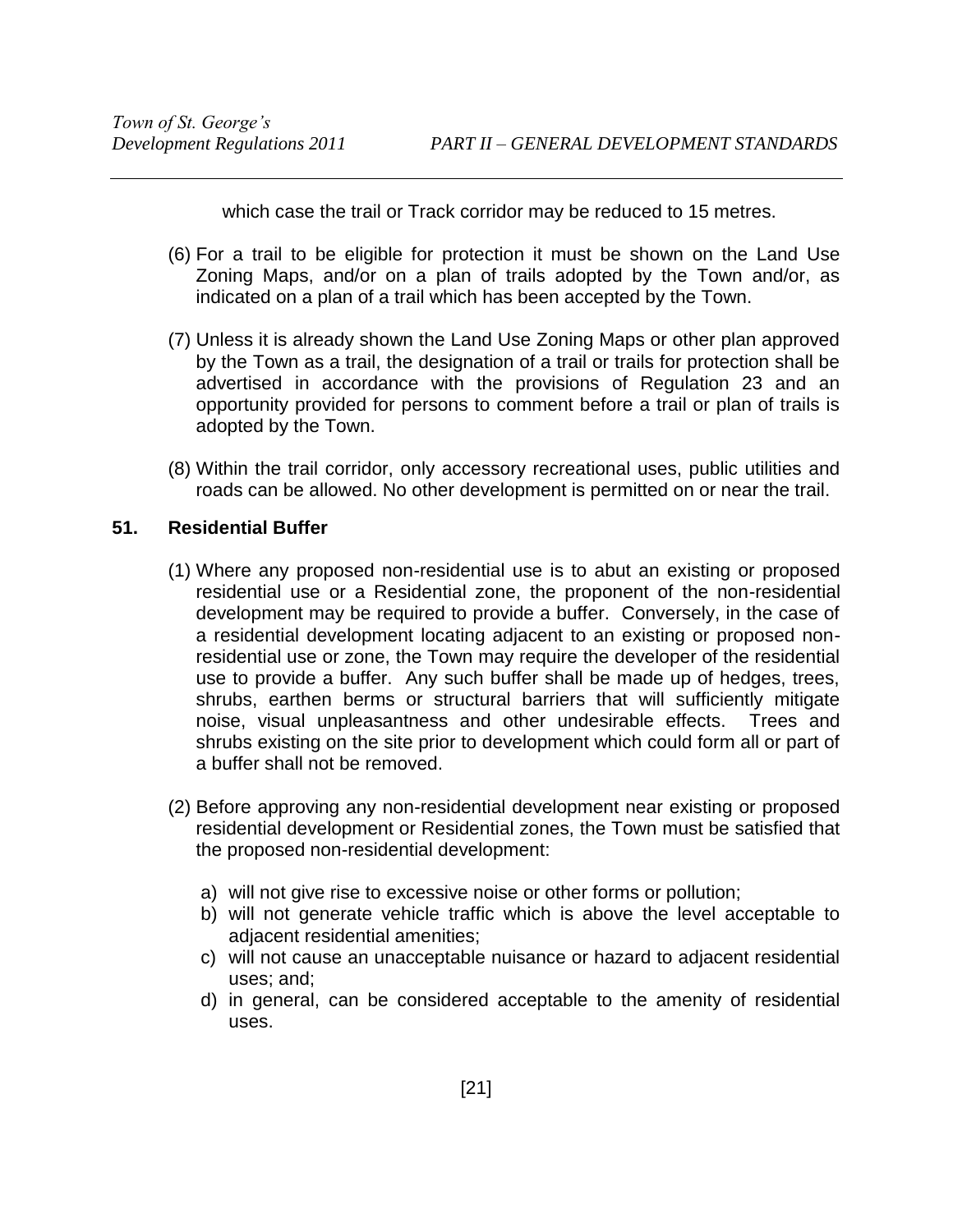## <span id="page-27-0"></span>**52. Screening and Landscaping**

- (1) The Town may, in the case of existing unsightly development, order the owner or occupier to provide adequate and suitable landscaping or screening; and for this purpose may require the submission of an application giving details of the landscaping or screening, and these Regulations shall then apply to that application.
- (2) The provision of adequate and suitable landscaping or screening may be made a condition of any development permit where, in the opinion of the Town, the landscaping or screening is desirable to preserve amenity, or protect the environment.

## <span id="page-27-1"></span>**53. Service Stations**

The following requirements shall apply to all proposed service stations:

- a) all gasoline pumps shall be located on pump islands designed for such purpose, and to which automobiles may gain access from either side;
- b) pump islands shall be set back at least 4 metres from the front lot line;
- c) accesses shall not be less than 7 metres wide and shall be clearly marked, and where a service station is located on a corner lot, the minimum distance between an access and the intersection of street lines at the junction shall be 10 metres and the lot line between entrances shall be clearly indicated.

## <span id="page-27-2"></span>**54. Site Development**

- (1) The Town shall consider the suitability of the site in terms of steepness of grades, soils and geology, and environmentally sensitive areas, including waterways and wetlands, when reviewing a development application.
- (2) The Town shall ensure that the proposed development is not inappropriate by reason of:
	- a) precipitating or contributing to pollution in the area; and/or
	- b) causing erosion and/or sedimentation; and/or
	- c) causing damage to nearby properties.

## <span id="page-27-3"></span>**55. Site Development – Fill and Landscaping Permit Requirements**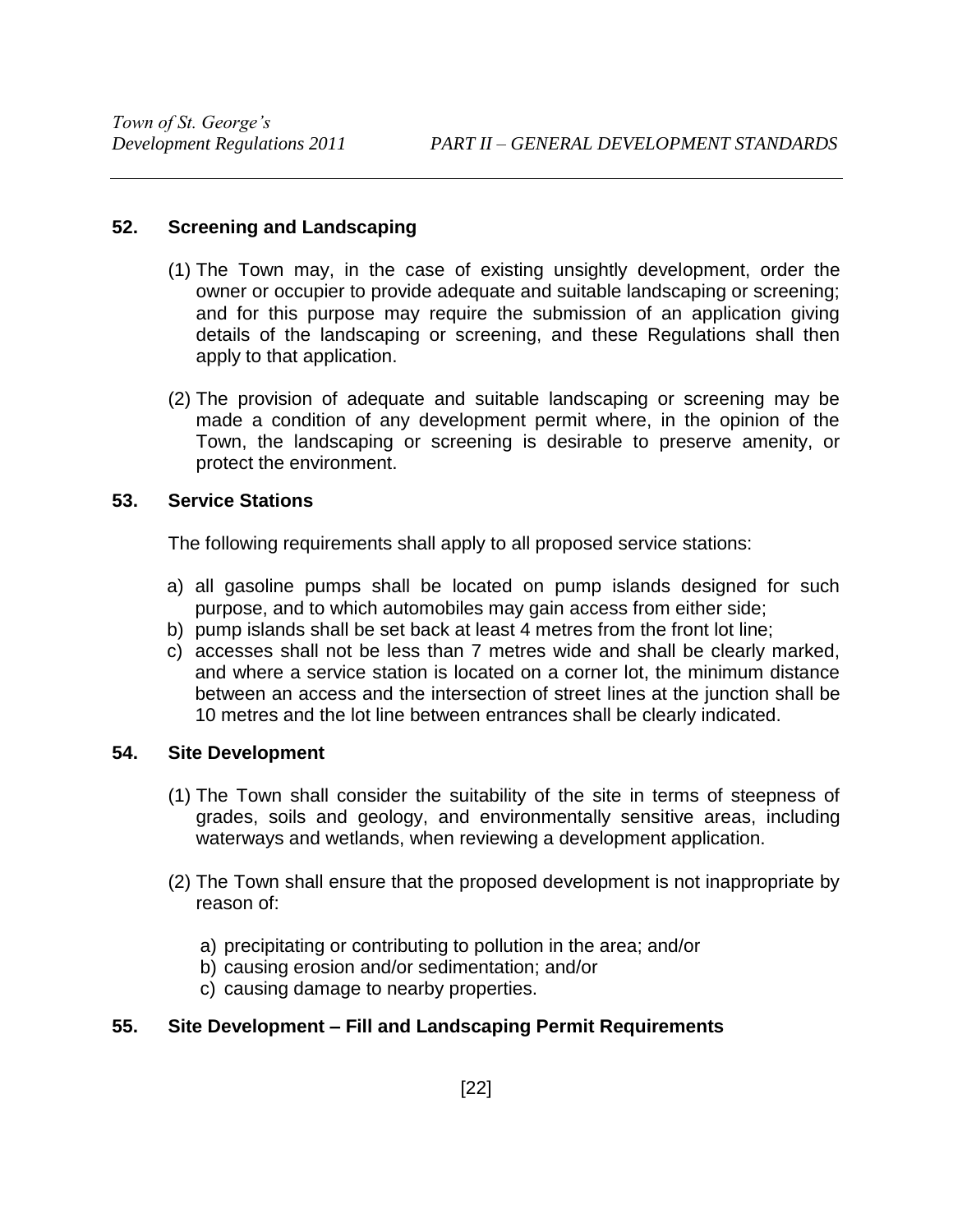- (1) A permit shall not be required for ordinary landscaping of a property or the creation of a garden and similar activity unless such activity is likely to affect adjacent properties or a water body.
- (2) A permit shall be obtained from the Town before any filling-in or excavation of land takes place. This permit may be the same as the one obtained for the construction of a dwelling or other use.
- (3) Where such filling-in or excavation can affect the buffer of water body or the water body, then a permit shall also be obtained from the Department of Environment and Conservation, and where applicable, the Department of Fisheries and Oceans Canada, and Transport Canada for navigable waters.
- (4) A landscaping and site grading plan for any new development shall form part of the application for a development permit for a development which entails the development of the entire site or significant portion thereof and to this application shall be attached a plan showing vegetation – particularly trees, water-bodies, rock outcrops and other natural features.

## <span id="page-28-0"></span>**56. Site Development – Quarry and Soil Removal**

- (1) If, as part of another development, quarry material is to be removed and sold or otherwise disposed of, then a separate permit shall be obtained from the Department of Natural Resources, Mineral Lands Division, for the removal of quarry materials. A copy of the Town's permit must be forwarded to the Mineral Lands Division.
- (2) A site development quarry under this section is permitted wherever the use that this quarry is associated with is permitted.
- (3) A quarry permit issued under this section shall only be valid for a period of one year or the term of the site development, whichever is the lesser. However, if the Town feels that it is warranted, the permit may be renewed for additional one-year periods up to a maximum of three years from the date of the issuance of the first permit.
- (4) When the work is completed, the area affected shall be suitably landscaped and drained in accordance with a plan approved by the Town.
- (5) If the site work is extensive, the Town may require the deposit of surety in accordance with Regulation 14(3) that shall be returned to the developer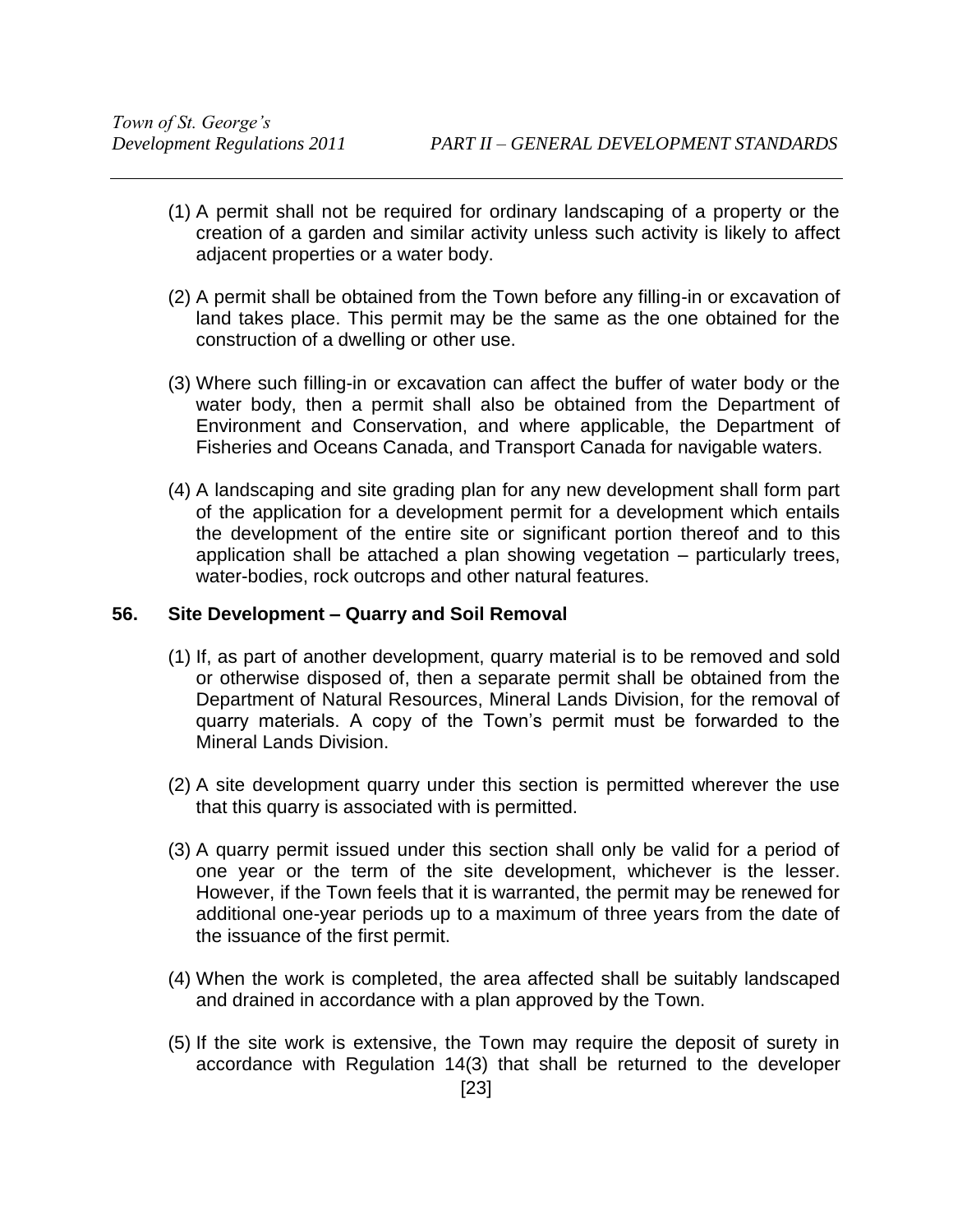upon satisfactory completion of the work.

## <span id="page-29-0"></span>**57. Site Development – Slope Greater than 15 Percent or 20 Percent**

- (1) Before approving development of a site having a slope greater than 15 percent up to 20 percent, the Town may require the submission of a review of the development proposal by a certified planner, engineer, landscape architect or similar professional. The review shall evaluate the adequacy of site grading, drainage and landscaping and storm water management and the potential of the development to cause erosion onto and pollution of adjacent development and lands and bodies of water receiving run-off from the site, and other similar matters.
- (2) No development shall be permitted on a slope greater 20 percent unless it is a public or private recreational use or public service or utility.

## <span id="page-29-1"></span>**58. Solid Waste Disposal Site Buffer**

Residential development within the Solid Waste Disposal Site Buffer as shown on any of the land use zoning maps shall be referred to the Department of Environment and Conservation for approval before a permit is issued by the Town.

## <span id="page-29-2"></span>**59. Street Construction Standards**

 A new street may not be constructed except in accordance with and to the design and specifications laid down by the Town.

## <span id="page-29-3"></span>**60. Subsidiary Apartments**

 A subsidiary apartment can be permitted in a single dwelling only, and for the purposes of calculating lot area and yard requirements, shall be considered part of the single dwelling. See also Regulation 32.

## <span id="page-29-4"></span>**61. Unserviced Development**

Development on individual parcels of land with onsite sewage disposal and/or water supply requires the approval of the Service NL under the Sanitation Regulations of the Health and Community Services Act. In addition to the standards regarding onsite sewage disposal and water supply, the Department also sets out minimum lot area and frontage requirements for unserviced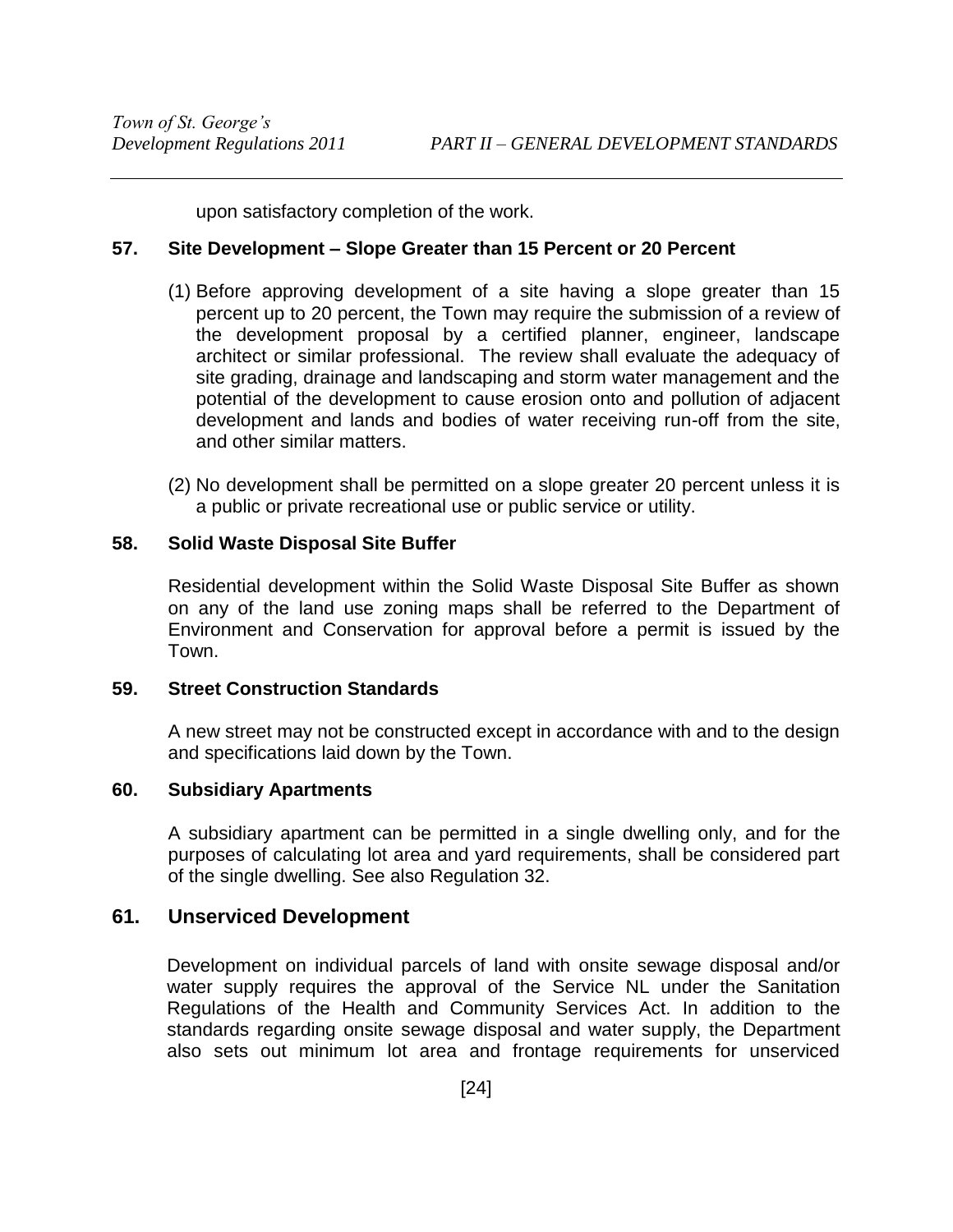development pursuant to the Sanitation Regulations.

## <span id="page-30-0"></span>**62. Unsubdivided Land**

 Development is not permitted on unsubdivided land unless sufficient area is reserved to satisfy the yard and other allowances called for in the Use Zone in which it is located and the allowances shall be retained when the adjacent land is developed.

## <span id="page-30-1"></span>**63. Uses Allowed In All Zones**

Subject to the necessary reviews and compliance with these Regulations and the Municipal Plan, in addition to Conservation, which includes architectural, historical and scenic sites under Schedule B, accessory buildings and uses, public services and public utilities, roads, accesses and driveways can be allowed in all zones.

## <span id="page-30-2"></span>**64. Utilities – Wind Mills, Wind Farms, Other Energy Sources**

Wind mills, wind turbines, wind farms and other energy forms, including larger solar and small hydro electrical generation plants and associated facilities and services are classed as "Utilities" under Schedule B.

Utilities are subject to the approval of or exemption by relevant provincial and federal departments and agencies and public utilities, including the Mines and Energy Division of the Department of Natural Resources, NALCOR and Transport Canada. The design and location of such utilities shall take into consideration their impact on nearby land uses and persons, the environment and archaeological resources within the Town, along with other matters that the Town may deem to be significant. Wind mills utilities within the built-up areas are limited to single wind mills or wind turbines designed to serve particular properties.

To prevent damage to persons and properties due to the failure of a windmill or any of its components or the shedding of ice, the Town shall ensure that there is adequate separation distance between the windmill and nearby structures and properties.

Unless specifically exempted by the relevant agencies, the design, construction and location of a utility shall be certified by a professional engineer who has consulted with the required agencies.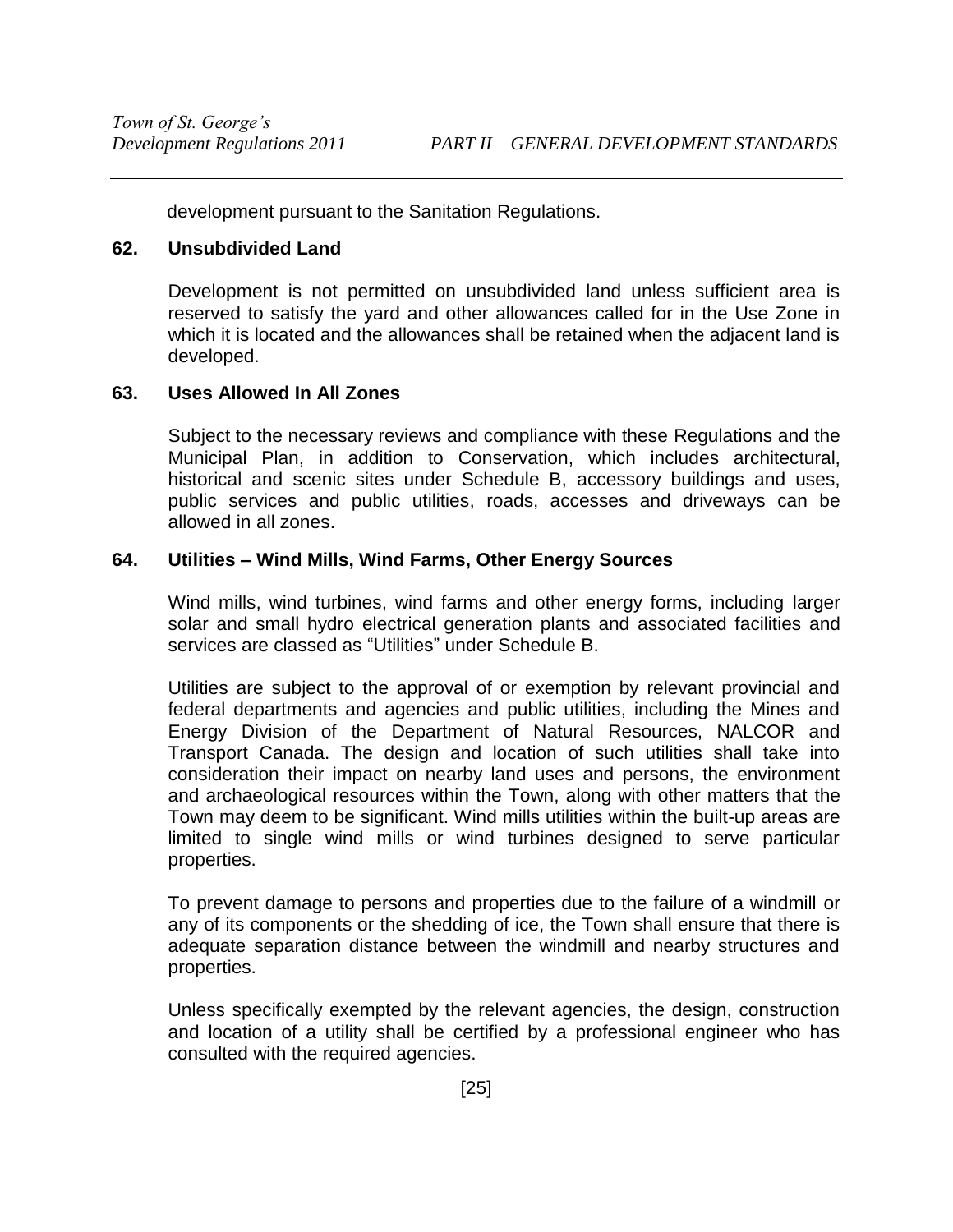## <span id="page-31-0"></span>**65. Waterways and Wetlands and Salmon Rivers**

- (1) Development within waterways and wetlands is subject to this Regulation and all relevant provincial and federal policies and statutes, including Department of Environment and Conservation Policy Directives W.R. 97-1, Development in Shorewater Zones and 97-2, Development in Wetlands which are set out in Schedule E. Where there is a conflict between the Policy Directives and this Regulation, the more restrictive standards shall apply.
- (2) The minimum width of a buffer along a waterway or wetland shall be 15 metres from the highwater mark, or 1 in 100 year flood zone, of the stream, river, pond or other body of water or wetland. This 15 metre buffer shall be expanded to 30 metres along the marine coast line and estuaries.
- (3) If the toe of an embankment with an average slope of 30% or more lies within 15 metres or 30 metres of the highwater mark, or 1 in 100 year flood zone of the waterway, then the buffer shall be measured from the top of the embankment.
- (4) Where a water body is zoned Environmental Protection, then the water body buffer shall be the Environmental Protection Zone.
- (5) Subject to the approval of the Department of Environment and Conservation and the Town, the only uses that can be permitted in the buffer area of a waterway are roads, driveways, public utilities, recreational open space and trails and uses requiring direct access to a body of water, such as wharves and docks and other marine related uses.
- (6) Development, and this includes placing fill or other materials, within a waterway and the buffer area of a waterway is subject to the approval of the Town, the Provincial Government, and where necessary, the Government of Canada.
- (7) Any development within a body of water or involving the alteration of a body of water must be approved by or exempted by the Department of Environment and Conservation for Crown Lands and referrals, the Department of Fisheries and Oceans, Transport Canada - Navigable Waters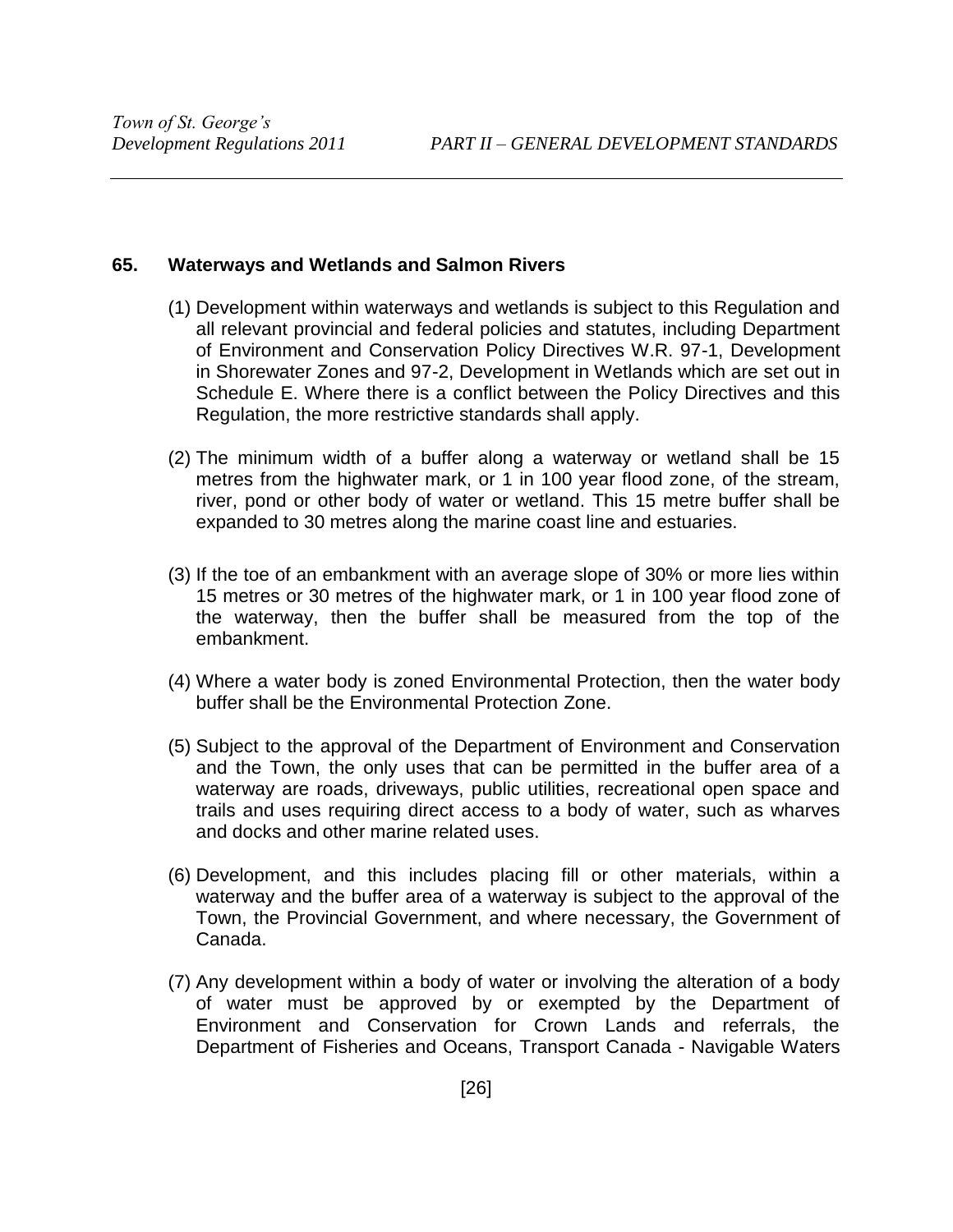Act, Fish Habitat Division of the Department of Fisheries and Oceans and/or, the Water Resources Management Division of the Department of Environment and Conservation before a permit is issued by the Town.

- (8) The Town or the Provincial Government may subject development within the buffer area of a watercourse to an environmental review, and may approve, approve subject to conditions, or refuse such development. The matter of adequate and usable legal public access to the waterway shall be a consideration in the review of an application for a structure within a buffer and/or waterway.
- (9) Any activity that has the potential to affect fish habitat shall be forwarded to Fisheries and Oceans Canada for review. Development within 100 metres of Little Barachois Brook and Flat Bay Brook – both scheduled salmon rivers – shall be reviewed by the Department of Fisheries and Oceans before a permit is issued by the Town.
- (10) Wetlands can only be developed in such a way as to minimize damage and impacts on the hydrology and environment of the area.
- (11) Any development within a wetland or the buffer of a wetland shall require the approval of the Minister of Environment and Conservation as well as the Town whether or not that wetland is zoned Environmental Protection under these Regulations.
- (12) If a waterway or wetland is deemed to be minor, wherever possible such waterways and wetlands shall remain undeveloped and protected by a buffer. If a site is to be developed, alternatives to covering over or eliminating such waterways and wetlands shall be explored, including relocation of the waterway or wetland and/or redesign of the development.
	- a) A **minor waterway** is defined as being a drainage course, an intermittent stream which does not carry significant storm flows and/or a stream which is not a fish habitat.
	- b) A **minor wetland** is defined as a wetland less than 5,000 square metres in area not associated with a waterway and not deemed have a role in water management, wildlife habitat or the conservation of an environmentally sensitive area.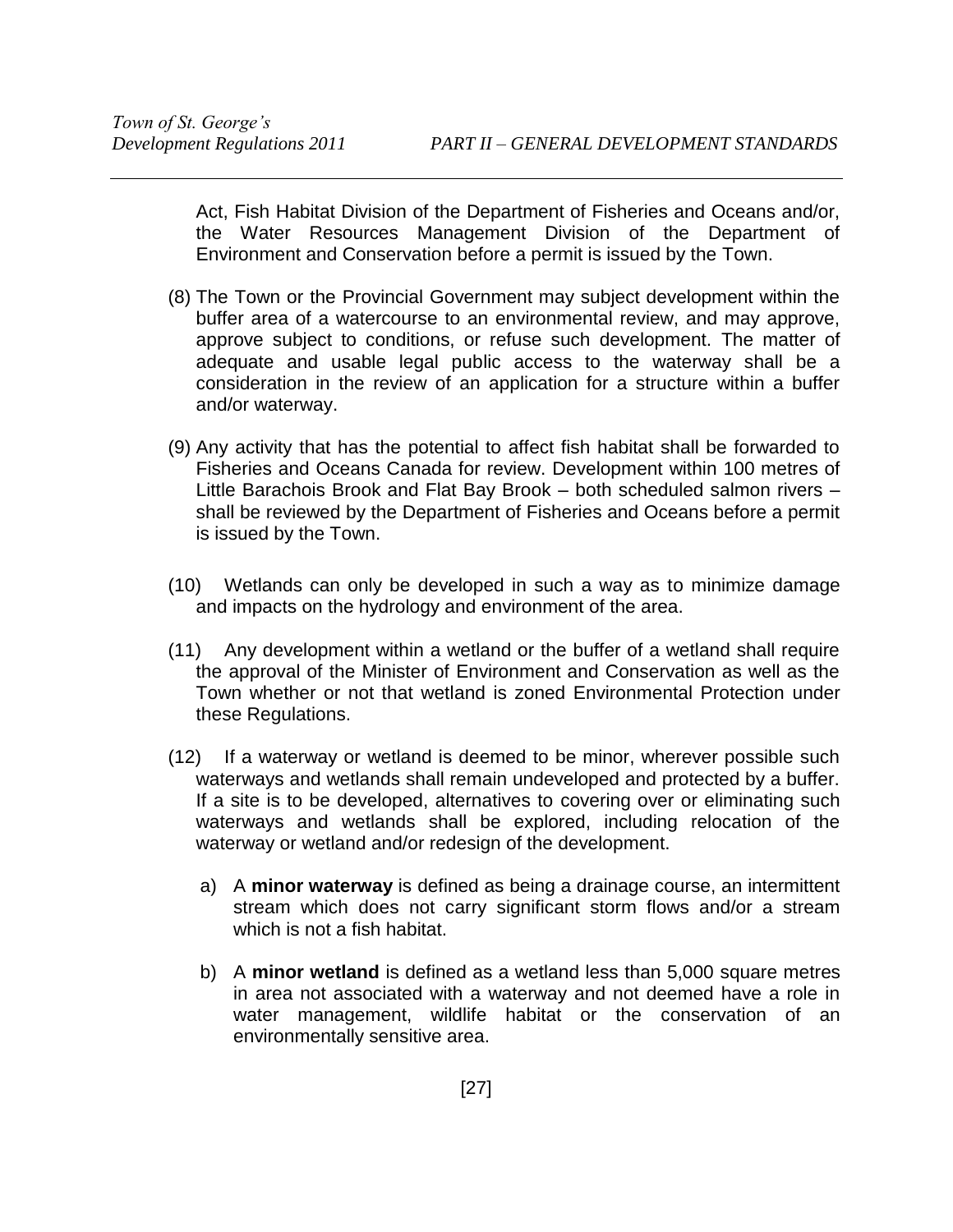## <span id="page-33-0"></span>**66. Wellhead Protected Water Supply Area**

- (1) Notwithstanding the use zone, within a Wellhead Protected Water Supply Area (WPSA) any development except renovations to an existing structure, fences and minor landscaping shall be referred to the Department of Environment and Conservation for approval before a permit is issued by the Town.
- (2) Existing activities and development to continue within an area protected under section 61 of the Water Resources Act unless it is established that water quality will be impaired or have the potential to be impaired.
- (3) Notwithstanding the use zone, within the Well-Head Protected Area, the following chemicals/activities are prohibited:
	- a) storage of petroleum fuels in excess of 25 L;
	- b) storage of petroleum solvents in excess of 10 L;
	- c) storage of chlorinated solvents in excess of 10 L;
	- d) storage of pesticides and preservatives in excess of 10 L;
	- e) cemeteries;
	- f) new sewerage systems;
	- g) manure storage;
	- h) manure application;
	- i) mining and aggregate removal;
	- j) inorganic fertilizers (no bulk storage);
	- k) forestry (salvage cutting permitted);
	- l) sawmill operations;
	- m) groundwater extraction(non private wells);
	- n) groundwater heat pumps;
	- o) road salt (no bulk storage);
	- p) waste disposal;
	- q) and other activities deemed likely by the Department of Environment and Conservation to affect water quality.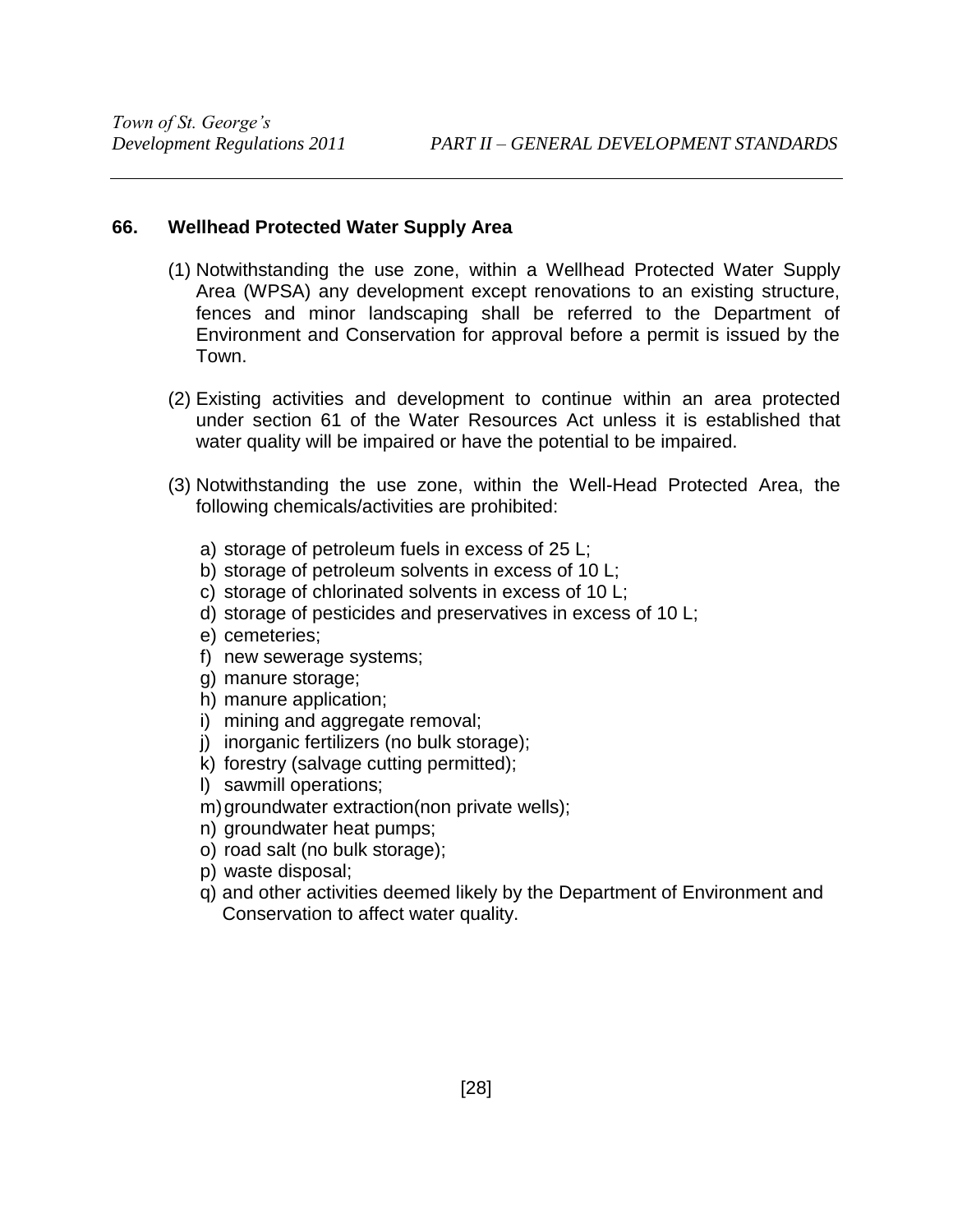## **PART III – ADVERTISEMENTS**

## <span id="page-34-1"></span><span id="page-34-0"></span>**67. Advertisements and Signs**

Note: The terms "advertisement" and "sign" are interchangeable.

<span id="page-34-2"></span>(1) Permit Required

 Unless specifically exempted, no advertisement shall be erected or displayed in the Planning Area unless a permit for the advertisement is first obtained from the Town, and, where necessary, from the Service NL.

<span id="page-34-3"></span>(2) Form of Application

 Application for a permit to erect or display an advertisement shall be made to the Town in accordance with Regulation 17.

<span id="page-34-4"></span>(3) Advertisements in Street Reservation

 No advertisement shall be permitted to be erected or displayed within, on or over any highway or street reservation unless it is a premises sign (advertisement relating to onsite uses) and unless this sign has been approved by the Town and where necessary, the Service NL.

<span id="page-34-5"></span>(4) Permit Valid for Limited Period

 A permit granted under these Regulations for the erection or display an advertisement shall be for a limited period, not exceeding two years, but may be renewed at the discretion of the Town for similar periods.

<span id="page-34-6"></span>(5) Advertisements, Non-Compliant

Except where an advertisement is deemed to fall under one of the categories described under Clause (6) of this Regulation, an advertisement presently not in compliance with the Regulations shall be removed or brought into compliance within one year of the date of written notification by the Town.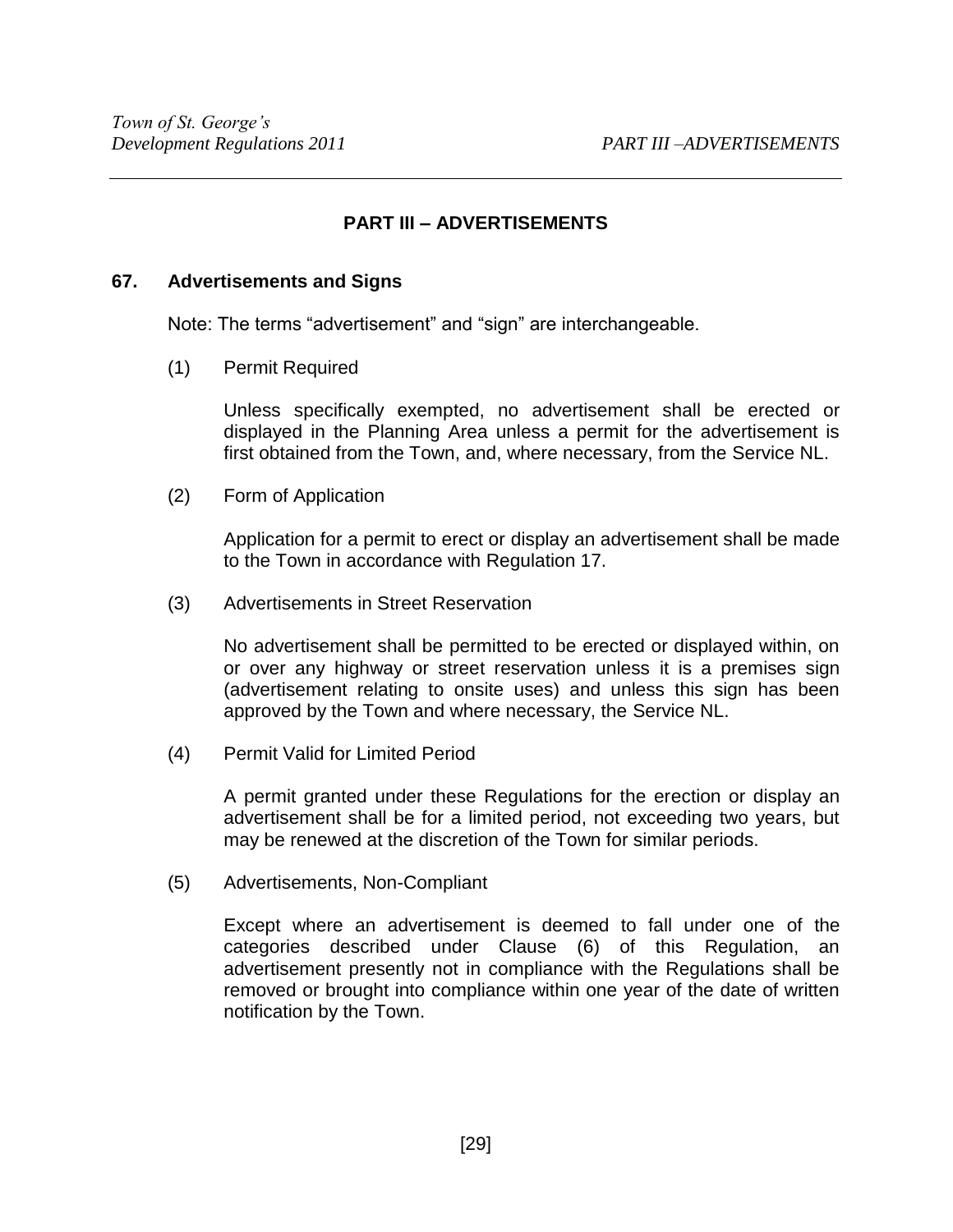<span id="page-35-0"></span>(6) Removal of Advertisements

 Notwithstanding the provisions of these Regulations, the Town may require the removal of any advertisement which, in its opinion, is:

- a) hazardous to road traffic by reason of its siting, colour, illumination, maintenance or structural condition, or;
- b) detrimental to the amenities of the surrounding area.
- <span id="page-35-1"></span>(7) Advertisements - Non-Conforming Uses

A permit may be used for the erection or display of advertisements on a building or within the courtyard of a building or on a parcel of land, the use of which is a non conforming use, provided that the advertisement does not exceed the size and type of advertisement which could be permitted if the development was in a Use Zone appropriate to its use, and subject to any other conditions deemed appropriate by the Town.

<span id="page-35-2"></span>(8) Prohibition

A sign shall not be erected, posted or placed:

- a) where, in the opinion of the Town, that sign would be hazardous to road traffic by reason of its siting, illumination or structural condition;
- b) where, in the opinion of the Town that sign would be detrimental to the amenities of surrounding areas or length of highway or road;
- c) where that sign is not maintained to the satisfaction of the Town;
- d) within or over a highway or street intersection unless otherwise approved by the Town for Town roads, or by the Department of Transportation and Works for roads under Provincial jurisdiction;
- e) with the exception of premises advertisements, within 300 metres, or a distance specified by the Department Transportation and Works, or the Town of the intersection of two or more highways and/or for Town roads, or from the crossing of a public road; and
- f) on a sign erected by the Department Transportation and Works.
- <span id="page-35-3"></span>(9) Signs or Advertisements Not Specifically Covered

If an application is received for a sign or advertisement that does not fall into one of the categories set out under these Regulations, subject to the other applicable requirements of these Regulations, the Town may approve, approve with conditions, or refuse to approve the sign or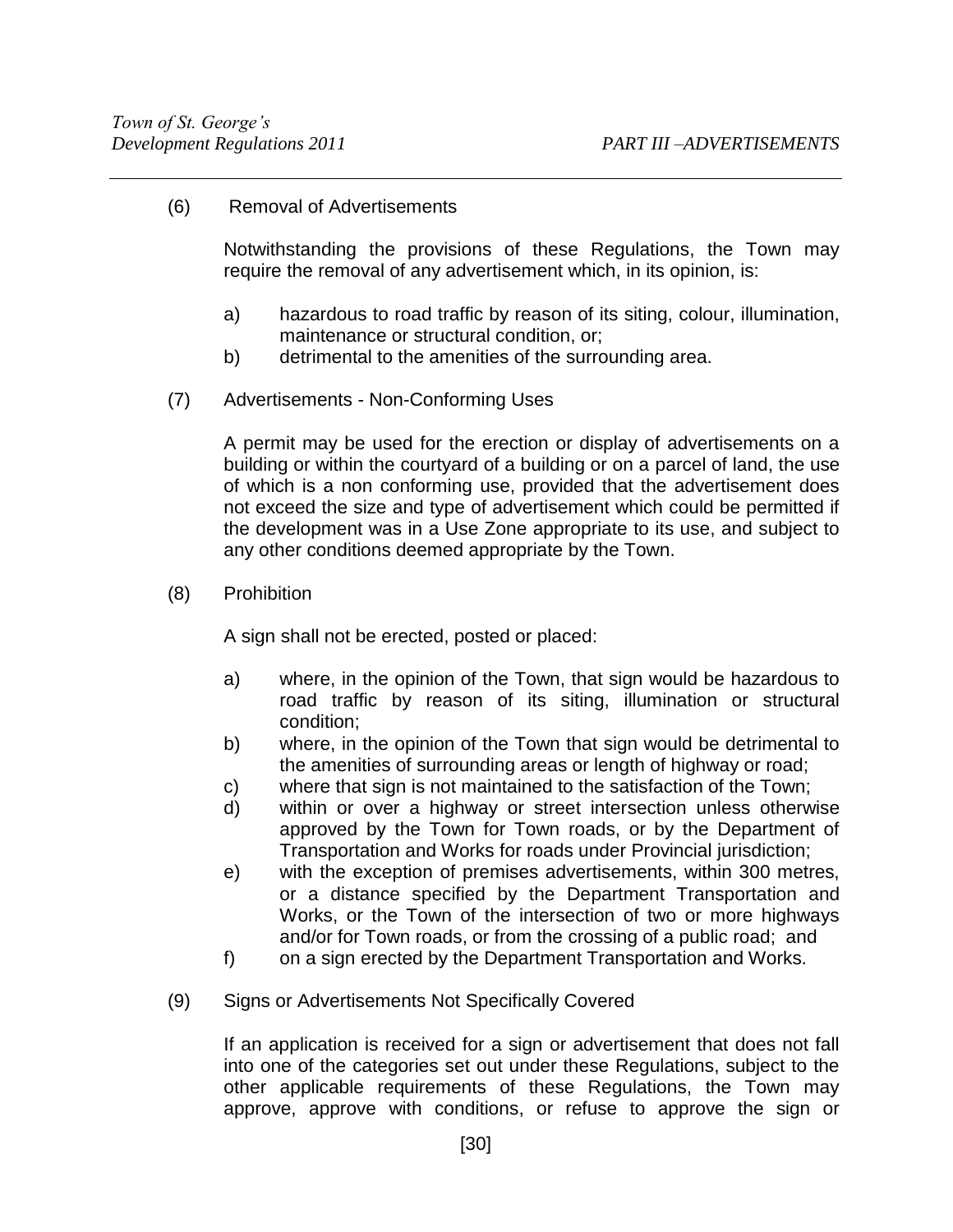advertisement.

# **68. Advertisements Exempt from Control**

 The following advertisements may be erected or displayed in the Planning Area without application to the Town:

- a) a posting of a candidate in a federal, provincial or municipal election or a regional school board election;
- b) a temporary sign relating to federal, provincial or municipal public works;
- c) a notice required by law to be posted;
- d) a regulatory, warning, directional, guide or informational sign erected by the Department of Transportation and Works;
- e) a sign placed by a telephone, telegraph or electric power company to indicate danger;
- f) a sign, not exceeding 0.5 square metres, advertising the sale or rental of a building or lot upon which the sign is located;
- g) a flag, emblem or insignia of a nation, country or province;
- h) one temporary sign related to building construction located on a site on which the work is being carried out;
- i) on a dwelling or within the courtyard of a dwelling, one nameplate not exceeding 0.2 m² in area;
- j) on an agricultural holding or farm, a notice board not exceeding 1.5 m<sup>2</sup> in area and relating to the operations being conducted on the land;
- k) on land used for forestry purposes, signs or notices not exceeding 1 m² in area and relating to forestry operations or the location of logging operations conducted on the land;
- l) on land used for mining or quarrying operations, a notice board not exceeding 1 m<sup>2</sup> in area relating to the operation conducted on the land;
- m) on a dwelling or within the courtyard of a dwelling, one nameplate not exceeding 0.2 m<sup>2</sup> in area in connection with the practice of a business carried on in the premises;
- n) on any site occupied by a church, school, library, art gallery, museum, institution or cemetery, one notice board placed no closer than 3 metres from a street line;
- o) on the principal facade of any commercial, industrial or public building, the name of the building or the name of the occupants of the building, in letters not exceeding one-tenth of the height of that facade or 3 m, whichever is the lesser;
- p) on any parking lot directional signs and one sign not exceeding 1 m² in size, identifying the parking lot; and,
- q) a sign indicating the location of a municipal or municipal planning area boundary, located beyond the back slope of a highway ditching.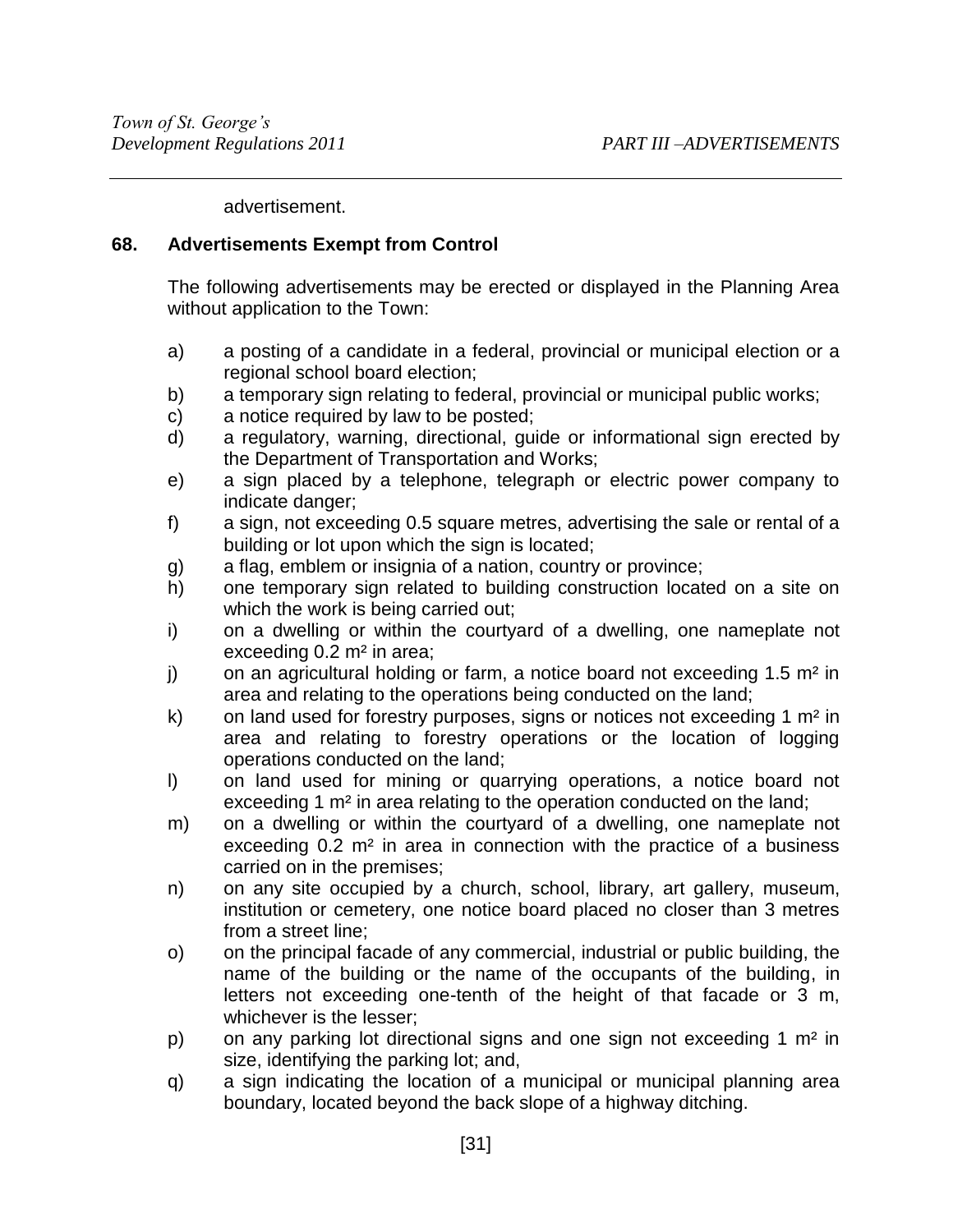# **69. Advertisements - Temporary and/or Portable Signs**

- (1) A temporary and/or portable sign may be permitted in any zone for a period not exceeding 30 consecutive days, or 45 days at the Town's discretion where purpose of the sign is to promote a not-for-profit initiative, provided the sign:
	- a) does not exceed 5  $m^2$  in area;
	- b) does not create or aggravate a traffic hazard, such as by blocking a sight-line;
	- c) does not interfere with other lawful signs, including directional signs;
	- d) is of location, materials, design and colour in keeping with the character and appearance of the area;
	- e) if necessary, is approved by the Service NL, together with the Town.
- (2) A renewal permit for a temporary sign may only be issued after 30 days have passed since the original permit has expired.
- (3) A free standing temporary or portable sign affixed to the ground by legs shall be properly anchored to the ground in a manner that is sound and attractive.
- (4) If it is not exempted from these Regulations, with the written permission of Newfoundland Power, or the owner if not Newfoundland Power, a sign may be permitted on a utility pole.

# **70. Advertisements and Signs near Highways**

Pursuant to Newfoundland Regulation 85/99 as amended, the Provincial Government has designated "control lines" alongside each provincially maintained route. These lines extend 400 metres from the highway centrelines, except that the control area is reduced within Municipal Boundaries to 100 metres from the centreline of a provincial highway.

Advertisements and signs falling within the designated control lines of any highway must be referred to and approved or exempted by the Government Services office serving the area.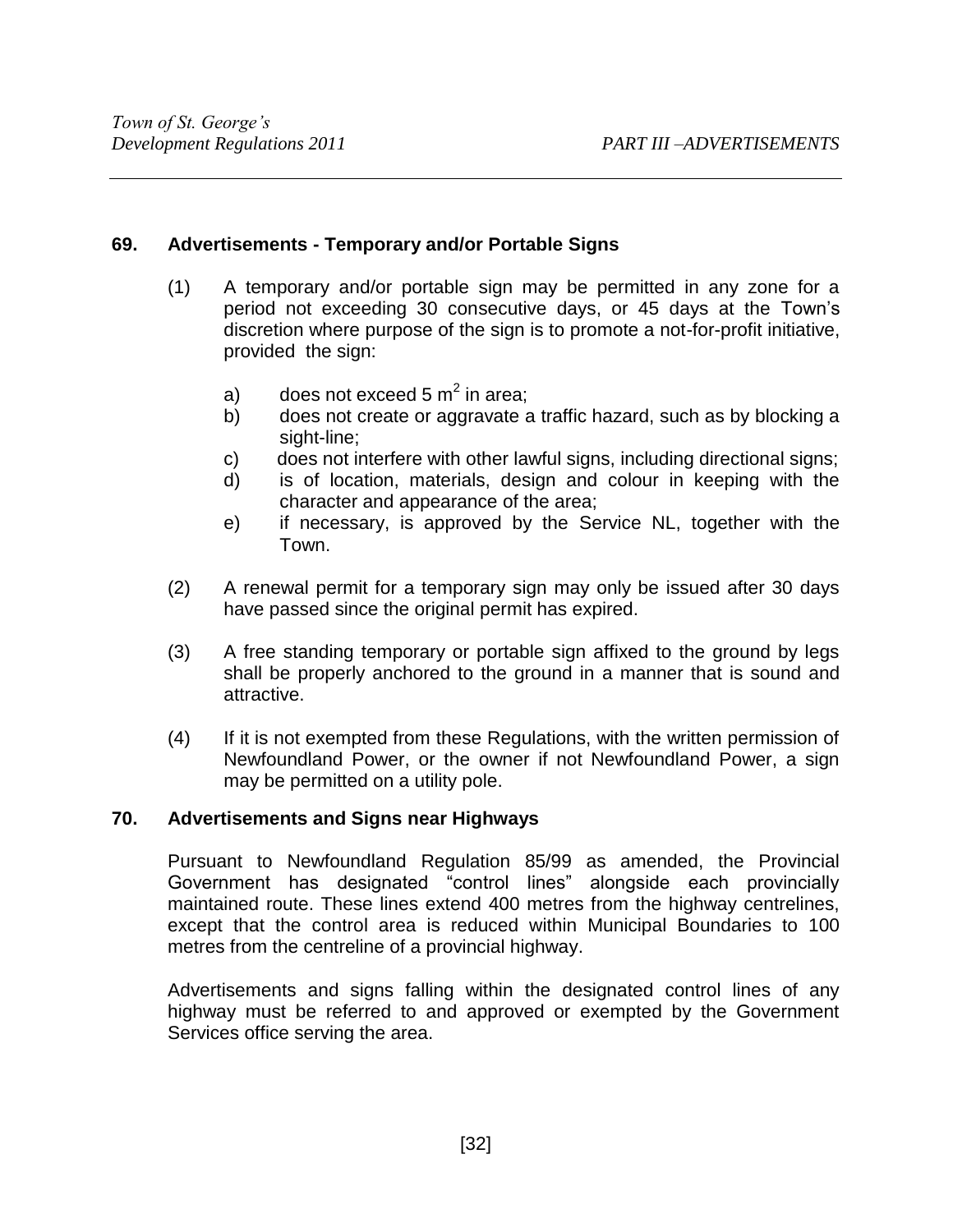# **71. Advertisements Relating to On-Site Uses**

This section deals with signage relating to on site uses - that is, uses located on the same property as the sign or signs. Sign types include free standing signs, signs affixed to buildings, fences and other structures, fascia signs and the use of building surfaces for advertising.

The conditions which shall apply to the erection or display of an advertisement on any lot or site occupied by a use permitted or existing as a legal non-conforming use in a use zone shall be as set out below.

- (1) The size, shape, illumination and material construction of the advertisement shall meet the requirements of the Town, having regard for the safety and convenience of users of adjacent streets and sidewalks, and the general amenities of the surrounding area.
- (2) The maximum allowable size of the advertisement shall be determined in accordance with Clause (1) above and in consideration of the size of the premise or premises being advertised. For example, a sign for a large shopping centre would necessarily be of a different scale than one for a convenience store.
- (3) Only one free standing advertisement per entrance or exit shall be permitted in the front of a multi-use building, strip mall, shopping centre and similar facilities containing more than one premise. However, one additional sign shall be permitted in the front of a building if it is a freestanding temporary sign as set out under Regulation 69.
- (4) Where an advertisement is attached to the roof of a building and protrudes above the roof, then it shall be included in the calculation of the height of the building.

# **72. Advertisements Relating to Off-Site Uses**

This Regulation deals with signage relating to off-site site uses – that is, uses not located on the same property as the sign or signs. Sign types include free standing signs, signs affixed to buildings, fences and other structures, fascia signs and the use of building surfaces for advertising.

(1) Except as noted in Clause (2) of this Regulation, the conditions to be applied to the erection or display of an advertisement on any site, relating to a use permitted in a zone, or not relating to a specific land use, shall be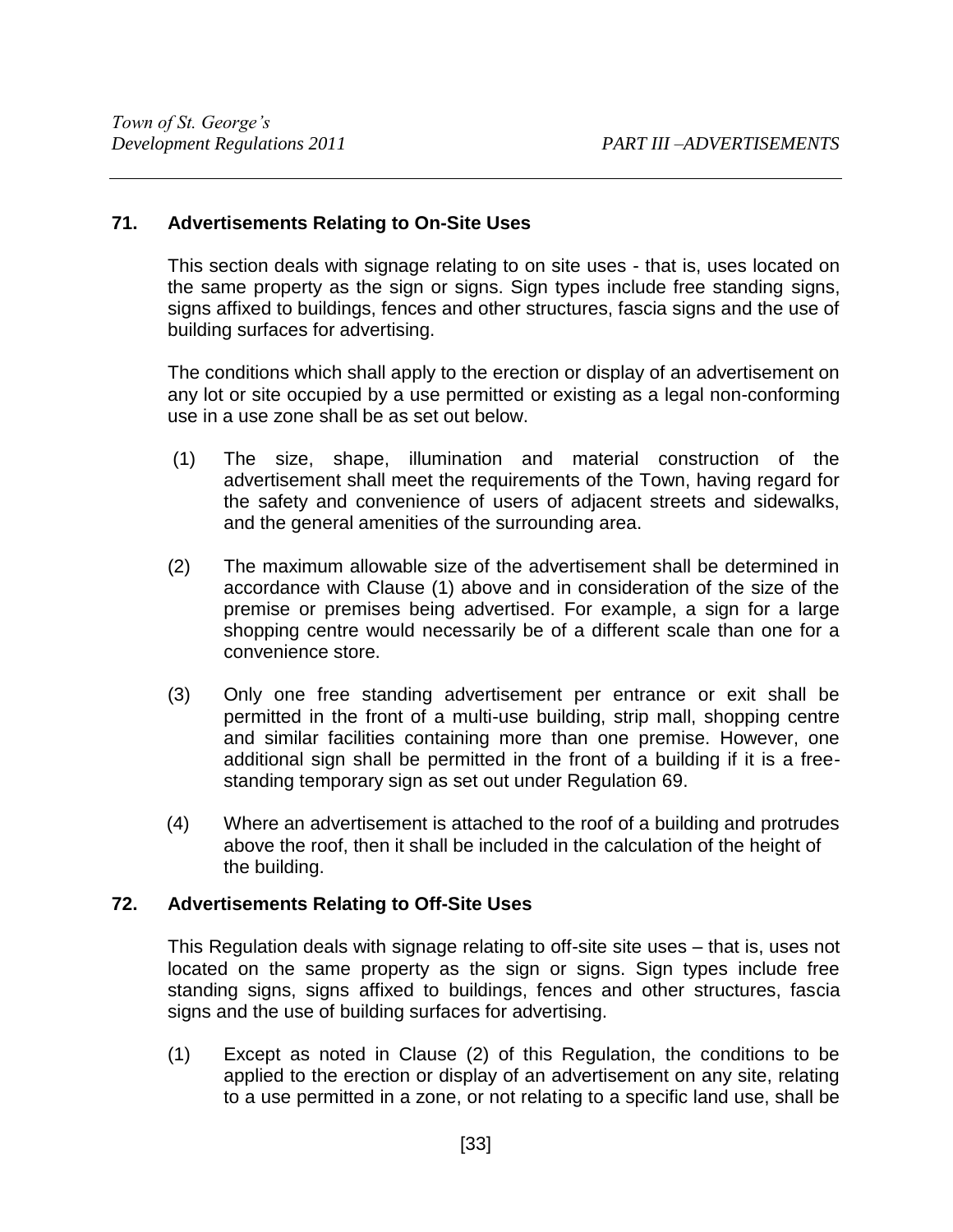as set out below.

- a) The advertisement shall not exceed 3 m<sup>2</sup> in area.
- b) When the advertisements relate to a specific land use, they shall be located within a reasonable distance of, and only show thereon the name and nature of the distance or direction to the premises to which they relate.
- c) The location, siting and illumination of each advertisement shall be to the satisfaction of the Town, having regard to the grade and alignment of streets, the location of street junctions, the location of nearby buildings and the preservation of the amenities of the surrounding area.
- (2) The size restrictions of Clauses (1) a) of this Regulation are waived where the Town has erected or permitted to be erected an advertisement related to a civic or improvement or other public purpose;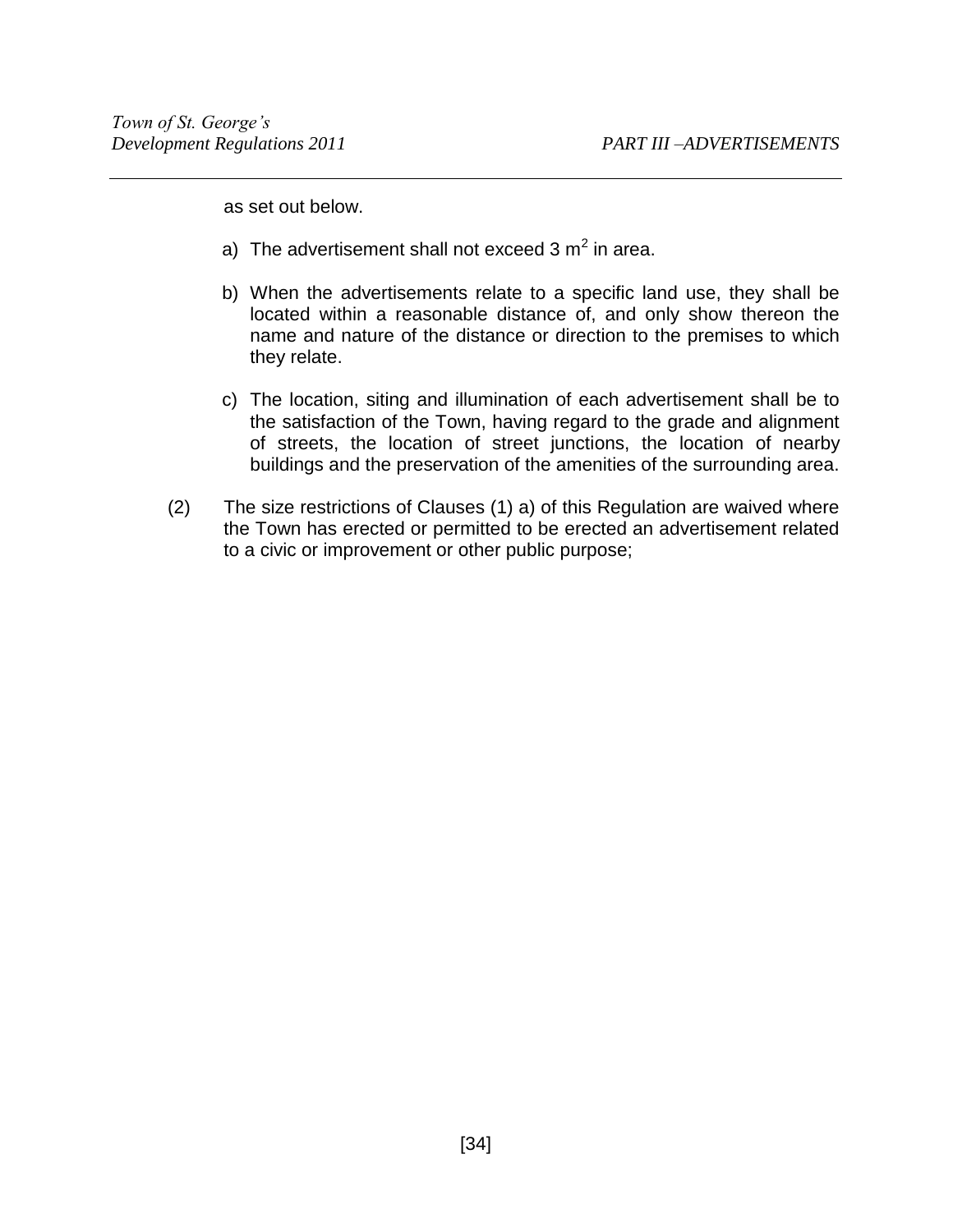# **PART IV - SUBDIVISION OF LAND**

### **73. Permit Required and Sureties**

- (1) No land in the Planning Area shall be subdivided into two or more lots unless a permit for the development of the subdivision is first obtained from the Town.
- (2) Before an Approval in Principle or permit is issued for a subdivision requiring the construction and/or upgrading of roads and municipal water and/or sewer services the Town shall require the deposit of surety in a form satisfactory to the Town to ensure the completion of the work in accordance with the approval. The requirements for a surety, along with other matters, shall be set out in the Subdivision Policy adopted by the Town and any agreements pursuant to that policy.

# **74. Subdivisions – Groundwater Supply Assessment**

The approval of new unserviced subdivisions containing five or more lots or the addition of unserviced lots to existing unserviced subdivisions require that a groundwater assessment be done to determine with high probability that acceptable quality and quantity drinking water will be available to homeowners for both the short and long term. This shall be done in accordance with the Provincial Land Use Policy – 'Groundwater Supply Assessment and Reporting Guidelines for Subdivisions Serviced by Individual Private Wells' as from time to time amended and administered by the Department of Environment and Conservation, Water Resources Management Division.

This policy provides the administrative and technical guidance to developers applying for subdivision approval and to ensure that the development proposals are submitted with the required technical support.

# **75. Services to be Provided**

 No permit shall be issued for the development of a subdivision unless provisions satisfactory to the Town have been made in the application for a supply of drinking water, a properly designed sewage disposal system, and a properly designed storm drainage system.

# **76. Payment of Service Levies and Other Charges**

No permit shall be issued for the development of a subdivision until agreement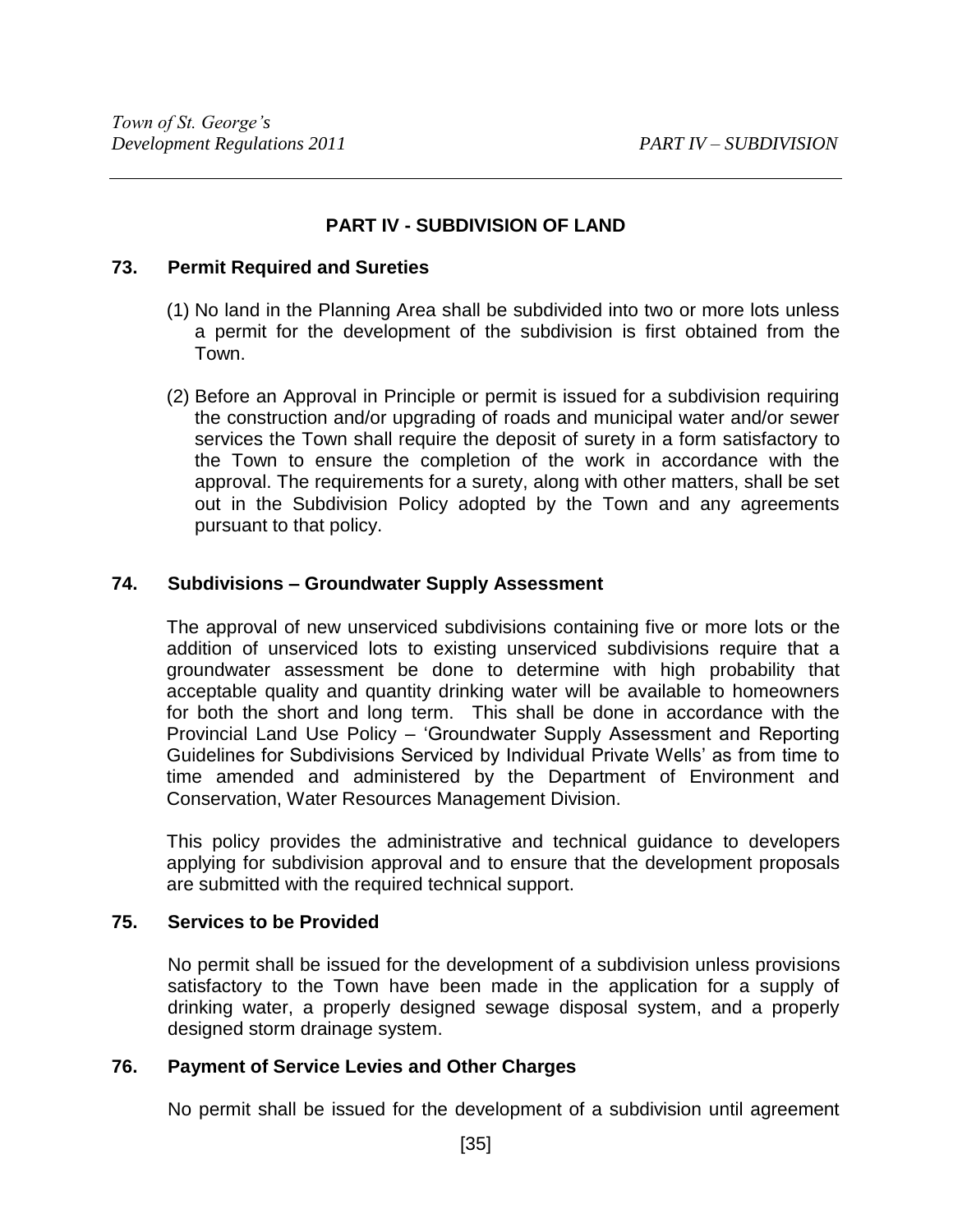has been reached for the payment of all fees levied by the Town for connection to services, utilities and streets deemed necessary for the proper development of the subdivision, and all service levies and other charges imposed under the Development Regulations.

# **77. Issue of Permit Subject to Considerations**

 A permit shall not be issued when, in the opinion of the Town, the development of a subdivision does not contribute to the orderly growth of the municipality and does not demonstrate sound design principles. In considering an application, the Town shall, without limiting the generality of the foregoing, consider:

- a) the location of the land;
- b) the availability of and the demand created for schools, services, and utilities;
- c) the provisions of the Plan and Regulations affecting the site;
- d) the land use, physical form and character of adjacent developments;
- e) the transportation network and traffic densities affecting the site;
- f) the relationship of the project to existing or potential sources of nuisance;
- g) soil and subsoil characteristics;
- h) the topography of the site and its drainage;
- i) natural features such as lakes, streams, topsoil, trees and shrubs;
- j) prevailing winds;
- $k$ ) visual quality;
- l) community facilities;
- m) energy conservation;
- n) such other matters as may affect the proposed development.

# **78. Building Permits Required**

 Notwithstanding the approval of a subdivision by the Town, a separate building permit shall be obtained for each building proposed to be erected in the area of the subdivision, and no building permit for any building in the area shall be issued until the developer has complied with all the provisions of these Regulations with respect to the development of the subdivision.

# **79. Form of Application**

 Application for a permit to develop a subdivision shall be made to the Town in accordance with Regulation 17.

# **80. Subdivision Subject to Zoning**

 The subdivision of land shall be permitted only in conformity with the Use Zones delineated on the Land Use Zoning Maps.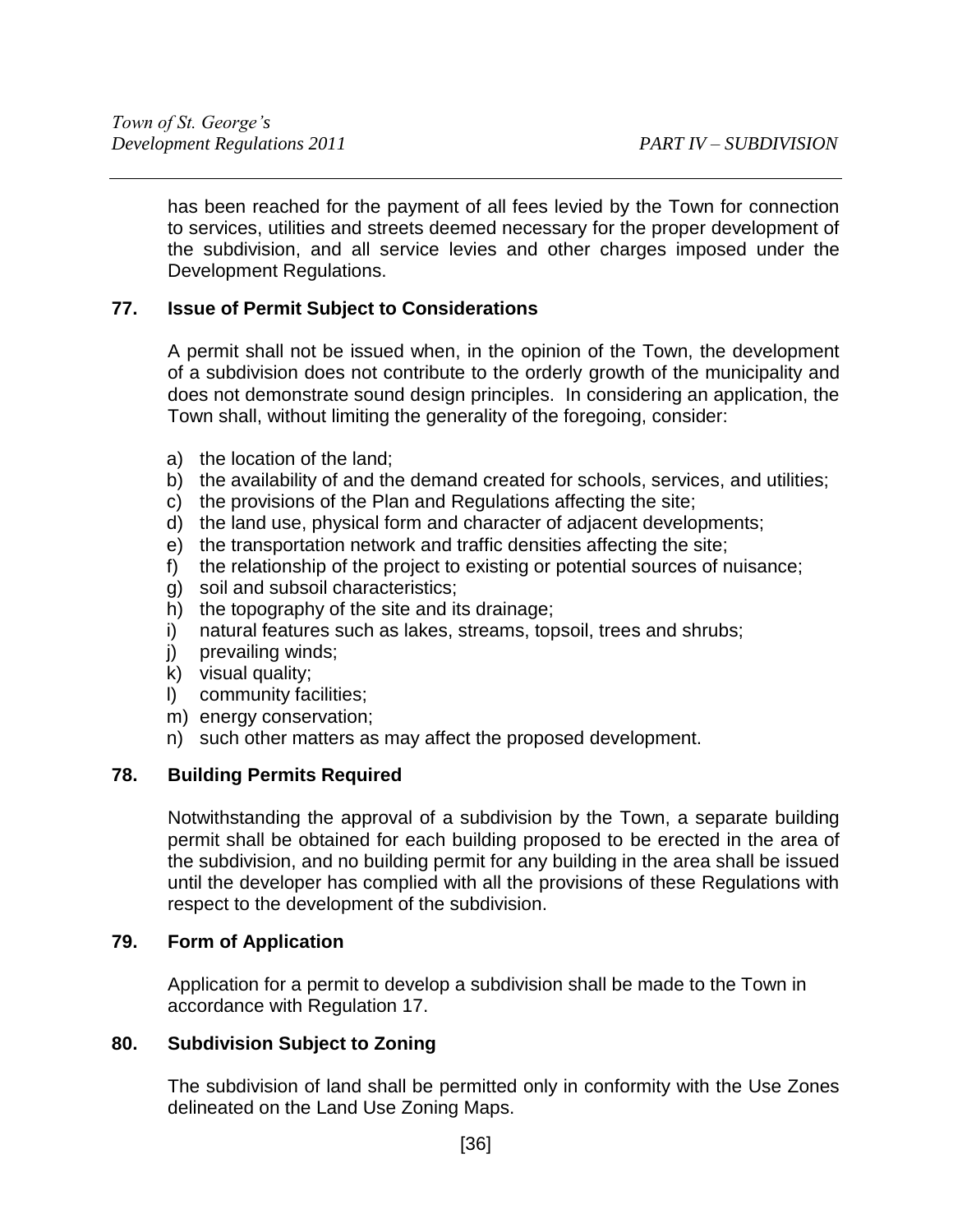# **81. Building Lines**

 The Town may establish building lines for any subdivision street and require any new building to be located on such building lines.

# **82. Land for Public Open Space**

- (1) Before a development commences, the developer shall, if required, dedicate to the Town, at no cost to the Town, an area of land equivalent to 10% of the gross area of the subdivision for park land or other public use, provided that:
	- a) where land is subdivided for any purpose other than residential use, the Town shall determine the percentage of land to be dedicated;
	- b) if, in the opinion of the Town, no public open space is required, the land may be used for such other public use as the Town may determine;
	- c) the location and suitability of any land dedicated under the provisions of this Regulation shall be subject to the approval of the Town but in any case, the Town shall not accept land which, in its opinion is incapable of development for any purpose;
	- d) the Town may accept from the developer in lieu of such area or areas of land the payment of a sum of money equal to the value of the land which would otherwise be required to be dedicated;
	- e) money received by the Town in accordance with clause (1) d) above, shall be reserved by the Town for the purpose of the acquisition or development of land for public open space or other public purpose.
- (2) Land dedicated for public use in accordance with this Regulation shall be conveyed to the Town and may be sold or leased by the Town for the purposes of any development that conforms with the requirements of these Regulations, and the proceeds of any sale or other disposition of land shall be applied against the cost of acquisition or development of any other land for the purposes of public open space or other public purposes.
- (3) The Town may require a strip of land to be reserved and remain undeveloped along the banks of any river, brook or pond, and this land may, at the discretion of the Town, constitute the requirement of land for park land under Clause (1) of this Regulation.
- (4) Land that the Town requires to be set aside for storm water management, roads, public services, public utilities or environmental protection and that this shall be in addition to whatever land the Town may require under Regulation 15 and Clause (1) of this Regulation.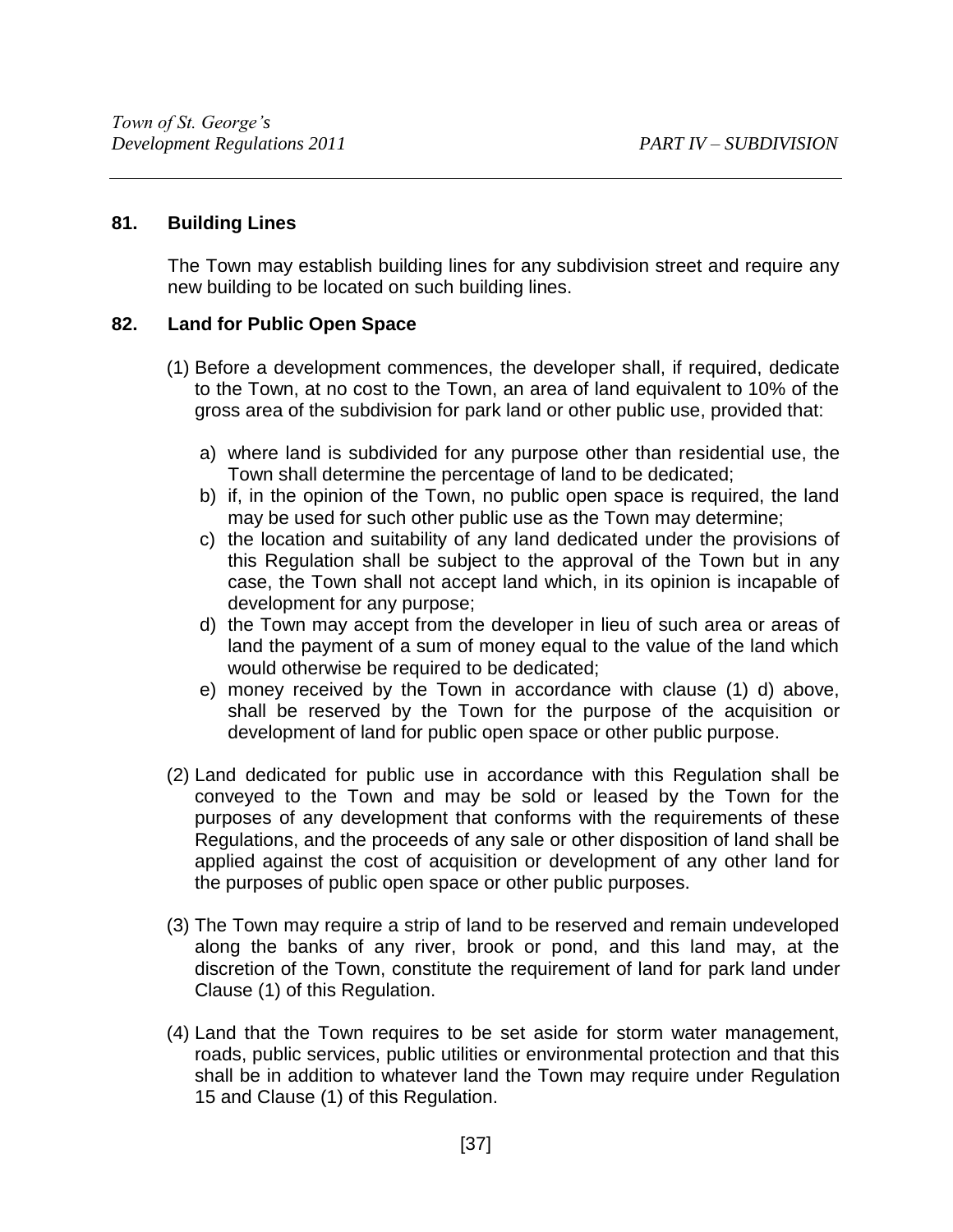#### **83. Structure in Street Reservation**

 The placing within any street reservation of any structure (for example, a hydro pole, telegraph or telephone pole, fire hydrant, mail box, fire alarm, sign post) shall receive the prior approval of the Town which shall be satisfied on the question of safe construction and relationship to the adjoining buildings and other structures within the street reservation.

#### **84. Subdivision Design Standards**

Except as otherwise specified in a Subdivision Policy adopted by the Town, no permit shall be issued for the development of a subdivision under these Regulations unless the design of the subdivision conforms to the standards below.

- (1) The finished grade of streets shall not exceed 10 percent, up to 12 percent at the discretion of the Town where it would otherwise be impossible to develop the site, or compliance with the 10 percent requirement would entail excessive cutting and filling.
- (2) Every cul de sac shall be provided with a turning circle of a diameter of not less than 30 m.
- (3) The maximum length of any cul de sac shall be 250 m where no emergency access is provided; or 300 m where emergency access is provided; and/or more than 300 m where the cul de sac is connected to an arterial or collector road.
- (4) Emergency vehicle access to a cul de sac shall be not less than 3 m wide and shall connect the head of the cul de sac with an adjacent street.
- (5) No cul de sac shall be located so as to appear to terminate a collector street.
- (6) New subdivisions shall have street connections with an existing street or streets.
- (7) All street intersections shall be constructed within 5 degrees of a right angle and this alignment shall be maintained for 30 m from the intersection.
- (8) No street intersection shall be closer than 60 m to any other street intersection.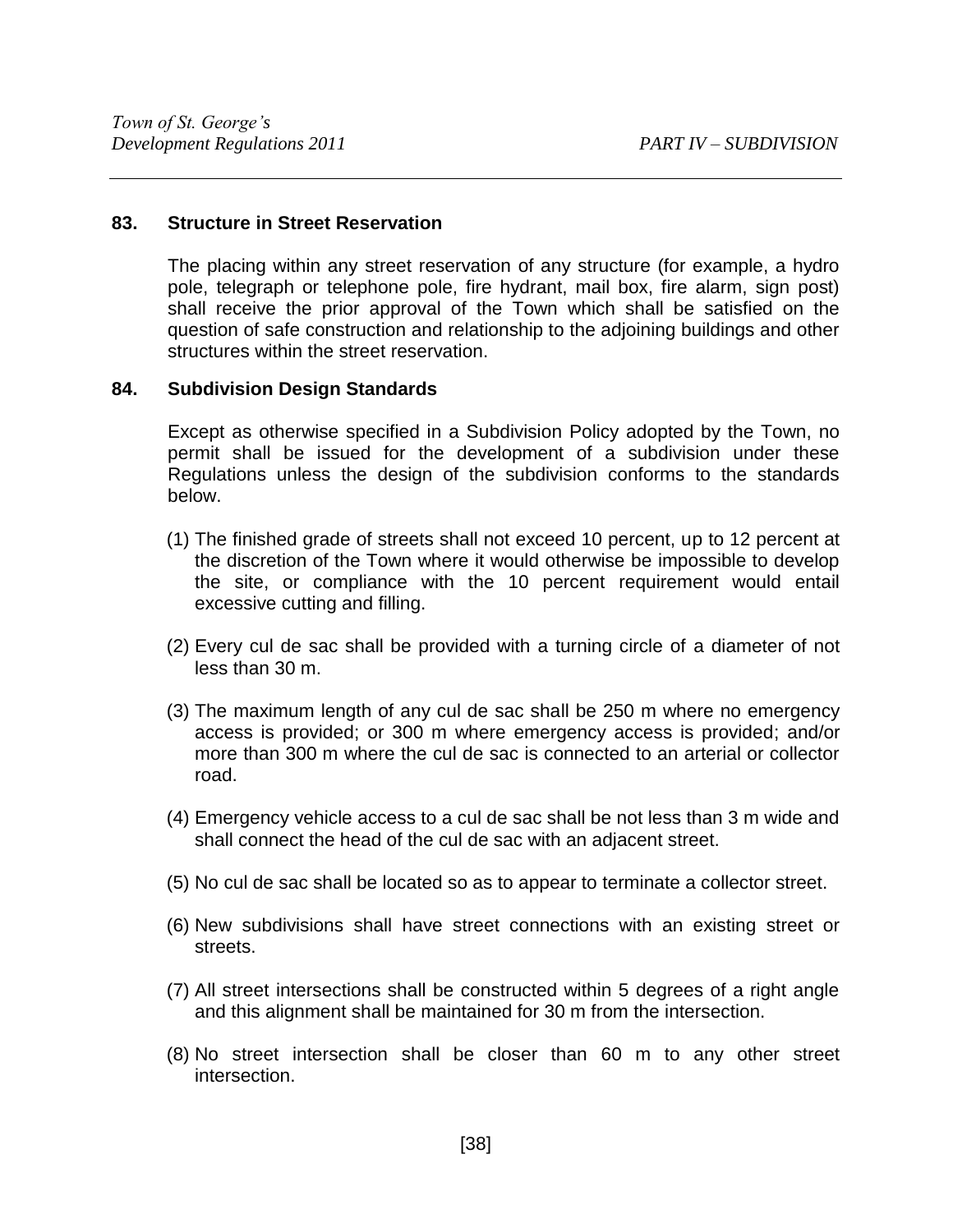- (9) No more than four streets shall join at any street intersection.
- (10) No residential street block shall be longer than 490 m between street intersections.
- (11) Streets subdivisions shall be designed in accordance with the Subdivision Policy adopted by the Town, but in the absence of such standards, shall conform to the following minimum standards:

| Type of<br><b>Street</b> | <b>Street</b><br>Reservation | Road<br>Pavement<br>Width | Minimum Asphalt<br><b>Thickness</b>                        | Walkway Width<br>and Design  | Walkway<br>Number            |
|--------------------------|------------------------------|---------------------------|------------------------------------------------------------|------------------------------|------------------------------|
| Arterial                 | 30 <sub>m</sub>              | 15 <sub>m</sub>           | As Determined by Town<br>Engineer                          | As determined<br>by the Town | As determined<br>by the Town |
| Collector                | 20 <sub>m</sub>              | 9 <sub>m</sub>            | As Determined by Town<br>Engineer                          | As determined<br>by the Town | As determined<br>by the Town |
| Local                    | 15 <sub>m</sub>              | 7 m                       | 50.8 mm (2 inches) or as<br>determined by Town<br>Engineer | As determined<br>by the Town | As determined<br>by the Town |

- (12) No lot intended for residential purposes shall have a depth exceeding four times the frontage except as otherwise approved by the Town.
- (13) Residential lots shall not be permitted which abut a local street at both front and rear lot lines except as otherwise approved by the Town.
- (14) The Town may require any existing natural, historical or architectural feature or part thereof to be retained when a subdivision is developed.
- (15) Land shall not be subdivided in such a manner as to prejudice the development of adjoining land.
- (16) A cul de sac shall not be permitted unless the Town is satisfied that there is no reasonable alternative to developing the property.
- (17) Water and sewer mains shall be designed as loops to avoid dead-ending.

# **85. Engineer to Design Works and Certify Construction Layout**

(1) Plans and specifications for all water mains, hydrants, sanitary sewers, storm sewers and all appurtenances thereto and all streets, paving, curbs, gutters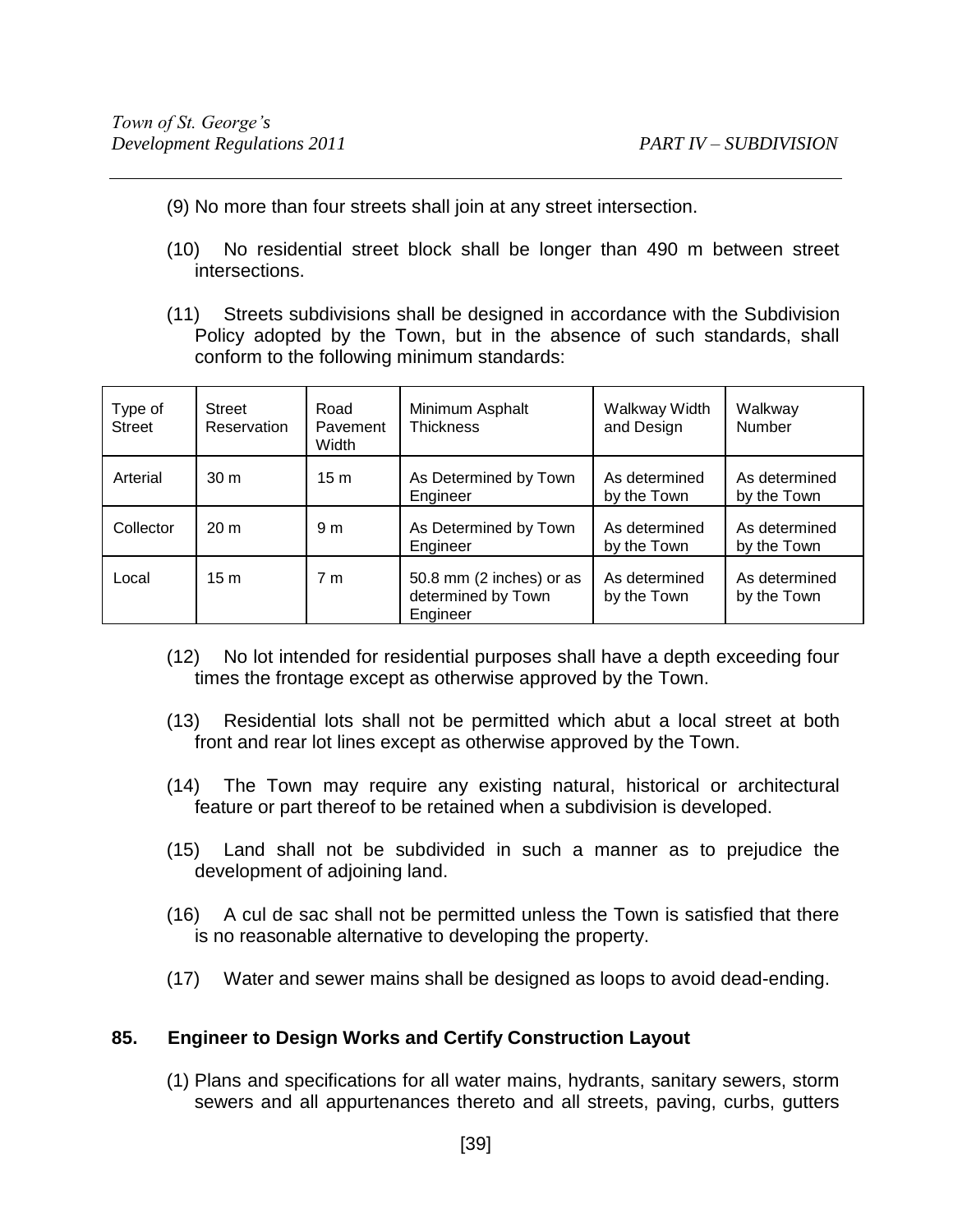and catch basins and all other utilities deemed necessary by the Town to service the area proposed to be developed or subdivided shall be designed and prepared by or approved by the Engineer. Such designs and specifications shall, upon approval by the Town, be incorporated in the plan of subdivision.

(2) Upon approval by the Town of the proposed subdivision, the Engineer shall certify all work of construction layout preliminary to the construction of the works and thereupon the developer shall proceed to the construction and installation, at his own cost and in accordance with the approved designs and specifications and the construction layout certified by the Engineer, of all such water mains, hydrants, sanitary sewers and all appurtenances and of all such streets and other works deemed necessary by the Town to service the said area.

# **86. Developer to Pay Engineer's Fees and Charges**

 The developer shall pay to the Town all the Engineer's fees and charges for the preparation of designs and specifications and for the layout and supervision of construction; such fees and charges being percentages of the total cost of materials and labour for the construction and installation of all works calculated in accordance with the Schedule of Fees recommended by the Association of Professional Engineers and Geoscientists of Newfoundland and Labrador and in effect at the time the work is carried out.

# **87. Street Works May Be Deferred**

 The construction and installation of all curbs and gutters, catch basins, sidewalks and paving specified by the Town as being necessary, may, at the Town's discretion, be deferred until a later stage of the work on the development of the subdivision but the developer shall deposit with the Town before approval of his application, an amount estimated by the Engineer as reasonably sufficient to cover the cost of construction and installation of the works. In the later stage of the work of development, the Town shall call for tenders for the work of construction and installation of the works, and the amount so deposited by the developer shall be applied towards payment of the contract cost. If the contract cost exceeds the deposit, the developer shall pay to the Town the amount of the excess. If the contract price is less than the deposit, the Town shall refund the amount by which the deposit exceeds the contract price. Any amount so deposited with the Town by the developer shall be placed in a separate savings account in a bank and all interest earned thereon shall be credited to the developer.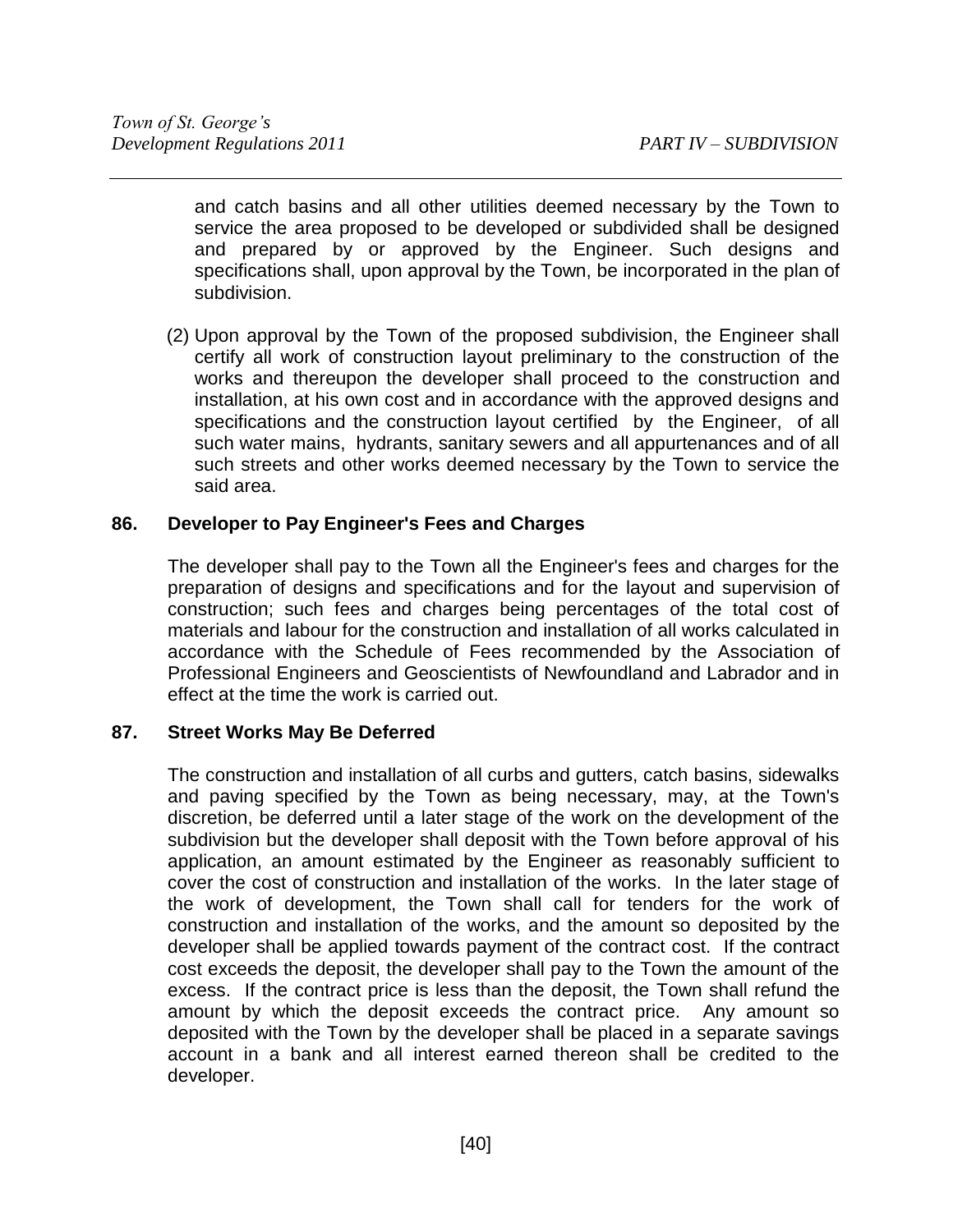### **88. Transfer of Streets and Utilities to Town**

- (1) The developer shall, following the approval of the subdivision of land and upon request of the Town, transfer to the Town, at no cost to the Town, and clear of all liens and encumbrances:
	- a) all lands in the area proposed to be developed or subdivided which are approved and designated by the Town for public uses as streets, or other rights-of-way, or for other public use;
	- b) all services or public works including streets, water supply and distribution and sanitary and storm drainage systems installed in the subdivision that are normally owned and operated by the Town.
- (2) Before the Town shall accept the transfer of lands, services or public works of any subdivision, the Engineer shall, at the cost to the developer, test the streets, services and public works installed in the subdivision and certify his satisfaction with their installation.
- (3) The Town shall not provide maintenance for any street, service or public work in any subdivision until such time as such street, service or public work has been transferred to and accepted by the Town.

#### **89. Restriction on Sale of Lots**

 The developer shall not develop or dispose of any lot within a subdivision for the purposes of development and no building permit shall be issued until the Town is satisfied that:

- a) the lot can be served with satisfactory water supply and sewage disposal systems; and,
- b) satisfactory access to a street is provided for the lots.

# **90. Grouping of Buildings and Landscaping**

- (1) Each plan of subdivision shall make provision for the grouping of building types and for landscaping in order to enhance the visual aspects of the completed development and to make the most use of existing topography and vegetation.
- (2) Building groupings, once approved by the Town, shall not be changed without written application to and subsequent approval of the Town.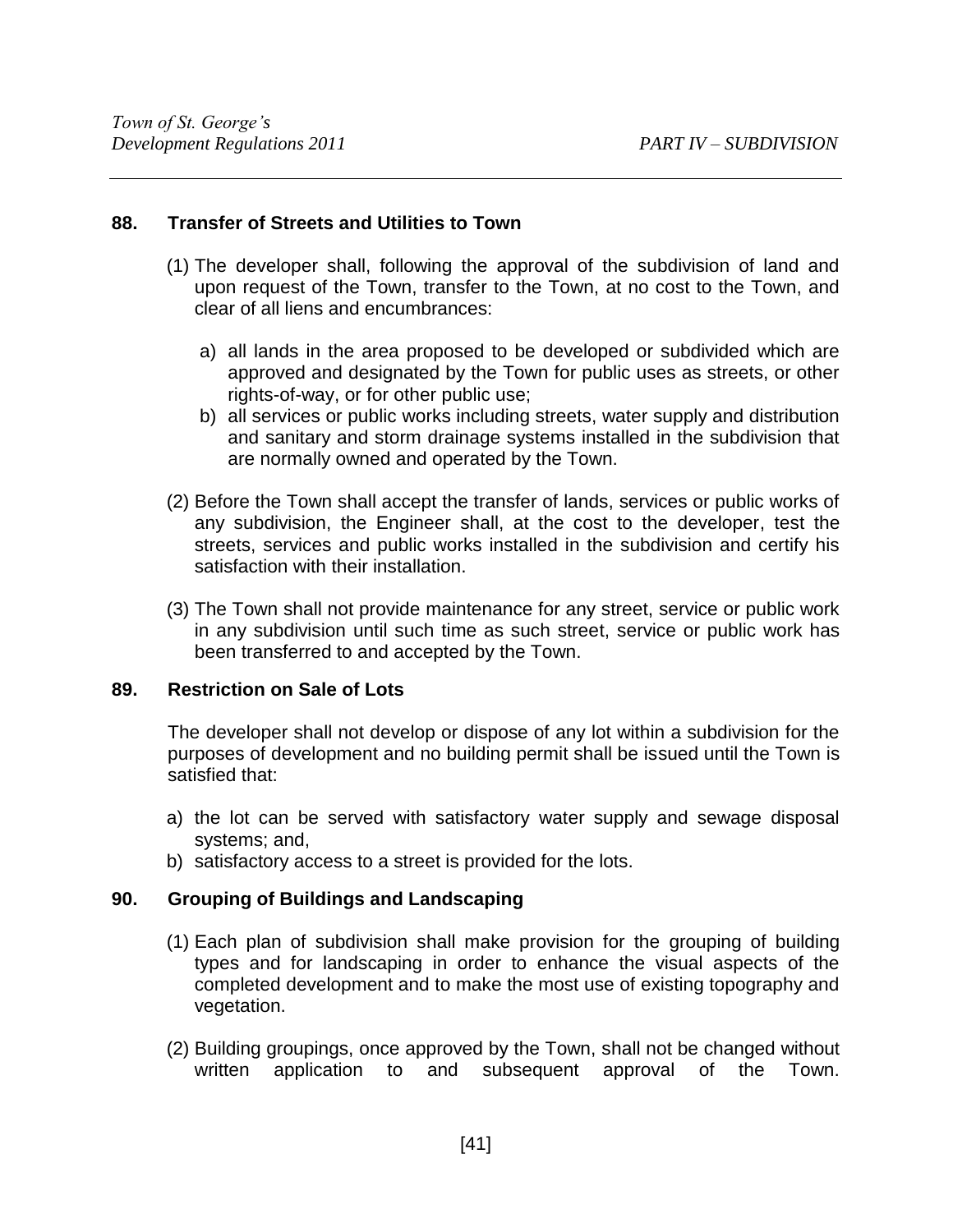# **PART V - USE ZONES**

### **91. Use Zones**

- (1) For the purpose of these Regulations, the Planning Area is divided into Use Zones which are shown on the Zoning Map attached to and forming part of these Regulations.
- (2) Subject to Regulation 91 (3), the permitted use classes, discretionary use classes, standards, requirements and conditions applicable to each Use Zone are set out in the Use Zone Tables in Schedule C of these Regulations.
- (3) Where standards, requirements and conditions applicable in a Use Zone are not set out in the Use Zone Tables in Schedule C, the Town may in its discretion, determine the standards, requirements and conditions which shall apply.

# **92. Use Classes**

 The specific uses to be included in each Use Class set out in the Use Zone Tables in Schedule C shall be determined by the Town in accordance with the classification and examples set out in Schedule B.

# **93. Permitted Uses**

 Subject to these Regulations, the uses that fall within the Permitted Use Classes set out in the appropriate Use Zone Table in Schedule C shall be permitted by the Town in that Use Zone.

# **94. Discretionary Uses**

 Subject to these Regulations, the uses that fall within the Discretionary Use Classes set out in the appropriate Use Zone Table in Schedule C may be permitted in that Use Zone if the Town is satisfied that the development would not be contrary to the general intent and purpose of these Regulations, the Municipal Plan, or any further scheme or plan or regulation pursuant thereto, and to the public interest, and if the Town has given notice of the application in accordance with Regulation 23 and has considered any objections or representations which may have been received on the matter.

# **95. Uses Not Permitted**

Uses that do not fall within the Permitted Use Classes or Discretionary Use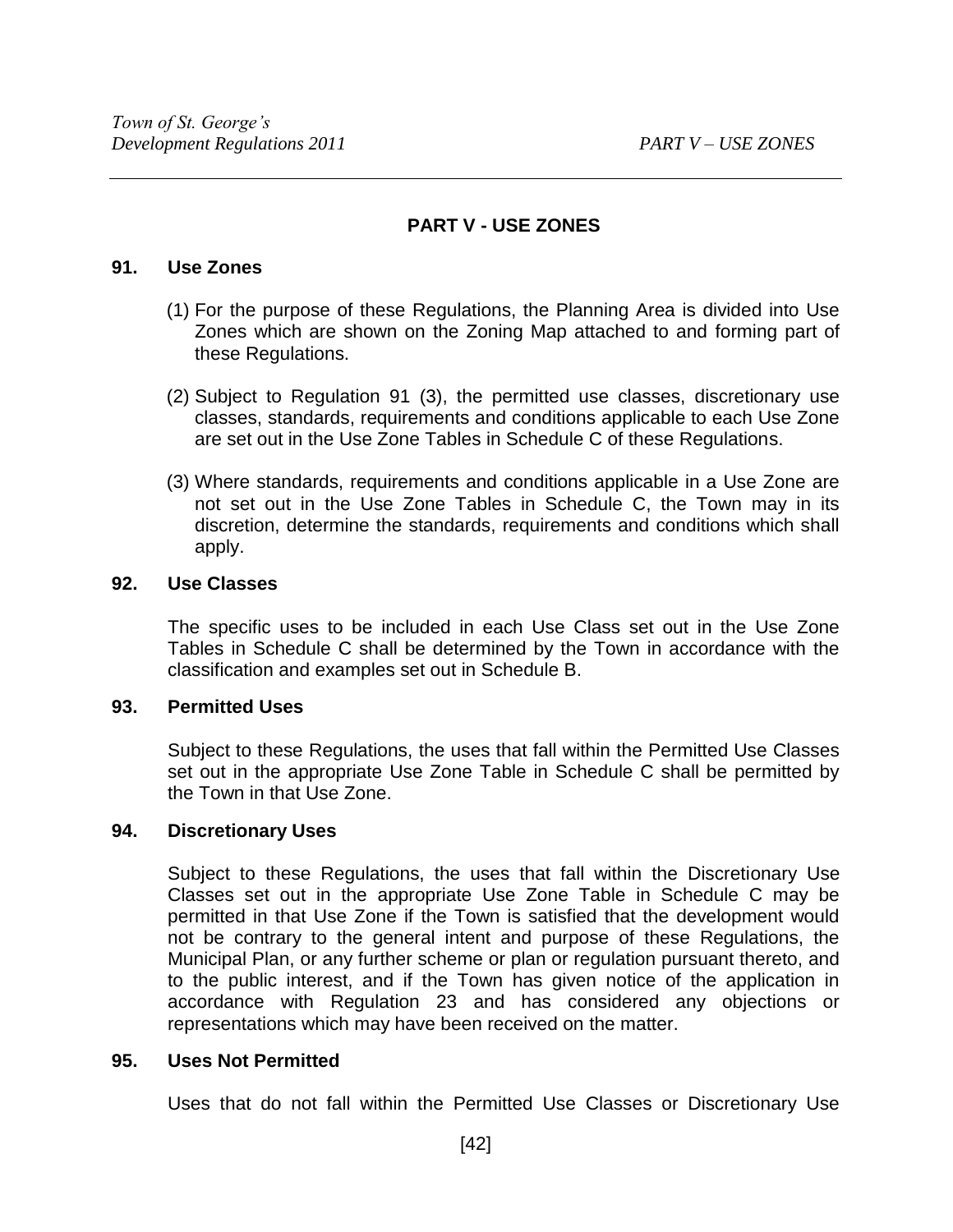Classes set out in the appropriate Use Zone Tables in Schedule C shall not be permitted in that Use Zone.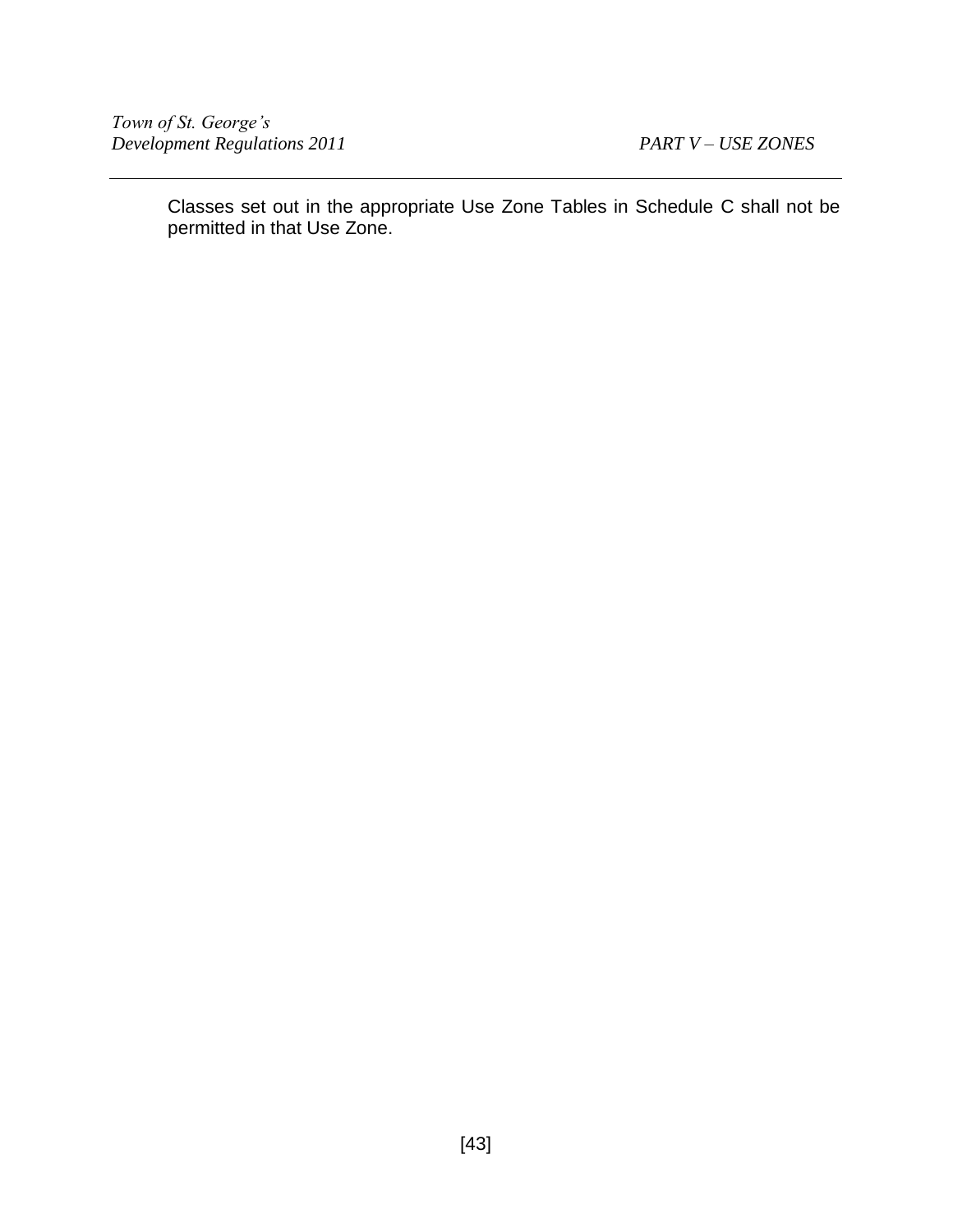# **SCHEDULE A – DEFINITIONS**

#### **GENERAL NOTE:**

**A definition marked with an asterix\* is also included in the Ministerial Development Regulations or the Act. Where there is a conflict, the Ministerial Development Regulations or the Act shall prevail.**

**ACCESS\*** means a way used or intended to be used by vehicles, pedestrians or animals in order to go from a street to adjacent or nearby land or to go from that land to the street.

#### **ACCESSORY BUILDING\*** includes:

- (i) a detached subordinate building not used as a dwelling, located on the same lot as the main building to which it is an accessory which has a use that is customarily incidental or complementary to the main use of the building or land,
- (ii) for residential uses, domestic garages, carports, ramps, sheds, swimming pools, greenhouses, cold frames, fuel sheds, vegetable storage cellars, shelters for domestic pets, or radio and television antennae,
- (iii) for commercial uses, workshops, or garages, and
- (iv) for industrial uses, garages, offices, raised ramps and docks.

**ACCESSORY USE\*** means the use that is subsidiary to a permitted or discretionary use and that is customarily expected to occur with the permitted or discretionary use.

**ACT\*,** unless the context indicates otherwise, means the Urban and Rural Planning Act 2000.

**ADVERTISEMENT** means any word, letter, model, sign, placard, board, notice, device or representation, whether illuminated or not, in the nature of and employed wholly or in part for the purposes of advertisement, announcement or direction; excluding such things employed wholly as a memorial, or functional advertisement of Councils, or other local authorities, public utilities and public transport undertakers, and including any boarding or similar structure used or adapted for use for the display of advertisements.

**AGRICULTURE** means horticulture, fruit growing, grain growing, seed growing, dairy farming, the breeding or rearing of livestock, including any creature kept for the production of food, wool, skins, or fur, or for the purpose of its use in the farming of land, the use of land as grazing land, meadow land, osier land, market gardens and nursery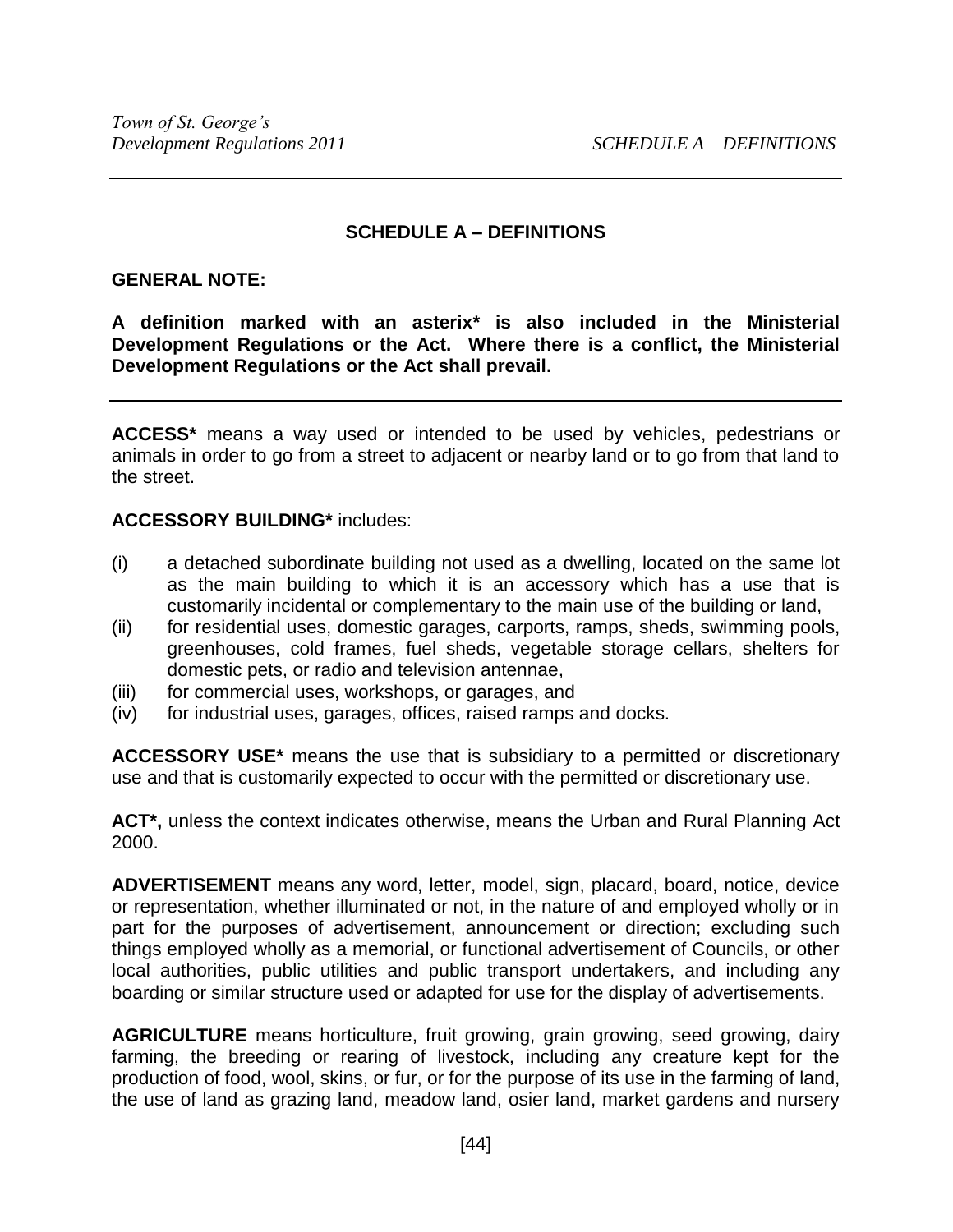grounds and the use of land for woodlands where that use is ancillary to the farming of land for any other purpose. "Agricultural" shall be construed accordingly.

**AMUSEMENT USE** means the use of land or buildings equipped for the playing of electronic, mechanical, or other games and amusements including electronic games, pinball games and slot machine arcades and billiard and pool halls.

**ANIMAL UNIT** means any one of the following animals or groups of animals:

1 bull; 1000 broiler chickens or roosters (1.8 - 2.3 kg each); 1 cow (including calf); 100 female mink (including associated males and kits); 4 goats; X hogs (based on  $453.6$  kg = 1 unit); 1 horse (including foal); 125 laying hens; 4 sheep (including lambs); 1 sow or breed sow (including weaners and growers based on  $453.6$  kg = 1 unit); X turkeys, ducks, geese (based on  $2,268$  kg = 1 unit).

**APARTMENT BUILDING** means a building containing three or more dwelling units, but does not include a row dwelling.

**APPEAL BOARD** means the appropriate Appeal Board established under the Act.

**APPLICANT** means a person who has applied to a Town for an approval or permit to carry out a development.

**ARTERIAL STREET** means the streets in the Planning Area constituting the main traffic arteries of the area, including a provincial highway or other road designed to accommodate through traffic.

**AUTHORITY\*** means a council, authorized administrator or regional authority.

**BED AND BREAKFAST** means an owner-occupied or owner-managed establishment for paid temporary accommodation for up to sixteen (16) overnight guests that may include a dining room for the use of overnight guests and their invitees. The establishment must be registered with and receive a rating from Canada Select and also must be approved by the Provincial Department of Tourism, Culture and Recreation as a Bed and Breakfast operation.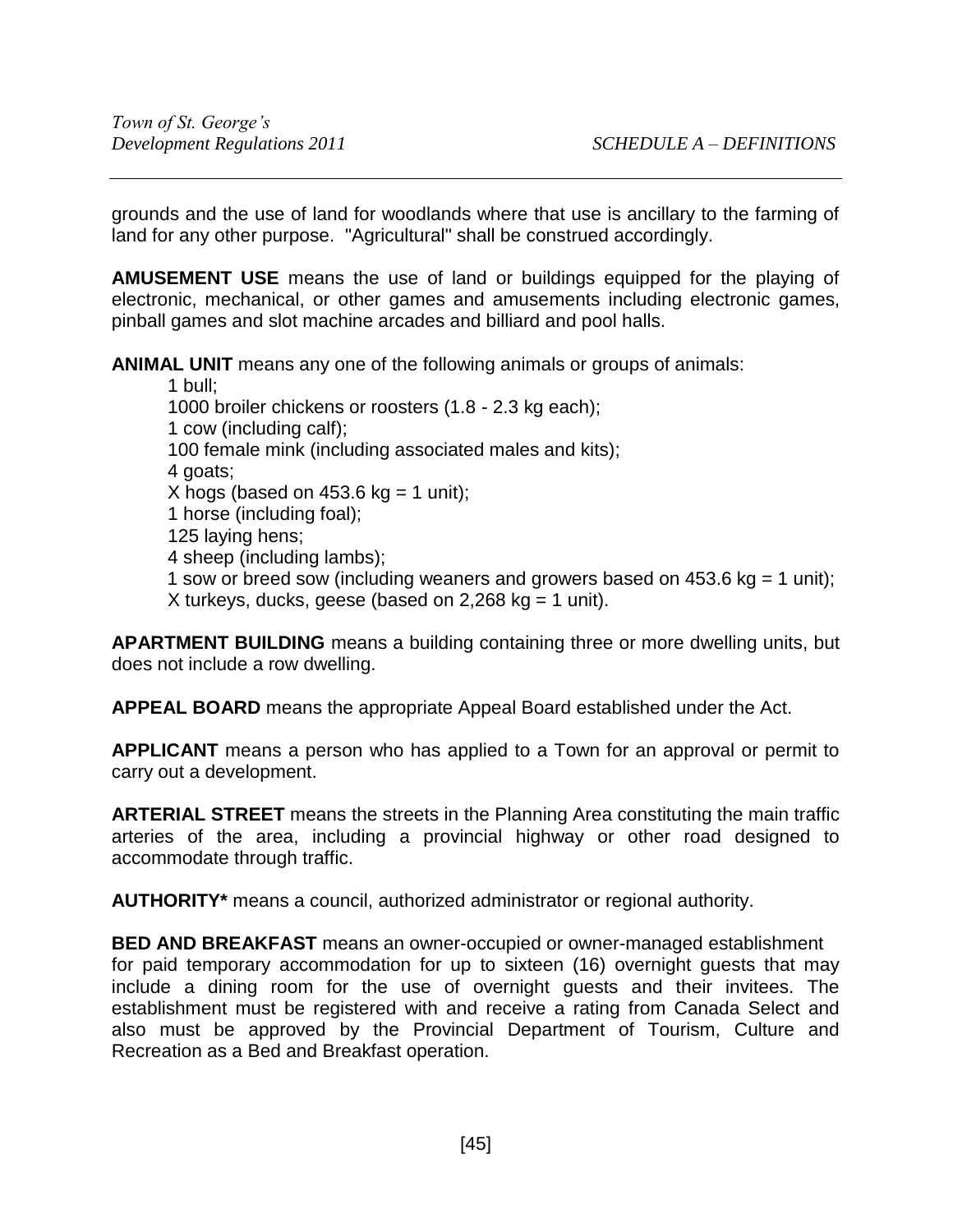**BOARDING HOUSE** means a dwelling in which at least 2 rooms are regularly rented to persons other than the immediate family of the owner or tenant.

# **BUILDING\*** means

- (i) a structure, erection, alteration or improvement placed on, over or under land or attached, anchored or moored to land,
- (ii) mobile structures, vehicles and marine vessels adapted or constructed for residential, commercial, industrial and other similar uses,
- (iii) a part of and fixtures on buildings referred to in subparagraphs (i) and (ii),
- (iv) an excavation of land whether or not that excavation is associated with the intended or actual construction of a building or thing referred to in subparagraphs (i) to (iii).

**BUILDING HEIGHT\*** means the vertical distance, measured in metres, from the established grade to the:

- (i) highest point of the roof surface of a flat roof,
- (ii) deck line of a mansard roof, and
- (iii) mean height level between eave and ridge of a gable, hip or gambrel roof,

and in any case, a building height shall not include mechanical structure, smokestacks, steeples and purely ornamental structures above a roof.

**BUILDING LINE\*** means a line established by an authority that runs parallel to a street line and is set at the closest point to a street that a building may be placed.

**CAMPGROUND** means the use of land for the accommodation of travel trailers, recreational vehicles, and/or tents.

**COLLECTOR STREET** means a street that is designed to link local streets with arterial streets.

**DAYCARE CENTRE** or **DAY NURSERY** means a building or part of a building in which services and activities are regularly provided to children of pre-school age during the full daytime period as defined under the Day Nurseries Act, but does not include a school as defined by the Schools Act.

**DECK** means a raised structure that has a walking surface within one storey of the established grade at the ground level of that face of the building that may or may not be attached to a main or principal building, and does not have a permanent roof.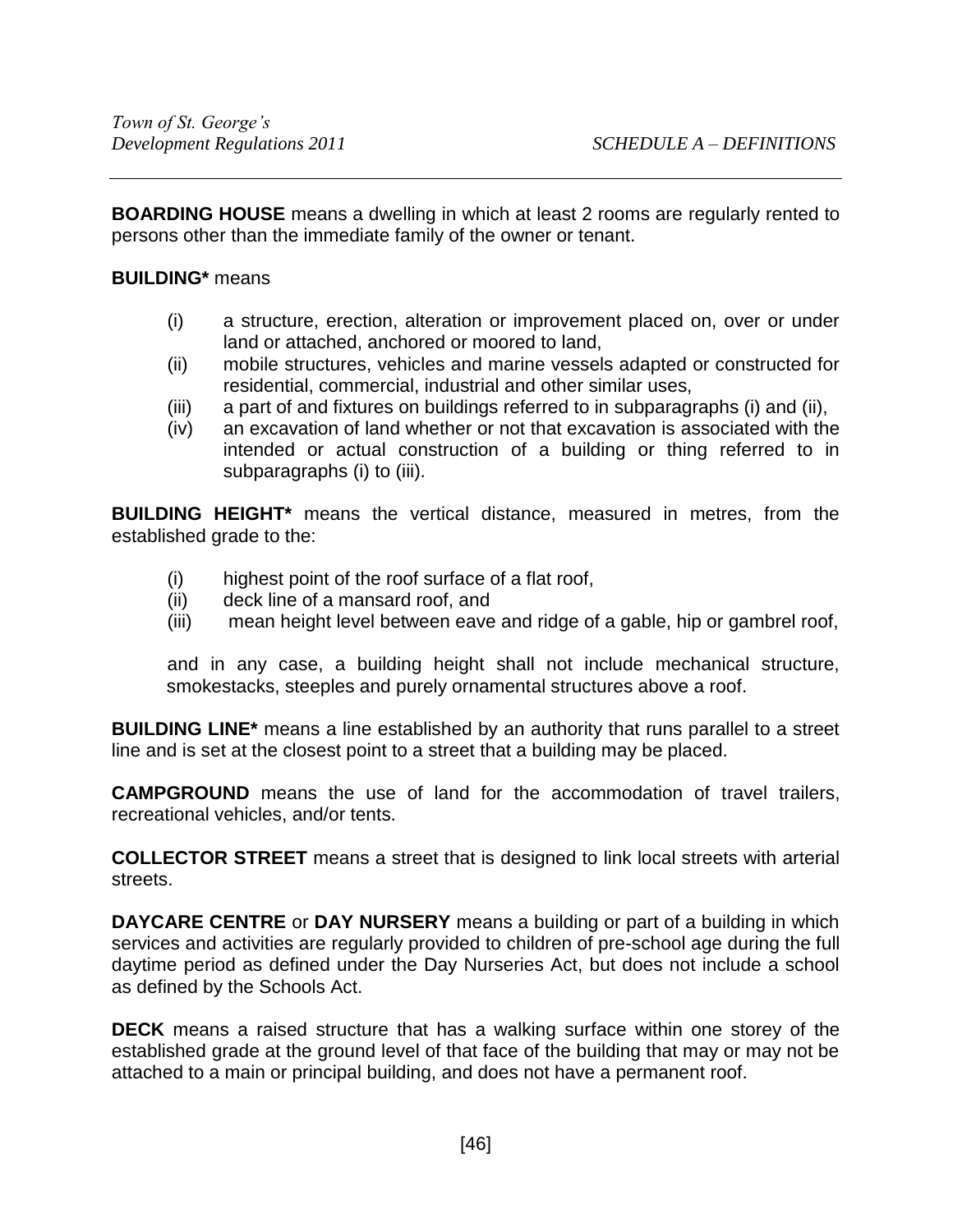**DEVELOPMENT\*** means the carrying out of any building, engineering, mining or other operations in, on, over, or under land, or the making of any material change in the use, or the intensity of use of any land, buildings, or premise and the

- (i) making of an access onto a highway, road or way,
- (ii) erection of an advertisement or sign,
- (iii) construction of a building,
- (iv) parking of a trailer, or vehicle of any description used for the sale of refreshments or merchandise, or as an office, or for living accommodation, for any period of time;

and excludes the

- (v) carrying out of works for the maintenance, improvement or other alteration or any building, being works which affect only the interior of the building or which do not materially affect the external appearance or use of the building,
- (vi) carrying out by a highway authority of any works required for the maintenance or improvement of a road, being works carried out on land within the boundaries of the road reservation,
- (vii) carrying out by any local authority or statutory undertakers of any works for the purpose of inspecting, repairing or renewing any sewers, mains, pipes, cables or other apparatus, including the breaking open of any street or other land for that purpose, and
- (viii) use of any building or land within the courtyard of a dwelling house for any purpose incidental to the enjoyment of the dwelling house as a dwelling.

**DEVELOPMENT REGULATIONS\*** means regulations made under sections 34 to 38 (of the Urban and Rural Act 2000).

**DISCRETIONARY USE**\* means a use that is listed within the discretionary use classes established in the use zone tables of an authority's development regulations.

**DOUBLE DWELLING** means a building containing two dwelling units, placed one above the other, or side by side, but does not include a self-contained dwelling containing a subsidiary apartment.

**DWELLING UNIT** means a self-contained unit consisting of one or more habitable rooms used or designed as the living quarters for one household.

**ENGINEER** means a professional engineer employed or retained by the Town.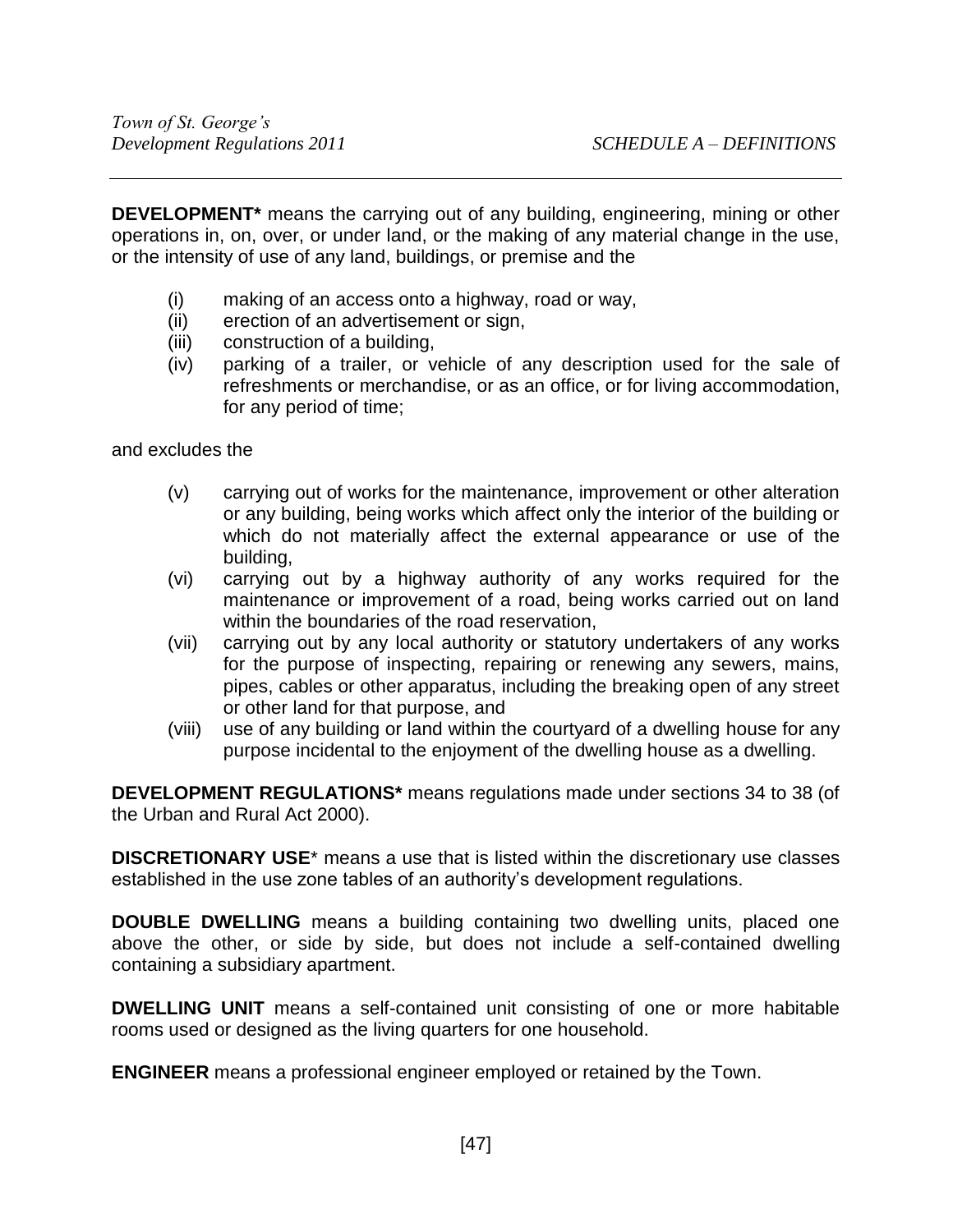### **ESTABLISHED GRADE\*** means,

- (i) where used in reference to a building, the average elevation of the finished surface of the ground where it meets the exterior or the front of that building exclusive of any artificial embankment or entrenchment, or
- (ii) where used in reference to a structure that is not a building, the average elevation of the finished grade of the ground immediately surrounding the structure exclusive of any artificial embankment or entrenchment.

**FAMILY AND GROUP CARE CENTRE** means a dwelling accommodating up to but no more than six (6) persons exclusive of staff in a home-like setting. Subject to the size limitation, this definition includes, but is not limited to, the facilities called "Group Homes", "Halfway House", and "Foster Home".

**FLOOR AREA\*** means the total area of all floors in a building measured to the outside face of exterior walls.

**FRONTAGE\*** means the horizontal distance between side lot lines measured at the building line.

**FRONT YARD DEPTH** means the distance between the front lot line of a lot and the front wall of the main building on the lot.

**GARAGE** means a building erected for the storage of motor vehicles as an ancillary use to a main building on the lot.

**GENERAL INDUSTRY** means the use of land or buildings for the purpose of storing, assembling, altering, repairing, manufacturing, fabricating, packing, canning, preparing, breaking up, demolishing, or treating any article, commodity or substance. "Industry" shall be construed accordingly.

**GENERAL GARAGE** means land or buildings used exclusively for repair, maintenance and storage of motor vehicles and may include the sale of gasoline or diesel oil.

**HAZARDOUS INDUSTRY** means the use of land or buildings for industrial purposes involving the use of materials or processes which because of their inherent characteristics, constitute a special fire, explosion, radiation or other hazard.

**HOME BUSINESS** means a secondary use of a dwelling and/or its accessory building by at least one of the residents of the dwelling to conduct a gainful occupation or business activity.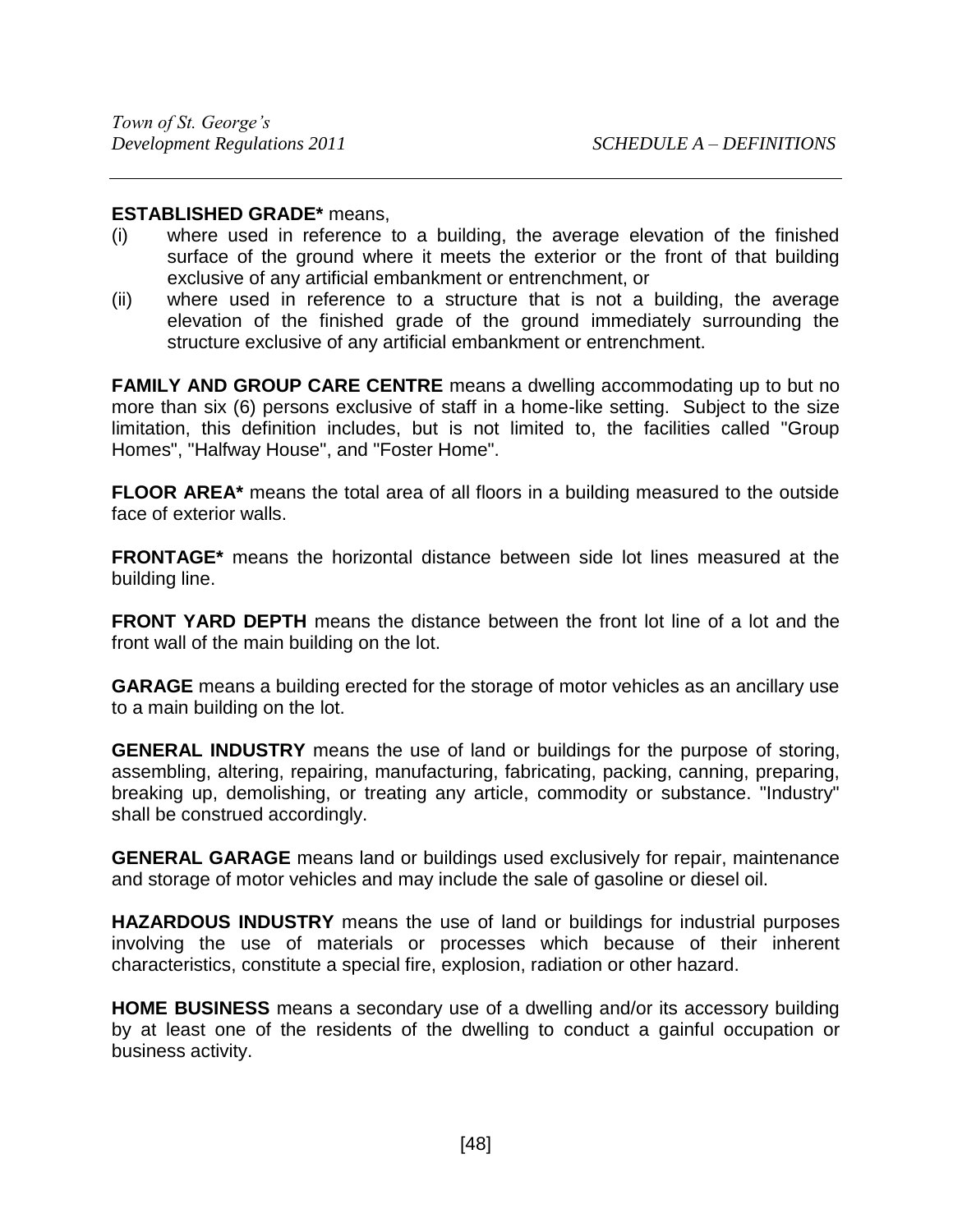**INSPECTOR** means any person appointed and engaged as an Inspector by the Town or by any federal or provincial authority or the agent thereof.

**INSTITUTION** means a building or part thereof occupied or used by persons who:

- (a) are involuntarily detained, or detained for penal or correctional purposes, or whose liberty is restricted, or;
- (b) require special care or treatment because of age, mental or physical limitations or medical conditions.

**LAND\*** includes land covered by water, and buildings and structures on, over, under the soil and fixtures that form part of those buildings and structures.

**LIGHT INDUSTRY** means the use of any land or buildings for any general industrial use that can be carried out without hazard or intrusion and without detriment to the amenity of the surrounding area by reason of noise, vibration, smell, fumes, smoke, grit, soot, ash, dust, glare or appearance.

**LOCAL STREET** means a street designed primarily to provide access to adjoining land and which is not a collector street or arterial.

**LODGING HOUSE** means a dwelling in which at least 2 rooms are regularly rented to persons other than the immediate family of the owner or tenant.

**LOT\*** means a plot, tract or parcel of land which can be considered as a unit of land for a particular use or building.

**LOT AREA**\* means the total horizontal area within the lines of the lot.

**LOT COVERAGE\*** means the combined area of all buildings on the lot measured at the level of the lowest floor above the established grade and expressed as a percentage of the total area of the lot.

**MAIN BUILDING** – See Principal Building.

**MARINA** means a dock or basin together with associated facilities where slips, moorings, supplies, repairs, and other services that are typically available for boats and other watercraft, including storage, sales and rentals, with or without a club house and catering facilities. It can also include a boat-house or shed associated with a dock or wharf.

**MINERAL EXPLORATION** means the activity of searching for minerals or mineral occurrences, including oil exploration, wherein, for the purposes of these Regulations it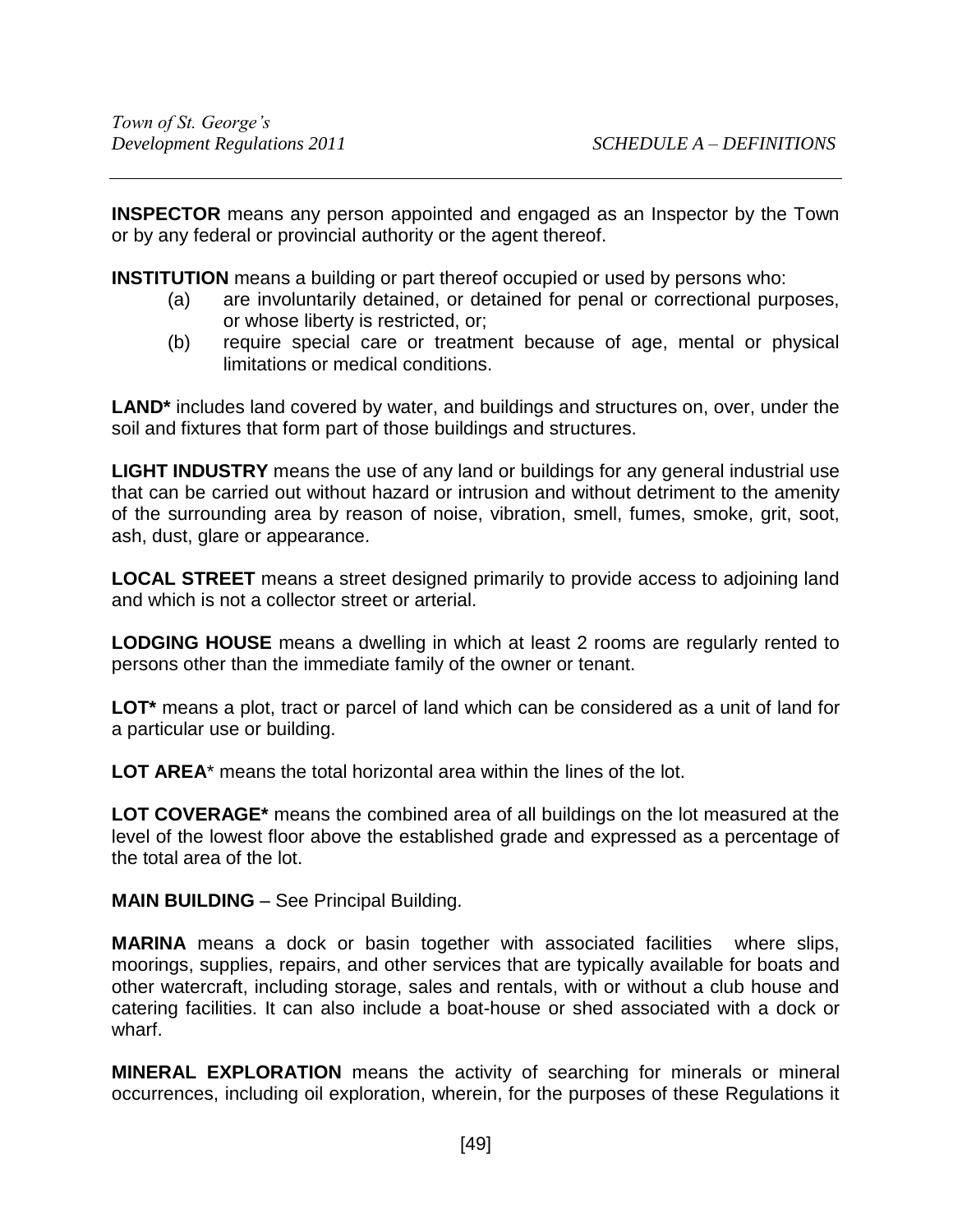takes the form of development - that is visible and appreciable disturbance to soil.

**MINERAL WORKING** means land or buildings used for the working or extraction of construction aggregates.

**MINI-HOME** means a prefabricated single dwelling complying with the National Building Code and having the dimensions of a single-wide mobile home and which has been transported to the site on a single trailer.

**MINING** means land or buildings used for the extraction of ores, salts, oil and/or natural gas.

**MOBILE HOME** means a transportable factory-built single family dwelling unit:

- (a) which complies with space standards substantially equal to those laid down in the Canadian Code for Residential Construction and is in accordance with the construction standards laid down and all other applicable Provincial and Municipal Codes and;
- (b) which is designed to be:
	- (i) transported on its own wheels and chassis to a mobile home lot, and subsequently supported on its own wheels, jacks, posts or piers, or on a permanent foundation and;
	- (ii) connected to exterior public utilities approved by the Town, namely, piped water, piped sewer, electricity and telephone, in order for such mobile home unit to be suitable for year round term occupancy.

**MOBILE HOME PARK** means a mobile home development under single or joint ownership, cared for and controlled by a mobile home park operator where individual mobile home lots are rented or leased with or without mobile home units placed on them and where ownership and responsibility for the maintenance and development of site facilities including underground services, access roads, communal areas, snow clearing and garbage collection, or any of them, are the responsibility of the mobile home park management, and where the mobile home development is classified as a mobile home park by the Town.

**MOBILE HOME SUBDIVISION** means a mobile home development requiring the subdivision of land whether in single or joint ownership into two or more pieces or parcels of land for the purpose of locating thereon mobile home units under either freehold or leasehold tenure and where the maintenance of streets and services is the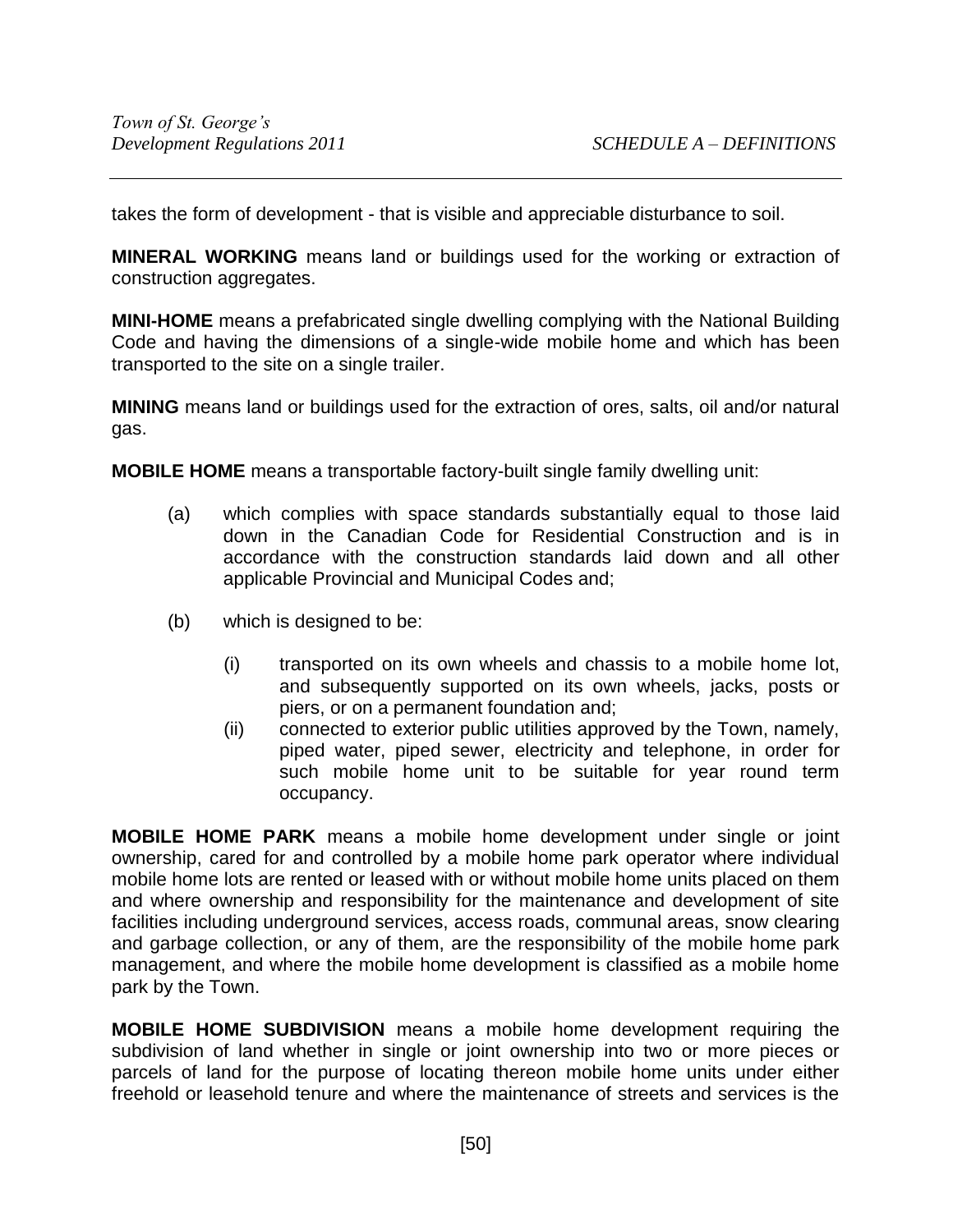responsibility of a municipality or public authority, and where the mobile home development is classified as a mobile home subdivision by the Town.

**NON-CONFORMING USE\*** means a legally existing use that is not listed as a permitted or discretionary use for the use zone in which it is located or which does not meet the development standards for that use zone.

**OWNER**\* means a person or an organization of persons owning or having the legal right to use the land under consideration.

**PERMITTED USE\*** means a use that is listed within the permitted use classes set out in the use zone tables of an authority's development regulations.

**PIT AND QUARRY WORKING** carries the same meaning as Mineral Working.

**PRINCIPAL BUILDING(S)** means the building or buildings in which the primary use of the lot on which the building is located is conducted. This term is interchangeable with the term Main Building.

**PROHIBITED USE\*** means a use that is not listed in a use zone within the permitted use classes or discretionary use classes or a use that an authority specifies as not permitted within a use zone.

**REAR YARD DEPTH\*** means the distance between the rear lot line and the rear wall of the main building on a lot.

**RESTAURANT** means a building or part thereof, designed or intended to be used or occupied for the purpose of serving the general public with meals or refreshments for consumption on the premises.

**ROW DWELLING** means a dwelling containing three or more dwelling units at ground level in one building, each unit separated vertically from the others.

**SEASONAL RESIDENCE** means a dwelling which is designed or intended for seasonal or recreational use, and is not intended for use as permanent living quarters.

**SEMI-SERVICED DEVELOPMENT** means development which is connected to the municipal water or municipal sewer system, whether or not the sewage is piped directly to a body of water.

**SERVICE STATION** means any land or building used exclusively for the sale of petroleum products, automotive parts and accessories, minor repairs, washing and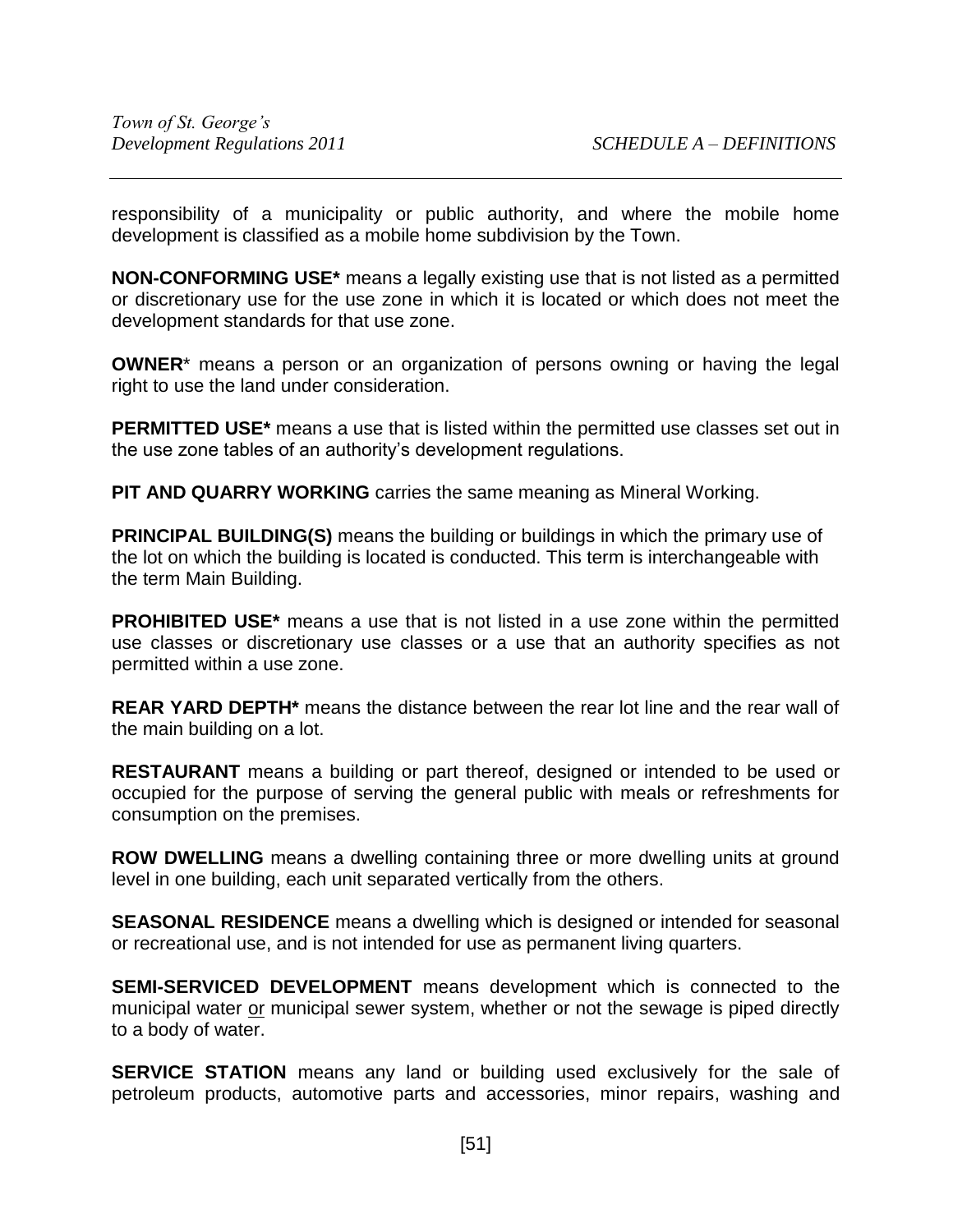polishing of motor vehicles.

**SERVICE STREET** means a street constructed parallel to or close to another street for the purpose of limiting direct access to that street.

**SHOP** means a building or part thereof used for retail trade wherein the primary purpose is the selling or offering for sale of goods, wares or merchandise by retail or the selling or offering for sale of retail services but does not include an establishment wherein the primary purpose is the serving of meals or refreshments, an amusement use, a general garage, or a service station.

**SHOPPING CENTRE** means a group of shops and complementary uses with integrated parking and which is planned, developed and designed as a unit containing a minimum of 5 retail establishments.

**SHOWROOM** means a building or part of a building in which samples or patterns are displayed and in which orders may be taken for goods, wares or merchandise, including vehicles and equipment, for later delivery.

**SIDE YARD DEPTH\*** means the distance between the side lot line and the nearest side wall of a building on the lot.

**SIGN\*** means a word, letter, model, placard, board, device or representation whether illuminated or not, in the nature of or employed wholly or in part for the purpose of advertisement, announcement or direction and excludes those things employed wholly as a memorial, advertisements of local government, utilities and boarding or similar structures used for the display of advertisements.

**STREET**<sup>\*</sup> means a street, road or highway or other way designed for the passage of vehicles and pedestrians and which is accessible by fire department and other emergency vehicles.

**STREET LINE\*** means the edge of a street reservation as defined by the authority having jurisdiction.

**SUBDIVISION\*** means the dividing of any land, whether in single or joint ownership, into 2 or more pieces for the purpose of development.

**SUBSIDIARY APARTMENT** means a separate dwelling unit constructed within and subsidiary to a self-contained dwelling.

**TAKE-OUT FOOD SERVICE** means a building in which the primary purpose is the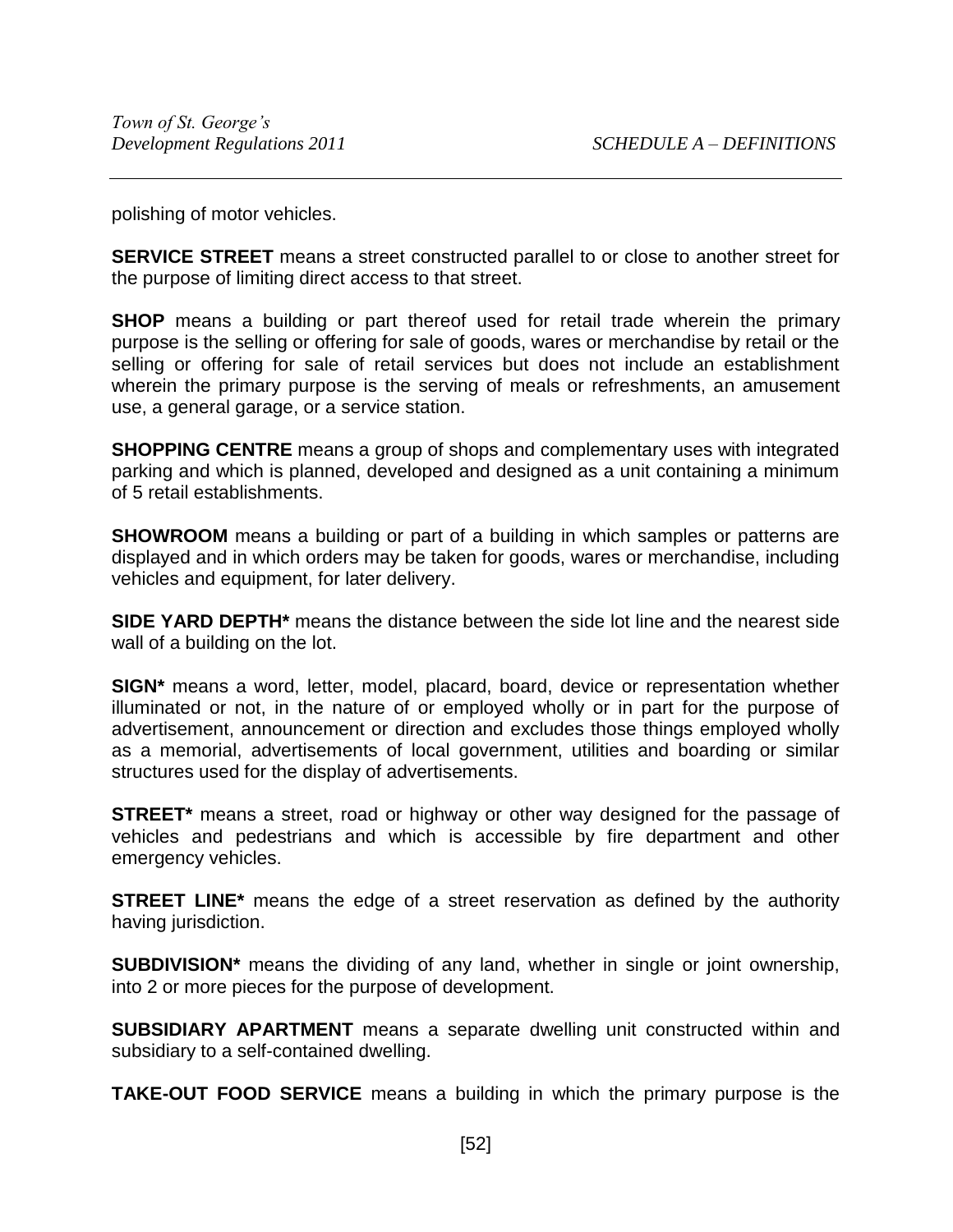preparation and sale of meals or refreshments for consumption off the premises.

**TAVERN**: includes a nightclub and means a building licensed or licensable under the Liquor Control Act wherein meals and food may be served for consumption on the premises and in which entertainment may be provided.

**UNSERVICED DEVELOPMENT** means development which is not connected to the municipal water and sewer system, whether or not the sewage is piped directly to a body of water.

**USE\*** means a building or activity situated on a lot or a development permitted on a lot.

**USE ZONE** or **ZONE\*** means an area of land including buildings and water designated on the Zoning Map to which the uses, standards and conditions of a particular use zone table apply.

**VARIANCE\*** means a departure, to a maximum of 10% from the yard area, lot coverage, setback, size, height, frontage or any other numeric requirement of the applicable Use Zone Table of the authority's regulations.

**ZONING MAP\*** means the map or maps attached to and forming part of the Regulations.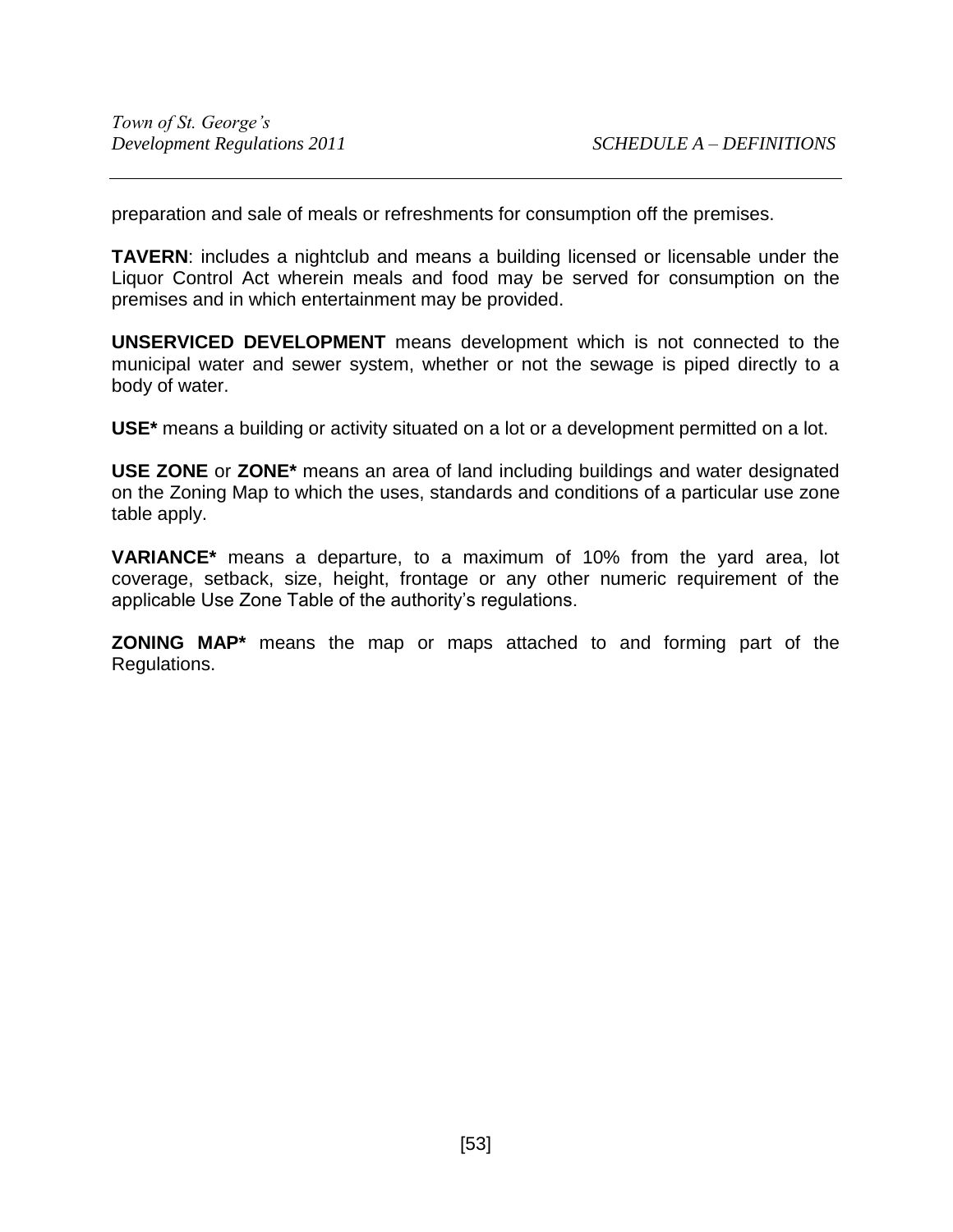$\mathbf{r}$ 

| SCHEDULE B - CLASSIFICATION OF USES OF LAND AND BUILDINGS |                           |                                                                                                       |  |  |  |
|-----------------------------------------------------------|---------------------------|-------------------------------------------------------------------------------------------------------|--|--|--|
| <b>GROUP</b>                                              | <b>CLASS</b>              | <b>EXAMPLES</b>                                                                                       |  |  |  |
| <b>ASSEMBLY USES</b>                                      | <b>Theatre</b>            | <b>Motion Picture Theatres</b><br>T.V. Studios admitting an<br>audience.                              |  |  |  |
| <b>ASSEMBLY USES</b>                                      | <b>Cultural and Civic</b> | Libraries, Museums, Art<br>Galleries, Court Rooms,<br><b>Meeting Rooms, Council</b><br>Chambers       |  |  |  |
| <b>ASSEMBLY USES</b>                                      | <b>General Assembly</b>   | <b>Community Halls, Lodge</b><br>Halls, Dance Halls,<br>Gymnasia, Auditoria,<br><b>Bowling Alleys</b> |  |  |  |
| <b>ASSEMBLY USES</b>                                      | Educational               | Schools, Colleges (non-<br>residential)                                                               |  |  |  |
| <b>ASSEMBLY USES</b>                                      | Place of Worship          | Churches and similar<br>places of worship, Church<br>Halls                                            |  |  |  |
| <b>ASSEMBLY USES</b>                                      | Passenger Assembly        | Passenger Terminals                                                                                   |  |  |  |
| <b>ASSEMBLY USES</b>                                      | Club and Lodge            | <b>Private Clubs and Lodges</b><br>(non-residential)                                                  |  |  |  |
| <b>ASSEMBLY USES</b>                                      | Catering                  | Restaurants, Bars,<br>Lounges                                                                         |  |  |  |
| <b>ASSEMBLY USES</b>                                      | <b>Funeral Home</b>       | <b>Funeral Homes and</b><br>Chapels                                                                   |  |  |  |
| <b>ASSEMBLY USES</b>                                      | <b>Child Care</b>         | Day Care Centres                                                                                      |  |  |  |
| <b>ASSEMBLY USES</b>                                      | Amusement                 | <b>Electronic Games</b><br>Arcades, Pinball Parlours,<br>Poolrooms                                    |  |  |  |
| <b>ASSEMBLY USES</b>                                      | <b>Indoor Assembly</b>    | Arenas, Armouries, Ice<br>Rinks, Indoor Swimming<br>Pools                                             |  |  |  |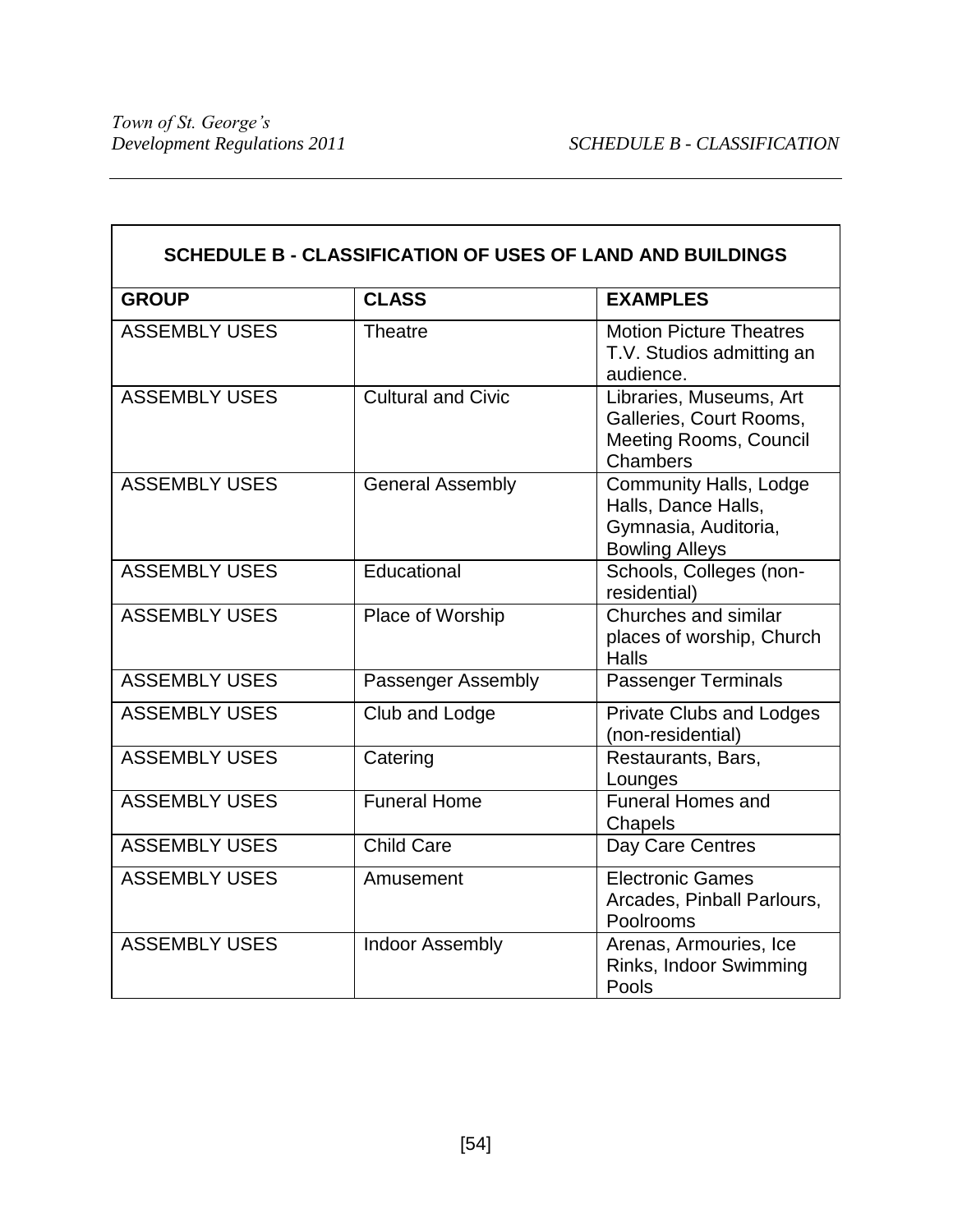| SCHEDULE B - CLASSIFICATION OF USES OF LAND AND BUILDINGScont'd |                                                     |                                                                                                                                                                            |  |  |  |
|-----------------------------------------------------------------|-----------------------------------------------------|----------------------------------------------------------------------------------------------------------------------------------------------------------------------------|--|--|--|
| <b>GROUP</b>                                                    | <b>CLASS</b>                                        | <b>EXAMPLES</b>                                                                                                                                                            |  |  |  |
| <b>ASSEMBLY USES</b>                                            | <b>Outdoor Assembly</b>                             | Bleachers, Grandstands,<br>Outdoor Ice Rinks and<br>Swimming Pools,<br>Amusement Parks and<br>Fair-grounds, Exhibition<br>Grounds, Drive-in<br><b>Theatres, Paint Ball</b> |  |  |  |
| <b>ASSEMBLY USES</b>                                            | Campground                                          | Campgrounds,<br>Recreational Vehicle and<br><b>Travel Trailer</b><br>Campgrounds                                                                                           |  |  |  |
| <b>INSTITUTIONAL USES</b>                                       | <b>Penal and Correctional</b><br><b>Detention</b>   | Jails, Penitentiaries, Police<br>Stations (with detention<br>quarters), Prisons,<br>Psychiatric, Hospitals<br>(with detention quarters),<br><b>Reformatories</b>           |  |  |  |
| <b>INSTITUTIONAL USES</b>                                       | <b>Medical Treatment and</b><br><b>Special Care</b> | Children's Homes,<br><b>Convalescent Homes</b><br>Homes for Aged,<br>Hospitals, Infirmaries                                                                                |  |  |  |
| <b>RESIDENTIAL USES</b>                                         | <b>Single Dwelling</b>                              | <b>Single Detached</b><br>Dwellings, Mini-Home,<br>Family & Group Homes                                                                                                    |  |  |  |
| <b>RESIDENTIAL USES</b>                                         | Double Dwelling                                     | Semi-detached Dwelling,<br>Duplex Dwellings, Family<br>& Group Homes                                                                                                       |  |  |  |
| <b>RESIDENTIAL USES</b>                                         | <b>Row Dwelling</b>                                 | Row Houses, Town<br>Houses, Family & Group<br>Homes                                                                                                                        |  |  |  |
| <b>RESIDENTIAL USES</b>                                         | <b>Apartment Building</b>                           | Apartments, Family &<br><b>Group Homes</b>                                                                                                                                 |  |  |  |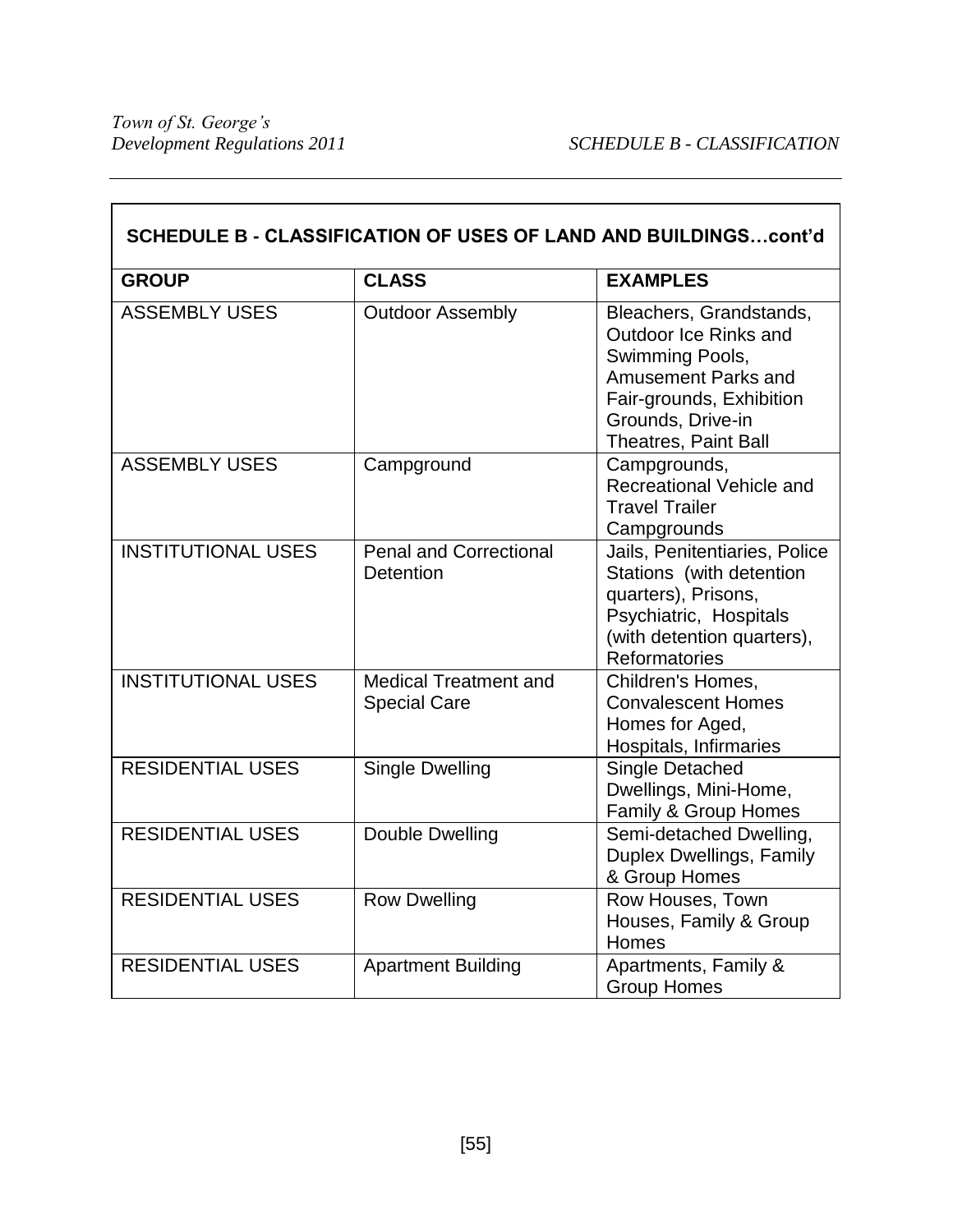$\overline{\phantom{0}}$ 

| SCHEDULE B - CLASSIFICATION OF USES OF LAND AND BUILDINGScont'd |                                                                         |                                                                                                                                                           |  |  |  |
|-----------------------------------------------------------------|-------------------------------------------------------------------------|-----------------------------------------------------------------------------------------------------------------------------------------------------------|--|--|--|
| <b>GROUP</b>                                                    | <b>CLASS</b>                                                            | <b>EXAMPLES</b>                                                                                                                                           |  |  |  |
| <b>RESIDENTIAL USES</b>                                         | <b>Collective Residential</b>                                           | <b>Educational Residences,</b><br><b>Nurses and Hospital</b><br>Residences, etc.                                                                          |  |  |  |
| <b>RESIDENTIAL USES</b>                                         | <b>Boarding House</b><br><b>Residential and/or Bed</b><br>and Breakfast | Boarding Houses, Lodging<br>Houses, Bed and<br><b>Breakfast</b>                                                                                           |  |  |  |
| <b>RESIDENTIAL USES</b>                                         | <b>Commercial Residential</b>                                           | Hotels & Motels, Hostels,<br><b>Residential Clubs</b>                                                                                                     |  |  |  |
| <b>RESIDENTIAL USES</b>                                         | <b>Seasonal Residential</b>                                             | Summer Homes & Cabins,<br>Hunting & Fishing Cabins                                                                                                        |  |  |  |
| <b>RESIDENTIAL USES</b>                                         | <b>Mobile Homes</b>                                                     | <b>Mobile Homes</b>                                                                                                                                       |  |  |  |
| <b>RESIDENTIAL USES</b>                                         | Seniors' Housing and<br><b>Personal Care Facilities</b>                 | Seniors' Housing and<br><b>Personal Care Facilities</b>                                                                                                   |  |  |  |
| <b>BUSINESS &amp; PERSONAL</b><br><b>SERVICE USES</b>           | Office                                                                  | Offices (including<br>Government Offices),<br><b>Banks</b>                                                                                                |  |  |  |
| <b>BUSINESS &amp; PERSONAL</b><br><b>SERVICE USES</b>           | <b>Medical and Professional</b>                                         | <b>Medical Offices and</b><br>Consulting Rooms,<br>Dental Offices &<br>Surgeries, Legal Offices &<br><b>Similar Professional</b><br><b>Offices</b>        |  |  |  |
| <b>BUSINESS &amp; PERSONAL</b><br><b>SERVICE USES</b>           | <b>Personal Service</b>                                                 | Barbers, Hairdressers,<br><b>Beauty Parlours, Small</b><br><b>Appliance Repairs</b>                                                                       |  |  |  |
| <b>BUSINESS &amp; PERSONAL</b><br><b>SERVICE USES</b>           | General Service                                                         | Self-service Laundries, Dry<br>Cleaners (not using<br>flammable or explosive<br>substances), Small Tool<br>and Appliance Rentals,<br><b>Travel Agents</b> |  |  |  |
| <b>BUSINESS &amp; PERSONAL</b><br><b>SERVICE USES</b>           | Communications                                                          | Radio Stations, Telephone<br>Exchanges                                                                                                                    |  |  |  |
| <b>BUSINESS &amp; PERSONAL</b><br><b>SERVICE USES</b>           | <b>Police Station</b>                                                   | <b>Police Stations without</b><br>detention quarters                                                                                                      |  |  |  |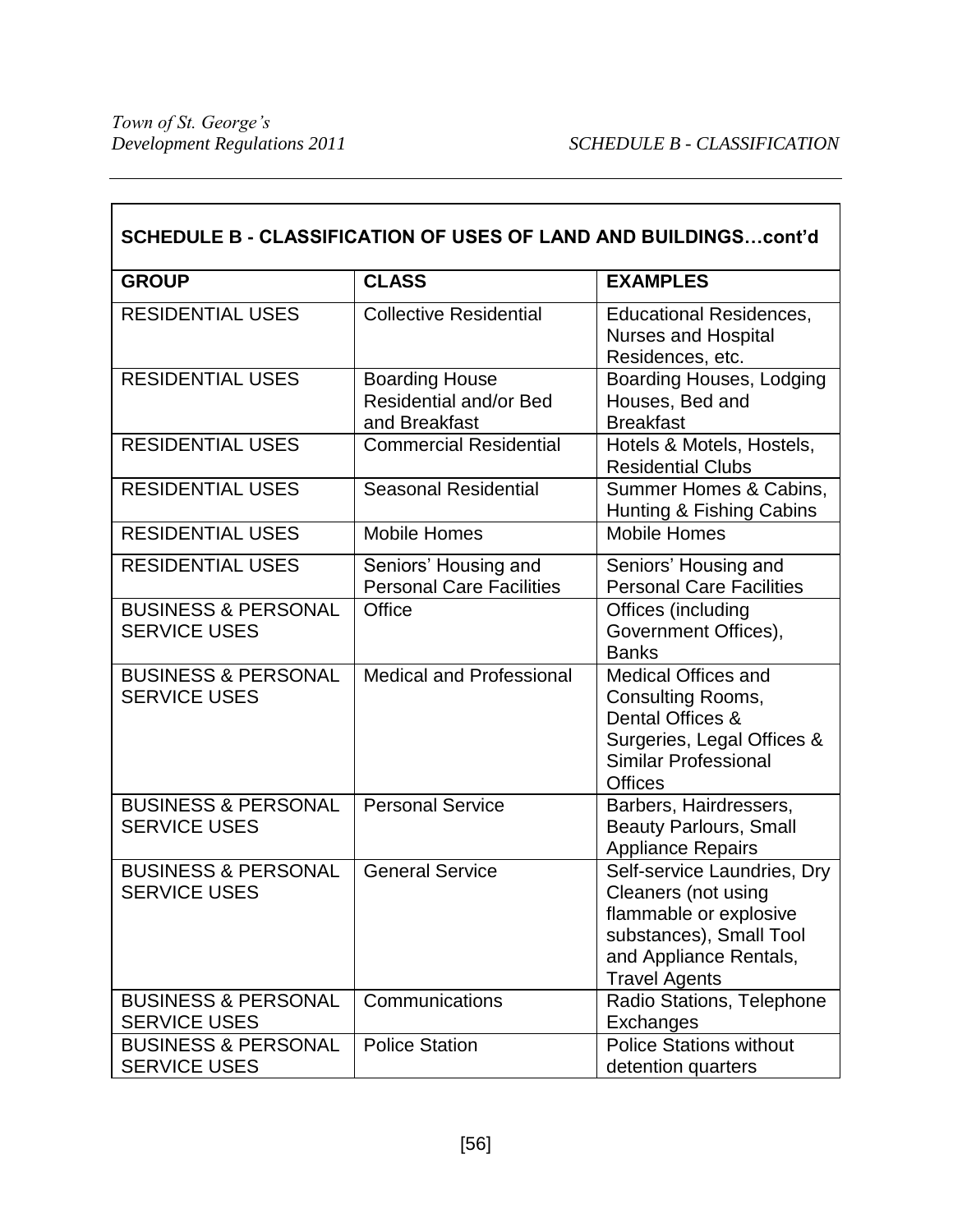| SCHEDULE B - CLASSIFICATION OF USES OF LAND AND BUILDINGScont'd |                              |                                                                                                                                                                                                                        |  |  |  |
|-----------------------------------------------------------------|------------------------------|------------------------------------------------------------------------------------------------------------------------------------------------------------------------------------------------------------------------|--|--|--|
| <b>GROUP</b>                                                    | <b>CLASS</b>                 | <b>EXAMPLES</b>                                                                                                                                                                                                        |  |  |  |
| <b>BUSINESS &amp; PERSONAL</b><br><b>SERVICE USES</b>           | <b>Taxi Stand</b>            | <b>Taxi Stands</b>                                                                                                                                                                                                     |  |  |  |
| <b>BUSINESS &amp; PERSONAL</b><br><b>SERVICE USES</b>           | <b>Take-out Food Service</b> | <b>Take-out Food Service</b>                                                                                                                                                                                           |  |  |  |
| <b>BUSINESS &amp; PERSONAL</b><br><b>SERVICE USES</b>           | Veterinary                   | Veterinary Surgeries                                                                                                                                                                                                   |  |  |  |
| <b>MERCANTILE USES</b>                                          | <b>Shopping Centre</b>       | <b>Shopping Centres</b>                                                                                                                                                                                                |  |  |  |
| <b>MERCANTILE USES</b>                                          | Shop                         | <b>Retail Shops and Stores</b><br>and Showrooms,<br><b>Department Stores</b>                                                                                                                                           |  |  |  |
| <b>MERCANTILE USES</b>                                          | <b>Indoor Market</b>         | <b>Market Halls, Auction Halls</b>                                                                                                                                                                                     |  |  |  |
| <b>MERCANTILE USES</b>                                          | <b>Outdoor Market</b>        | <b>Market Grounds, Animal</b><br>Markets, Produce and<br><b>Fruit Stands, Fish Stalls</b>                                                                                                                              |  |  |  |
| <b>MERCANTILE USES</b>                                          | <b>Convenience Store</b>     | <b>Confectionary Stores,</b><br>Corner Stores, Gift Shops,<br><b>Specialty Shops</b>                                                                                                                                   |  |  |  |
| <b>INDUSTRIAL USES</b>                                          | <b>Hazardous Industry</b>    | <b>Bulk Storage of hazardous</b><br>liquids and substances,<br><b>Chemical Plants,</b><br><b>Distilleries</b><br>Feed Mills, & Lacquer,<br>Mattress, Paint, Varnish,<br>and Rubber Factories,<br><b>Spray Painting</b> |  |  |  |
| <b>INDUSTRIAL USES</b>                                          | <b>General Industry</b>      | Factories. Cold Storage<br>Plants, Freight Depots<br>General Garages,<br>Warehouses, Workshops,<br>Laboratories, Laundries,<br><b>Planing Mills, Printing</b><br>Plants, Contractors' Yards                            |  |  |  |
| <b>INDUSTRIAL USES</b>                                          | <b>Service Station</b>       | <b>Gasoline Service Stations,</b><br>Gas Bars, Car Wash                                                                                                                                                                |  |  |  |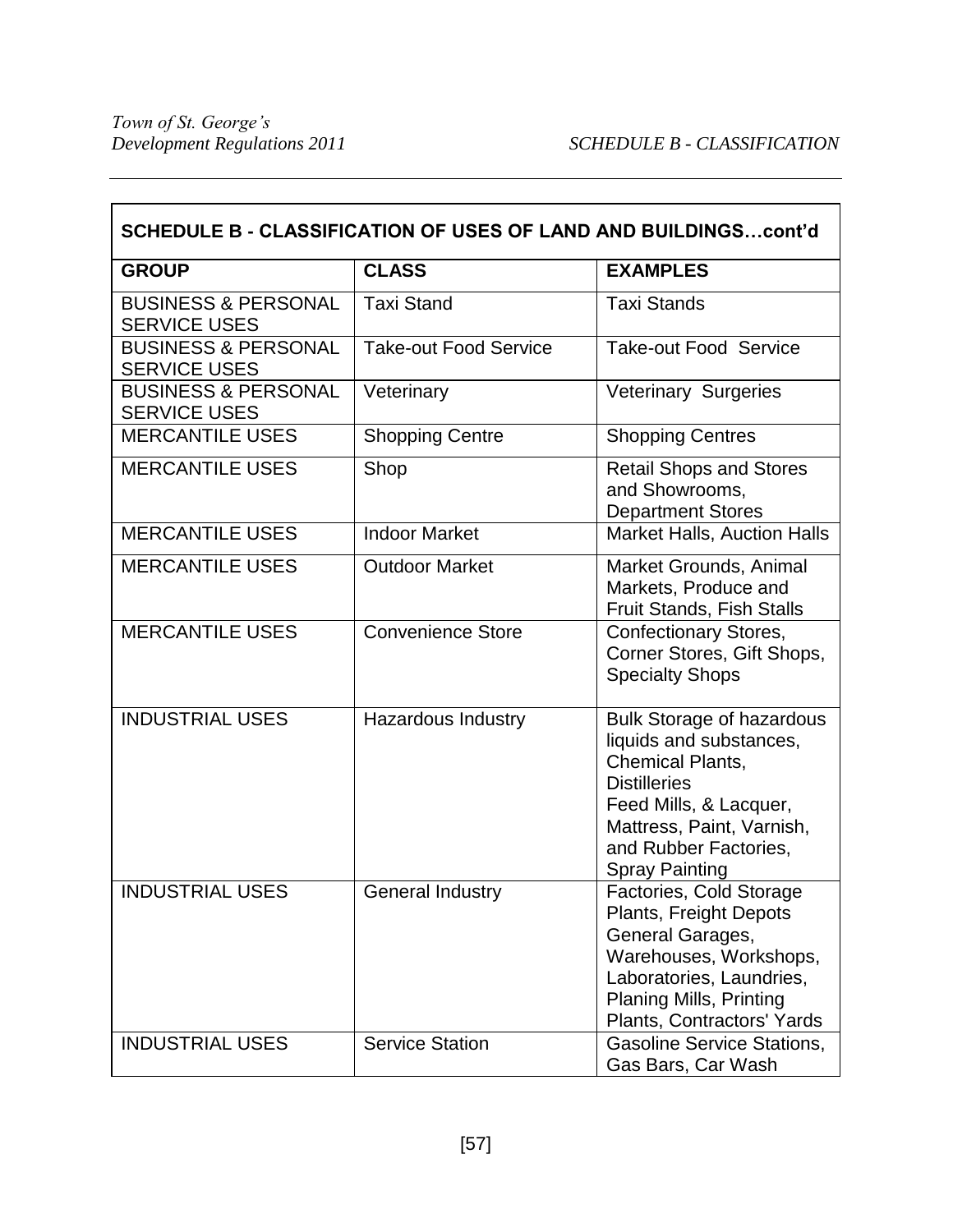| SCHEDULE B - CLASSIFICATION OF USES OF LAND AND BUILDINGScont'd |                                |                                                                                                                                                   |  |  |  |
|-----------------------------------------------------------------|--------------------------------|---------------------------------------------------------------------------------------------------------------------------------------------------|--|--|--|
| <b>GROUP</b>                                                    | <b>CLASS</b>                   | <b>EXAMPLES</b>                                                                                                                                   |  |  |  |
| <b>INDUSTRIAL USES</b>                                          | <b>Light Industry</b>          | Light Industry, Parking<br>Garages, Indoor Storage,<br>Warehouses, Workshops                                                                      |  |  |  |
| <b>NON-BUILDING USES</b>                                        | Agriculture                    | <b>Commercial Farms, Hobby</b><br>Farms, Market Gardens &<br><b>Nurseries</b>                                                                     |  |  |  |
| <b>NON-BUILDING USES</b>                                        | Forestry                       | <b>Tree Nurseries, Silviculture</b>                                                                                                               |  |  |  |
| <b>NON-BUILDING USES</b>                                        | <b>Mineral Exploration</b>     | <b>Mineral Exploration</b>                                                                                                                        |  |  |  |
| <b>NON-BUILDING USES</b>                                        | Mineral Working                | Quarries, Pits                                                                                                                                    |  |  |  |
| <b>NON-BUILDING USES</b>                                        | Mining                         | Mining, Oil Wells                                                                                                                                 |  |  |  |
| <b>NON-BUILDING USES</b>                                        | <b>Recreational Open Space</b> | <b>Playing Fields, Sports</b><br>Grounds, Parks,<br>Playgrounds, Recreational<br><b>Trails</b>                                                    |  |  |  |
| <b>NON-BUILDING USES</b>                                        | Conservation                   | Watersheds, Buffer Strips,<br>Flood Plains, Architectural,<br><b>Historical and Scenic</b><br>Sites, Steep Slopes,<br><b>Wildlife Sanctuaries</b> |  |  |  |
| <b>NON-BUILDING USES</b>                                        | Cemetery                       | Cemeteries, Graveyards                                                                                                                            |  |  |  |
| <b>NON-BUILDING USES</b>                                        | <b>Scrap Yard</b>              | Car Wrecking Yards, Junk<br>Yards, Scrap Dealers                                                                                                  |  |  |  |
| <b>NON-BUILDING USES</b>                                        | Solid Waste                    | Solid Waste Disposal,<br><b>Sanitary Land Fill</b><br>Incinerators                                                                                |  |  |  |
| <b>NON-BUILDING USES</b>                                        | Animal                         | Animal Pounds, Kennels,<br>Zoos                                                                                                                   |  |  |  |
| <b>NON-BUILDING USES</b>                                        | Antenna                        | TV, Radio and<br>Communications<br>Transmitting and<br><b>Receiving Masts</b><br>and Antennae                                                     |  |  |  |
| <b>NON-BUILDING USES</b>                                        | Transportation                 | Airfields, Docks, Marina,<br>Yacht Club, Boating Club,<br><b>Boat House and Harbours</b>                                                          |  |  |  |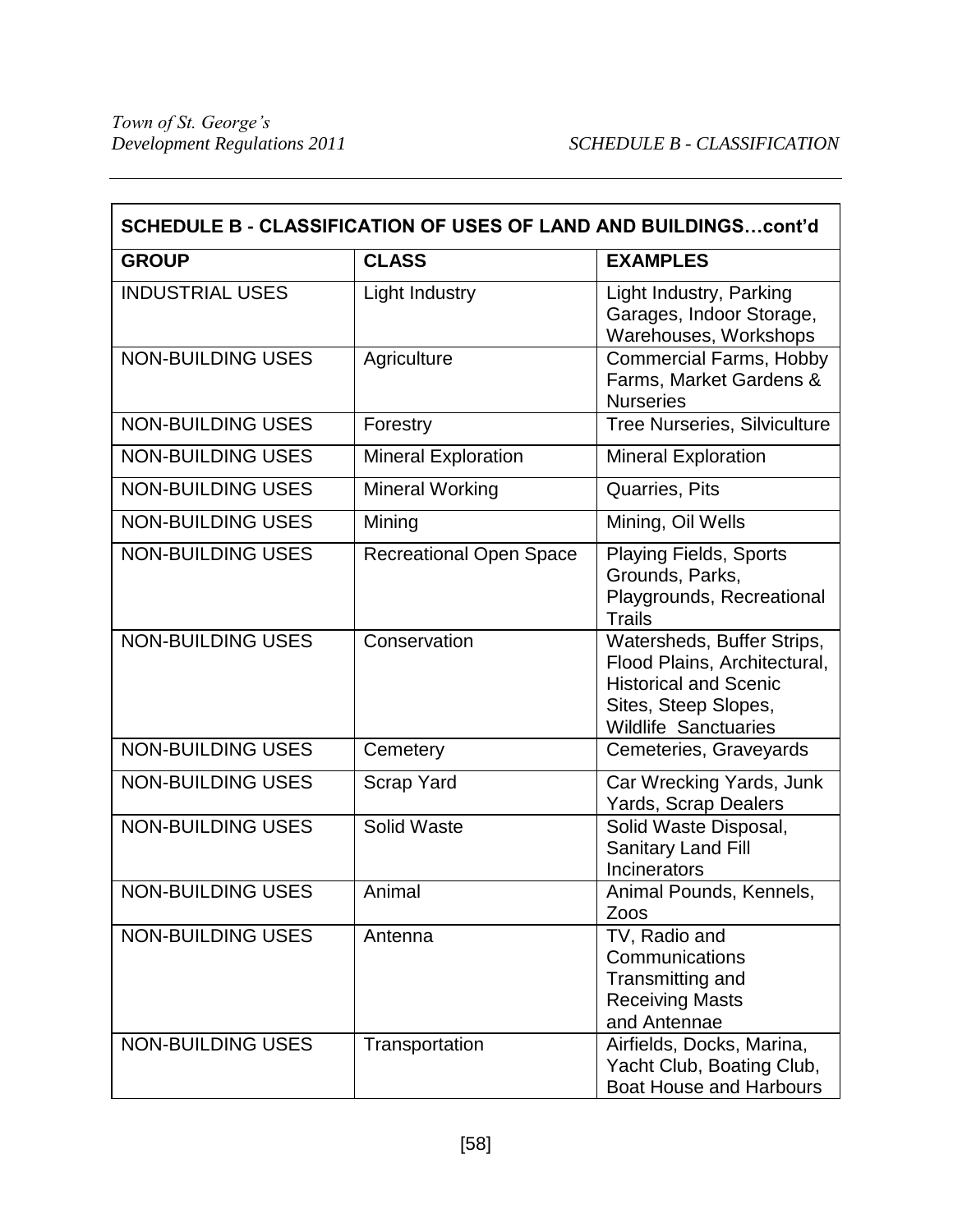| SCHEDULE B - CLASSIFICATION OF USES OF LAND AND BUILDINGScont'd |                  |                                                                                                                                              |  |  |
|-----------------------------------------------------------------|------------------|----------------------------------------------------------------------------------------------------------------------------------------------|--|--|
| <b>GROUP</b>                                                    | <b>CLASS</b>     | <b>EXAMPLES</b>                                                                                                                              |  |  |
| NON-BUILDING USES                                               | <b>Utilities</b> | Windmills, Wind Turbines,<br>Solar, and other energy<br>sources not classed as a<br>Public Utility under the<br><b>Public Utilities Act.</b> |  |  |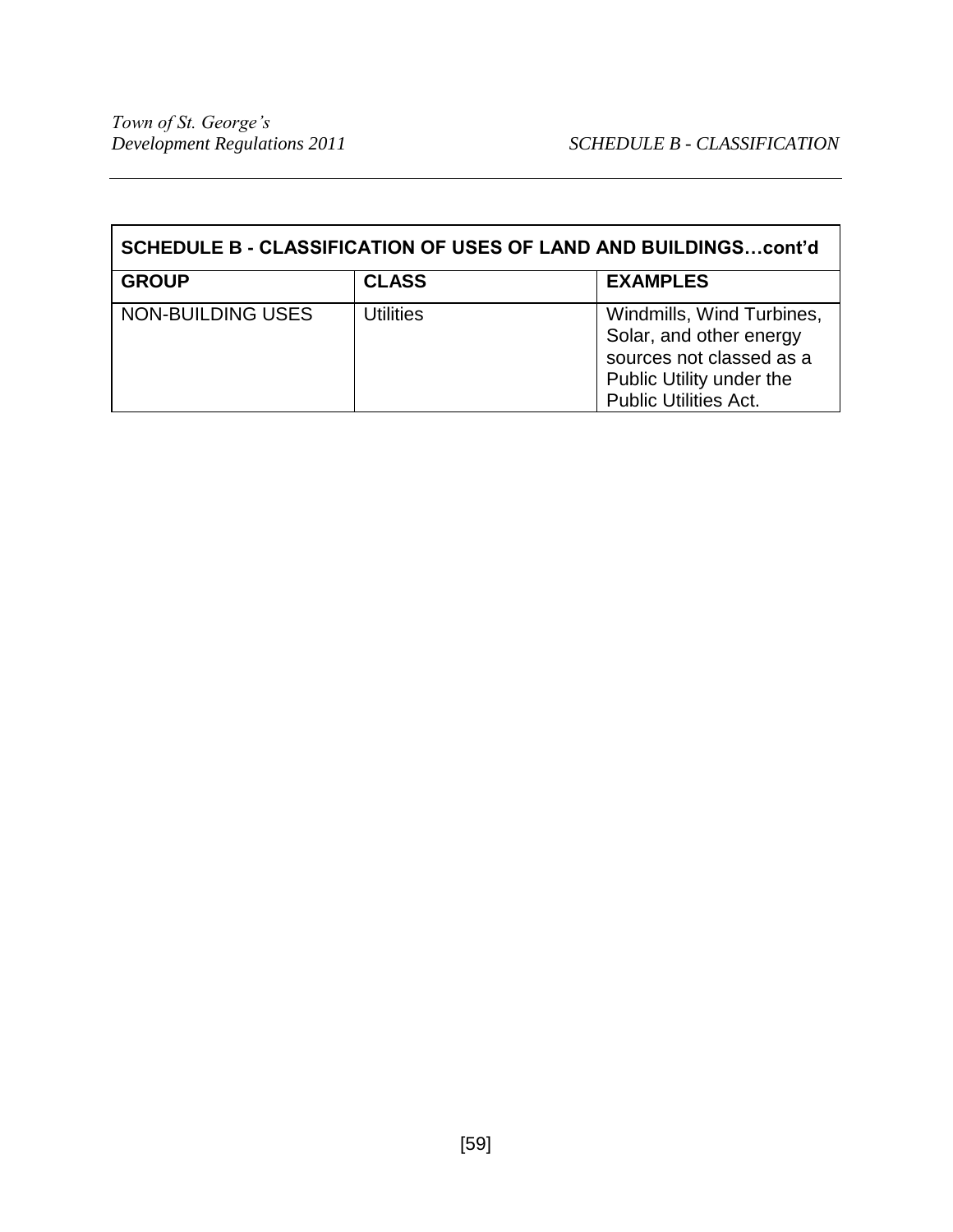# **SCHEDULE C – USE ZONE SCHEDULES**

Schedule C contains tables showing the use classes which may be permitted or which may be treated as discretionary use classes for the purpose of these Regulations. The tables also indicate the required standards of development and may also include conditions affecting some or all of the use classes.

Before issuing an Approval in Principle or a permit for a development, the Town shall review the application to ensure that it is in compliance with Application, Parts I – General Regulations, II – General Development Standards, III – Advertisements, IV – Subdivision of Land; and Schedules A – Definitions, B – Classification of Uses of Land and Buildings, C – Use Zone Schedules, and D – Offstreet Loading and Parking Requirements of the Development Regulations.

Schedule C contains tables for the following Use Zones:

| Residential                          | <b>RES</b>  |
|--------------------------------------|-------------|
| <b>Mixed Development</b>             | MD          |
| <b>Town Centre</b>                   | <b>TC</b>   |
| Recreation                           | <b>REC</b>  |
| Commercial                           | <b>COM</b>  |
| Industrial                           | <b>IND</b>  |
| Rural                                | <b>RU</b>   |
| Resort                               | RT          |
| <b>Public Services and Utilities</b> | PU          |
| <b>Environmental Protection</b>      | ЕP          |
| <b>Protected Public Water Supply</b> | <b>PPWS</b> |
| Solid Waste Disposal                 | <b>SWD</b>  |
|                                      |             |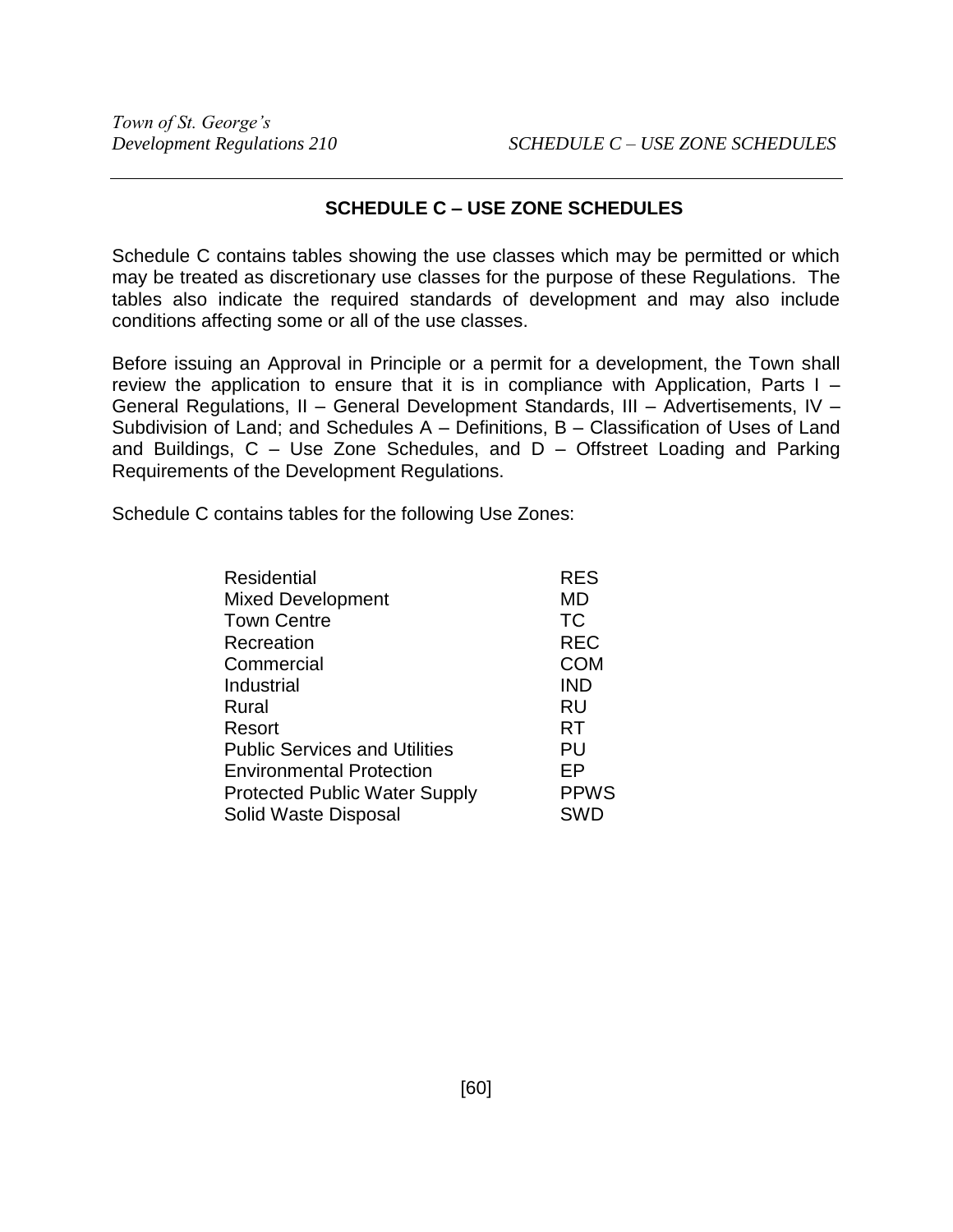# **USE ZONE TABLE**

# **RESIDENTIAL (RES) ZONE**

ZONE TITLE RESIDENTIAL (RES) (St. George's)

PERMITTED USE CLASSES – MUNICIPAL WATER AND SEWER (see Regulation 93)

Child Care, Conservation, Double Dwelling, Recreational Open Space, Single **Dwelling** 

PERMITTED USE CLASSES – UNSERVICED AND SEMI-SERVICED (see Regulation 93)

Conservation, Recreational Open Space, Single Dwelling

DISCRETIONARY USE CLASSES – MUNICIPAL WATER AND SEWER (see Regulations 23 and 94)

Antenna, Apartment Building, Bed and Breakfast, Commercial – Residential (Tourist Cabins), Convenience Store, Mobile Home (mobile home park or subdivision only), Educational, Seniors' Housing and Personal Care Facilities, Row Dwelling, **Transportation** 

DISCRETIONARY USE CLASSES - UNSERVICED AND SEMI-SERVICED (see Regulations 23 and 94)

Agriculture, Antenna, Bed and Breakfast, Campground, Child Care, Commercial-Residential (Tourist Cabins), Convenience Store, Transportation

| <b>STANDARDS</b> | <b>WHERE PERMITTED</b> |                 |                 |                 |
|------------------|------------------------|-----------------|-----------------|-----------------|
|                  | Single                 | Double          | Row             | Apartment       |
|                  | <b>Dwelling</b>        | <b>Dwelling</b> | <b>Dwelling</b> | <b>Building</b> |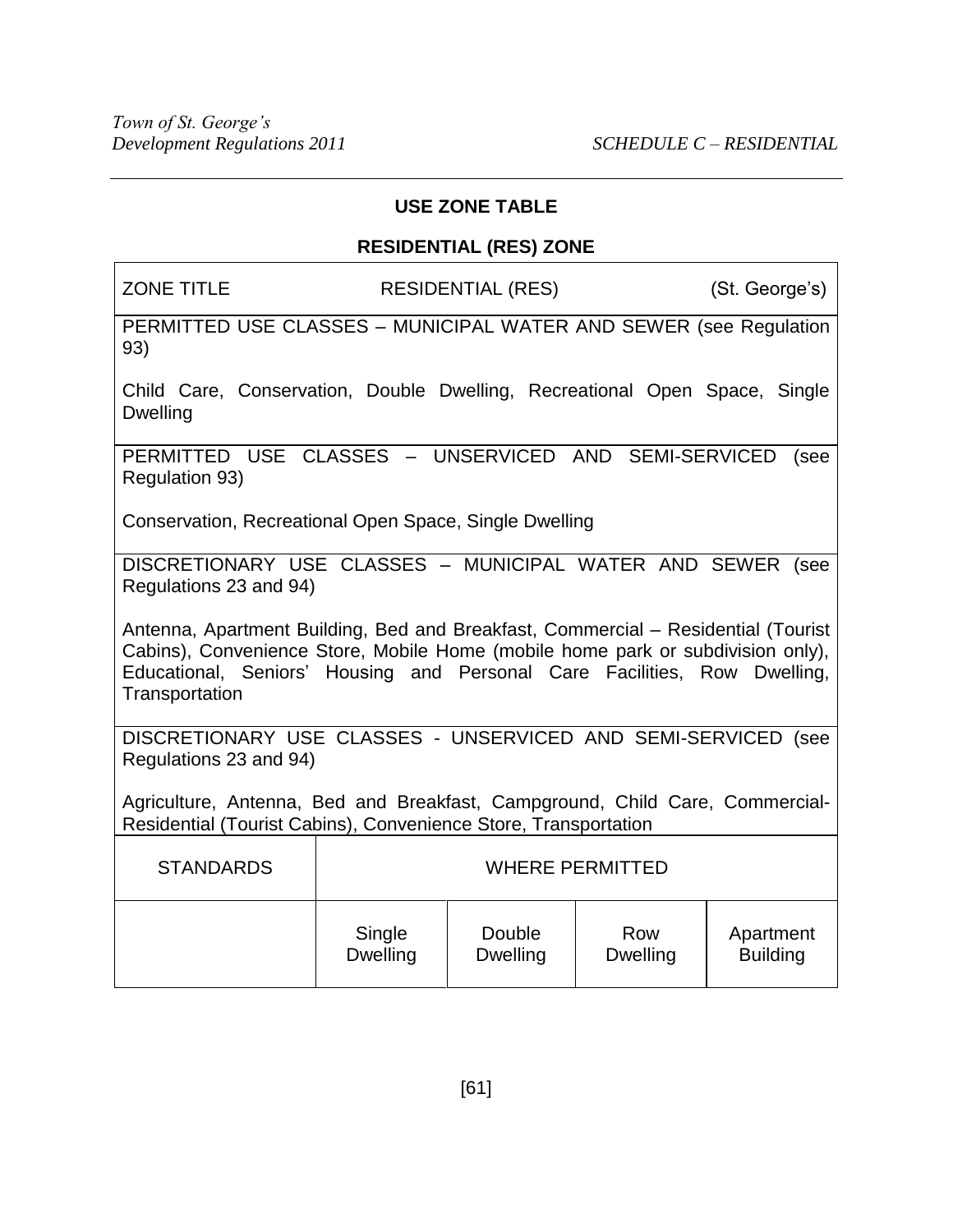# *Development Regulations 2011 SCHEDULE C – RESIDENTIAL*

| Lot area $(m2)$ min-<br>imum - Municipal<br><b>Water and Sewer</b>                                   | 600                | 600                | $300*$<br>(average)         | 200*  |
|------------------------------------------------------------------------------------------------------|--------------------|--------------------|-----------------------------|-------|
| Lot area $(m2)$ min-<br>imum - Semi-serviced                                                         | Condition 2<br>(3) | Condition 2<br>(3) | N/A                         | N/A   |
| Lot area (m <sup>2</sup> ) min-<br>imum - Unserviced                                                 | Condition 2<br>(2) | Condition 2<br>(2) | N/A                         | N/A   |
| Floor area $(m2)$ min-<br>imum                                                                       | 70                 | $70*$              | $60*$                       | $55*$ |
| Frontage (m) mini-<br>mum - Municipal<br><b>Water and Sewer</b>                                      | 20                 | 20                 | 10<br>(average per<br>unit) | 36    |
| Frontage (m) mini-<br>mum - Semi-serviced                                                            | Condition 2<br>(3) | Condition 2<br>(3) | N/A                         | N/A   |
| Frontage (m) mini-<br>mum - Unserviced                                                               | Condition 2<br>(2) | Condition 2<br>(2) | N/A                         | N/A   |
| <b>Building Line and</b><br>Setback (m)<br>$(minimum)$ –<br>Municipal Water and<br>Sewer**           | 6                  | 6                  | 8                           | 8     |
| <b>Building Line and</b><br>Setback (m)<br>$(minimum)$ –<br><b>Unserviced or Semi-</b><br>Serviced** | 8                  | 8                  | N/A                         | N/A   |
| Side yard Width (m)<br>$(minimum)$ –<br>Municipal Water and<br>Sewer**                               | 1.5                | 1.5                | $\overline{2}$              | 5     |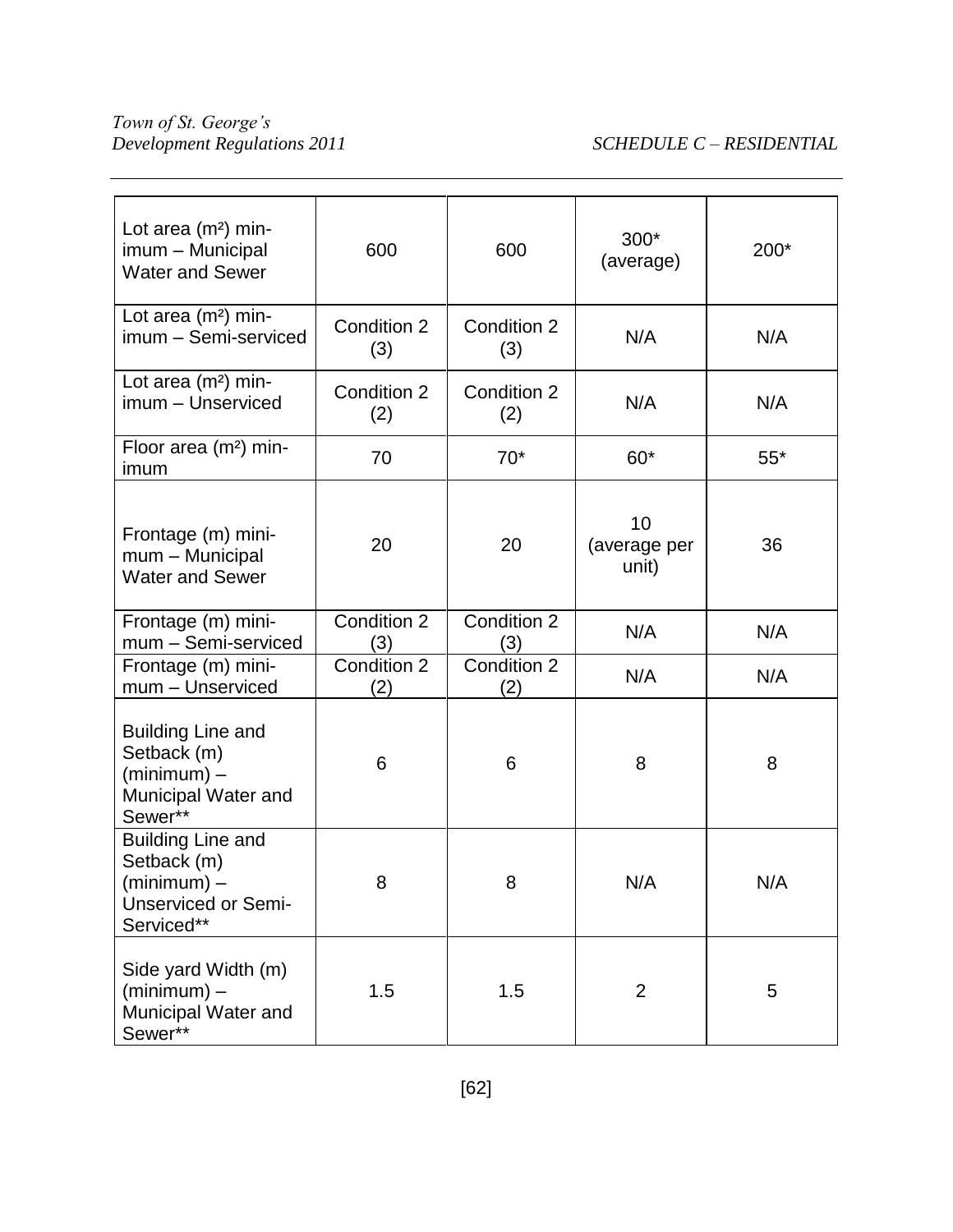| Side yard Width (m)<br>(minimum) - Semi-<br>serviced and<br>Unserviced**                                          | 4  | 4  | N/A | N/A |
|-------------------------------------------------------------------------------------------------------------------|----|----|-----|-----|
| Side yard Width (m)<br><b>Corner Lot Flanking</b><br>Road (minimum) -<br>Municipal Water and<br>Sewer**           | 6  | 6  | 8   | 8   |
| Side yard Width (m)<br><b>Corner Lot Flanking</b><br>Road (minimum) -<br><b>Unserviced or Semi-</b><br>Serviced** | 8  | 8  | N/A | N/A |
| Rear yard Depth (m)<br>$(minimum)$ –<br>Municipal Water and<br>Sewer**                                            | 9  | 9  | 9   | 9   |
| Rear yard Depth (m)<br>$(minimum) -$<br><b>Unserviced or Semi-</b><br>Serviced**                                  | 15 | 15 | N/A | N/A |
| Lot Coverage (%)<br>(maximum)                                                                                     | 33 | 33 | 33  | 33  |
| Height (m) maximum                                                                                                | 8  | 8  | 10  | 15  |
| NOTES:<br>nor dwolling unit                                                                                       |    |    |     |     |

per dwelling unit.

\*\* See also Regulation 35 - "Building Line and Setback, Complementary Yard Setbacks"

# **CONDITIONS FOR RESIDENTIAL ZONE**

# **1. Servicing Requirements**

(1) Development requiring the extension of an existing road or the construction of a new road requires the provision of full municipal water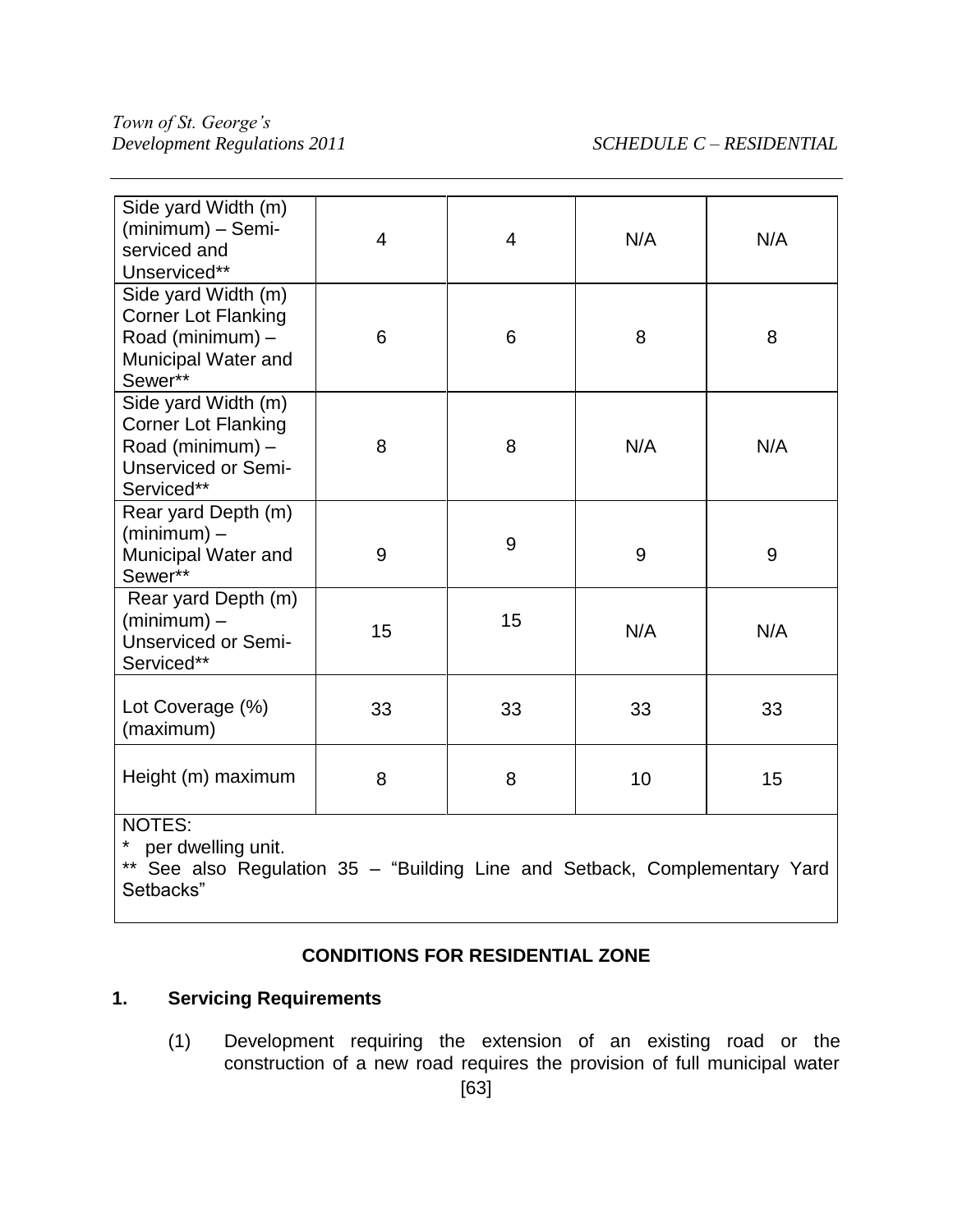and sewer services in accordance with the Town's requirements and specifications.

(2) Where a development cannot be connected to the municipal water and/or sewer line, Condition 2 shall apply.

# **2. General Development Standards – Unserviced and Semi-Serviced Development**, **Infilling Adjustment**

- (1) Except for Lot Area and Lot Frontage the standards for unserviced or semi-serviced development shall be as set out in the Use Zone Table.
- (2) Unserviced Development

Where the development lacks municipal water and sewer services (unserviced) the minimum lot size is as determined by the Service NL or 1860  $m^2$  per dwelling unit, whichever is greater.

The minimum lot frontage shall be as determined by Service NL or 30 metres minimum, whichever is greater. Standards for non-residential development shall be as determined by the Service NL.

(3) Semi-serviced Development:

For semi-serviced building lots (lots where water or sewage disposal services will be provided off-site), a minimum lot size of  $1,400 \text{ m}^2$  is required per dwelling unit. A minimum frontage of 23 metres is required throughout the entire area in which the absorption field (distribution box to end of absorption trenches) is to be installed. The area must be sufficient to accommodate the septic system while maintaining separation distances and have sufficient space for the installation of a replacement system.

(4) Infilling Adjustment

Where unserviced or semi-serviced land is surrounded by development which prohibits expansion and where approval cannot be awarded because the proposed lot size does not comply with the minimum lot size and width requirements, the requirements to literal conformity may be adjusted if:

a) the adjustment amounts to no more than a twenty percent (20%)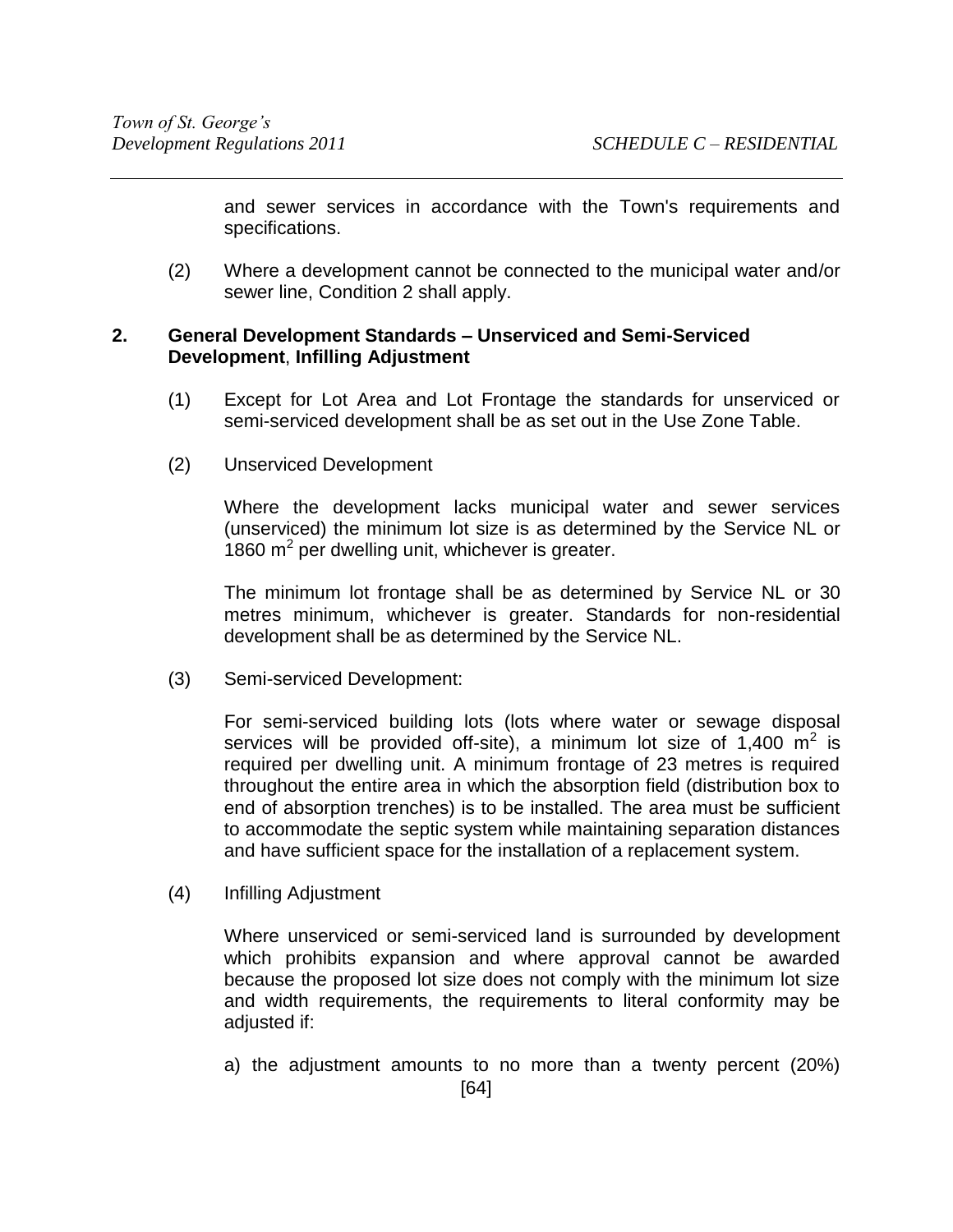reduction in the requirements;

- b) the adjustment is not contrary to the general intent and purpose of the policy and procedure as set out in the *Private Sewage Disposal and Water Supply Standards – Service NL*;
- c) the application of the variance would not interfere with the maintenance of required distance separations and sewage system dimensions;
- d) the application of the adjustment would not undermine the quality of adjacent property or pose a hazard to human health;
- e) the application of the adjustment is related to the specific property and is not general to land within the area;
- f) the particular practical difficulties for the owner or developer are distinguishable from a mere inconvenience or desire to acquire monetary gain.

# **3. Bed and Breakfast**

The following conditions shall apply to a Bed and Breakfast operation:

- a) the proposed building has an exterior design and landscaping which is sensitive to the residential character of the surrounding area and respects the appearance, scale and density of adjacent dwellings and properties;
- b) the parking area is suitably screened from adjacent residences;
- c) the building lot shall have a minimum frontage of 20 metres;
- d) the minimum lot area shall be 600 square metres;
- e) signage is consistent with a residential neighbourhood, not more than one and not to exceed 2.8  $m^2$ ;
- f) no change in the type, class or extent of the use shall be permitted except in accordance with a permit issued by the Town;
- g) the establishment is licensed under the Tourist Establishment Regulations.

# **4. Campground**

- (1) A campground may only be permitted as a discretionary use, provided a plan of the development is submitted in a format satisfactory to the Town, showing and specifying:
	- a) camping sites location and sizes;
	- b) roads and accesses;
	- c) parking areas;
	- d) accessory uses, such as laundry facilities, storage areas, showers,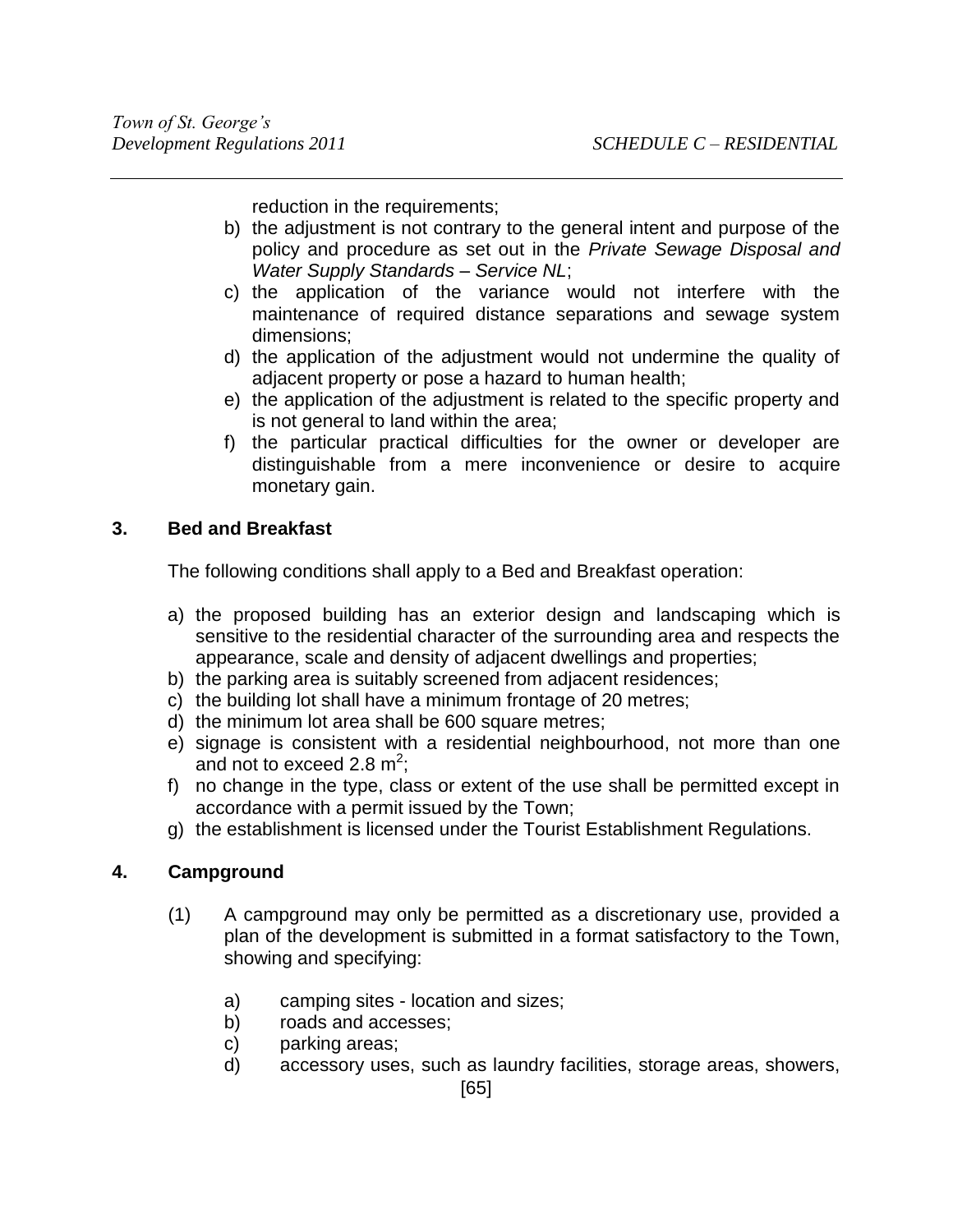snack-bar, and convenience stores and the caretaker residence, and any other building or facility accessory to the campground facility;

- e) water supply and waste disposal services;
- f) landscaping;
- g) buffers, and screening between the campground and existing and future residential development;
- h) the land to be developed on a legal survey prepared by a Newfoundland Land Surveyor;
- i) where deemed, necessary by the Town, a phasing plan of the campground.
- (2) Commercial uses, washroom facilities, laundromats, and similar facilities, and parking areas and recreational areas shall not be located adjacent residential areas.
- (3) All sites and facilities shall only be accessed by the internal road network of the campground.
- (4) A suitable buffer located on the property that is landscaped and planted with materials approved by the Town and/or a privacy fence of a design approved by the Town, shall be provided where the development is abuts a public road, right of way, and/or a present or future residential neighbourhood.

Any buffering or screening shall be properly maintained by the owner, and not allowed to fall into disrepair or become unsightly.

- (5) The permit for a campground shall specify the maximum number of units and sites - in the form of tents, recreational vehicles, and so forth - that may be accommodated on the site at any one time. This number shall not be exceeded.
- (6) Any expansion or alteration to a campground shall be subject to review by the Town, and except for repairs and maintenance, shall be treated as a discretionary use application.
- (7) The owner and/or the operator shall ensure that all bylaws and regulations of the Town pertaining to noise, rowdy behaviour, and litter are complied with.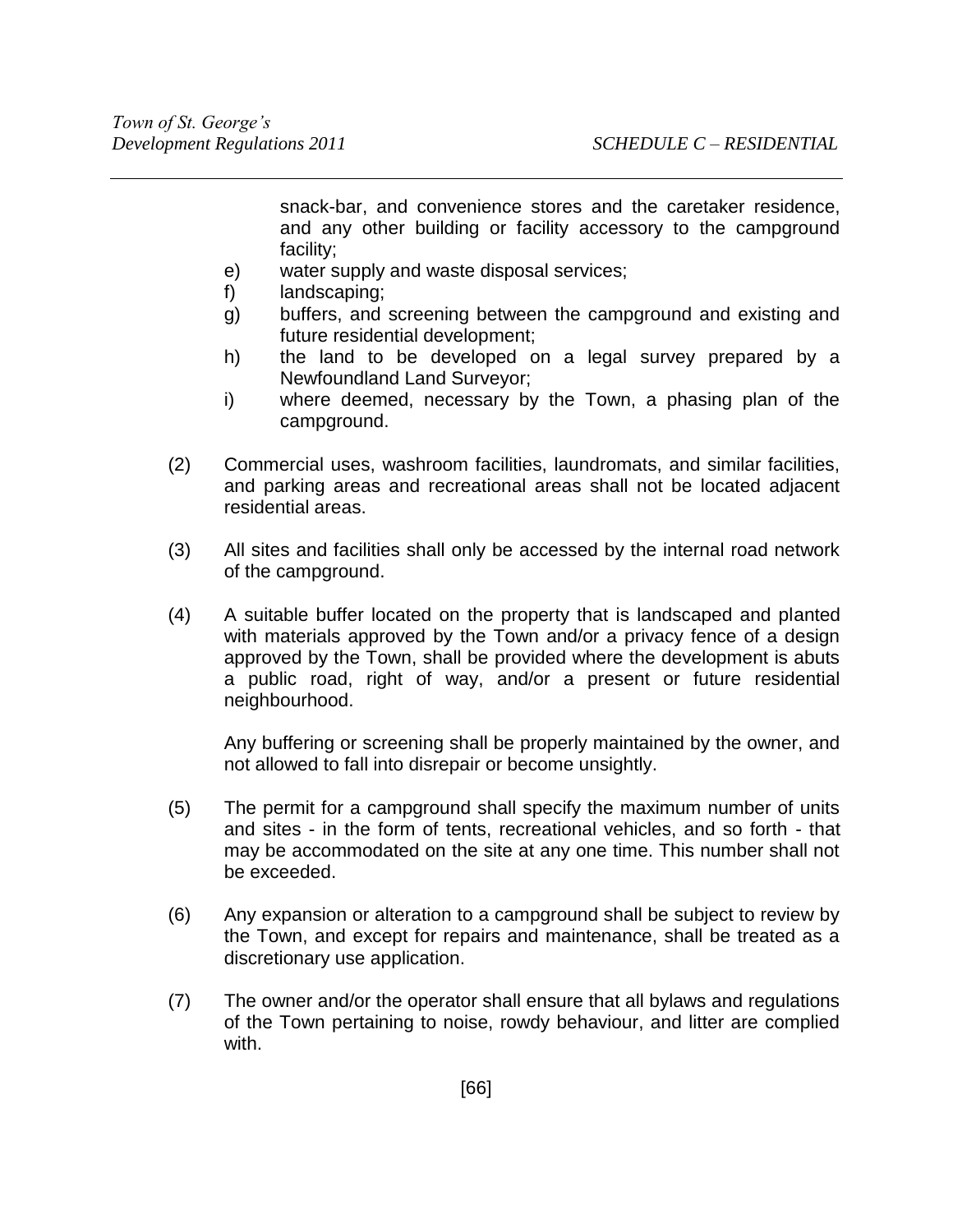(8) Where deemed necessary by the Town, a deposit sufficient to cover the cost the buffer and screening shall be deposited with the Town, and then subsequently returned by the Town upon satisfactory completion of the work, or, used by the Town to complete the work in accordance with the approved plan.

# **5. Commercial Residential (Tourist Cabins)**

Commercial Residential development in the form of tourist cabins may be permitted as a discretionary use on a residential property containing a bed and breakfast subject to the following conditions:

- a) the maximum floor area of any tourist cabin does not exceed 45 square metres and the maximum height does not exceed four metres;
- b) the development is complementary to a bed and breakfast operation;
- c) the lot area is at least one hectare;
- d) total lot coverage of all buildings does not exceed 33%;
- e) adequate provision is made for the buffering of the development from nearby residential uses;
- f) the development satisfies the requirements of the Department of Tourism, Culture and Recreation.

### **6. Convenience Stores**

Convenience stores may only be permitted under the conditions set out below:

- a) the store will form part of, or be attached to a self-contained dwelling unit or stand on a separate lot;
- b) the retail use shall be subsidiary to the residential character of the area, and shall not detract from residential amenities of adjoining properties;
- c) the floor area shall be no greater than 80  $m^2$ ;
- d) off-street parking for at least five automobiles shall be provided for the use of customers;
- e) the store is located on a lot which fronts on a collector or arterial road.

# **7. Home Business Accessory Use**

A Home Business (see also Regulation 32) can only be permitted as an accessory use in a dwelling or accessory building if: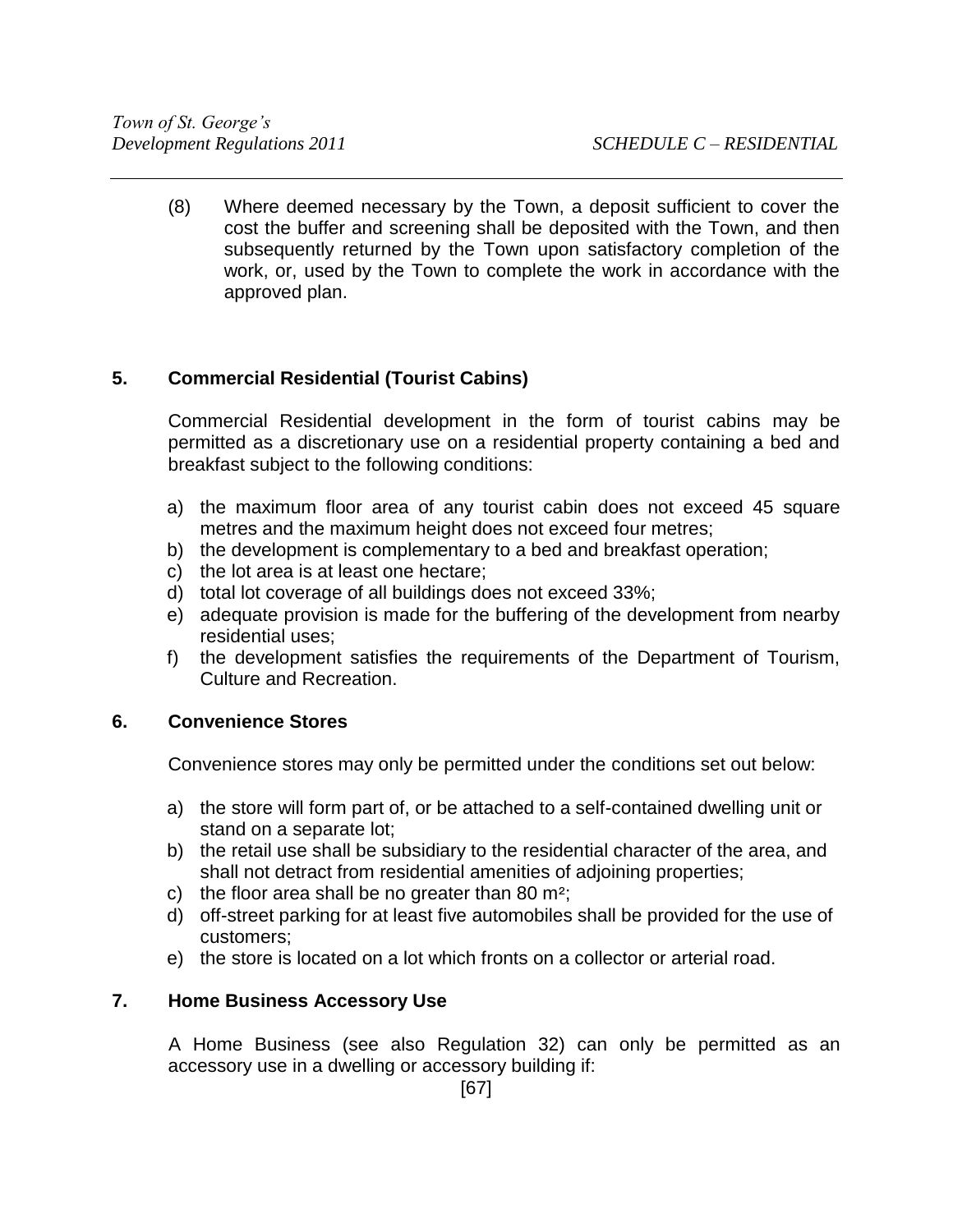- a) the primary use of the property remains residential and the scope and intensity of the use classes is compatible with the residential uses of the property and neighbourhood, and the business is operated by a resident of the dwelling;
- b) sufficient off-street parking space is provided in accordance with Schedule D;
- c) no mechanical equipment is used except that reasonably compatible with the use of a dwelling;
- d) no wholesale or retail sale of goods is externally apparent for example, if sale of crafts occurs it does not occur through walk-in or drive-in trade;
- e) there is no outdoor storage or display;
- f) a non-illuminated identification sign not exceeding 0.28  $m^2$  in area shall be permitted on the dwelling provided that the sign is consistent with residential character of the neighbourhood;
- g) no regular parking of commercial vehicles except for one vehicle with a gross weight of no greater than one tonne will be permitted on the lot or on the road reservation adjacent to the lot;
- h) the Town may require fencing or other screening to protect the amenity of adjacent uses; and
- i) no change in type, class or extent of the use shall be permitted except in accordance with a permit issued by the Town.

### **8. Seniors' Housing and Personal Care Facilities**

Notwithstanding any other provisions of these Regulations, including those of the parking standards for dwellings in this Zone under Schedule D, the following provisions shall apply to Seniors' Housing and Personal Care Facilities:

- a) tailored to the needs of the persons occupying the development in accordance with their condition, the development shall be planned as a single development with all of the necessary facilities and services;
- b) the minimum dwelling floor areas, building line setbacks and yards shall be as determined by the Town;
- c) the overall design of the development including road layout, landscaping, building design and location, parking areas, and so forth shall be attractive, and compatible with other uses in the vicinity;
- d) a single management authority shall be responsible for the maintenance of properties within the development;
- e) allowable building types can be those necessary to serve the purposes of the development, including a variety of dwelling types, special purpose structures, communal storage areas and workshops for the use of the residents,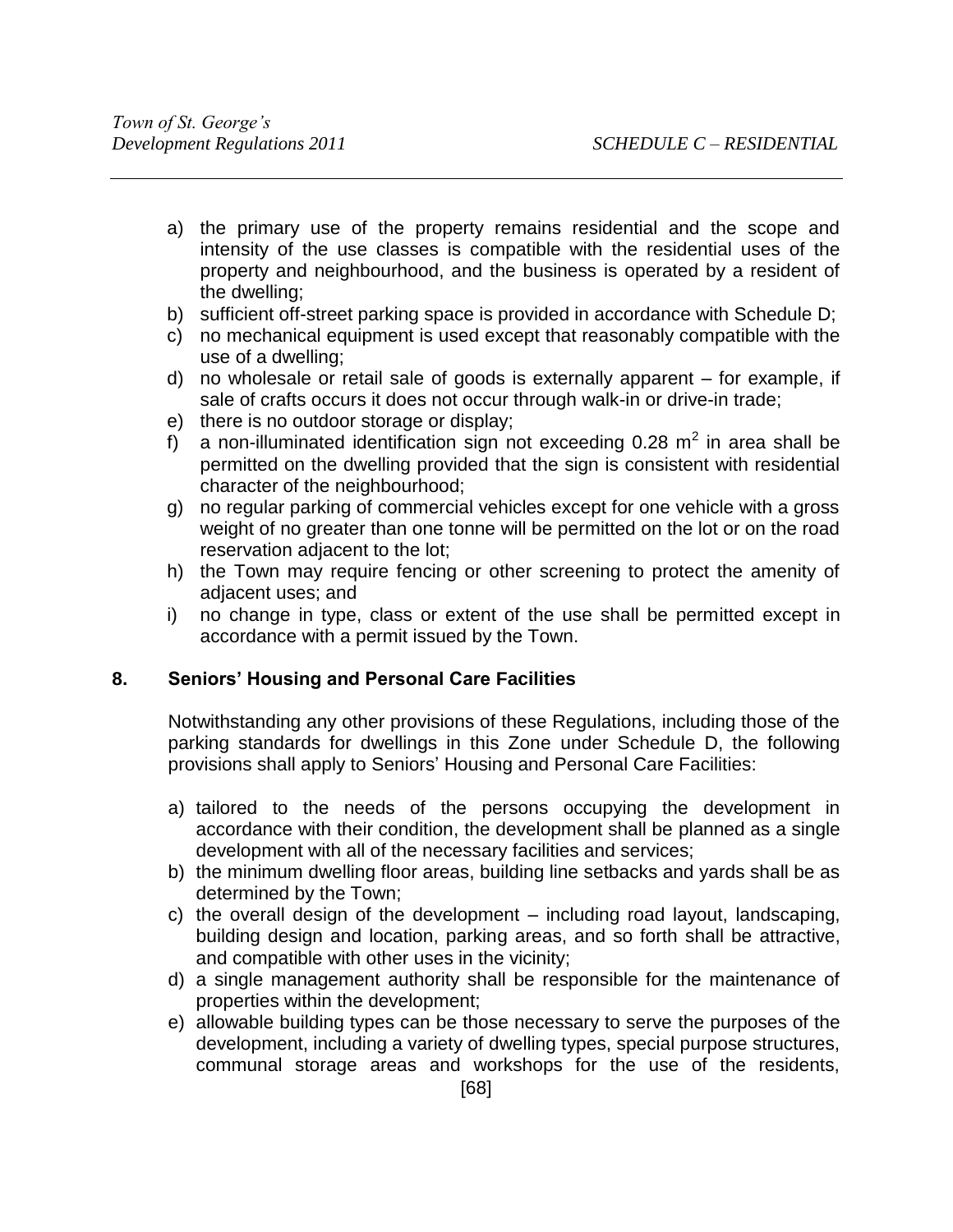communal garages and care facilities;

- f) the total lot coverage of all buildings does not exceed 33%;
- g) the parking standards shall be tailored to the needs of the users of the facilities, provided that there is adequate provision for both residents and visitors, and provided that where independent living accommodation is provided in single, double or row dwelling types that at least one (1) parking space per dwelling unit is provided adjacent the dwelling unit;
- h) the development is connected to the Town's municipal water and sewer services.

### **9. Subsidiary Apartment**

See Regulations 32 and 60.

#### **10. Transportation Uses**

Transportation uses shall be limited to wharves and docks, fishing stages and boat houses, which may be permitted subject to the following conditions:

- a) the size, scale, and use of the structures is compatible with surrounding development and the land use policies for the area, including nearby zones; and
- b) Water Resources Management Division, Department of Environment and Conservation, and Department of Fisheries and Oceans Canada, Transport Canada approvals where applicable.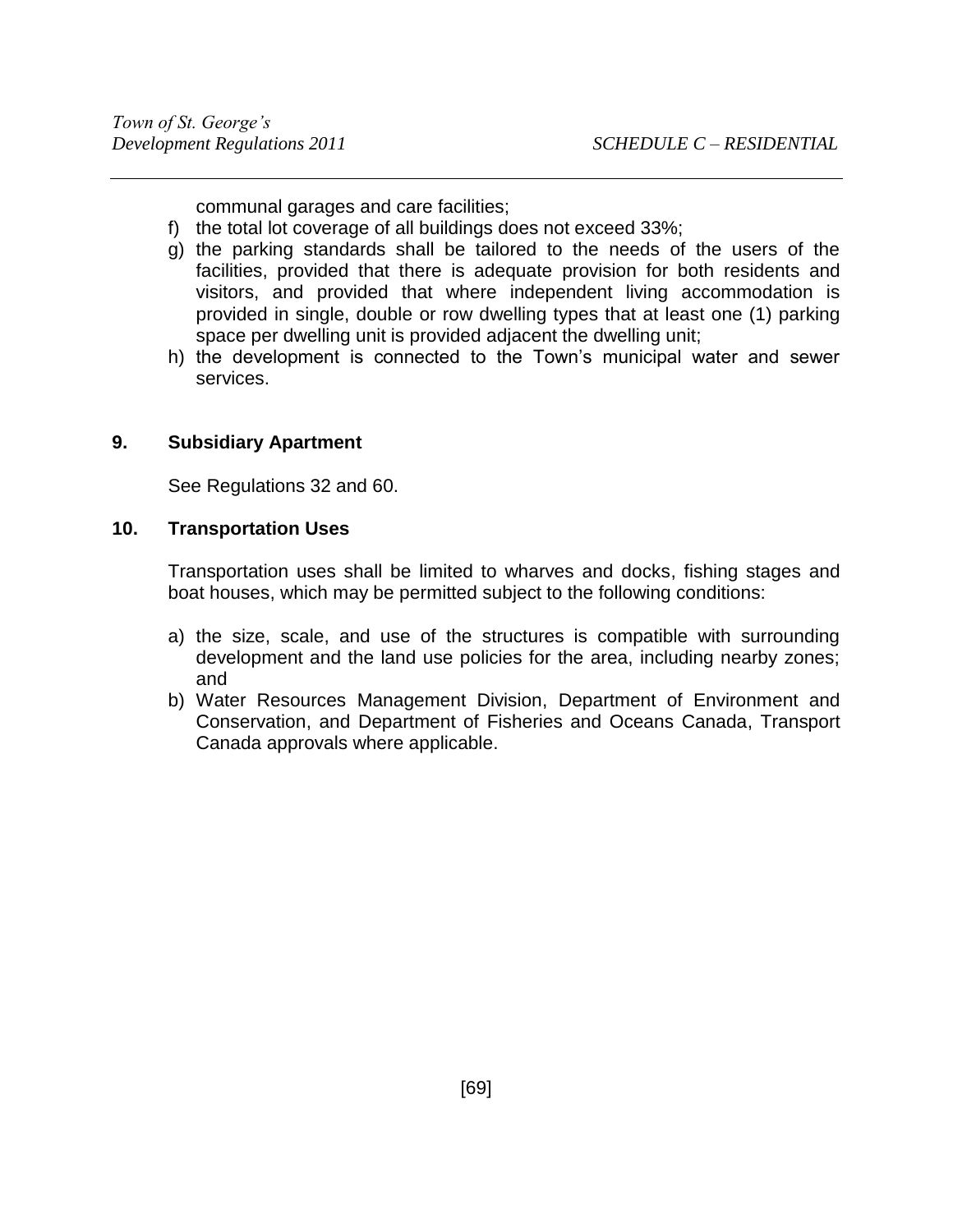# **MIXED DEVELOPMENT (MD) ZONE**

ZONE TITLE MIXED DEVELOPMENT (MD) (St. George's)

PERMITTED USE CLASSES - (see Regulation 93)

Conservation, Double Dwelling, Recreational Open Space, Single Dwelling

DISCRETIONARY USE CLASSES - (see Regulations 23 and 94)

Amusement, Antenna, Apartment attached to a business, Apartment Building, Boarding House, Bed and Breakfast, Catering, Child Care, Club and Lodge, Commercial – Residential, Communications, Convenience Store, Cultural and Civic, Educational, Funeral Home, General Assembly, General Industry, General Service, Indoor Market, Light Industry, Medical and Professional, Office, Outdoor Market, Passenger Assembly, Personal Service, Place of Worship, Police Station, Row Dwelling, Seniors' Housing and Personal Care Facilities, Service Station, Shop, Take-out Food Service, Taxi Stand, Theatre, Transportation, Veterinary

# **CONDITIONS FOR MIXED DEVELOPMENT ZONE**

### **1. Residential Development Standards**

Residential uses, except for commercial-residential, are subject to the requirements of the Residential Zone. Commercial-Residential is subject to Condition 2 of this zone.

# **2. Non-Residential Development Standards**

- (1) For Non-Residential uses not located in a dwelling and not on a dwelling lot, the development standards for this zone shall be as follows:
	- a) Minimum Building Line Setback 8 metres, or, at the discretion of the Town, the prevailing building line in the immediate area
	- b) Minimum Side yard 5 metres c) Minimum Side yard Flanking Road – same as building line setback
	- d) Minimum Rear yard 10 metres
	- e) Maximum Height 10 metres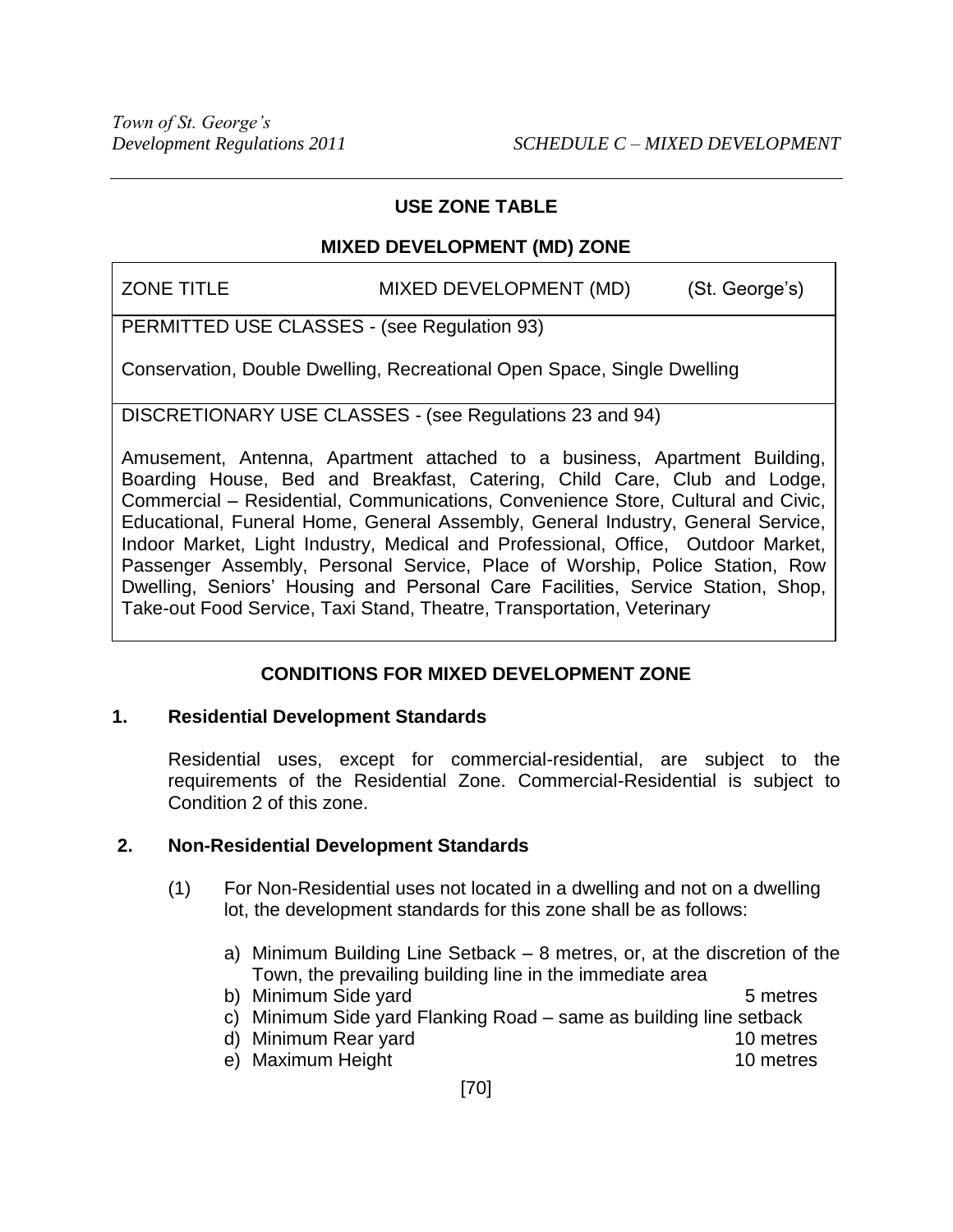(2) For Non-Residential uses located in a separate building or extension on a dwelling lot, the requirements and standards for an accessory building shall apply.

# **3. Bed and Breakfast, Boarding House**

The following conditions shall apply to a Bed and breakfast operation:

- a) the proposed building has an exterior design and landscaping which is sensitive to the residential character of the surrounding area and respects the appearance, scale and density of adjacent dwellings and properties;
- b) the parking area is suitably screened from adjacent residences;
- c) the building lot shall have a minimum frontage of 20 metres;
- d) the minimum lot area shall be 600 square metres;
- e) signage is consistent with a residential neighbourhood, not more than one and not to exceed 2,800 cm<sup>2</sup>;
- f) no change in the type, class or extent of the use shall be permitted except in accordance with a permit issued by the Town;
- g) the establishment is licensed under the Tourist Establishment Regulations.

# **4. Home Business Accessory Use**

A Home Business (see also Regulation 32) can only be permitted as an accessory use in a dwelling or accessory building if:

- a) the primary use of the property remains residential and the scope and intensity of the use classes is compatible with the residential uses of the property and neighbourhood, and the business is operated by a resident of the dwelling;
- b) sufficient off-street parking space is provided in accordance with Schedule D;
- c) no mechanical equipment is used except that reasonably compatible with the use of a dwelling;
- d) no wholesale or retail sale of goods is externally apparent for example, if sale of crafts occurs it does not occur through walk-in or drive-in trade;
- e) there is no outdoor storage or display;
- f) a non-illuminated identification sign not exceeding 2,800 cm<sup>2</sup> in area shall be permitted on the dwelling provided that the sign is consistent with residential character of the neighbourhood;
- g) no regular parking of commercial vehicles except for one vehicle with a gross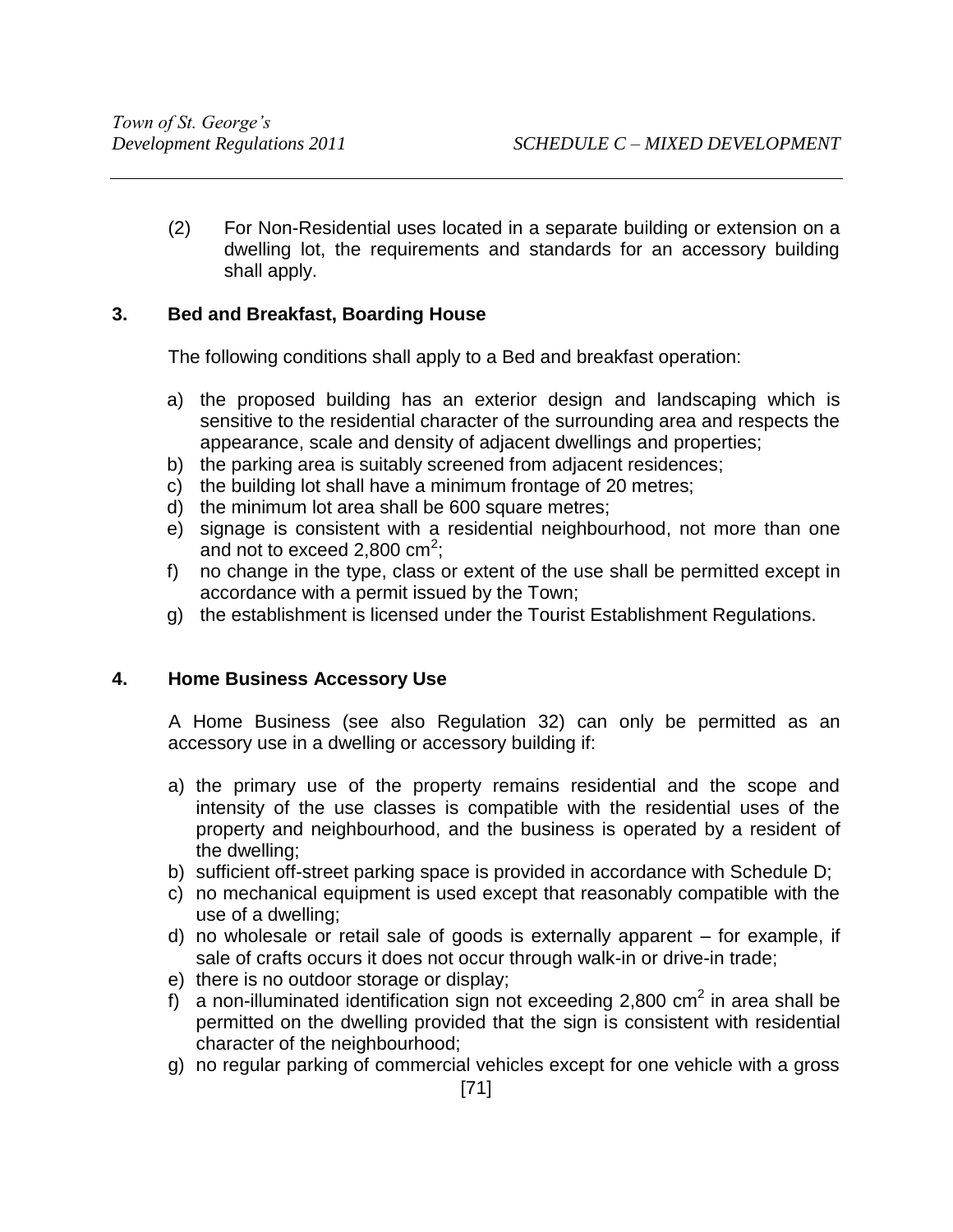weight of no greater than one tonne will be permitted on the lot or on the road reservation adjacent to the lot;

- h) the Town may require fencing or other screening to protect the amenity of adjacent uses; and
- i) no change in type, class or extent of the use shall be permitted except in accordance with a permit issued by the Town.

#### . **5. Municipal Services**

All development in this zone shall be connected to the Town's municipal water and sewer system.

#### **6. Open Storage**

The Town will not permit open dry storage of materials, goods and machinery, on sites abutting or on the opposite side of a road from a residential property. Where permitted, open storage shall meet the following requirements:

- a) open storage on non-residential lots shall not occupy more than 25 percent of the site area and shall not be located in the front yard or in any required buffer areas;
- b) open storage areas shall be enclosed by a wall or fence not less than 2 metres in height constructed of uniform materials approved by the Town;
- c) open storage areas shall be maintained with a stable surface to prevent raising or movement of dust, clay, mud, and loose particles.

### **7. Site Maintenance Standards, Non-Residential Uses**

Any use other than a private residence occupying a site in the Mixed Development Zone shall meet the conditions below.

- (1) Trash and Garbage Receptacles. Trash and garbage receptacles which contain garbage awaiting collection shall be located within a screened enclosure constructed of opaque materials and of a design satisfactory to the Town.
- (2) Exterior Lighting. Exterior lighting for use on the site shall be erected and maintained so the light is confined to the property and will not case direct light or glare upon the adjacent properties or roads. The light source shall not be higher than 6 metres.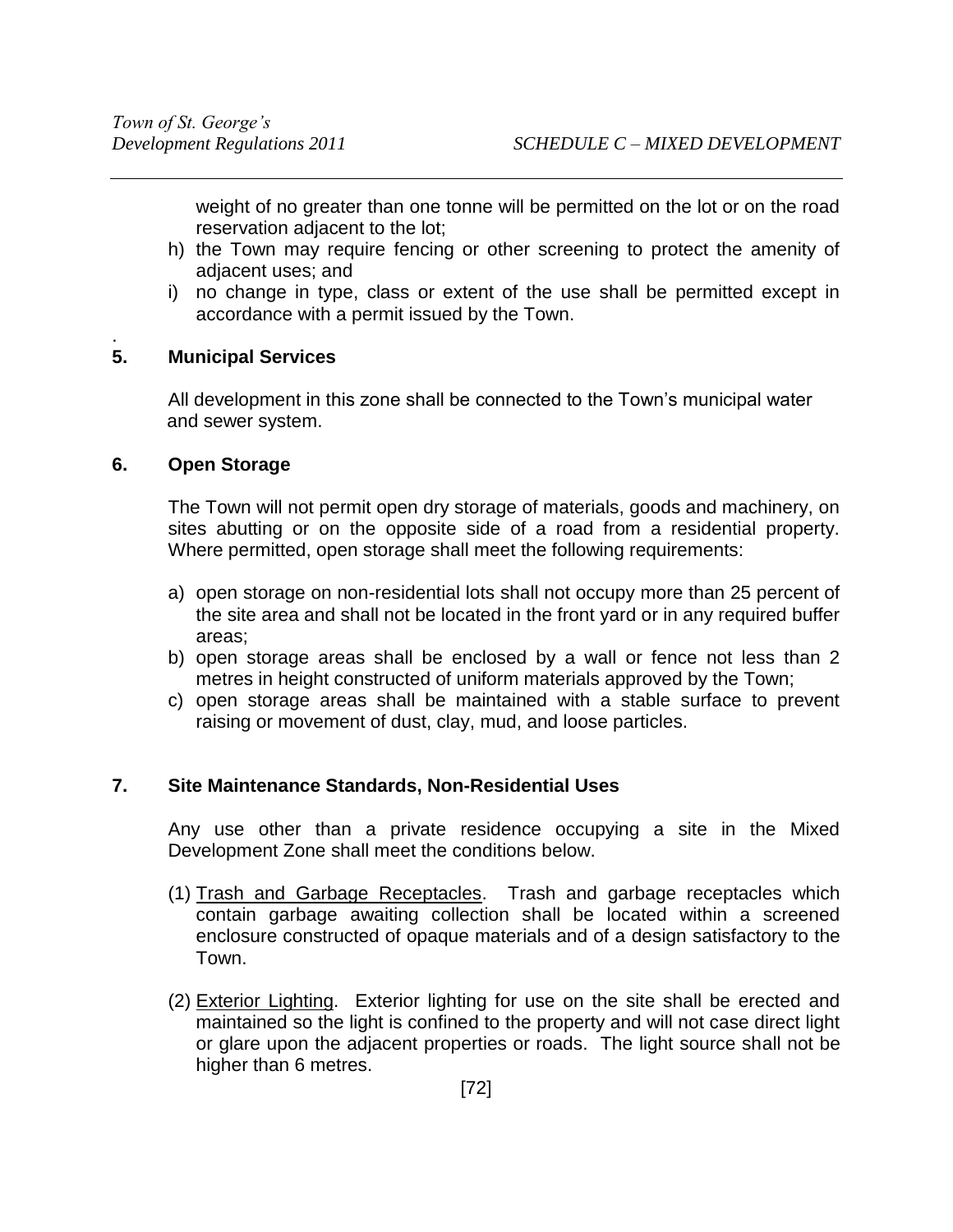(3) Landscaping and Surfacing. Lots shall be landscaped or provided with a stable surface to prevent raising or movement of dust, clay, mud, and loose particles.

### **8. Subsidiary Apartments**

See Regulations 32 and 60.

#### **9. Take-Out and Amusement Uses**

Uses in the Take-out Food Service and Amusement Use Classes may be considered for approval provided:

- a) the proposed site does not abut properties in private residential use; and
- b) the Town has made regulations under the Urban and Rural Planning Act or the Municipalities Act with respect to the licensing and operation of the Use Class.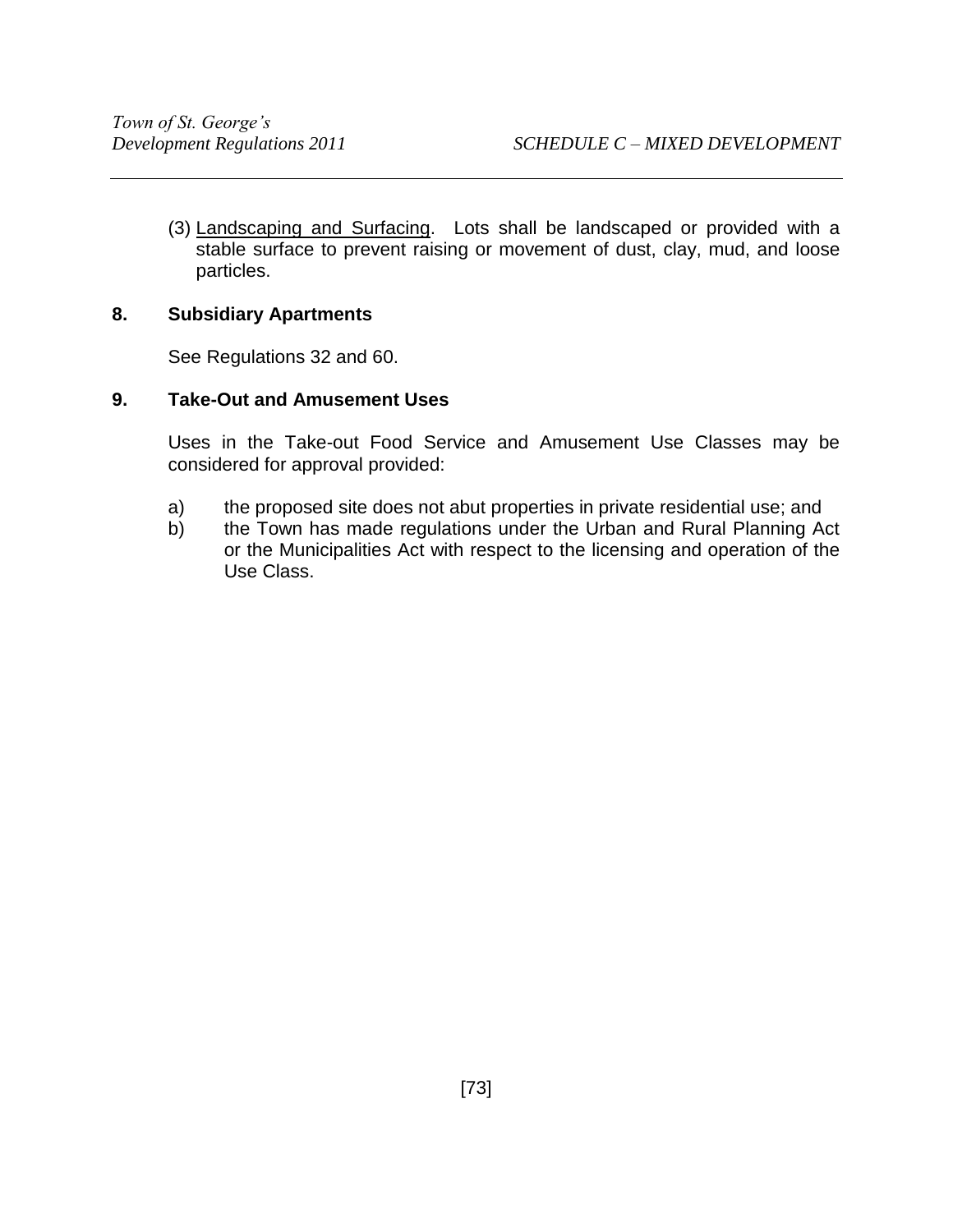# **TOWN CENTRE (TC) ZONE**

ZONE TITLE TOWN CENTRE (TC) (St. George's)

PERMITTED USE CLASSES - (see Regulation 93)

Apartment attached to a business, Apartment Building, Boarding House, Bed and Breakfast, Catering (restaurants), Child Care, Commercial – Residential, Communications, Conservation, Convenience Store, Cultural and Civic, Double Dwelling, General Service, Indoor Market, Medical and Professional, Office, Outdoor Market, Personal Service, Place of Worship, Police Station, Recreational Open Space, Row Dwelling, Shop, Single Dwelling

DISCRETIONARY USE CLASSES - (see Regulations 23 and 94)

Amusement, Antenna, Catering (bars and lounges), Cemetery, Club and Lodge, Funeral Home, General Assembly, General Industry, Indoor Assembly, Light Industry, Medical Treatment and Special Care, Outdoor Assembly, Passenger Assembly, Seniors' Housing and Personal Care Facilities, Service Station, Take-out Food Service, Taxi Stand, Theatre, Transportation, Veterinary

# **CONDITIONS FOR TOWN CENTRE ZONE**

# **1. General Development Standards**

- (1) All development shall be connected to the Town's municipal water and sewer system.
- (2) Except as otherwise determined under a plan or scheme adopted by the Town, development shall conform to Conditions 2 and 3.

### **2. Residential Development Standards**

Residential uses, except commercial-residential which is subject to Condition 3, shall conform to the requirements of the Residential Zone.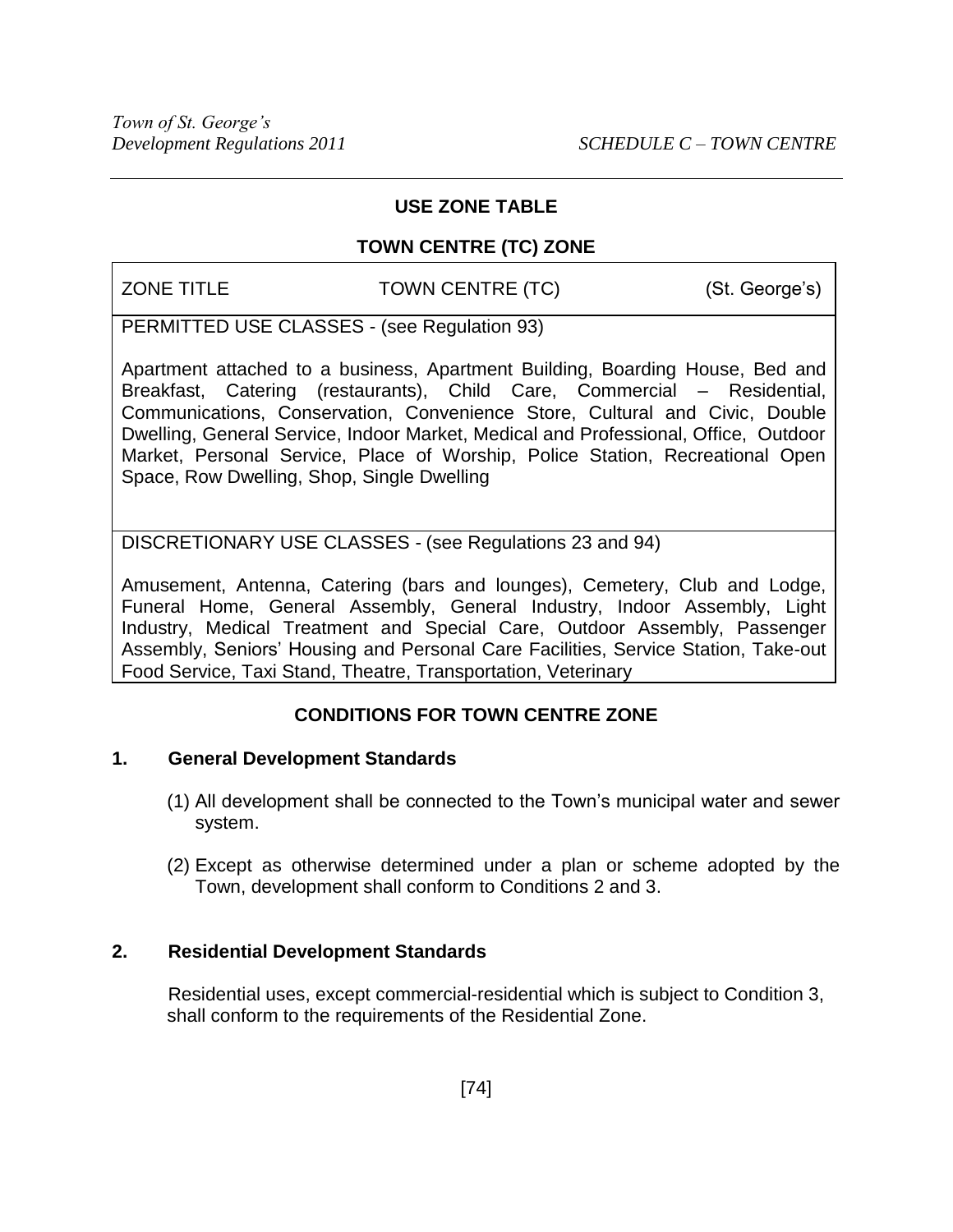### **3. Non-Residential Development Standards**

For Non-Residential uses not located in a dwelling and not on a dwelling lot, the development standards for this zone shall be as follows:

- a) Minimum Building Line Setback 6 metres, or, at the discretion of the Town, the prevailing building line in the area.
- b) Minimum Side yard 2 metres c) Minimum Side yard Flanking Road same as building line setback d) Minimum Rear yard 9 metres e) Maximum Height 15 metres f) Maximum Lot Coverage (all buildings) 33%.

## **4. Home Business Accessory Use**

.

A Home Business (see also Regulation 32) can only be permitted as an accessory use in a dwelling or accessory building if:

- a) the primary use of the property remains residential and the scope and intensity of the use classes is compatible with the residential uses of the property and neighbourhood, and the business is operated by a resident of the dwelling;
- b) sufficient off-street parking space is provided in accordance with Schedule D;
- c) no mechanical equipment is used except that reasonably compatible with the use of a dwelling;
- d) no wholesale or retail sale of goods is externally apparent for example, if sale of crafts occurs it does not occur through walk-in or drive-in trade;
- e) there is no outdoor storage or display;
- f) a non-illuminated identification sign not exceeding 0.28  $m^2$  in area shall be permitted on the dwelling provided that the sign is consistent with residential character of the neighbourhood;
- g) no regular parking of commercial vehicles except for one vehicle with a gross weight of no greater than one tonne will be permitted on the lot or on the road reservation adjacent to the lot;
- h) the Town may require fencing or other screening to protect the amenity of adjacent uses; and
- i) no change in type, class or extent of the use shall be permitted except in accordance with a permit issued by the Town.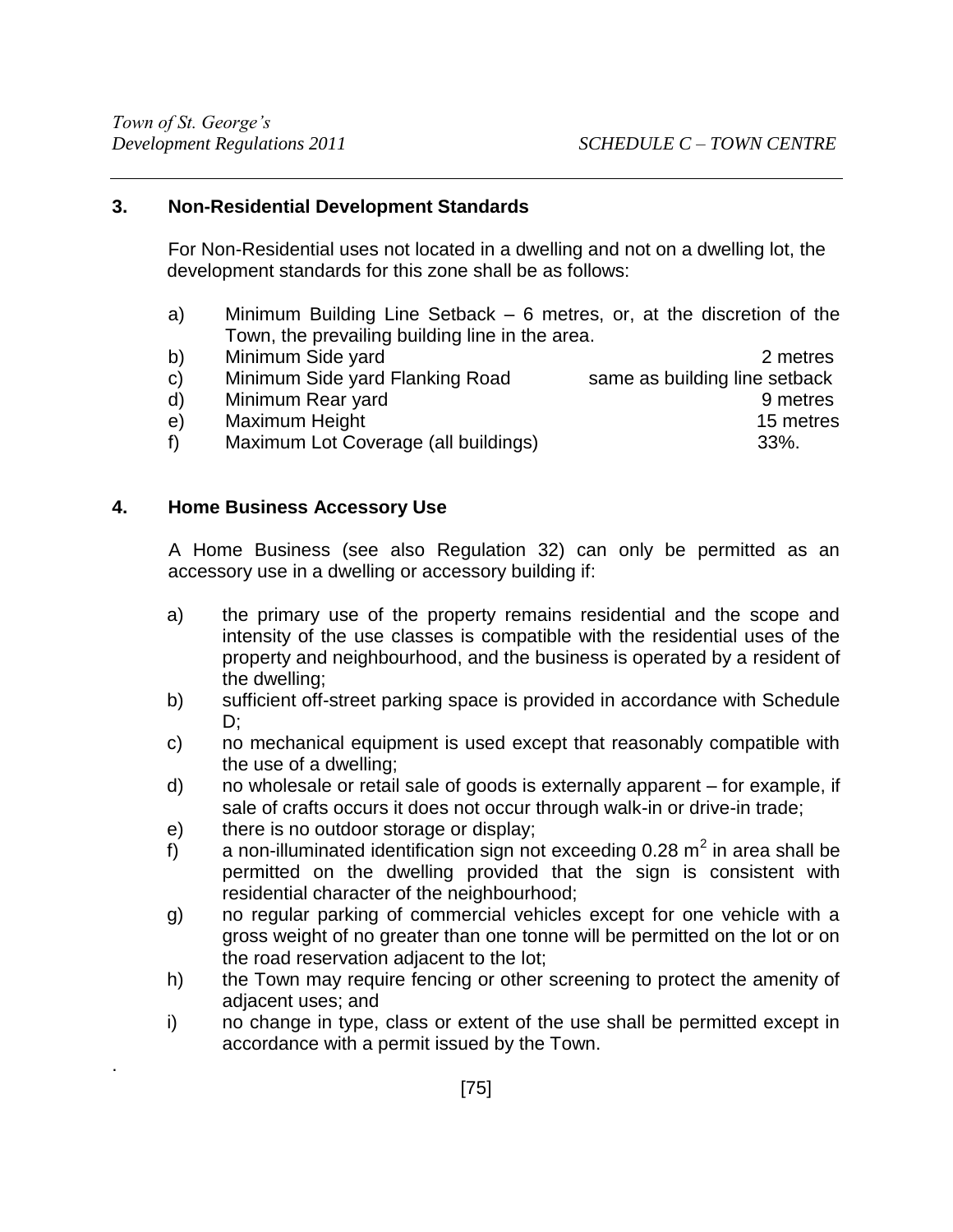#### **5. Industrial Uses – General Industry and Light Industry**

Only general and light industrial uses requiring direct access to Flat Bay may be permitted. Industrial uses shall be compatible with the existing and future uses of the surrounding area.

#### **6. Open Storage**

The Town will not permit open dry storage of materials, goods and machinery, on sites abutting or on the opposite side of a road from a residential property. Where permitted, open storage shall meet the following requirements:

- a) open storage on non-residential lots shall not occupy more than 25 percent of the site area and shall not be located in the front yard or in any required buffer areas;
- b) open storage areas shall be enclosed by a wall or fence not less than 2 metres in height constructed of uniform materials approved by the Town;
- c) open storage areas shall be maintained with a stable surface to prevent raising or movement of dust, clay, mud, and loose particles.

#### **7. Site Maintenance Standards, Non-Residential Uses**

- (1) Trash and Garbage Receptacles. Trash and garbage receptacles which contain garbage awaiting collection shall be located within a screened enclosure constructed of opaque materials and of a design satisfactory to the Town.
- (2) Exterior Lighting. Exterior lighting for use on the site shall be erected and maintained so the light is confined to the property and will not case direct light or glare upon the adjacent properties or roads. The light source shall not be higher than 6 metres.
- (3) Landscaping and Surfacing. Lots shall be landscaped or provided with a stable surface to prevent raising or movement of dust, clay, mud, and loose particles.

### **8. Subsidiary Apartments**

See Regulations 32 and 60.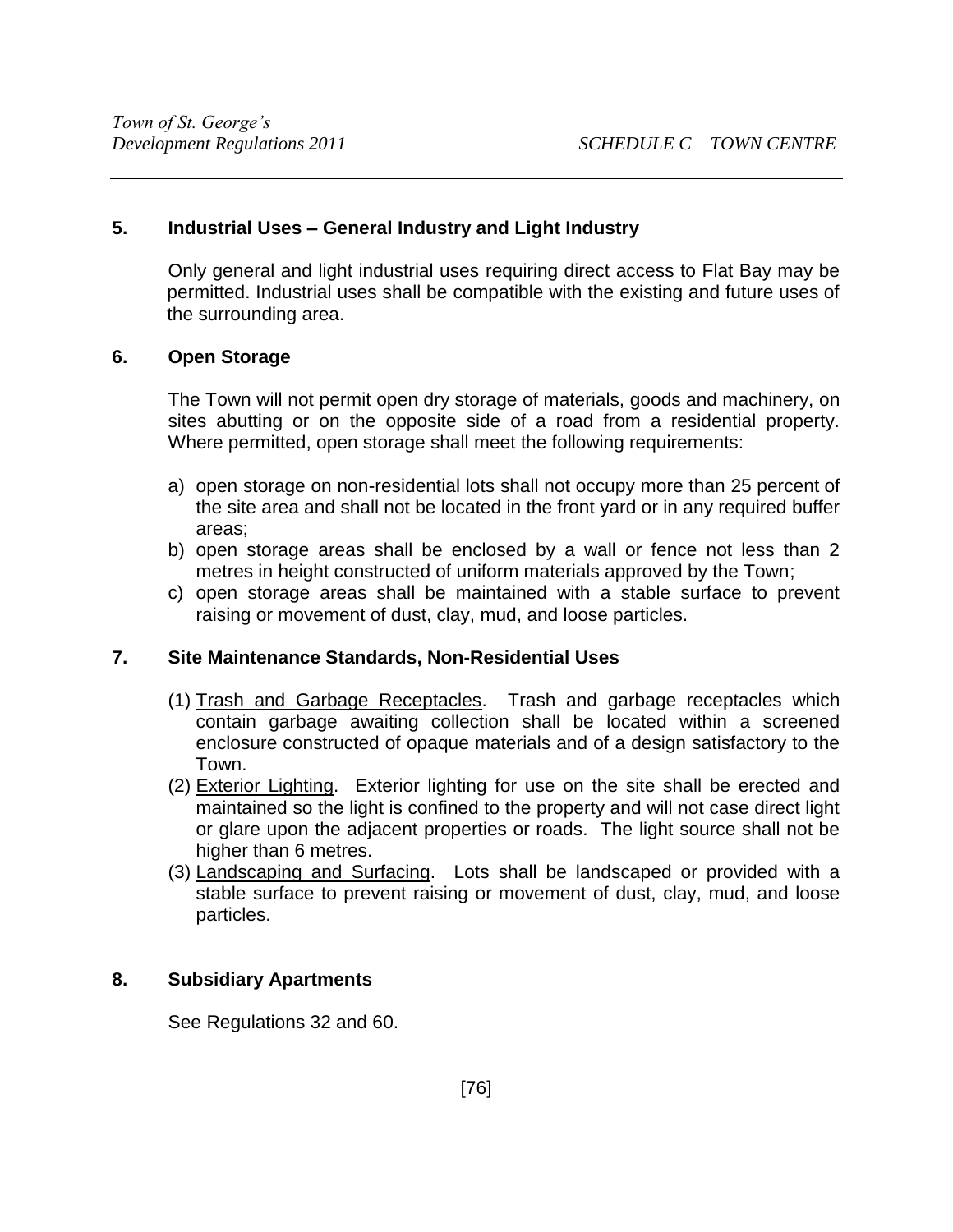#### **9. Take-Out and Amusement Uses**

Uses in the Take-out Food Service and Amusement Use Classes may be considered for approval provided:

- a) the proposed site does not abut a residential use; and
- b) the Town has made regulations under the Urban and Rural Planning Act or the Municipalities Act with respect to the licensing and operation of the Use Class.

### **10. Transportation Uses**

Transportation uses may only be permitted subject to the following conditions:

- a) the size, scale, and use of the structures is compatible with surrounding development and the land use policies for the area, including nearby zones;
- b) Water Resources Management Division, Department of Environment and Conservation, Fisheries and Oceans and Transport Canada approvals where necessary.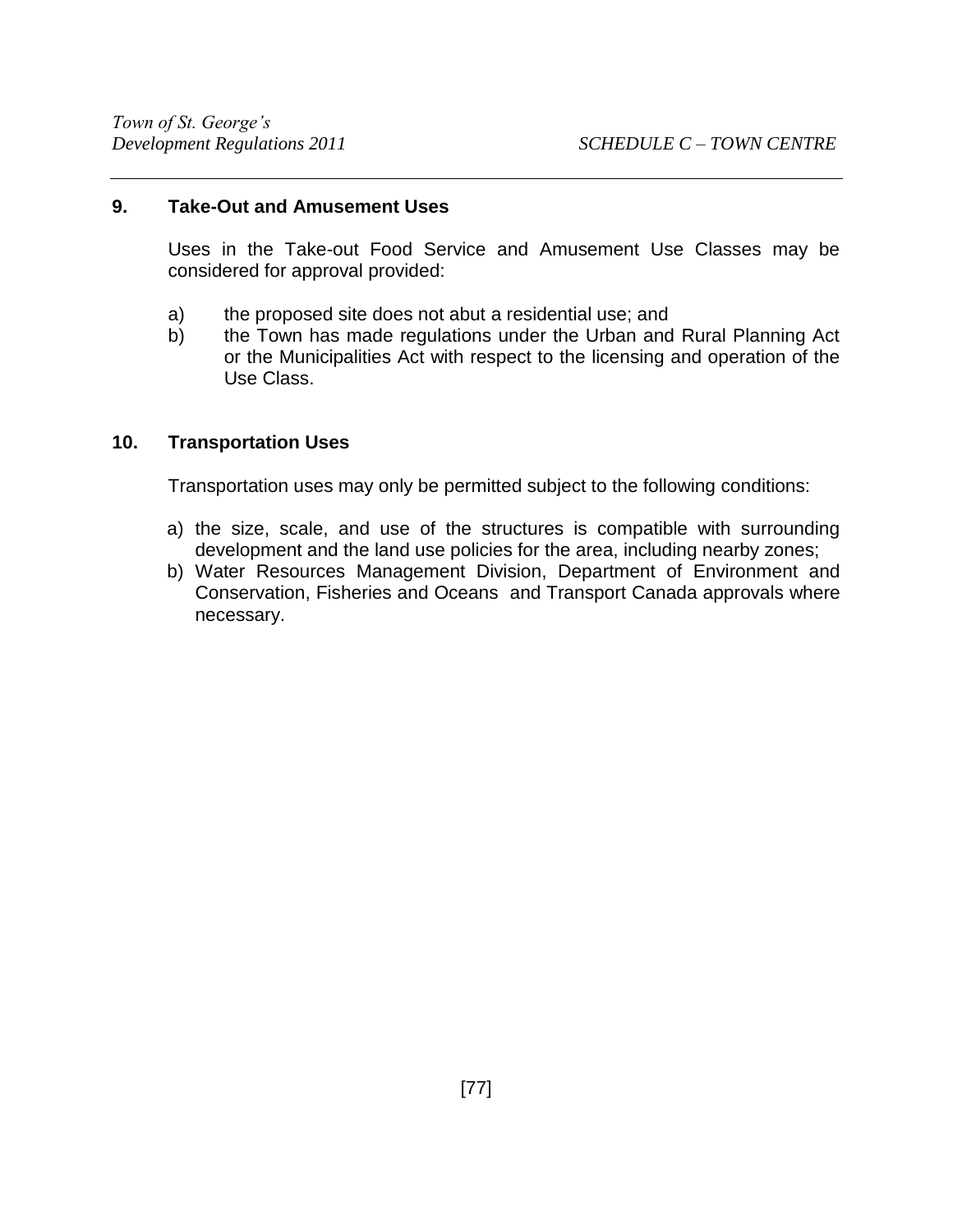## **RECREATION (REC) ZONE**

**ZONE TITLE** RECREATION (REC) (St. George's)

PERMITTED USE CLASSES (see Regulation 93)

Antenna, Conservation, Club and Lodge, Cultural and Civic, General Assembly, Indoor Assembly, Outdoor Assembly, Recreational Open Space, Theatre

# **CONDITIONS FOR RECREATION ZONE**

#### **Development Standards**

The development standards shall be as determined by the Town. Municipal and water services are not required for development within this zone.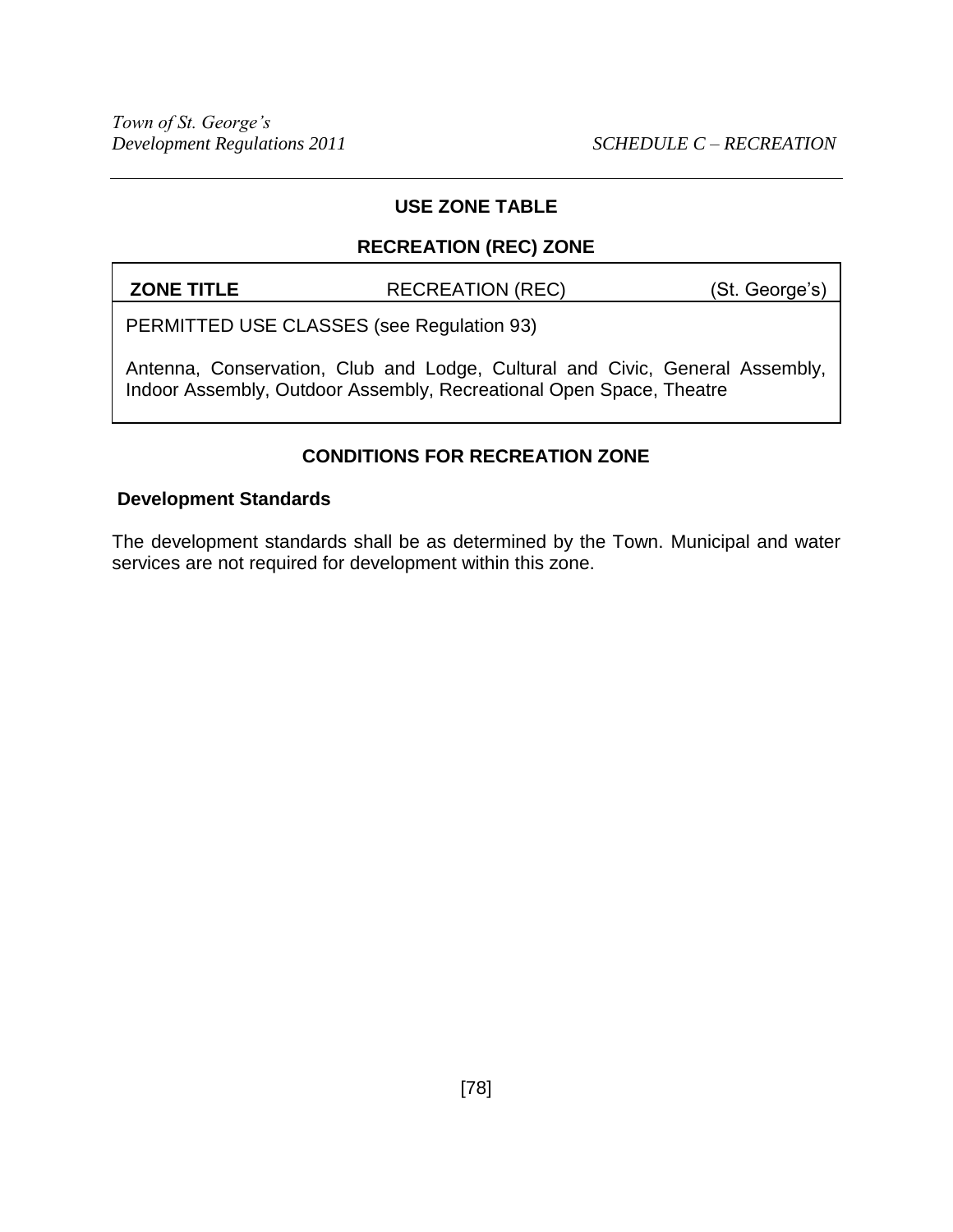## **COMMERCIAL (COM) ZONE**

ZONE TITLE COMMERCIAL (COM) (St. George's)

PERMITTED USE CLASSES (see Regulation 93)

Antenna, Commercial-Residential, Communication, Conservation, Light Industry, Recreational Open Space, Service Station, Transportation, all uses in the Assembly Uses Group, all uses in the Business and Personal Services Uses Group all uses in the Mercantile Uses Group

DISCRETIONARY USE CLASSES (See Regulations 23 and 94)

General Industry

# **CONDITIONS FOR COMMERCIAL ZONE**

### **1. Development Standards**

Except for Shopping Centre, The development standards for this zone shall be as follows:

- a) Minimum Building Line Setback Ten (10) metres or as determined by the Government Service Centre and the Department of Transportation and Works whichever is the greater
- b) Minimum Side Yard 5 metres
- c) Minimum Side Yard Flanking Road 10 metres
- d) Minimum Rear Yard 10 metres e) Maximum Height 10 metres

# **2. Development Standards – Shopping Centre**

A shopping centre is a group of shops and complementary uses with integrated parking and which is planned, developed and designed as a unit containing a minimum of 5 retail establishments.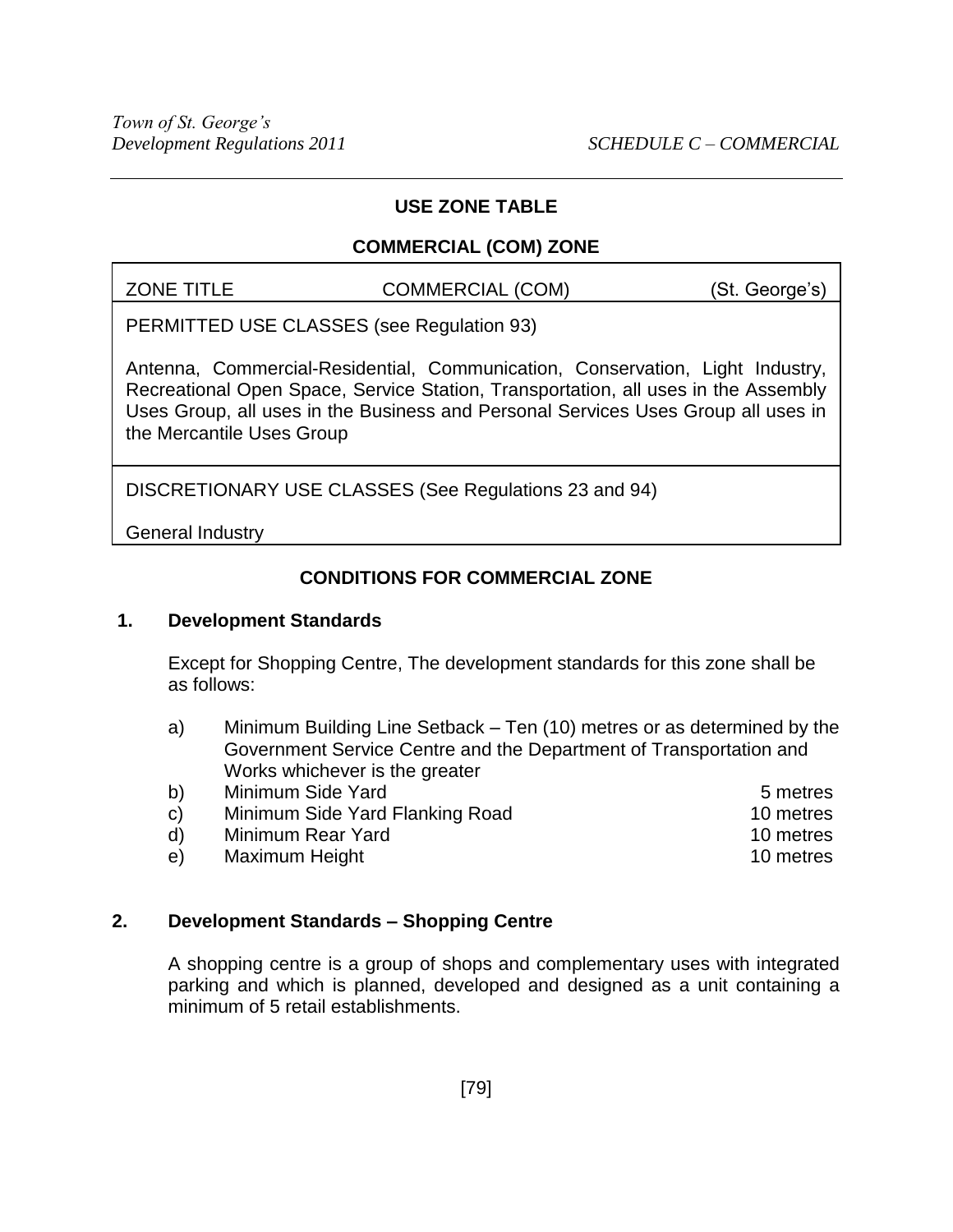The following conditions apply to a shopping centre:

- a) Lot area (minimum) 25,000 square metres
- b) Floor area (minimum) 6,000 square metres
- c) Frontage (minimum) 30 metres
- d) Building line setback (minimum) 15 metres
- e) Sidevard (minimum) 5 metres
- f) Rearyard (minimum) 10 metres
- g) Lot coverage (maximum) 33%
- h) Height (maximum) 10 metres

## **3. Municipal Services**

Development in this zone shall be connected to the municipal water and sewer system where feasible.

### **4. Open Storage**

The Town may permit open dry storage of materials, goods and machinery provided the following conditions are met:

- a) open storage shall not occupy more than 50 percent of the site area and shall not be located in the front yard or in any required buffer areas;
- b) open storage areas shall be enclosed by a wall or fence not less than 2 metres in height constructed of uniform materials approved by the Town;
- c) open storage areas shall be maintained with a stable surface to prevent raising or movement of dust, clay, mud, and loose particles.

### **5. Site Maintenance Standards**

- (1) Trash and Garbage Receptacles. Trash and garbage receptacles which contain garbage awaiting collection shall be located within a screened enclosure constructed of opaque materials and of a design satisfactory to the Town.
- (2) Exterior Lighting. Exterior lighting for use on the site shall be erected and maintained so the light is confined to the property and will not case direct light or glare upon the adjacent properties or roads. The light source shall not be higher than 6 metres.
- [80] (3) Landscaping and Surfacing. Lots shall be landscaped or provided with a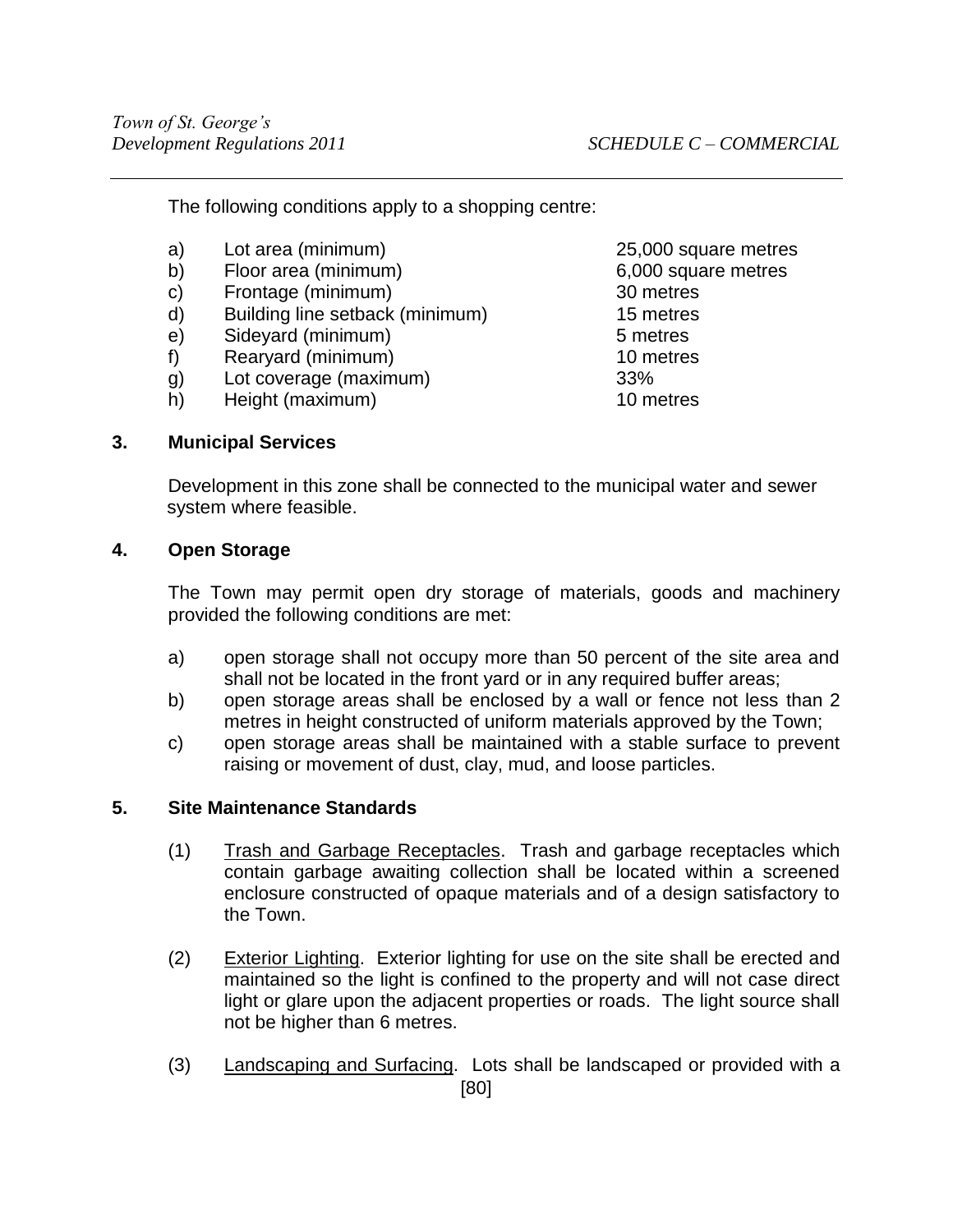stable surface to prevent raising or movement of dust, clay, mud, and loose particles.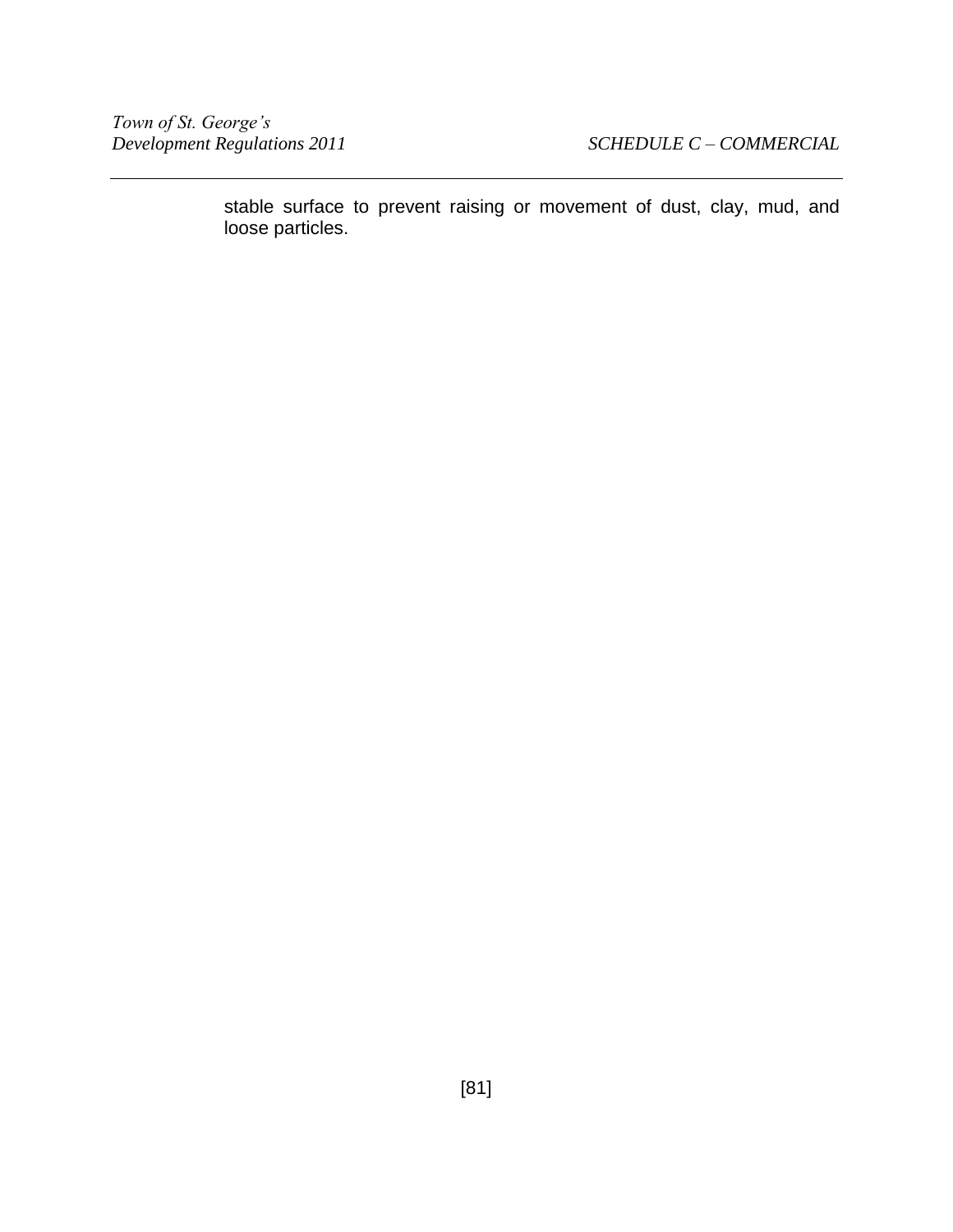# **INDUSTRIAL (IND) ZONE**

| <b>ZONE TITLE</b> | <b>INDUSTRIAL (IND)</b> |  | (St. George's) |  |  |
|-------------------|-------------------------|--|----------------|--|--|
|-------------------|-------------------------|--|----------------|--|--|

PERMITTED USE CLASSES (see Regulation 93)

Antenna, Communications, Conservation, General Industry, General Service, Light Industry, Office, Passenger Assembly, Service Station, Shop, Transportation

DISCRETIONARY USE CLASSES (see Regulations 23 and 94)

Hazardous Industry, Mineral Working, Recreational Open Space

# **CONDITIONS FOR INDUSTRIAL ZONE**

### **1. Development Standards**

The development standards for this zone are as determined by the Town, taking into consideration adjacent land uses.

# **2. Flammable Liquids Storage**

In this zone, all uses and structures for the on-site bulk storage of flammable liquids shall conform to the requirements of the Provincial Fire Commissioner and in order to prevent damage to adjacent uses by fire, explosion or spillage of flammable liquid shall be surrounded by such buffers and landscaping as the Town may require.

### **3. Industrial Streets and Services**

All industrial and light industrial uses must be provided with streets and municipal services designated for industrial use including fire fighting capability. Any industrial establishment must provide adequate off-street parking facilities for all employees. Customer parking may be provided in the street right-of-way by the construction of suitable bays in which parked vehicles will not interfere with moving traffic.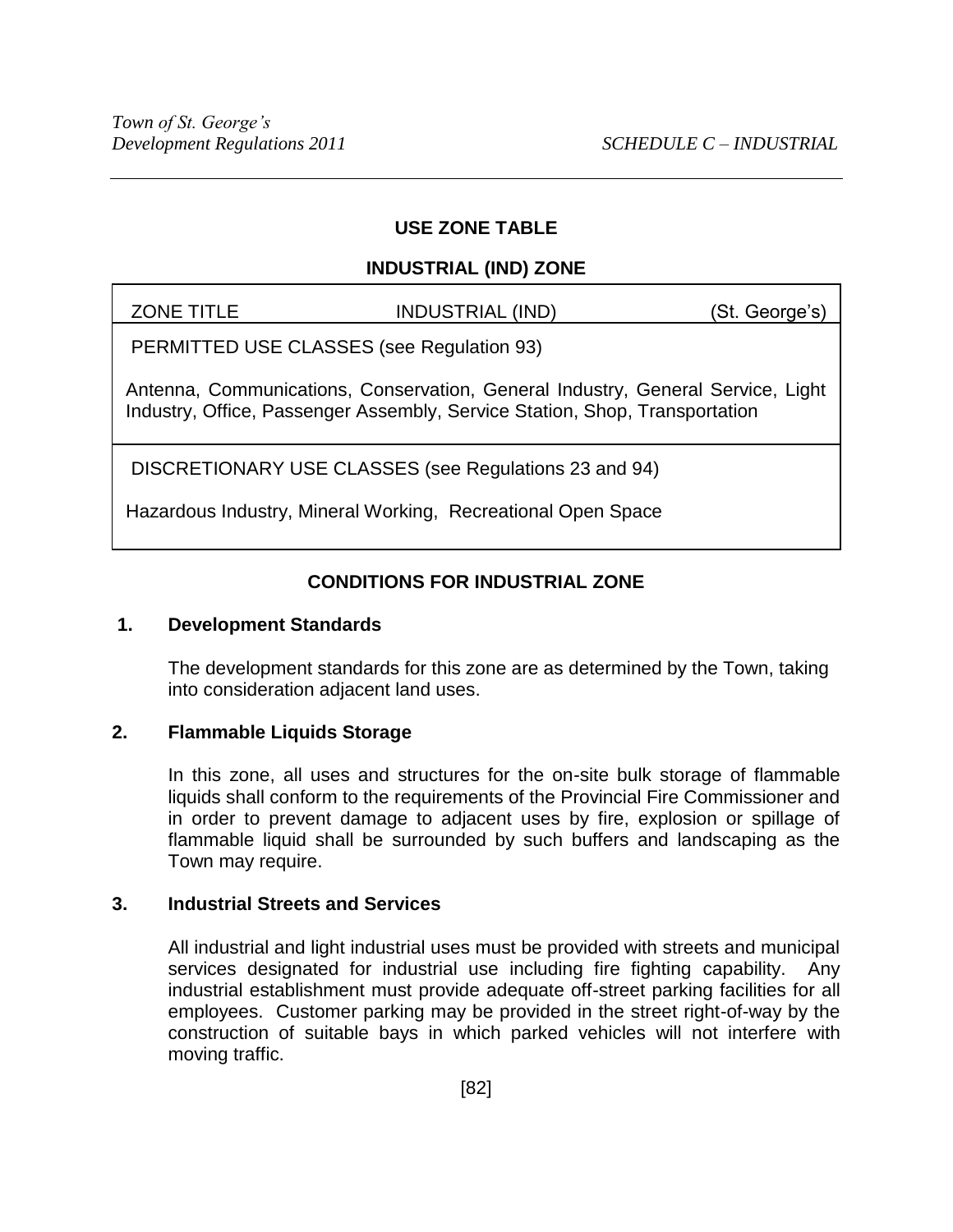### **4. Municipal Services**

Where feasible, development in this zone shall be connected to the municipal water and sewer system.

#### **5. Outdoor Storage**

The Town may permit open dry storage of materials, goods and machinery provided the following conditions are met:

- a) outdoor storage shall not occupy more than 50 percent of the site area and shall not be located in the front yard or in any required buffer areas;
- b) outdoor storage areas shall be enclosed by a wall or fence not less than 2 metres in height constructed of uniform materials approved by the Town;
- c) outdoor storage areas shall be maintained with a stable surface to prevent raising or movement of dust, clay, mud, and loose particles.

#### **6. Site Maintenance Standards**

- (1) Trash and Garbage Receptacles. Trash and garbage receptacles which contain garbage awaiting collection shall be located within a screened enclosure constructed of opaque materials and of a design satisfactory to the Town.
- (2) Exterior Lighting. Exterior lighting for use on the site shall be erected and maintained so the light is confined to the property and will not case direct light or glare upon the adjacent properties or roads. The light source shall not be higher than 6 metres.
- (3) Landscaping and Surfacing. Lots shall be landscaped or provided with a stable surface to prevent raising or movement of dust, clay, mud, and loose particles.

### **7. Vehicular Access**

Each site shall be separated from the adjoining road by a curb or other suitable barrier against unchannelled motor vehicle access. The barrier shall be located on the lot along the street line unless the barrier takes the form of a curb along the carriageway.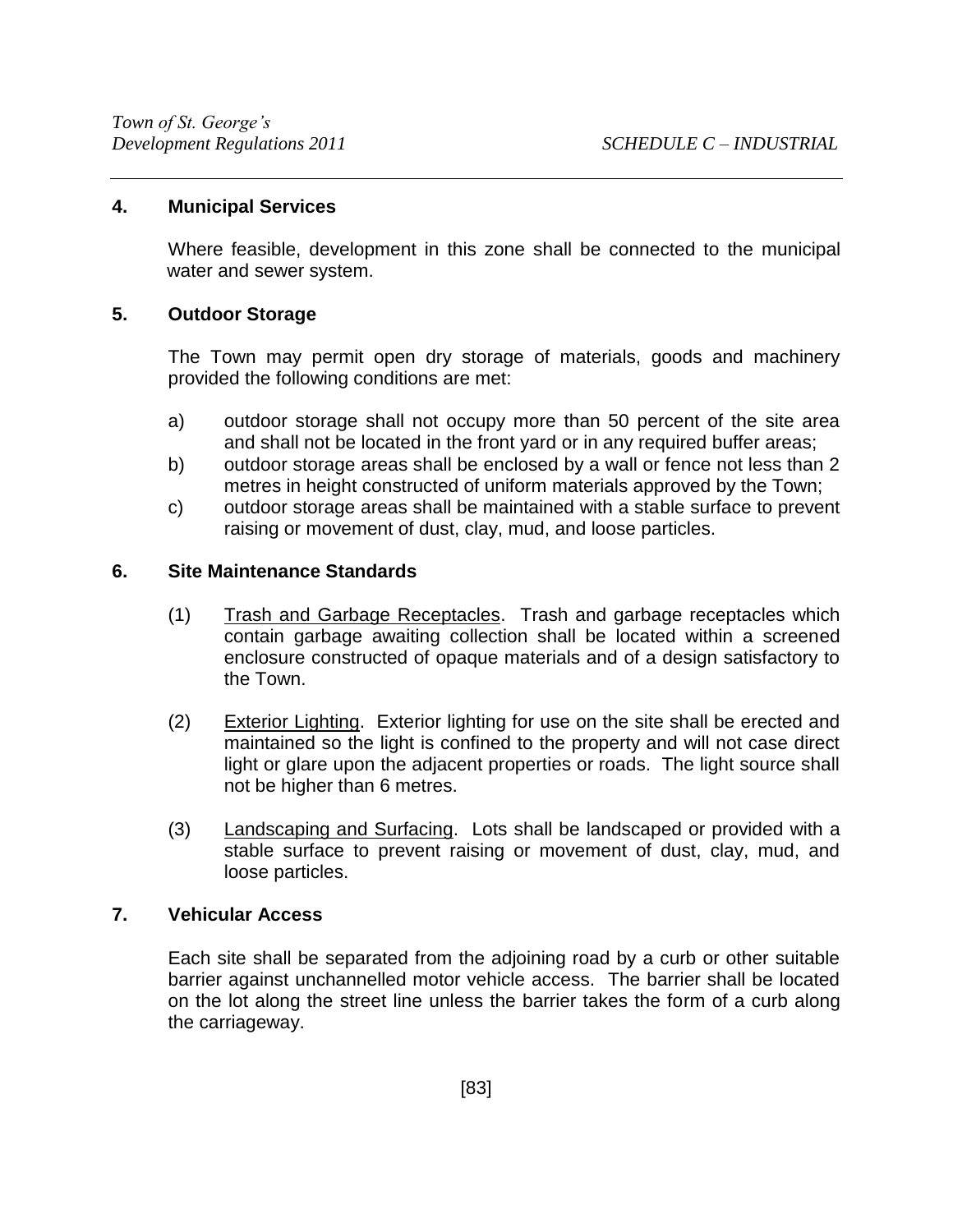#### **RURAL (RU) ZONE**

ZONE TITLE RURAL (RU) (St. George's)

PERMITTED USE CLASSES (see Regulation 93)

Agriculture, Antenna, Conservation, Forestry, Mineral Exploration, Recreational Open Space

DISCRETIONARY USE CLASSES (see Regulations 23 and 94)

Animal, Campground, Catering, Cemetery, Commercial Residential, Communication, General Industry, Mineral Working, Mining, Outdoor Assembly, Scrap Yard, Seasonal Residential, Single Dwelling, Transportation, Utilities, **Veterinary** 

# **CONDITIONS FOR RURAL ZONE**

### **1. Development Standards**

Development standards in this zone will be determined by the Town, and the Service NL, and other departments.

All development in this zone shall be approved by the Service NL, Department of Environment and Conservation and the Department of Natural Resources, and other agencies or departments as required, before a permit is issued by the Town.

### **2. Campground**

- 1) A campground may only be permitted as a discretionary use, provided a plan of the development is submitted in a format satisfactory to the Town, showing and specifying:
	- a) camping sites location and sizes;
	- b) roads and accesses;
	- c) parking areas;
	- d) accessory uses, such as laundry facilities, storage areas, showers,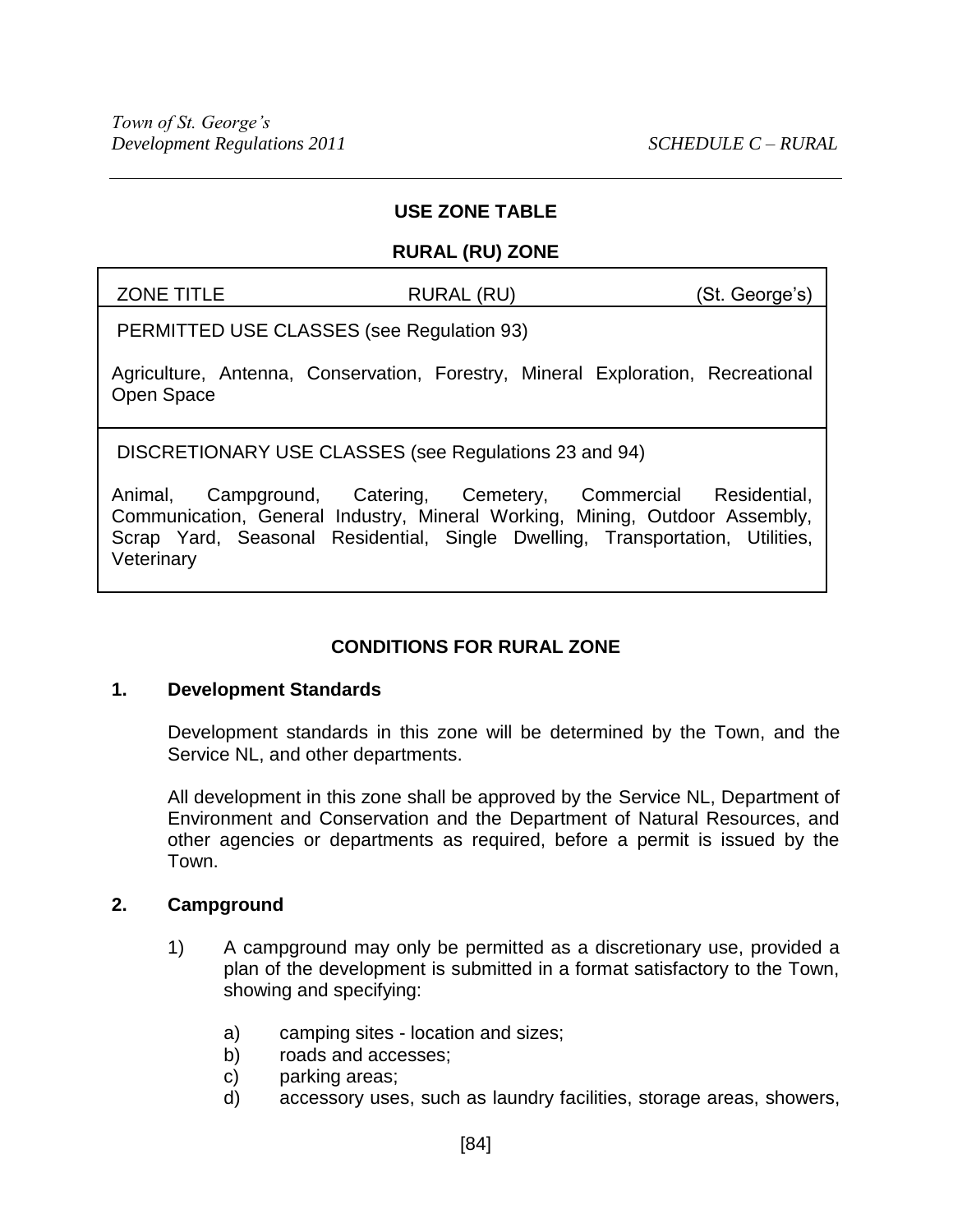snack-bar, and convenience stores and the caretaker residence, and any other building or facility accessory to the campground facility;

- e) water supply and waste disposal services;
- f) landscaping;
- g) buffers, and screening between the campground and existing and future residential development;
- h) the land to be developed on a legal survey prepared by a Newfoundland Land Surveyor;
- i) where deemed, necessary by the Town, a phasing plan of the campground.
- (2) Commercial uses, washroom facilities, laundromats, and similar facilities, and parking areas and recreational areas shall not be located adjacent residential areas.
- (3) All sites and facilities shall only be accessed by the internal road network of the campground.
- (4) A suitable buffer located on the property that is landscaped and planted with materials approved by the Town and/or a privacy fence of a design approved by the Town, shall be provided where the development is abuts a public road, right of way, and/or a present or future residential neighbourhood.

Any buffering or screening shall be properly maintained by the owner, and not allowed to fall into disrepair or become unsightly.

- (5) The permit for a campground shall specify the maximum number of units and sites - in the form of tents, recreational vehicles, and so forth - that may be accommodated on the site at any one time. This number shall not be exceeded.
- (6) Any expansion or alteration to a campground shall be subject to review by the Town, and except for repairs and maintenance, shall be treated as a discretionary use application.
- (7) The owner and/or the operator shall ensure that all bylaws and regulations of the Town pertaining to noise, rowdy behaviour, and litter are complied with.
- (8) Where deemed necessary by the Town, a deposit sufficient to cover the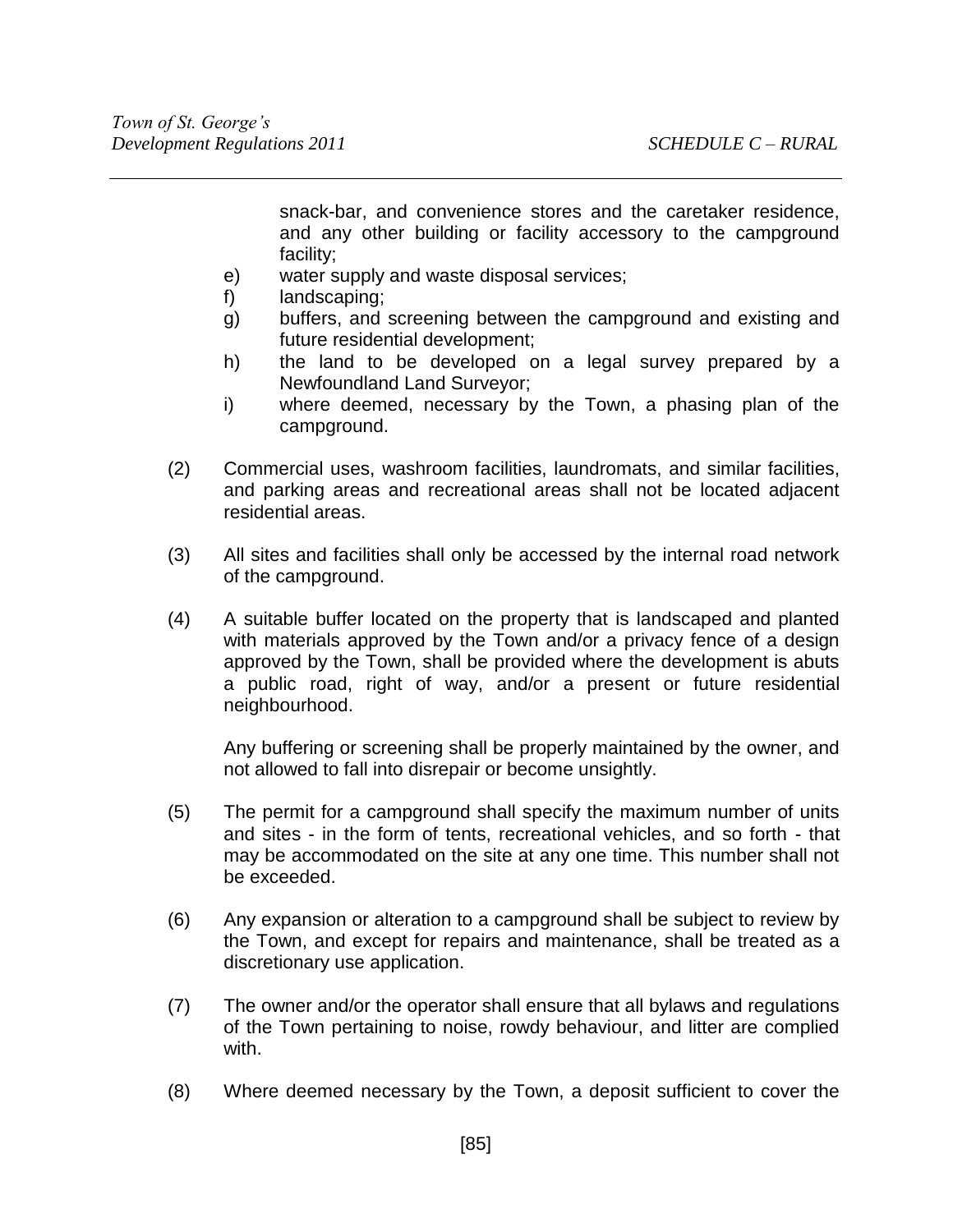cost the buffer and screening shall be deposited with the Town, and then subsequently returned by the Town upon satisfactory completion of the work, or, used by the Town to complete the work in accordance with the approved plan.

# **3. Commercial Residential, Outdoor Assembly, Catering**

A Commercial Residential, Outdoor Assembly, and associated camping park, or Catering uses may be permitted provided the use is a tourist-oriented operation which requires a site in the Rural Zone. A Catering use may only be permitted if accessory to and clearly subordinate to another use named in this condition.

### **4. General Industry**

General Industrial uses shall be restricted to the maintenance and repair of equipment, processing and storage related to agriculture, forestry or mineral working uses, or to uses meeting the following criteria:

- a) unsuitable for location near urban development because they interfere with the amenity and use of adjacent lands by reason of appearance, noise, vibration, smell, fumes, smoke, grit, soot, ash, dust or glare;
- b) operations of a manufacturing or assembly nature or activities which require large areas for open storage and handling of materials, goods, and equipment and whose buildings are accessory to the open storage and handling;
- c) capable of being serviced by on-site water supply and sanitary sewage disposal;
- d) capable of being screened from public roads and lands designated for urban uses;
- e) generating low volumes of traffic; and
- f) capable of operations with no deleterious effect on the environment including, quality of water in any stream, pond or bog.

No warehousing or wholesale and retail sales activities shall be permitted.

### **5. Mineral Working**

Mineral Working uses shall meet the conditions set out below:

### **5.1. Separation from Adjacent Uses**

Unless the Town is satisfied that the working will not create a nuisance and will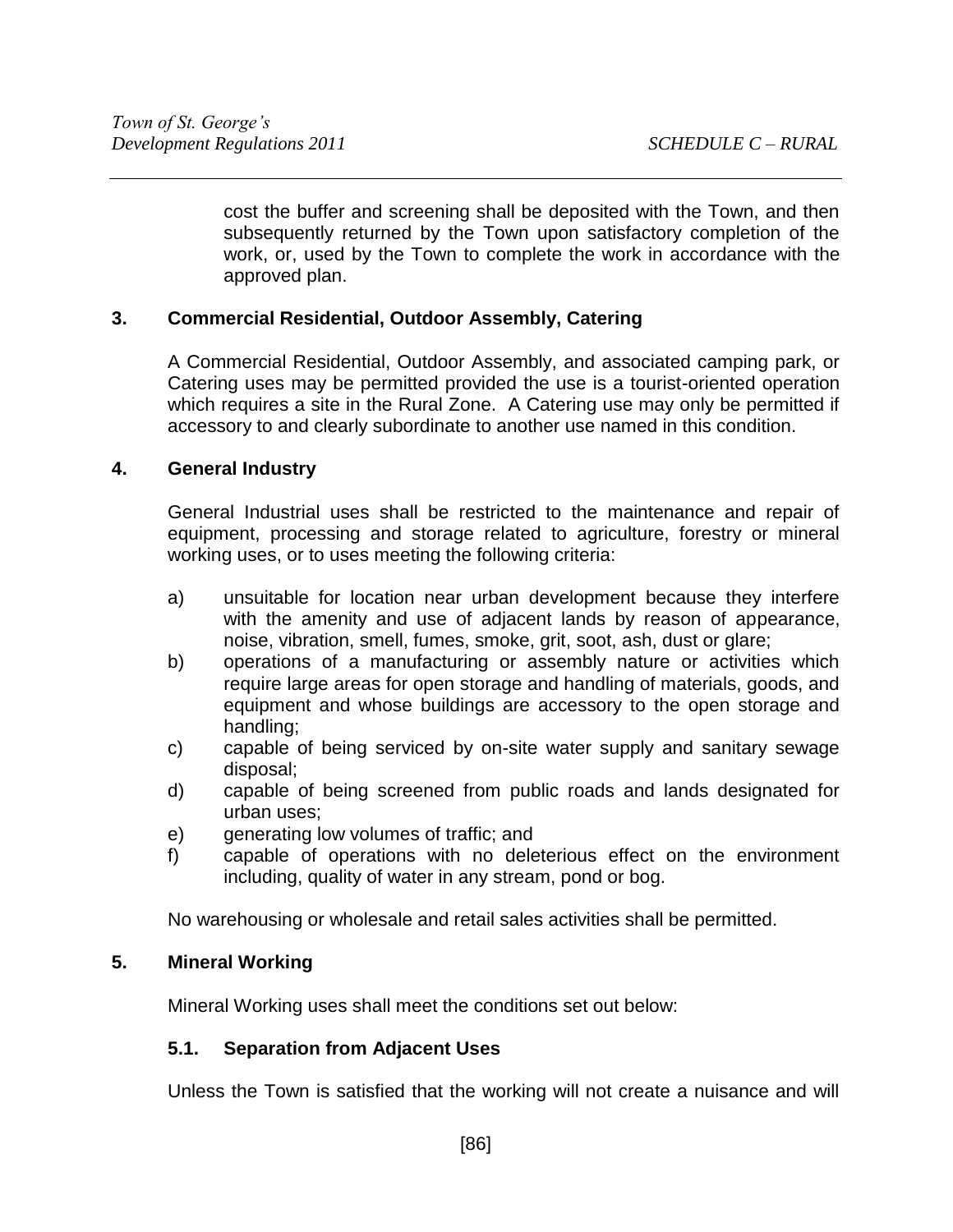not adversely affect the amenity of the specified development or natural feature, no mineral working shall be located closer than the minimum distances set out below to the specified development or natural feature.

## **Minimum Buffer Distance of Pit or Quarry Working**

| Hardrock quarry and Urban Development                                                                         | 1,000 metres |
|---------------------------------------------------------------------------------------------------------------|--------------|
| Other than hardrock quarry and<br>existing or Proposed Residential<br>Development                             | 300 metres   |
| Any other development area, or area<br>likely to be developed during the<br>life of the pit or quarry working | 150 metres   |
| Public highway or street                                                                                      | 50 metres    |
| <b>Protected Road</b>                                                                                         | 90 metres    |
| Waterbody or watercourse                                                                                      | 50 metres    |

# **5.2. Screening**

A mineral working shall be screened in the following manner where it is visible from a public street or highway, developed area, or area likely to be developed during the life of the working:

- (a) Where tree screens exist between the mineral working and adjacent public highways and streets or other land uses (excepting forestry and agriculture), the tree screens shall be retained in a 30-metre wide strip of vegetation so that visibility of any part of the operation from the surrounding uses or streets will be prevented. The tree screens must be maintained by the owner or occupier of the mineral working to retain 30 metres in a forested appearance. Where vegetation dies or is removed from the 30-metre strip, the Town may require new trees of a minimum height of 1 metre to be planted to fill in the area affected to the satisfaction of the Town or, at the discretion of the Town, condition 5.2(b) must be undertaken.
- (b) Where no tree screens exist of sufficient width and density to constitute a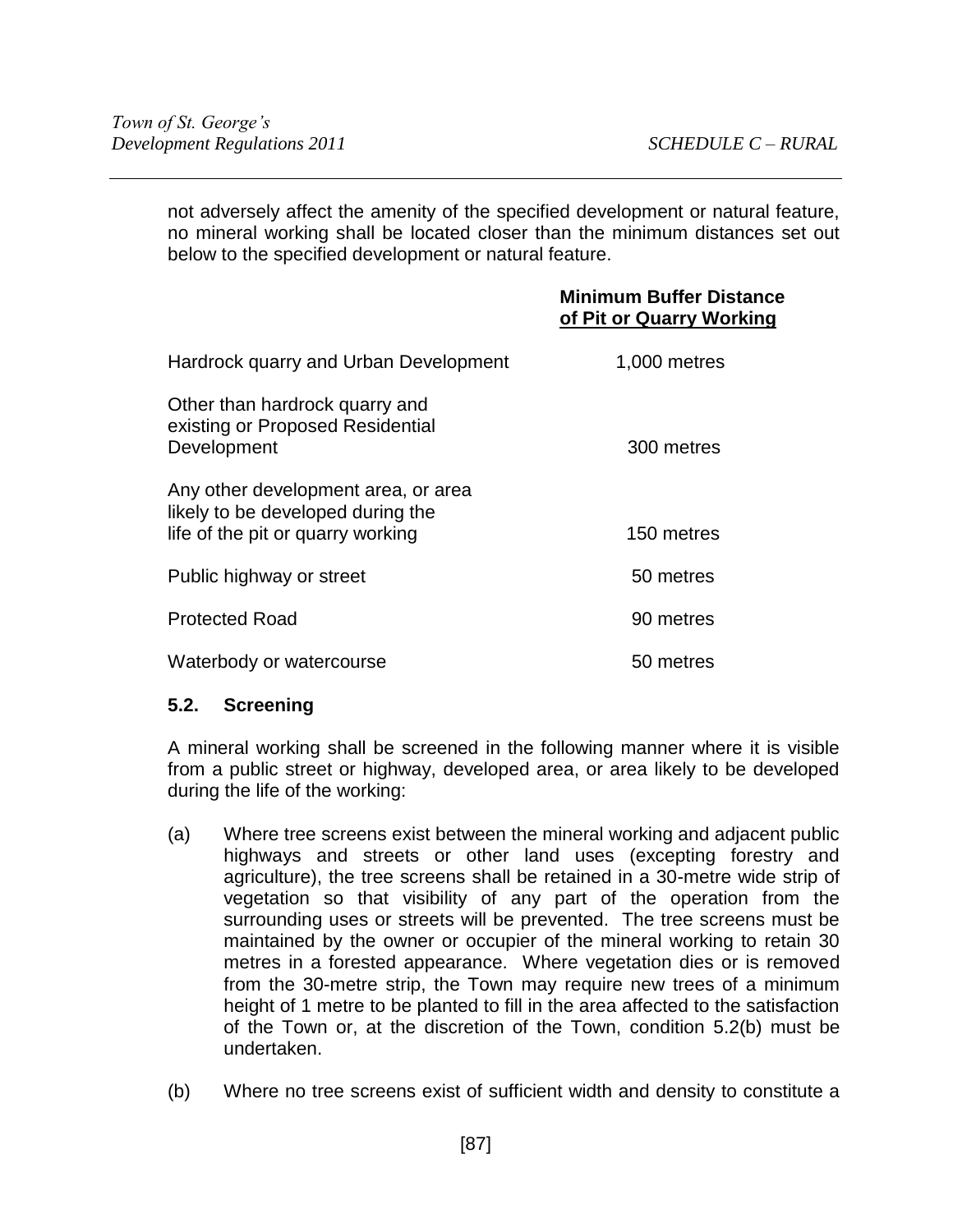visual screen, earthen berms shall be constructed to a height sufficient to prevent visibility from any part of the mineral working operation from adjacent uses (excepting forestry and agriculture) or adjacent public highways and streets. The berms shall be landscaped to the Town's satisfaction.

- (c) Where natural topography creates a visual screen between mineral workings and adjacent public highways and streets or other land uses (excepting forestry and agriculture), additional screening may not be required.
- (d) Where effective screening for any mineral working or associated processing or manufacturing use cannot be installed or located as required in 5.2(a) - 5.2(c) above, the Town may refuse to permit the mineral working or associated activity.

# **5.3. Fencing**

The Town may require the mineral working site or excavated area of a pit or quarry working to be enclosed by a fence designed and constructed to its specifications and no less than 1.8 metres in height.

# **5.4. Water Pollution**

No mineral working or associated storm or sanitary drainage shall unacceptably reduce the quality of water in any waterbed or watercourse. Any access road to a pit and quarry working which crosses a brook or stream shall be bridged or culverted at the crossing in accordance with the Regulations of the Department of Environment and Conservation.

# **5.5. Water Ponding**

No mineral working shall result in the excavation of areas below the level of the water-table, nor in any way cause the accumulation or ponding of water in any part of the site. Settling ponds may be permitted with the approval of the Department of Environment and Conservation.

# **5.6. Erosion Control**

No mineral working shall be carried out in a manner so as to cause erosion of adjacent land.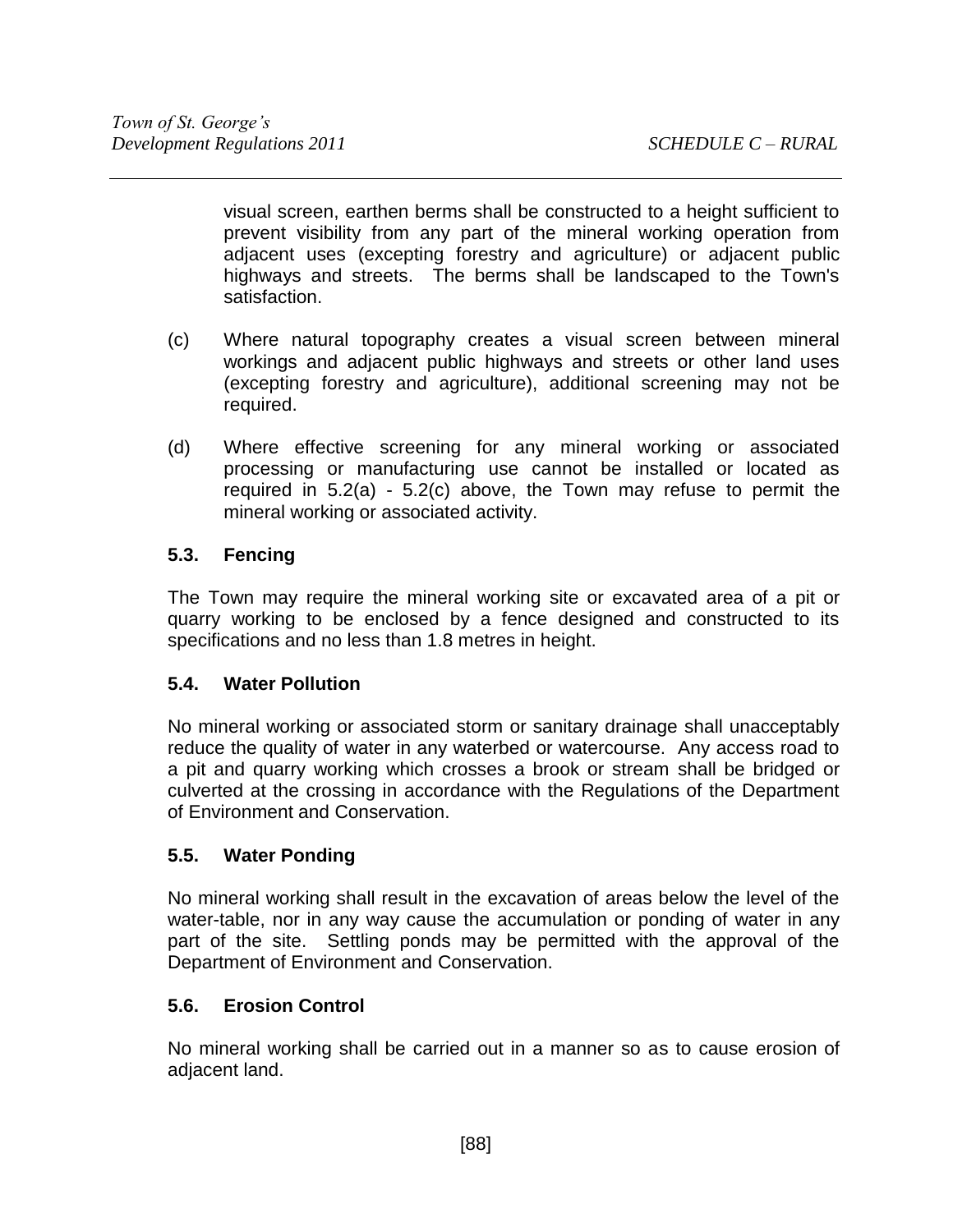# **5.7. Site Maintenance**

The mineral working shall be kept clean of refuse, abandoned vehicles, and abandoned equipment and any derelict buildings.

# **5.8. Access Roads**

No quarry may be developed where the access road passes through a residential neighbourhood.

During extended periods of shutdown, access roads to a mineral working shall be ditched or barred to the satisfaction of the Town.

# **5.9. Stockpiling Cover Material**

All stumps, organic material and topsoil, including the rusty coloured and iron stained layer, shall be stripped and stockpiled at least 5 metres from uncleared areas and 10 metres from active quarry or stockpile areas. The owner or operator shall ensure that the quality of the topsoil is not affected by dilution with other materials.

# **5.10. Operating Plant and Associated Processing and Manufacturing**

The Town may permit processing and manufacturing use associated with mineral workings provided that, in the opinion of the Town, the use does not create a nuisance nor is liable to become a nuisance or offensive by the creation of noise or vibration, or by reason of the emission of fumes, dust, dirt, objectionable odour, or by reason of unsightly storage of materials.

All permanent or temporary buildings, plants and structures associated with processing and manufacturing will be located so as not to interfere with the present or future extraction of aggregate resources.

The Town may specify a minimum separation distance between the operating plant or associated processing and manufacturing structure or equipment and adjacent developed areas likely to be developed during the life of the mineral working.

# **5.11. Termination and Site Rehabilitation**

Upon completion of the mineral working, the following work shall be carried out by the operation: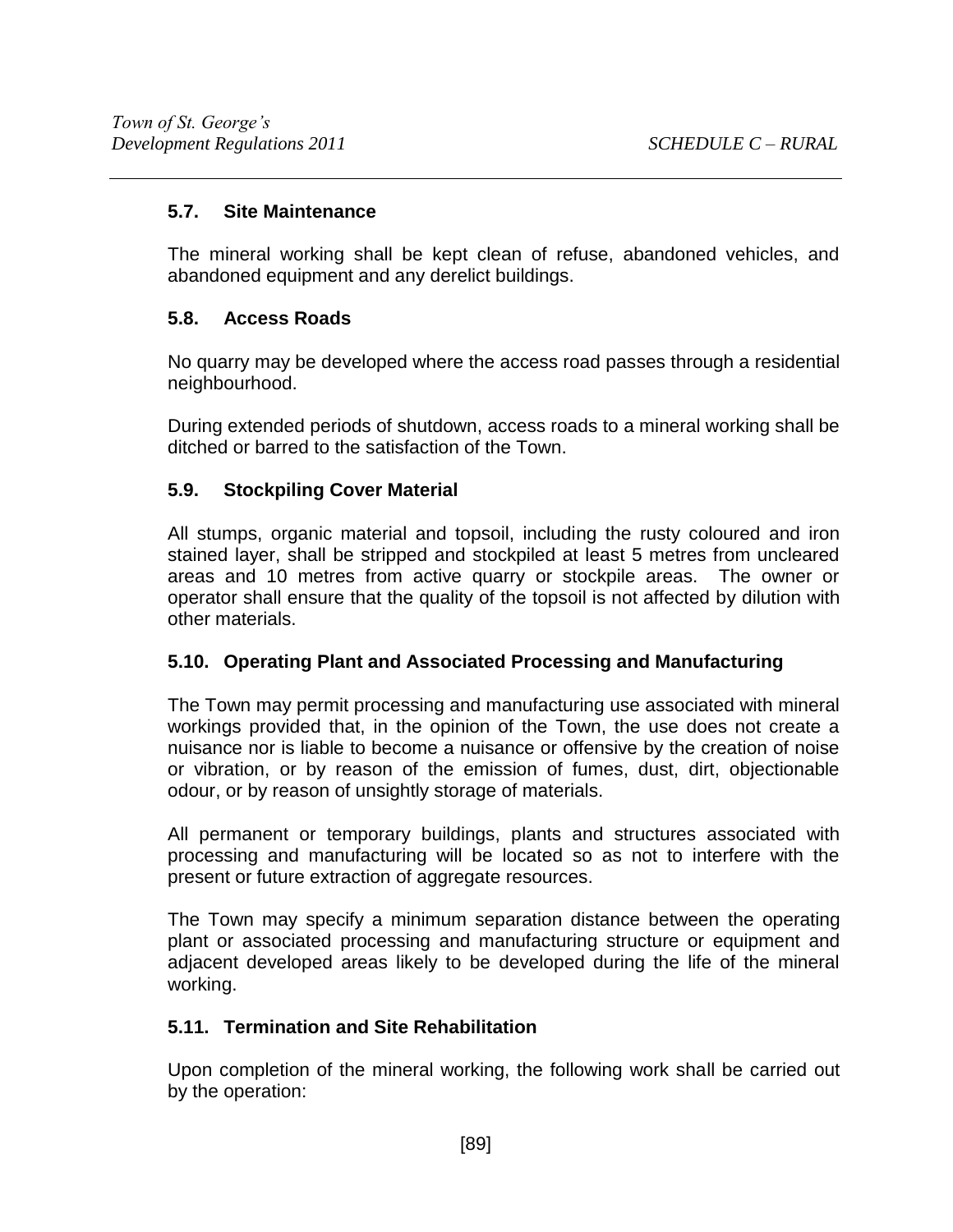- (a) All buildings, machinery and equipment shall be removed.
- (b) All pit and quarry slopes shall be graded to slopes less than 20 percent or to the slope conforming to that existing prior to the mineral working.
- (c) Topsoil and many organic materials shall be respread over the entire quarried area.
- (d) The access road to the working shall be ditched or barred to the satisfaction of the Town.

If the mineral working contains reserve of material sufficient to support further extraction operations, the Town may require the work described above to the carried out only in areas of the site where extraction has depleted aggregate reserves.

## **5.12. Security**

The Town may require the posting of a bond or other type of financial guarantee as security to ensure the rehabilitation of quarry sites to acceptable standard.

### **5.13. Buffers**

No cutting of timber or mineral working will occur within 50 m of any tributary of any body of water.

### **5.14. Extraction & Rehabilitation Plan**

As a condition of approval, the Town may require the developer:

- (a) to submit for the consideration and approval of the Town a Mineral Working Development Plan for the proposed Mineral Working use which shall include a site plan showing the location of physical site features and extraction and processing features; and
- (b) to submit for the consideration and approval of the Town a Mineral Working Reclamation Plan for the proposed mineral working use which shall explain, illustrate and show to the satisfaction of the Town a plan for restoration of the site which includes final ground contours, slopes, depth of topsoil, and vegetation and a phasing plan if necessary in the form of a grading and landscape plan or plans.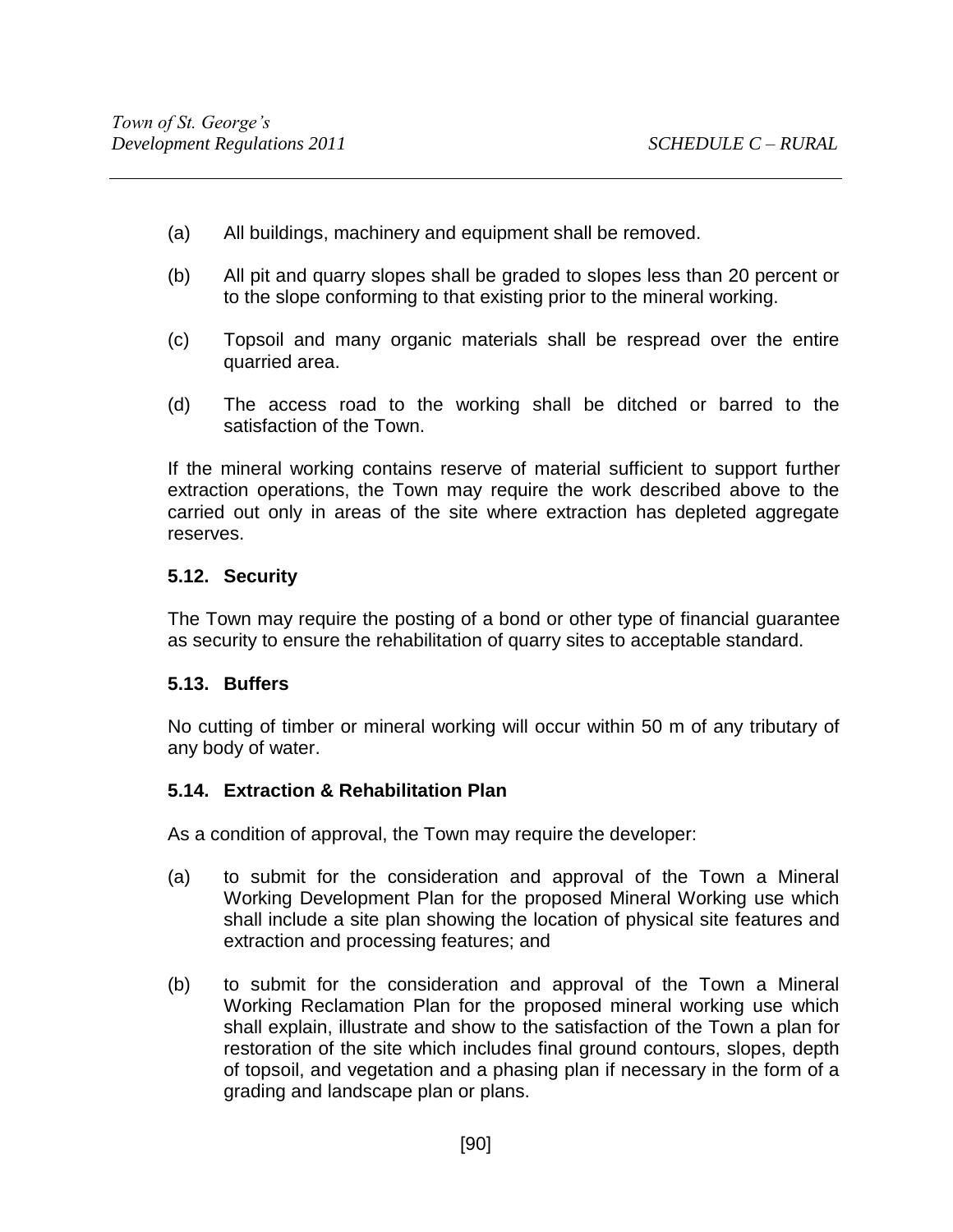### **5.15. Permit Fee**

The development permit fee for a mineral working shall be determined by the Town in an amount sufficient to cover the review of any required Development and Reclamation Plans by a professional engineer, ongoing inspection of the site for conformity with any required Plans and with the conditions of the development permit, and inspection of the site to determine acceptable reclamation, and, where applicable, for purposes of return or cancellation of the financial guarantee required in 5.12 above.

## **6. Municipal Services**

Development in this Zone shall not be connected to the Town's water and sewer system.

### **7. Public Roads**

Uses open to or used by the public shall front on a publicly owned and maintained road in accordance with the standards specified in Part IV of the Regulations.

### **8. Scrap Yard/Solid Waste Disposal**

| <b>Type of Development</b>                                   | <b>Minimum Distance from Solid</b><br><b>Waste Site or Scrap Yard</b> |
|--------------------------------------------------------------|-----------------------------------------------------------------------|
| Existing or proposed residential<br>development              | 300 metres                                                            |
| Any other developable area or<br>area likely to be developed | 150 metres                                                            |
| Public highway or street                                     | 50 metres                                                             |
| Watercourse or water body                                    | 50 metres                                                             |
| <b>Protected Road</b>                                        | 90 metres                                                             |

# **9. Seasonal Residential**

A seasonal residential dwelling may be permitted if it does not conflict with the other uses of land in the area, and if the Town is satisfied that it is a seasonal residence.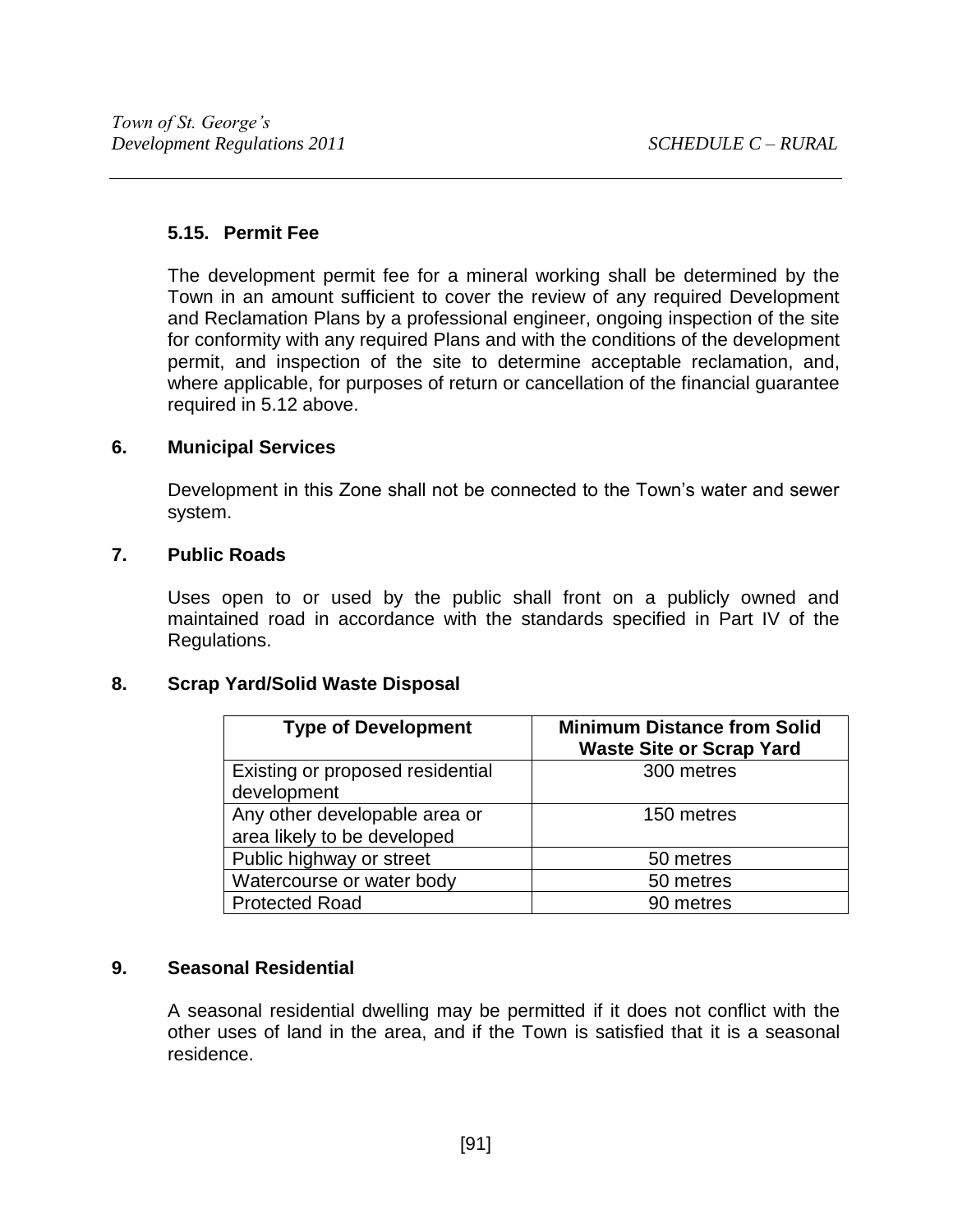# **10. Single Dwelling**

A single dwelling may be permitted if it is necessary to support a permitted or discretionary use.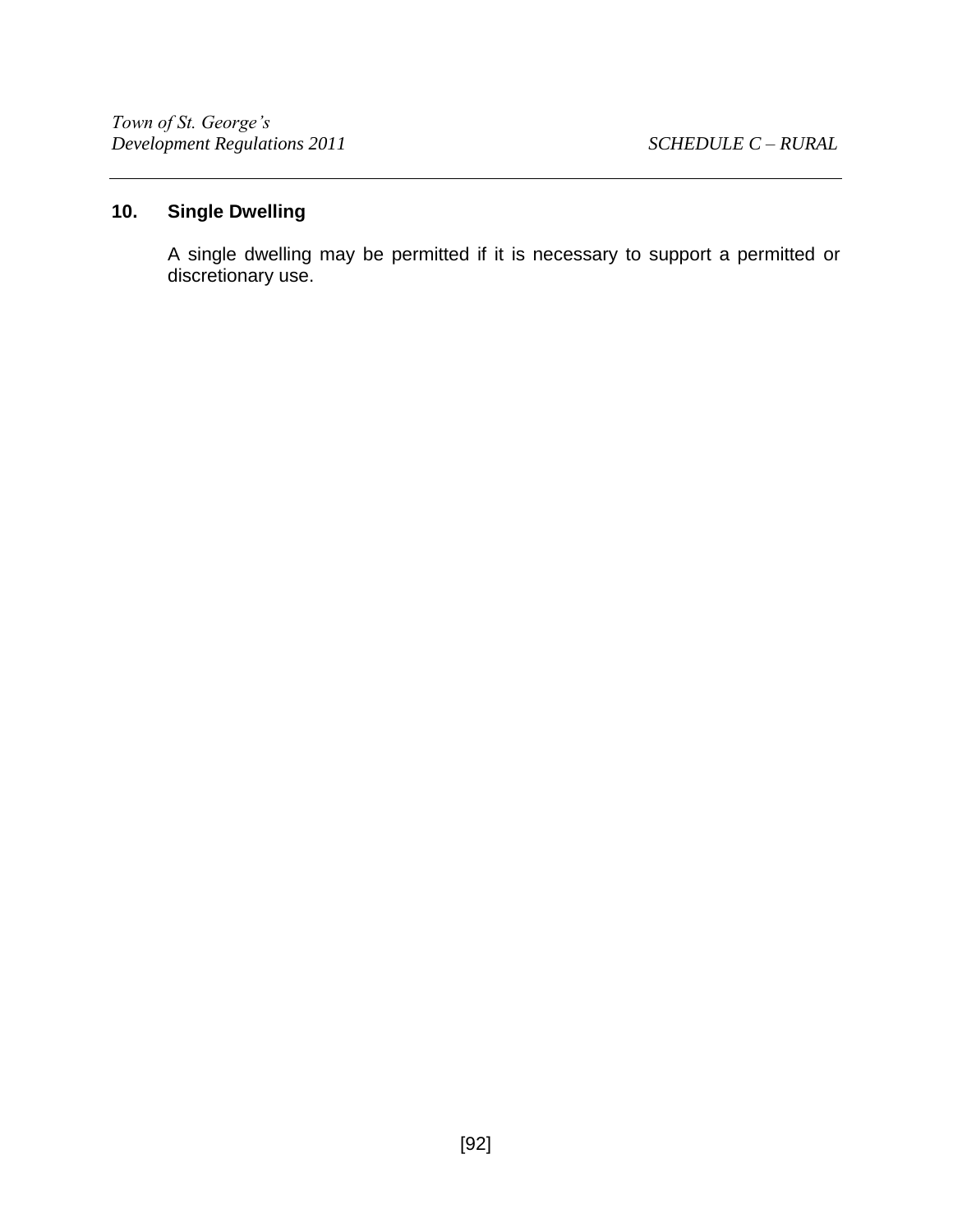### **USE ZONE TABLE RESORT (RT) ZONE**

ZONE TITLE RESORT (RT) (St. George's)

PERMITTED USE CLASSES - (see Regulation 93 and Conditions)

Agriculture, Antenna, Apartment Building, Bed and Breakfast, Catering, Club and Lodge, Commercial-Residential, Conservation, General Assembly, Indoor Assembly, Mineral Exploration, Office, Personal Service, Recreational Open Space, Row Dwelling, Seasonal Residential, Shop, Single Dwelling Transportation, Utilities.

# **CONDITIONS FOR THE RESORT ZONE**

## **1. General Development Requirements**

All development in this zone is subject to a Comprehensive Plan and Development Agreement which have been approved by the Town and the relevant Government of Newfoundland and Labrador and Government of Canada departments and agencies, including the provincial departments of Natural Resources and Environment and Conservation.

Subject to the other provisions of these Regulations, the development standards shall be as approved by the Town under the Comprehensive Plan and Development Agreement.

### **2. Municipal Services**

Development in this zone shall not be connected to the municipal water and sewer system.

### **3. Financial Guarantees – Development within the Town Boundary**

Where the development lies within the Town's municipal boundary, the Town can require that the Developer provide a financial guarantee to the Town and this shall be incorporated into the Development Agreement.

#### **4. Comprehensive Plan**

A Comprehensive Plan of the entire area within this zone shall be prepared at the cost of the developer and approved by the Town after public consultation under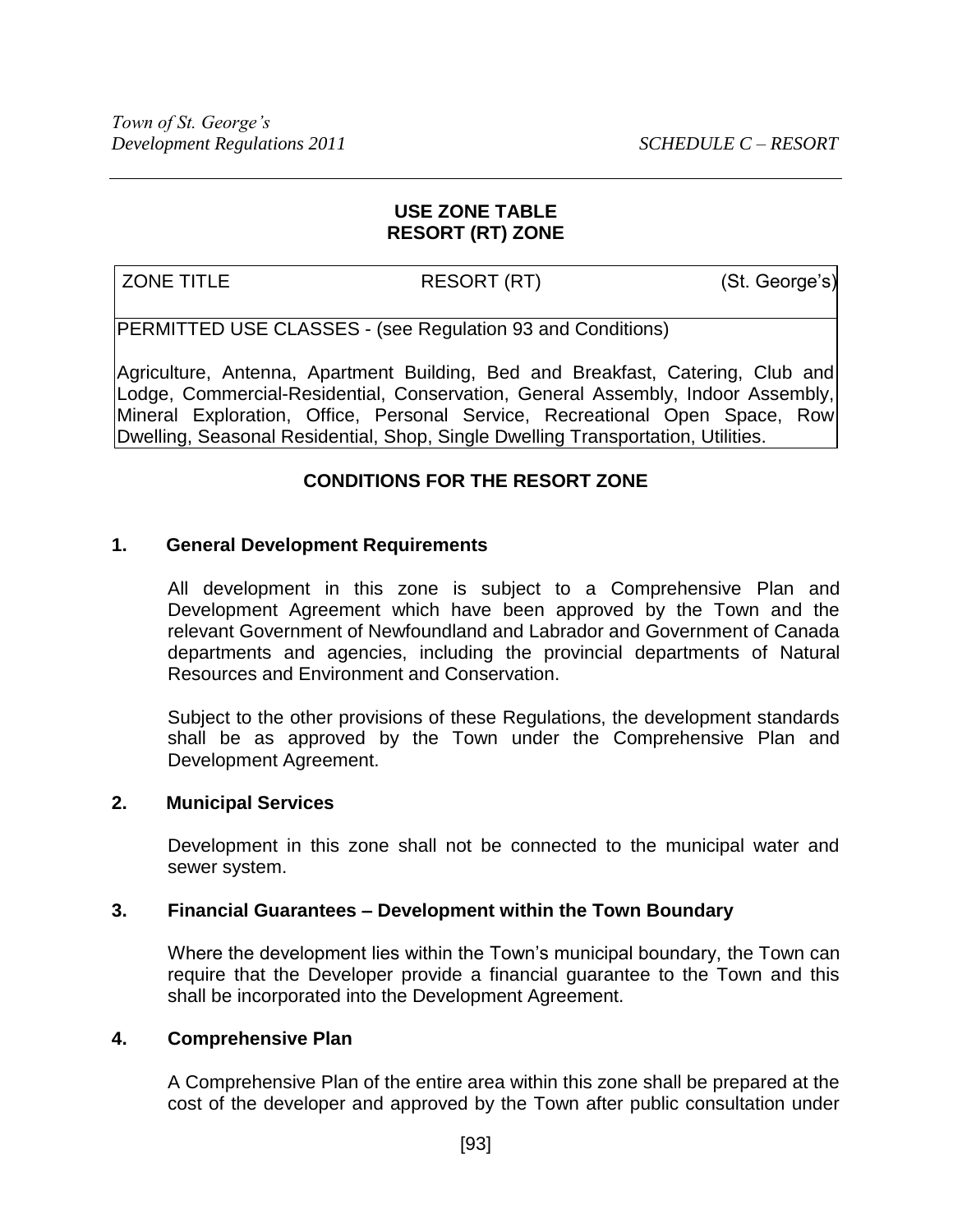Regulation 23 before a Development Agreement is entered into between the Town and the Developer and before any approvals for development are granted.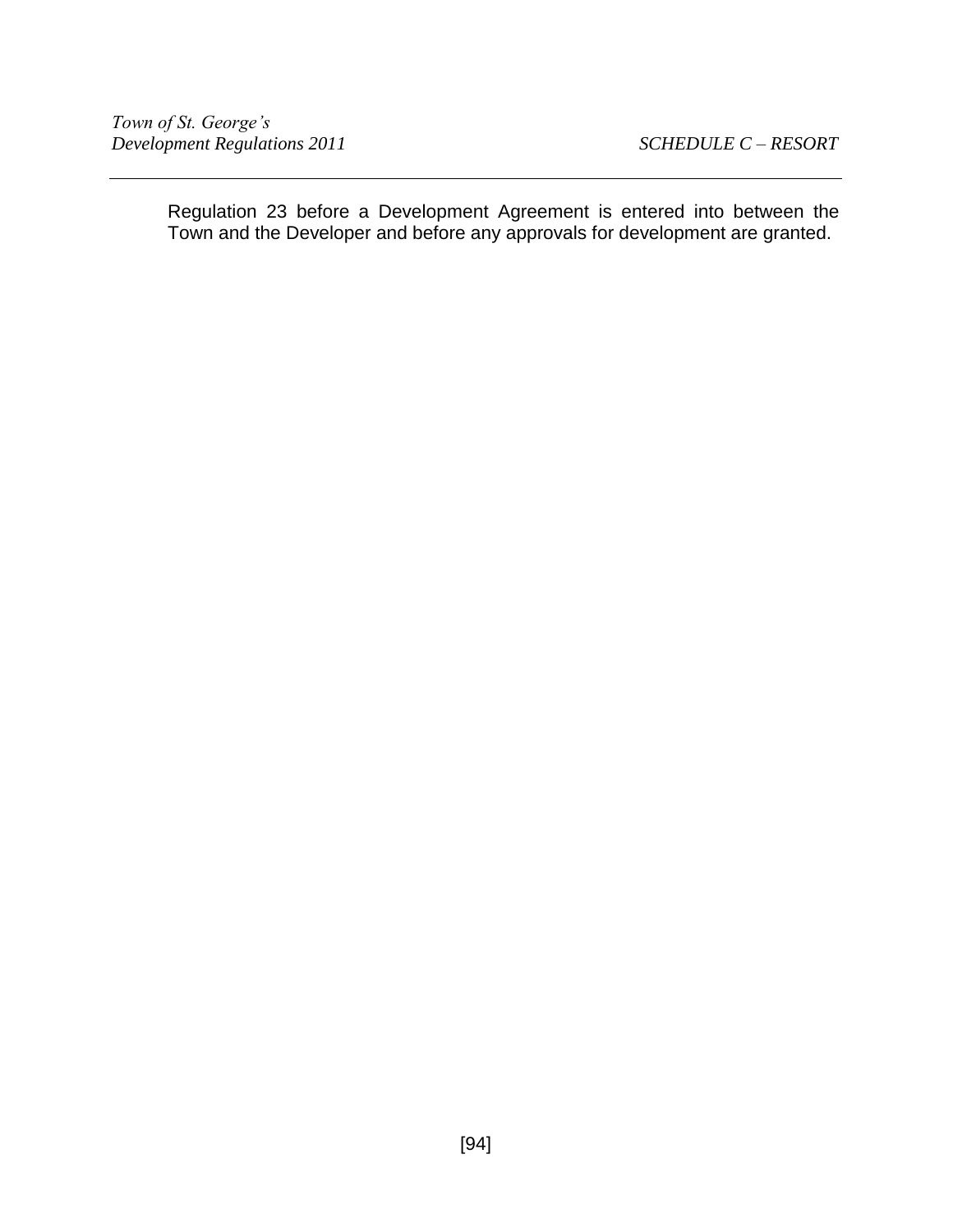# **PUBLIC SERVICES AND UTILITIES (PU) ZONE**

| <b>ZONE TITLE</b> | PUBLIC SERVICES AND UTILITIES (PU) | (St. George's) |
|-------------------|------------------------------------|----------------|
|-------------------|------------------------------------|----------------|

PERMITTED USE CLASSES (see Regulation 93)

**Conservation** 

DISCRETIONARY USE CLASSES (see Regulations 23 and 94)

Antenna, Recreational Open Space, Transportation

# **CONDITIONS FOR THE PUBLIC SERVICES AND UTILITIES ZONE**

This zone accommodates major public services, such as sewage treatment plants, and public utilities, including major power corridors. All development in this Zone shall be approved by Newfoundland Power and/or the Town and other relevant agencies before a permit is issued by the Town.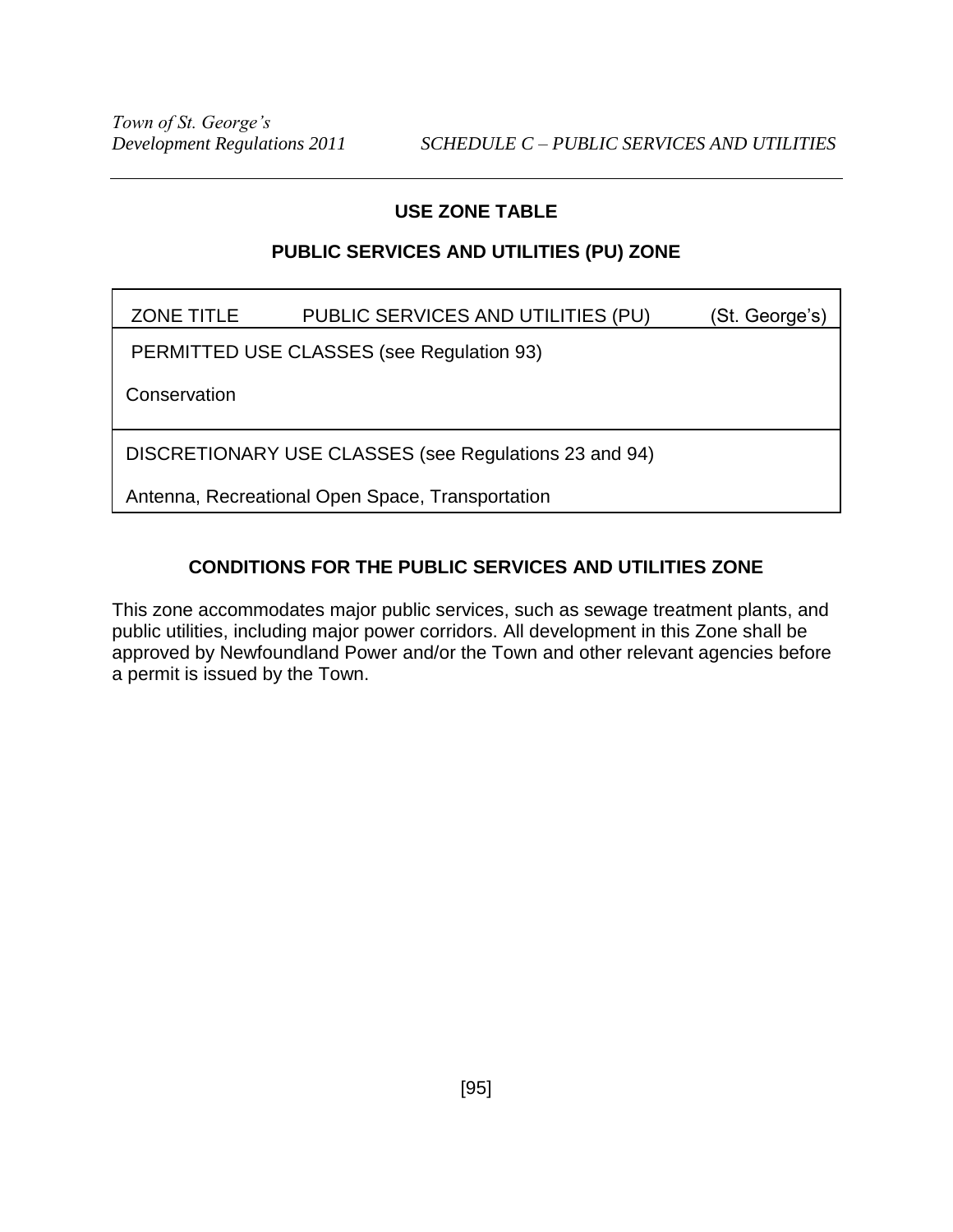# **ENVIRONMENTAL PROTECTION (EP) ZONE**

ZONE TITLE ENVIRONMENTAL PROTECTION (EP) (St. George's)

PERMITTED USE CLASSES (see Regulation 93)

**Conservation** 

DISCRETIONARY USE CLASSES (see Regulations 23 and 94)

Agriculture, Antenna, Mineral Exploration, Recreational Open Space, Transportation

# **CONDITIONS FOR THE ENVIRONMENTAL PROTECTION ZONE**

All development in this zone is subject to the approval of the Department of Environment and Conservation along with the Town.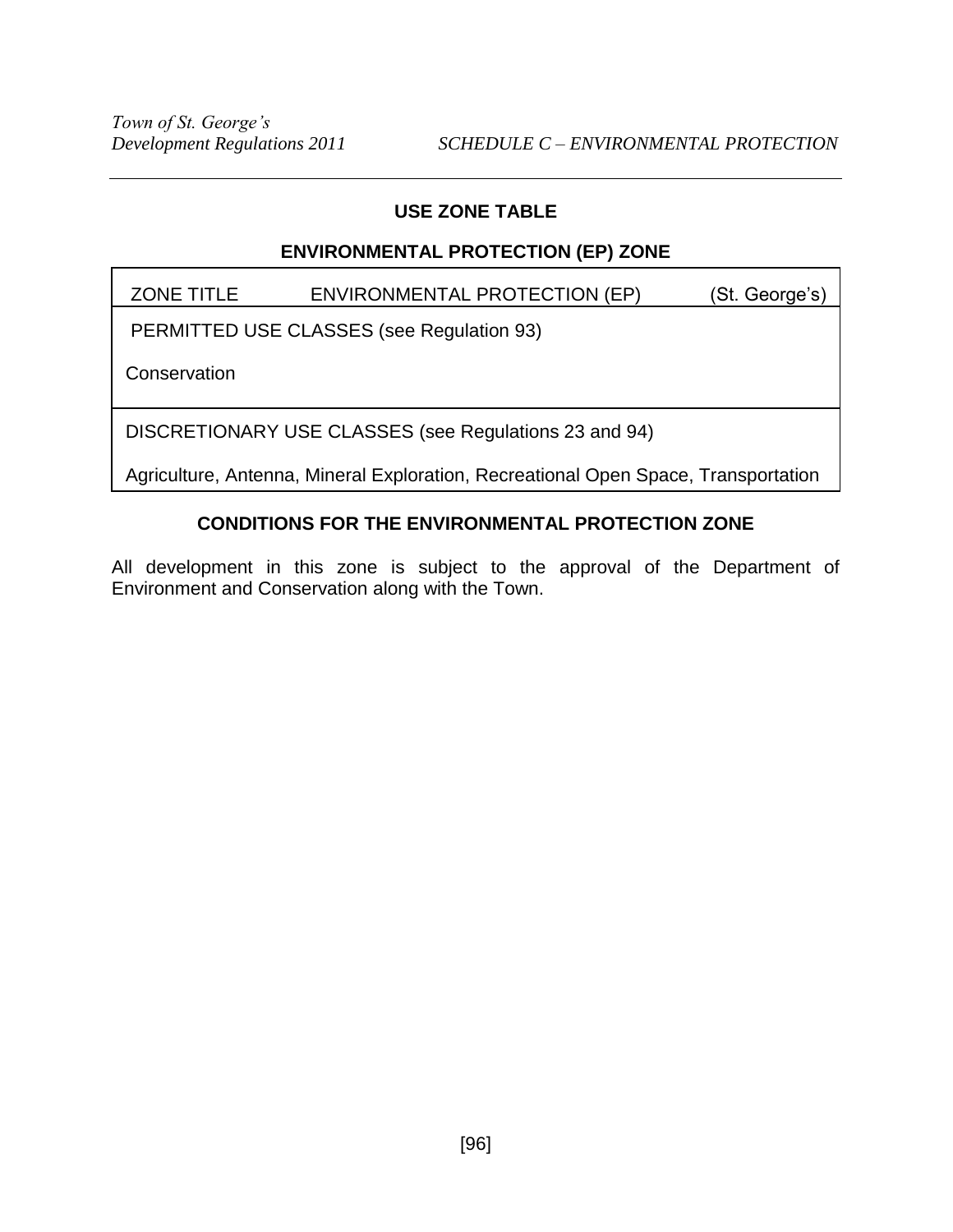# **PROTECTED PUBLIC WATER SUPPLY (PPWS) ZONE**

# ZONE TITLE PROTECTED PUBLIC WATER SUPPLY (PPWS) (St. George's)

PERMITTED USE CLASSES (see Regulation 93)

Conservation, Public Services and Public Utilities

DISCRETIONARY USE CLASSES (see Regulations 23 and 94)

Agriculture, Antenna, Forestry, Mineral Exploration, Recreational Open Space, Transportation and Utilities

# **CONDITIONS FOR THE PROTECTED PUBLIC WATER SUPPLY ZONE**

### **1. General Conditions and Referrals**

In addition to any other approvals or requirements by the Town, all development in this zone shall be subject to the approval of the Minister of Environment and Conservation.

Conditions 1, 2, 3, 4, and 5 are based upon Department of Environment and Conservation Policy Directive W.R. 95-01 - Water Resources Management Division as modified.

- (1) The Minister of Environment and Conservation may require proponents of existing activities, which have potential to impair water quality, to obtain his/her approval.
- (2) No development shall be carried out in a designated area except in accordance with this policy.
- (3) No person shall carry out any development in a designated area without obtaining prior approval in writing from the Minister.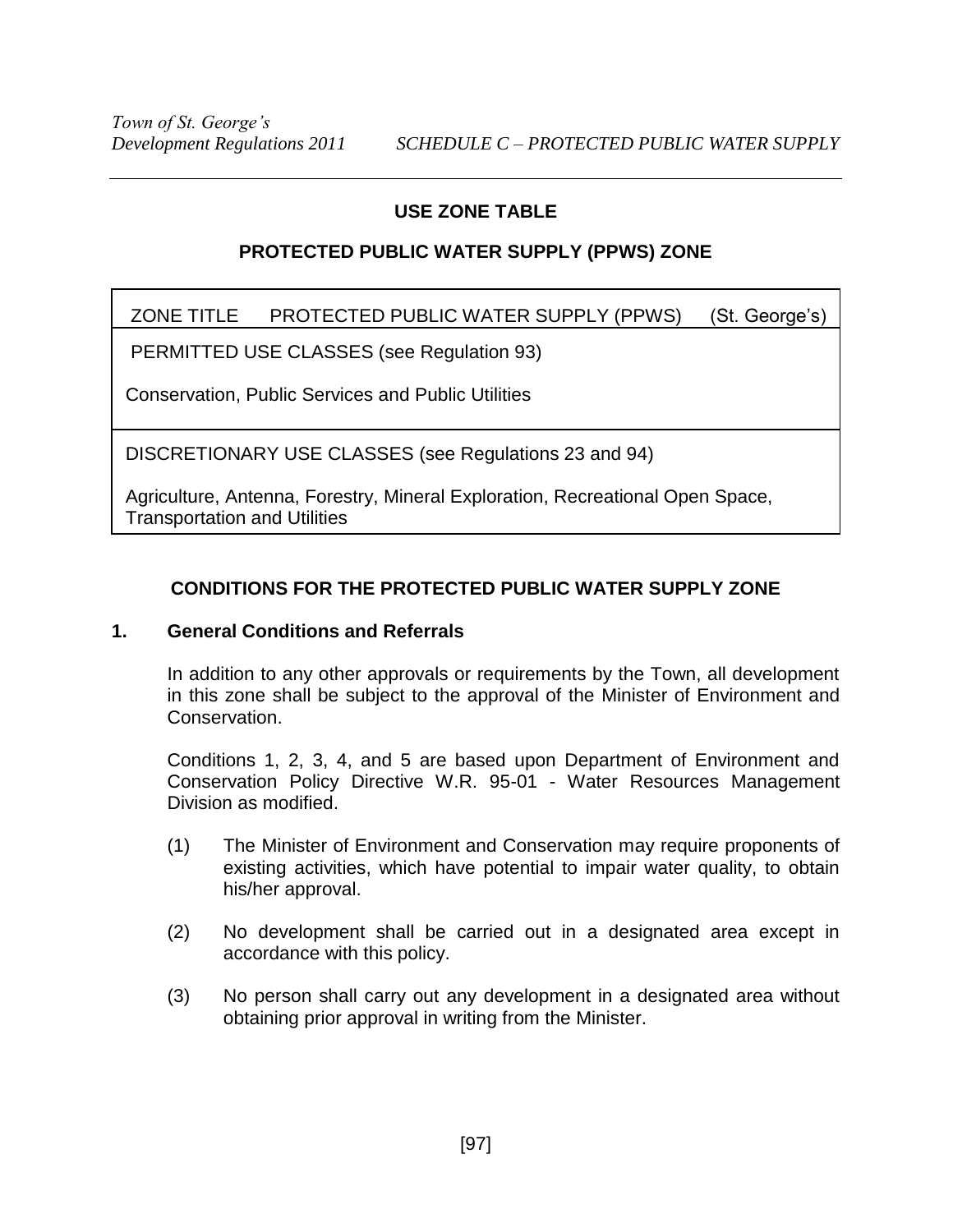### **2. Activities Not Permitted in a Designated Area**

Although they may be associated with any one of the Permitted or Discretionary Uses under any one of the Zone overlays, the following activities shall not be permitted in the Protected Water Supply:

- (a) placing, depositing or discharging or permitting the placing, depositing or discharging into a body of water any sewage, refuse, chemicals, municipal and industrial wastes or any other material which impairs or has potential to impair water quality;
- (b) using an intake, pond, lake or specified buffer zones for any activity detrimental to water quality, and not permitted in the Environment Act;
- (c) using ice covered water body for transporting logs or wood, riding skidoos/motor vehicles/all terrain vehicles, leading of animals, or any other activity, including littering, which impairs or has potential to impair water quality;
- (d) using or operating existing facilities in such a manner that impairs or has potential to impair water quality;
- (e) storage and disposal of pesticides and manure, application of manure and chemicals in specified buffer zones, extensive land clearing, and peat land drainage without adequate treatment.
- (f) application of herbicides in the right-of-way, and use of chemically treated utility poles and other related structures; and,
- (g) any other storage or disposal facilities that the Minister of Environment and Conservation considers environmentally unacceptable.

### **3. Activities Regulated in a Designated Area**

Subject to the other provisions of these Regulations, in this zone no person shall undertake any of the following activities without obtaining prior written approval from the Minister of Environment and Conservation and a permit from the Town:

- (a) expansion and upgrading of the existing activities, operations or facilities;
- (b) land clearing or drainage, construction of access roads, servicing of lands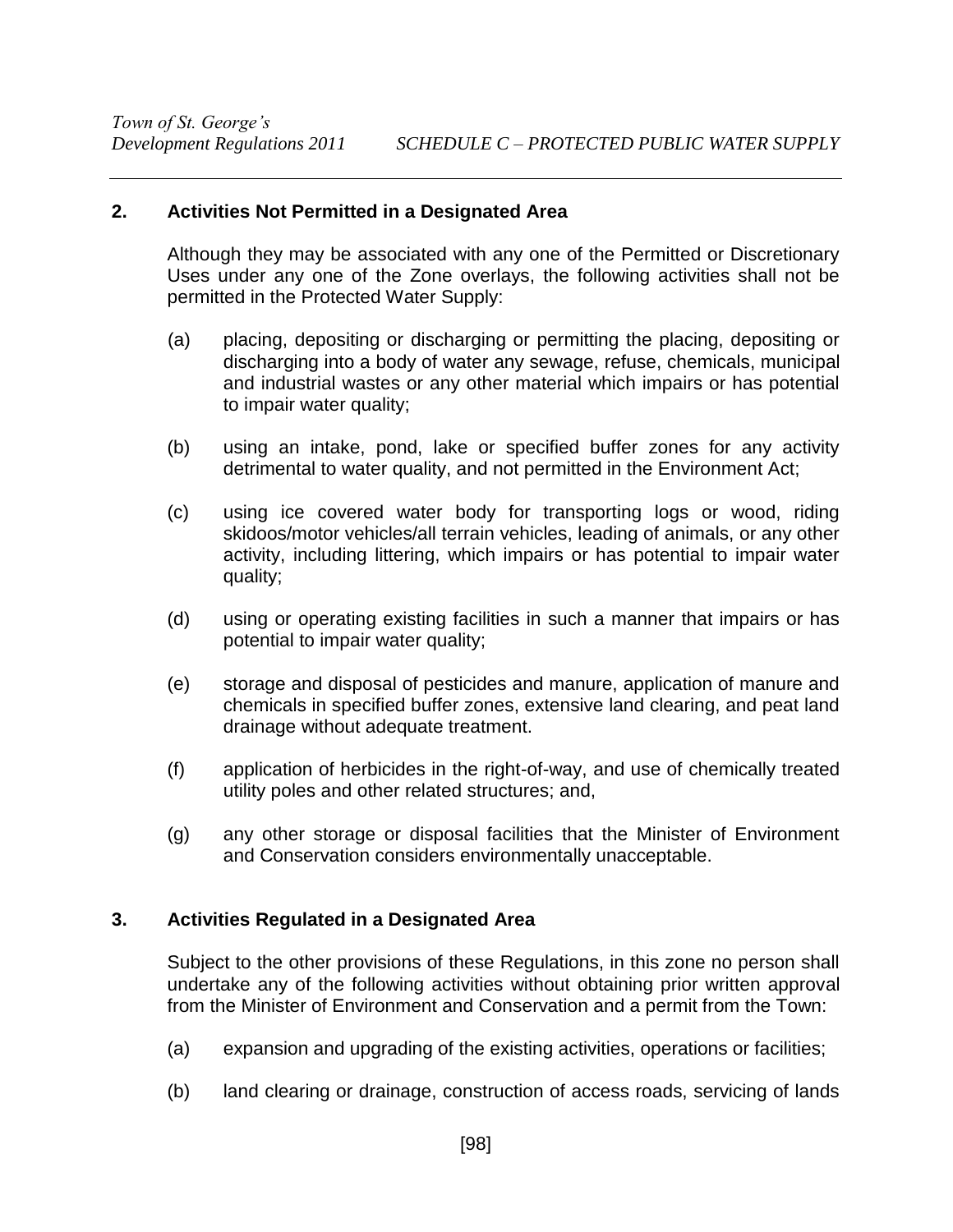for subsequent use, or extension and upgrading of existing buildings or facilities;

- (c) installation of storm or sanitary sewer pipelines, pipelines for transmission of water for hydroelectric generation, agriculture uses, or any other purposes;
- (d) construction of roads, bridges, culverts, and other stream crossings, and installation of power and telecommunication transmission lines;
- (e) modification to intake structures, pump house, reservoir; and
- (f) any other development or activity which, in the opinion of the Minister of Environment and Conservation, has caused impairment or has potential to impair water quality.

### **4. Approval Process**

- (1) The proponent shall submit a detailed development plan along with maps, drawings and specifications and other information as required by the Town and the Minister of Environment and Conservation for approval.
- (2) The Minister of Environment and Conservation may, on the recommendation of his/her officials, issue a certificate of approval for the proposed development on such terms and conditions as the Minister considers necessary to protect water quality.
- (3) The proponent shall obtain separate approvals from the Minister and Conservation for all permanent or temporary stream crossings or for alteration to bodies of water that may be necessary to carry out the approved development.
- (4) The proponent shall also obtain licences, permits or approvals under other Acts and Regulations, including the Development Regulations as required prior to commencing the approved work.
- (5) The proponent of the approved development shall notify the Town by providing a copy of the approval issued under this policy before commencing the work.
- (6) The proponent shall maintain adequate liaison and consultation with the person or authority responsible for the operation and maintenance of the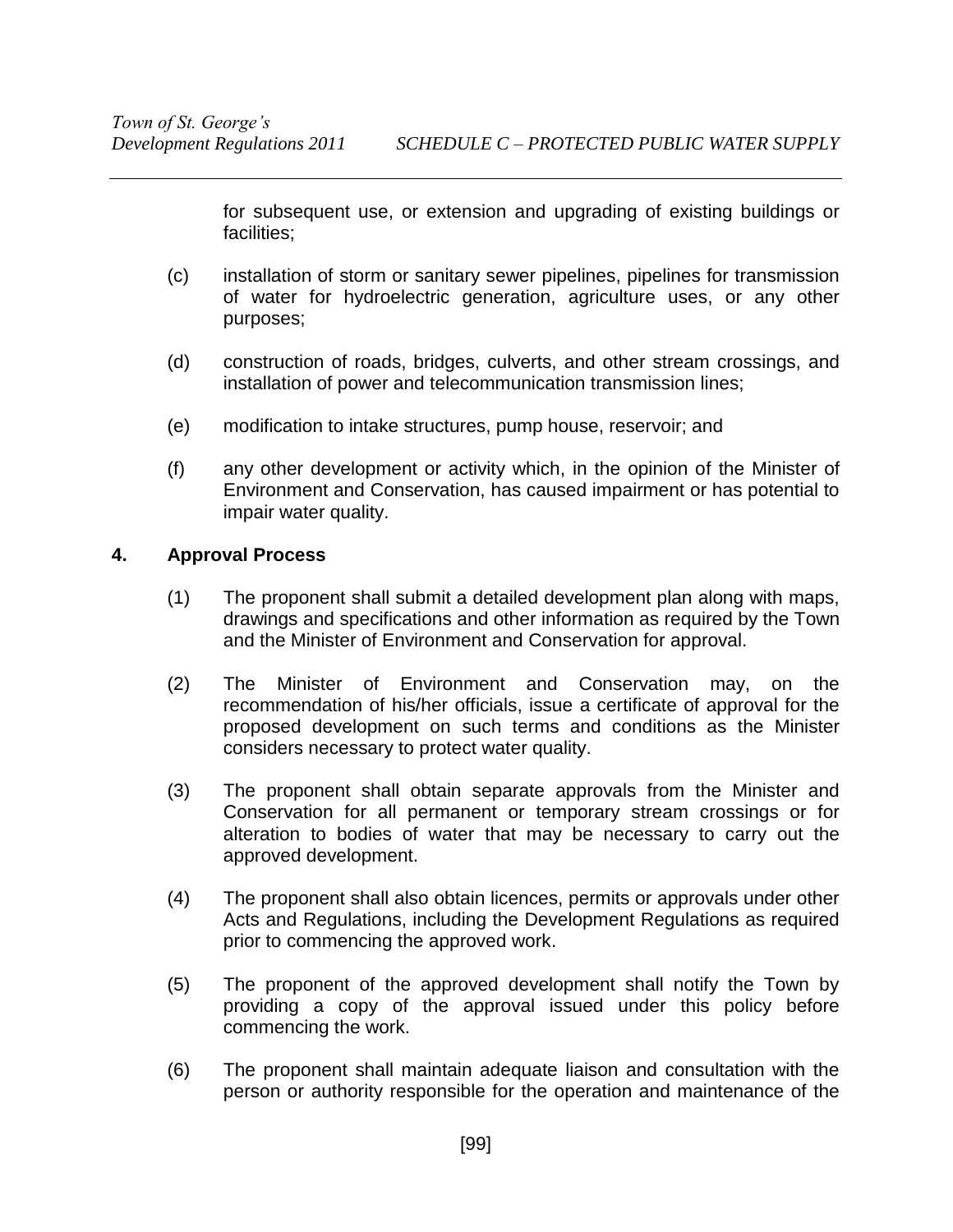waterworks during the implementation and operation of the approved work.

- (7) The Minister of Environment and Conservation may require the inspection of the approved development from time to time by his/her officials to ensure that the development is carried out in an environmentally acceptable manner and the proponent is complying with the terms and conditions of the approval.
- (8) The Minister of Environment and Conservation may require a proponent to monitor water quality according to a monitoring program approved by the Minister in order to evaluate the impact of the approved development on public water supply.

### **5. Buffer Zones**

The proponents shall provide the following widths of buffer zones along and around water bodies from the high water mark in a designated area:

| <b>Water Body</b>                 | <b>Width of Buffer Zones</b>                                                                     |
|-----------------------------------|--------------------------------------------------------------------------------------------------|
| Intake pond or lake               | a minimum of 150 metres                                                                          |
| <b>River intake</b>               | a minimum of 150 metres for a distance<br>of one kilometre upstream and 100<br>metres downstream |
| Main river channel                | a minimum of 75 metres                                                                           |
| Major tributaries, lakes or ponds | a minimum of 50 metres                                                                           |
| Other water bodies                | a minimum of 30 metres                                                                           |

No development activity shall be permitted in buffer zones except those that are intended to promote vegetation.

#### **6. Forestry**

Approvals for woodcutting or other forestry related activities within this zone must be obtained from the provincial Department of Natural Resources - Forestry Resources Branch.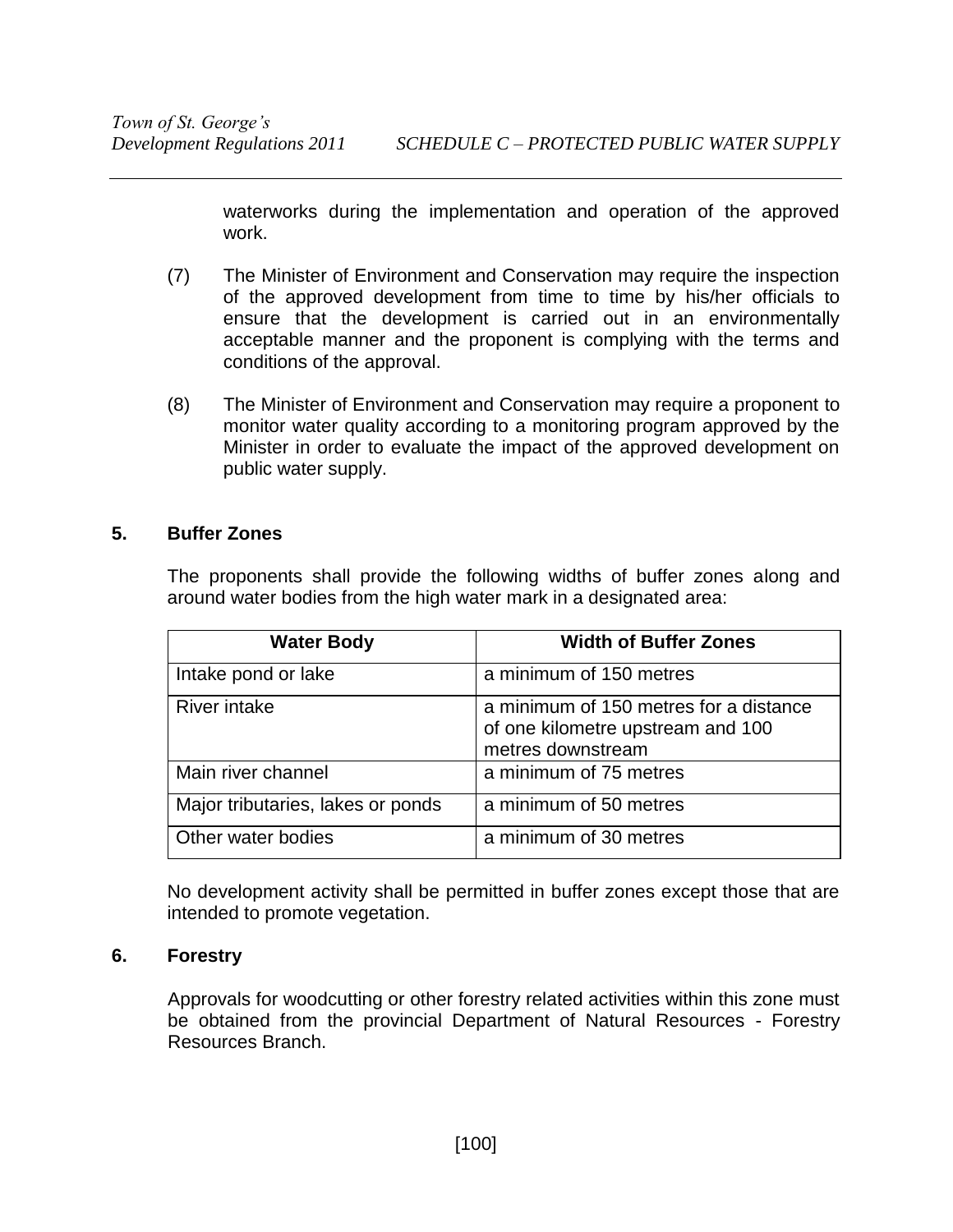# **SOLID WASTE DISPOSAL (SWD) ZONE**

| <b>ZONE TITLE</b> | SOLID WASTE DISPOSAL (SWD) | (St. George's) |
|-------------------|----------------------------|----------------|
|                   |                            |                |

PERMITTED USE CLASSES (see Regulation 93)

Antenna, Conservation, General Industry, Light Industry, Mineral Exploration, Mineral Working, Solid Waste

DISCRETIONARY USE CLASSES (see Regulations 23 and 94)

Hazardous Industry

# **CONDITIONS FOR THE SOLID WASTE DISPOSAL ZONE**

#### **1. General**

All development shall be approved by the Department of Environment and Conservation and other provincial agencies and departments as required, before a permit is issued by the Town.

## **2. Industrial Uses**

Industrial uses shall be limited to uses related to the processing and storage of materials related to solid waste disposal and other compatible industrial uses.

### **3. Scrap Yard/Solid Waste Disposal**

| <b>Type of Development</b>                                   | <b>Minimum Distance from Solid</b><br><b>Waste Site or Scrap Yard</b> |
|--------------------------------------------------------------|-----------------------------------------------------------------------|
| Existing or proposed residential<br>development              | 300 metres                                                            |
| Any other developable area or<br>area likely to be developed | 150 metres                                                            |
| Public highway or street                                     | 50 metres                                                             |
| Watercourse or water body                                    | 50 metres                                                             |
| <b>Protected Road</b>                                        | 90 metres                                                             |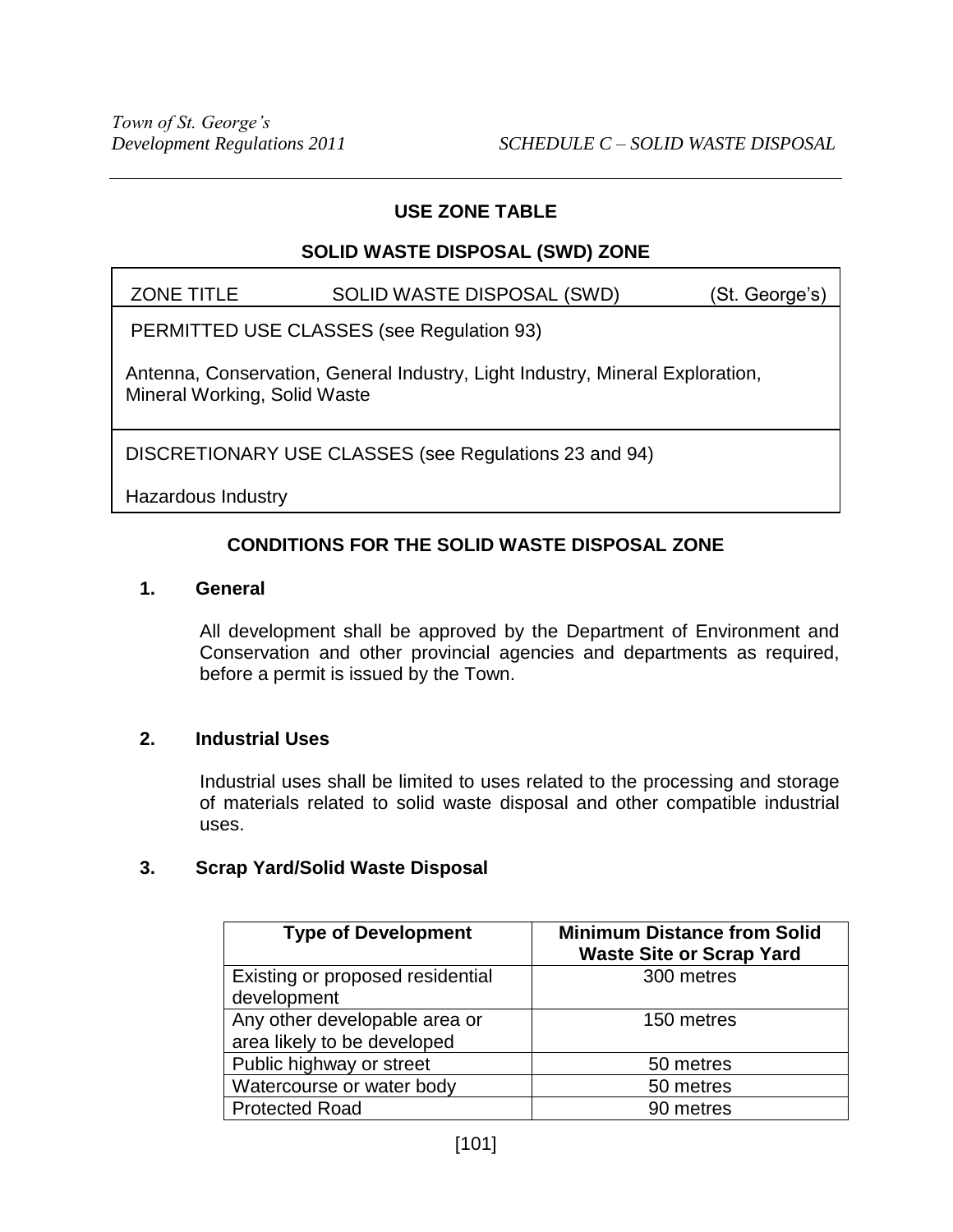# **SCHEDULE D - OFFSTREET LOADING AND PARKING REQUIREMENTS**

# **1. Off-Street Loading Requirements**

- (1) Where the Town deems necessary, for every building, structure or use to be erected, enlarged or established requiring the shipping, loading or unloading of animals, goods, wares or merchandise, there shall be provided and maintained for the premises loading facilities on land that is not part of a street comprised of one or more loading spaces, 15 m long, 4 m wide, and having a vertical clearance of at least 4 m with direct access to a street or with access by a driveway of a minimum width of 6 m to a street.
- (2) The number of loading spaces to be provided shall be determined by the Town.
- (3) The loading facilities required by this Regulation shall be so arranged that vehicles can manoeuvre clear of any street and so that it is not necessary for any vehicle to reverse onto or from a street.

# **2. Parking Area Standards**

(1) For every building, structure or use to be erected, enlarged or established, there shall be provided and maintained a quantity of off-street parking spaces sufficient to ensure that the flow of traffic on adjacent streets is not impeded by the on-street parking of vehicles associated with that building, structure or use.

- (2) The number of parking spaces to be provided for any building, structure, use of occupancy shall conform to the standards set out in Schedule D, except as otherwise modified by Schedule C, of these Regulations.
- (3) Each parking space, except in the case of single or duplex dwellings, shall be made accessible by means of a hard surfaced right-of-way at least 3 m in width. Parking required in a Residential Zone shall be provided on the same lot as the dwelling or dwellings. Parking space for apartments shall be provided in the rear yard where possible. In a Non-Residential Zone, parking spaces shall be provided within the limits of the zone in which the use is situated and not more than 200 m distant from the use concerned.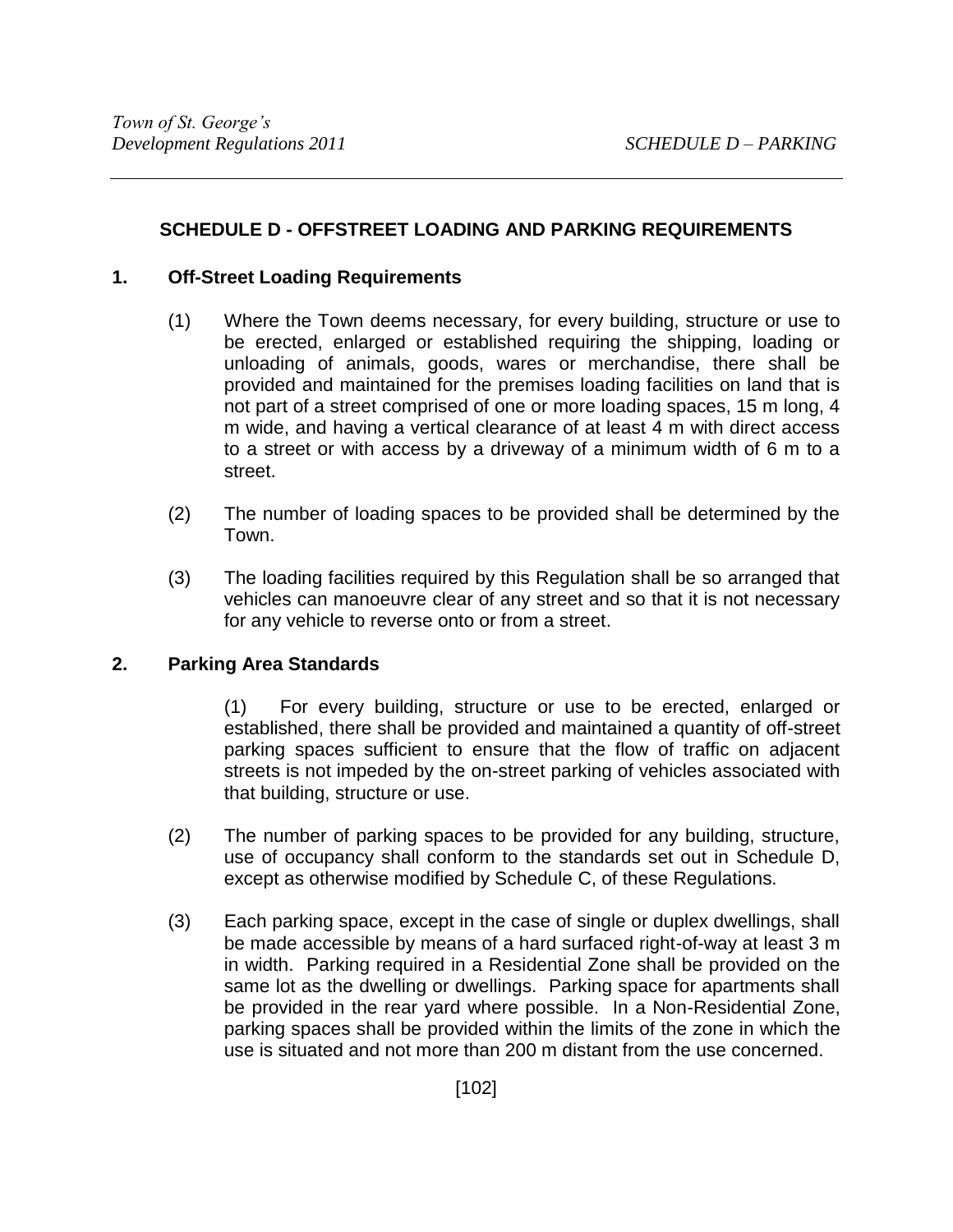- (4) The parking facilities required by this Regulation shall, except in the case of single or attached dwellings, be arranged so that it is not necessary for any vehicle to reverse onto or from a street.
- (5) Where, in these Regulations, parking facilities for more than four vehicles are required or permitted, with parking perpendicular to the curb the minimum dimensions shall be as follows:

| (a) | parking stall width                                | 2.75 metres  |
|-----|----------------------------------------------------|--------------|
| (b) | parking stall length or depth                      | 5.80 metres  |
| (c) | aisle width, parking stalls across from each other | 7.30 metres  |
| (d) | aisle width, other obstruction                     | 7.30 metres  |
| (e) | driveway width                                     | 7.00 metres. |

Where the parking stall is horizontal to the curb, the minimum length of the stall shall be 7.00 metres, and the minimum aisle width (if applicable) shall be at least 4 metres, more if deemed necessary by the Town.

For any other parking lot configuration, the requirements shall as be as specified by the Town, but in no instance shall the requirements be less than that specified for perpendicular parking spaces.

- (6) Other requirements for parking areas are as follows:
	- (a) the parking area shall be constructed and maintained to the specifications of the Town;
	- (b) the lights used for illumination of the parking area shall be so arranged as to divert the light away from adjacent development;
	- (c) a structure, not more than  $\overline{3}$  m in height and more than  $\overline{5}$  m<sup>2</sup> in area may be erected in the parking area for the use of attendants in the area;
	- (d) except in zones in which a service station is a permitted use, no gasoline pump or other service station equipment shall be located or maintained on a parking area;
	- (e) no part of any off-street parking area shall be closer than 1.5 m to the front lot line in any zone;
	- (f) access to parking areas in non-residential zones shall not be by way of residential zones;
	- (g) where a parking area is in or abuts a residential zone, a natural or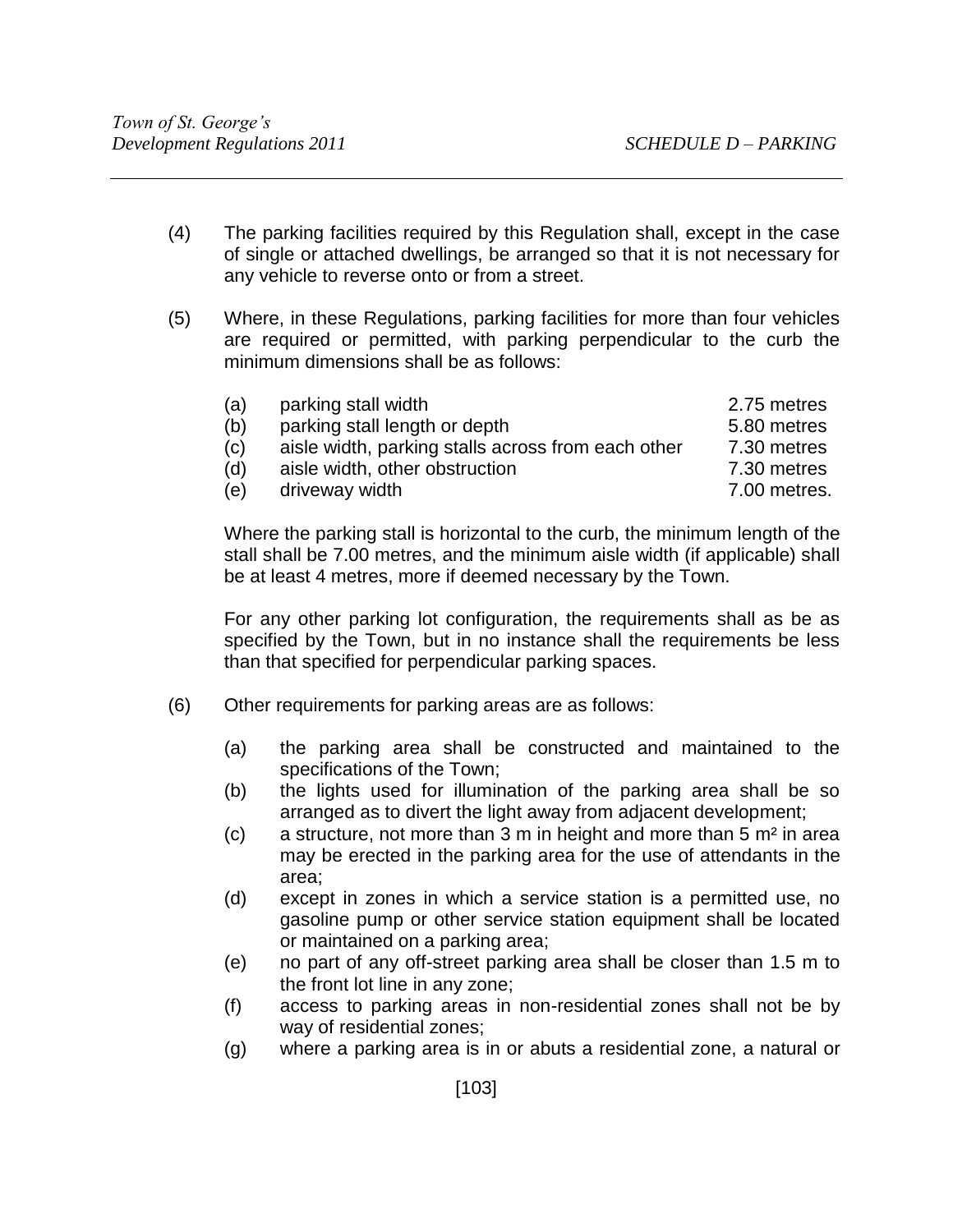structural barrier at least 1 m in height shall be erected and maintained along all lot lines;

(h) where, in the opinion of the Town, strict application of the above parking requirements is impractical or undesirable, the Town may as a condition of a permit require the developer to pay a service levy in accordance with these Regulations in lieu of the provision of a parking area, and the full amount of the levy charged shall be used by the Town for the provision and upkeep of alternative parking facilities within the general vicinity of the development.

## **3. Parking Requirements**

- (1) The off-street parking requirements for uses in the various use classes set out in Schedule B shall be as set out in the following table, except as otherwise set out in Schedule C In case of developments including uses in more than one class, these standards shall be regarded as cumulative.
- (2) Adequate off-street provision for drop-off and pick-up of persons shall be provided in developments where required, such as uses within the education, passenger assembly, child care, medical treatment and special care, commercial-residential and take-out food service classes.

| <b>CLASS</b>              | <b>MINIMUM OFF-STREET PARKING REQUIREMENT</b>             |
|---------------------------|-----------------------------------------------------------|
| Theatre                   | One space for every 5 seats.                              |
| <b>Cultural and Civic</b> | One space for every 50 square metres of gross floor       |
|                           | areas.                                                    |
| <b>General Assembly</b>   | One space for every 10 square metres of gross floor area. |
| Educational               | Schools - 2 spaces for every classroom.                   |
|                           | Further education - 1 space for every 5 persons using the |
|                           | facilities (students, faculty and staff).                 |
| Place of Worship          | One space for every 5 seats.                              |
| Passenger Assembly        | As specified by the Town.                                 |
| Club and Lodge            | One space for every 3 persons that may be                 |
|                           | accommodated at one time.                                 |
|                           |                                                           |
| Catering                  | One space for every 3 customers that may be               |
|                           | accommodated at one time.                                 |
|                           |                                                           |
| <b>Funeral Home</b>       | One space for every 10 square metres of gross floor area. |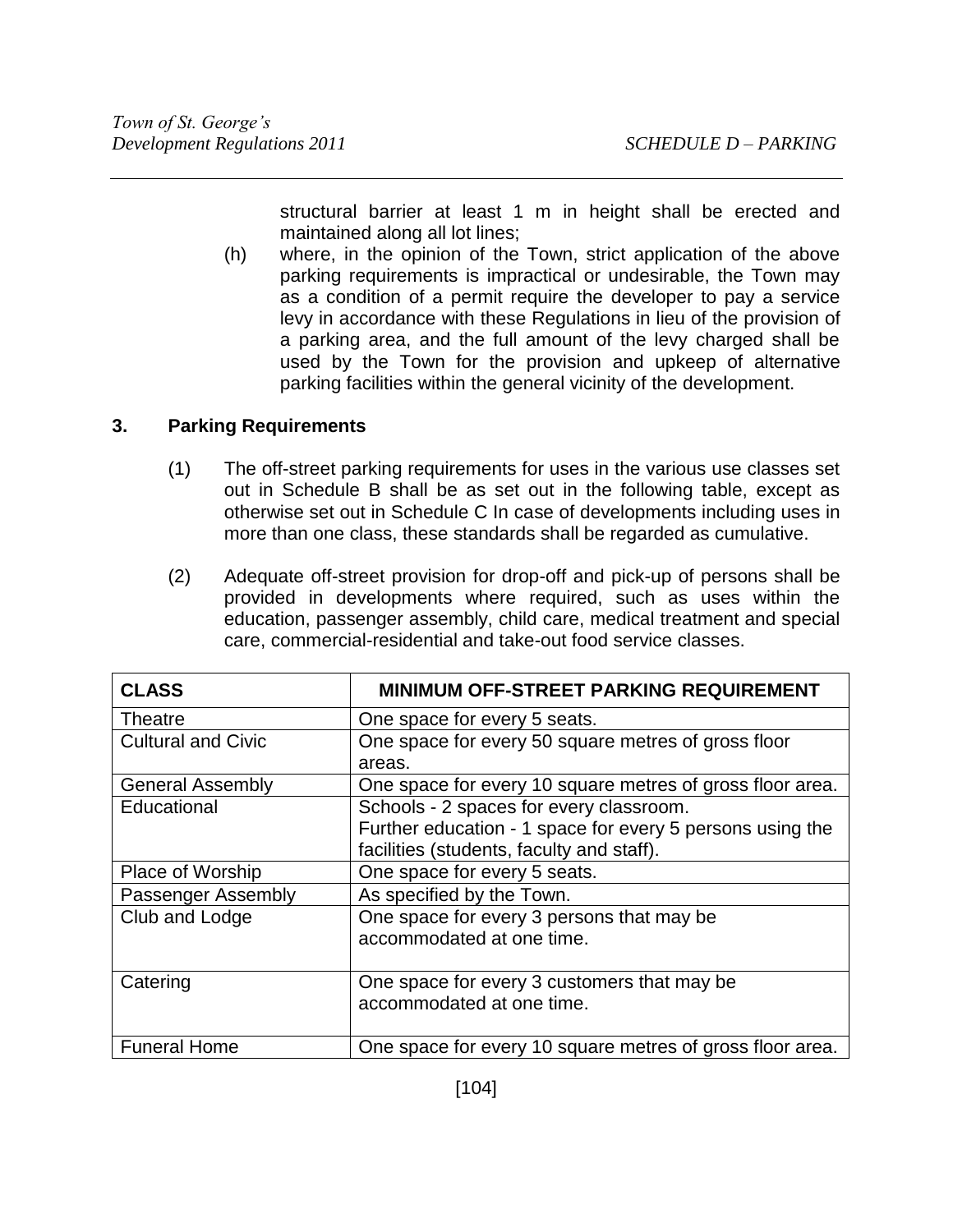| <b>CLASS</b>                                        | <b>MINIMUM OFF-STREET PARKING REQUIREMENT</b>                |
|-----------------------------------------------------|--------------------------------------------------------------|
| <b>Child Care</b>                                   | One space for every 20 square metres of gross floor area     |
| Amusement                                           | One space for every 10 square metres of gross floor area.    |
| <b>Outdoor Assembly</b>                             | As specified by the Town.                                    |
| Campground                                          | As specified by the Town.                                    |
| and<br>Correctional<br>Penal<br>Detention           | As specified by the Town.                                    |
| <b>Medical Treatment and</b><br><b>Special Care</b> | Once space per 20 square metres of suite or ward area        |
| <b>Single Dwelling</b>                              | Two spaces for every dwelling unit.                          |
| Double Dwelling                                     | Two spaces for every dwelling unit.                          |
| <b>Row Dwelling</b>                                 | Two spaces for every dwelling unit.                          |
| <b>Apartment Building</b>                           | Three spaces for every two dwelling units.                   |
| <b>Collective Residential</b>                       | As specified by the Town.                                    |
| <b>Boarding House</b>                               | As specified by the Town.                                    |
| <b>Residential and/or Bed</b>                       |                                                              |
| and Breakfast                                       |                                                              |
| <b>Commercial Residential</b>                       | One space for every guest room.                              |
| <b>Seasonal Residential</b>                         | One space per dwelling unit.                                 |
| <b>Mobile Homes</b>                                 | Two spaces for every dwelling unit.                          |
| Office                                              | One space for every 20 $m2$ of gross floor area.             |
| <b>Medical and Professional</b>                     | One space for every 20 $m2$ of gross floor area.             |
| <b>Personal Service</b>                             | One space for every 20 m <sup>2</sup> of gross floor area.   |
| <b>General Service</b>                              | One space for every 20 m <sup>2</sup> of gross floor area.   |
| Communications                                      | As specified by the Town.                                    |
| <b>Police Station</b>                               | As specified by the Town.                                    |
| <b>Taxi Stand</b>                                   | As specified by the Town.                                    |
| <b>Take-out Food Service</b>                        | One space for every 20 m <sup>2</sup> of gross floor area.   |
| Veterinary                                          | One space for every 20 m <sup>2</sup> of gross floor area.   |
| <b>Shopping Centre</b>                              | One space for every 15 m <sup>2</sup> of gross floor area.   |
| Shop                                                | One space for every 20 m <sup>2</sup> of gross floor area.   |
| <b>Indoor Market</b>                                | As specified by the Town.                                    |
| <b>Outdoor Market</b>                               | As specified by the Town.                                    |
| <b>Convenience Store</b>                            | One space for every 20 m <sup>2</sup> of gross floor area.   |
| Hazardous Industry                                  | As specified by the Town, but not less than one space per    |
|                                                     | 100 m <sup>2</sup> of gross floor area or 10 parking spaces, |
|                                                     | whichever is greater.                                        |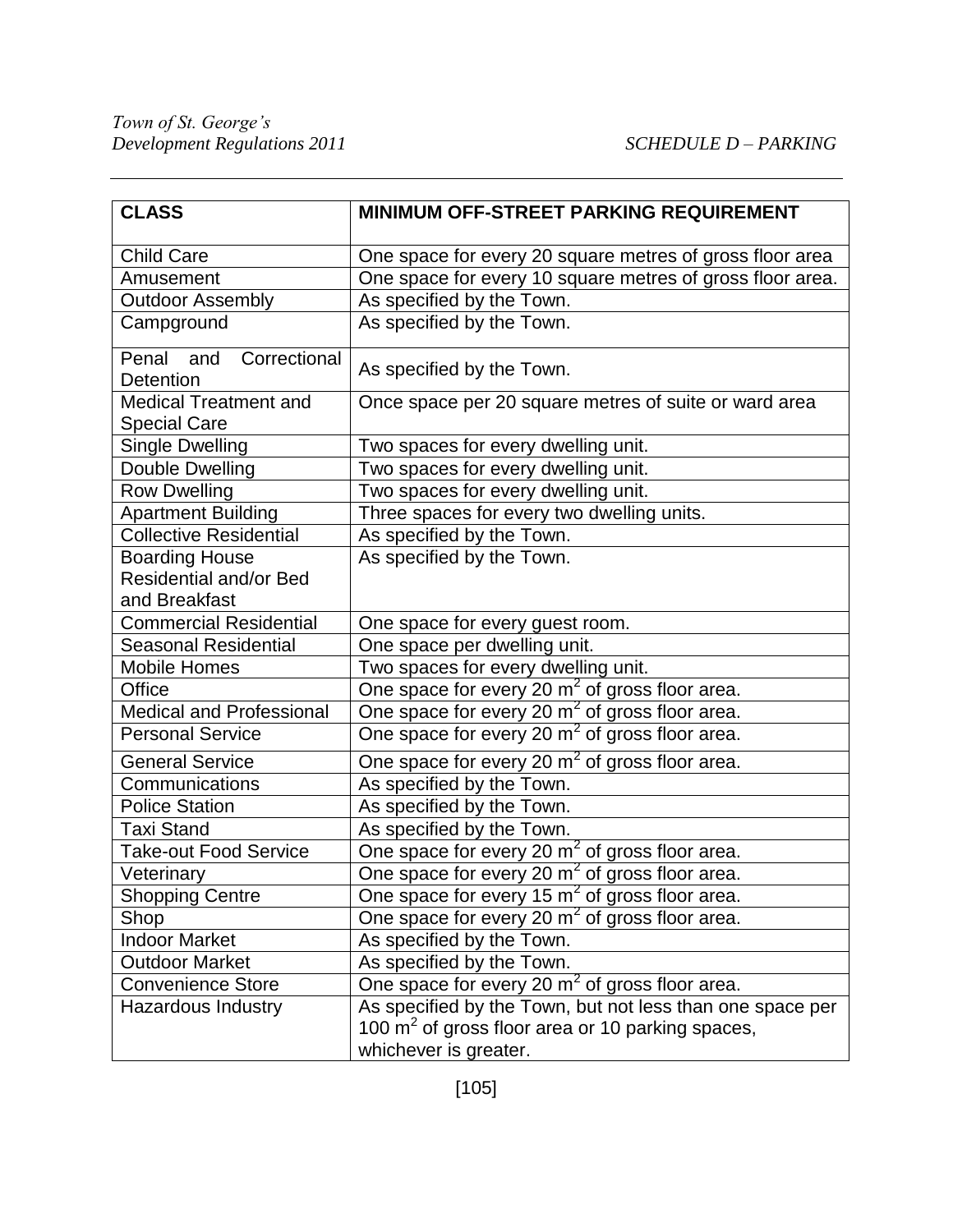| <b>CLASS</b>                   | <b>MINIMUM OFF-STREET PARKING REQUIREMENT</b>                        |
|--------------------------------|----------------------------------------------------------------------|
| <b>General Industry</b>        | As specified by the Town, but not less than one space per            |
|                                | 100 $m2$ of gross floor area or 10 parking spaces,                   |
|                                | whichever is greater.                                                |
| <b>Service Station</b>         | One space for every 20 $m2$ of gross floor area.                     |
| Light Industry                 | As specified by the Town, but not less than one space per            |
|                                | 50 m <sup>2</sup> of gross floor area or 5 parking spaces, whichever |
|                                | is greater.                                                          |
| Agriculture                    | Not specified.                                                       |
| Forestry                       | Not specified.                                                       |
| <b>Mineral Working</b>         | Not specified.                                                       |
| Mining                         | Not specified.                                                       |
| <b>Recreational Open Space</b> | Not specified.                                                       |
| Conservation                   | Not specified.                                                       |
| Cemetery                       | Not specified.                                                       |
| <b>Scrap Yard</b>              | Not specified.                                                       |
| <b>Solid Waste</b>             | Not specified.                                                       |
| Animal                         | Not specified.                                                       |
| Antenna                        | Not specified.                                                       |
| Transportation                 | As determined by the Town, taking into consideration                 |
|                                | associated uses, such as boat repairs, and other facilities          |
|                                | and services.                                                        |
| Marina                         | As determined by the Town, taking into consideration                 |
|                                | associated uses, such as boat repairs, and other facilities          |
|                                | and services.                                                        |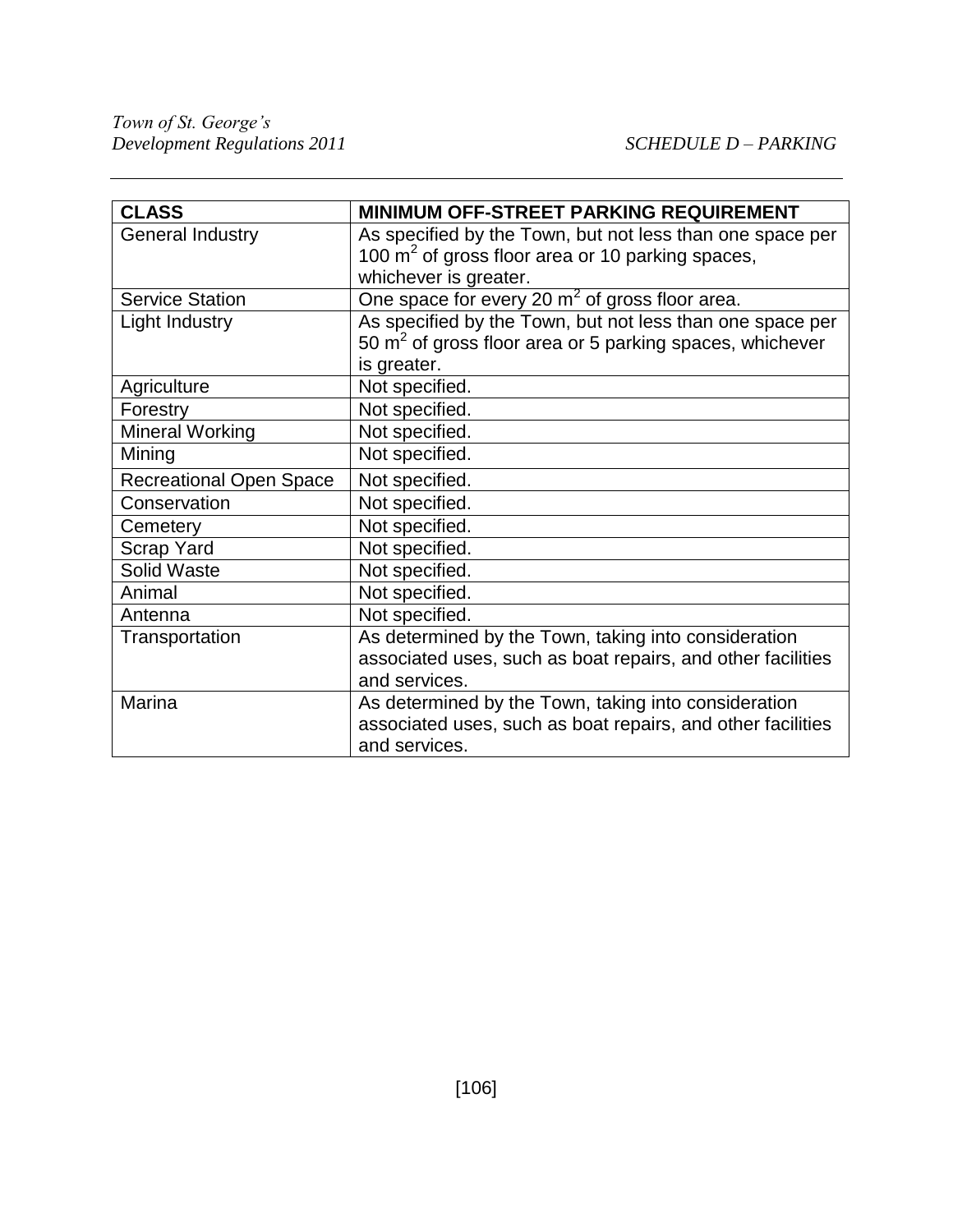# **SCHEDULE E - WATERWAYS AND WETLANDS – W.R. 97-1 AND W.R. 97-2**

*NOTE: Schedule E sets out the applicable policy directives under the Water Resources Act concerning development in and near bodies of water – waterways and wetlands – as described in Part II of the Development Regulations. These directives were obtained from the Government of Newfoundland and Labrador Department of Environment and Conservation Website and may be amended or changed without notice.*

#### **WATERWAYS**

Development in Shore Water Zones – Policy Directive W.R. 97-1

## **1.0 INTRODUCTION**

The shore water zone is the interface between land and water, and includes the land along the edge of an ocean, or a fresh water body. The shore water zone owes its unique ecological attributes to the area encompassing both the land draining into the water body and the water body itself. Unplanned and imprudent development on shore water zones, including infilling and waste disposal, may have detrimental effects on water quality, water quantity, and on terrestrial and aquatic life and habitat. Human impacts on salt water shore zones, caused by, for example, untreated sewage disposal, surface runoff from urban and industrial sites, etc., has led to closures of bays to aquaculture and shellfish harvesting. The economic impacts of environmental damage of fresh water shore zones include loss of recreational opportunities, depreciation of land values, etc. Shore water zones are also areas that are subject to flooding, with possible adverse impacts on life and property along the zones.

## **2.0 OBJECTIVES**

This policy will establish the criteria for issuing a permit under Section 48 of the *Water Resources Act,* SNL 2002 cW-4.01, for all development activities in and affecting shore water zones. The objective of the policy is to permit developments of shore water zones such that potential economic losses and impacts on water quantity, water quality, and terrestrial and aquatic habitats and life are minimized.

## **3.0 LEGISLATION**

*Water Resources Act,* SNL 2002 cW-4.01, ("the *Act")* sections 30, 48 and 64

## **4.0 DEFINITIONS**

 **Body of Water** - (Statutory definition from the *Act)* "body of water" means a surface or subterranean source of fresh or salt water within the jurisdiction of the province, whether that source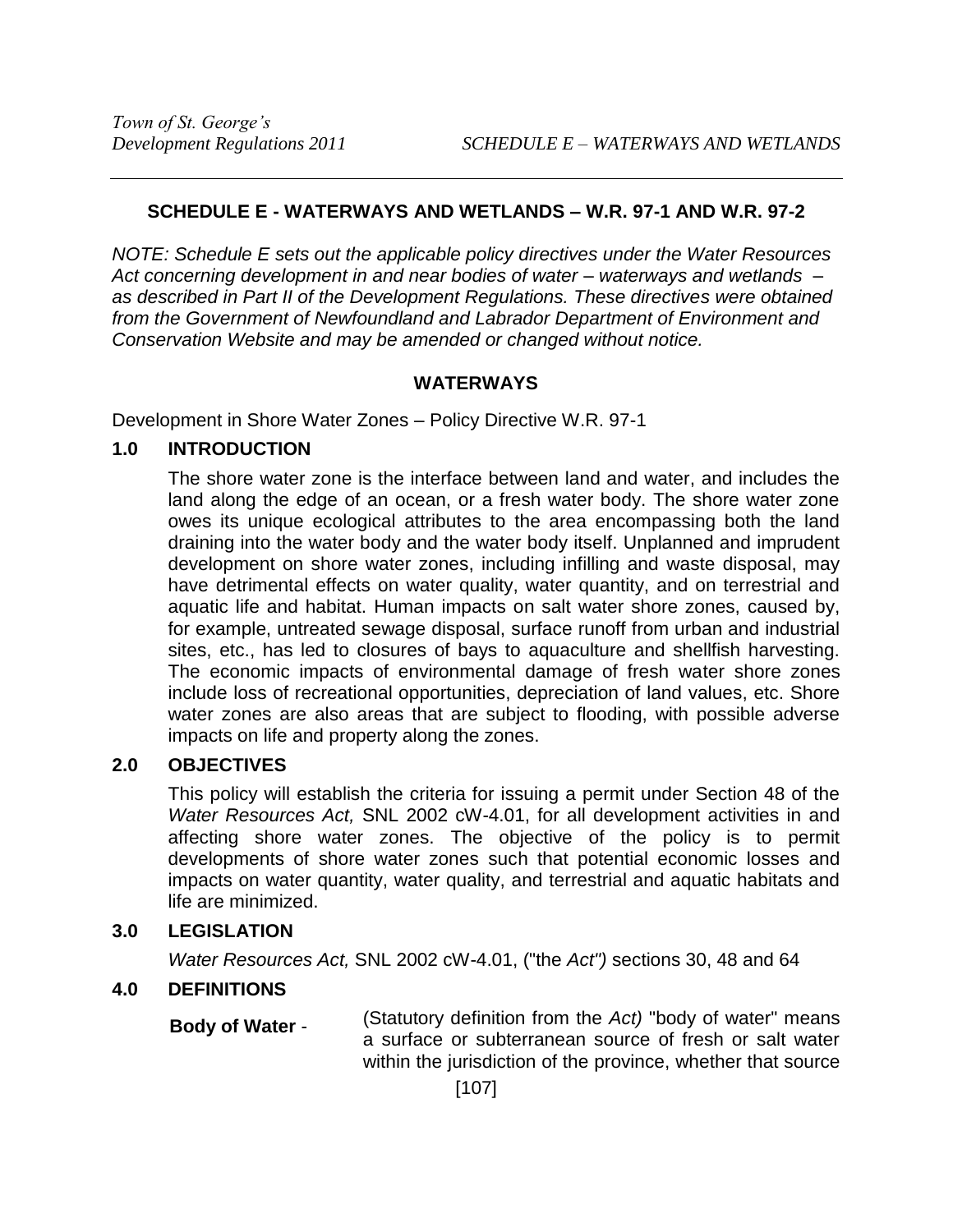usually contains liquid or frozen water or not, and includes water above the bed of the sea that is within the jurisdiction of the province, a river, stream, brook, creek, watercourse, lake, pond, spring, lagoon, ravine, gully, canal, wetland and other flowing or standing water and the land occupied by that body of water

- **Shore Water Zone** "Shore Water Zone" means the land that is intermittently occupied by water as a result of the naturally fluctuating surface water level in a body of water which can be either a fresh or salt water body and, in either case, the low water mark and high water mark of the water body defining the edges of the shore water zone.
- **Development** "Development" means the carrying out of an activity or operation which includes construction of wharves, moorings, jetties, other docking facilities, marinas, boathouses, etc., mechanical disturbance of the land, infilling, drainage, dredging, channelization, erosion control works, and removal of vegetation on shore water zones for social or economic benefits, or any change in the use or the intensity of use of any shore water zone.

## **5.0 POLICIES**

## **5.1 High Water Level of a Water Body**

The high water level of a water body is taken to be the 1:100 year return period water level. For a fresh water body, this level includes water levels caused strictly by storm runoff or hydraulic effects of ice or both. In marine situations, the level must include maximum waves, wind setup, storm surge, and ultimate mean sea levels under current global climatic forecasts for a 1:100 year design.

## **5.2 Developments Not Permitted**

**5.2.1** Infilling, drainage, dredging, channelization, or removal of surface or underwater vegetation on or along shore water zones, which could aggravate flooding problems, will not be permitted.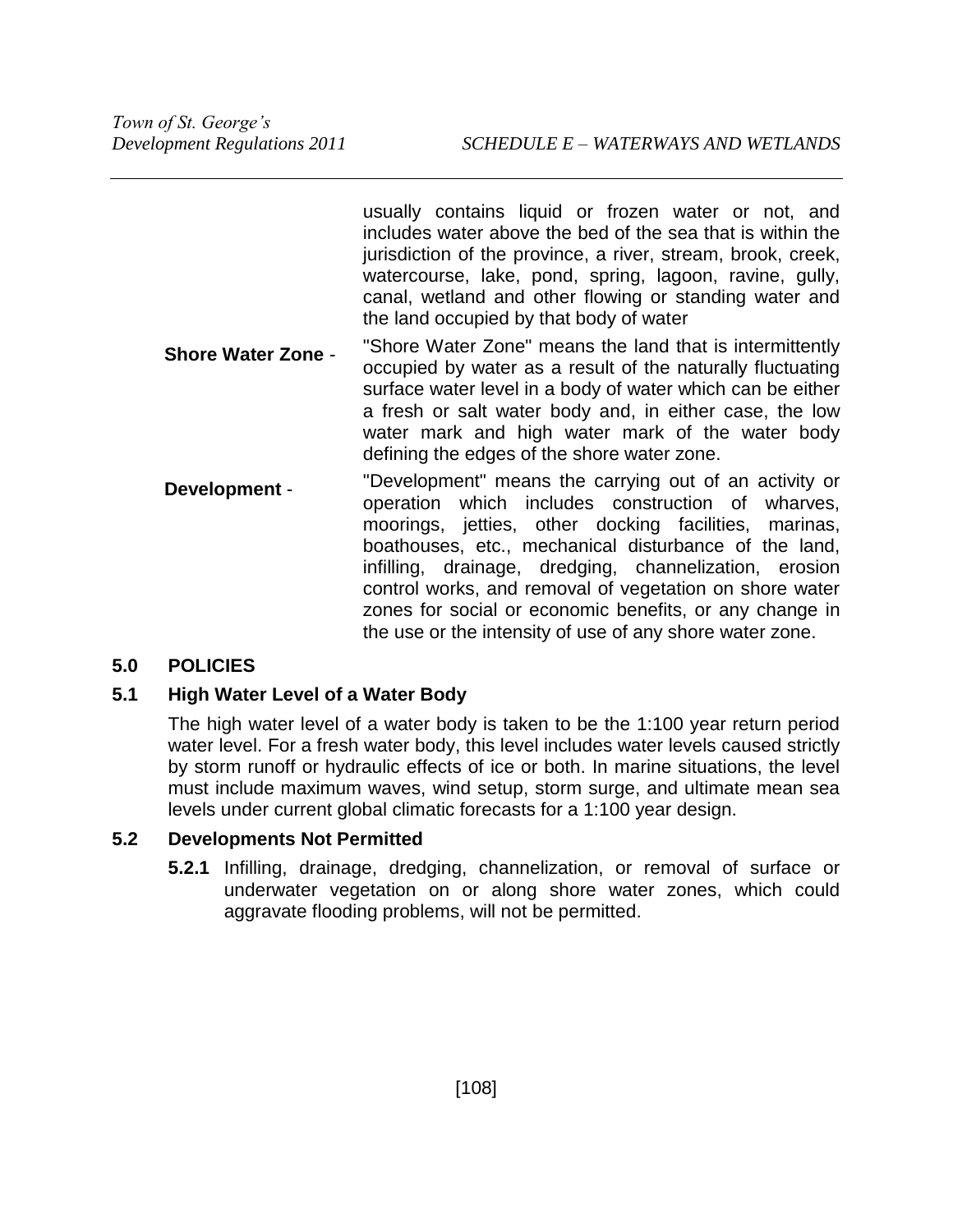- **5.2.2** Infilling, drainage, dredging, channelization, or removal of surface or underwater vegetation on or along shore water zones, which have immitigable adverse water quality impacts on the shore water zones, will not be permitted.
- **5.2.3** Infilling, drainage, dredging, channelization, or removal of surface or underwater vegetation on or along shore water zones which have significant impacts on water circulation patterns within the shore water zones or on sediment deposition or accretion or removal rates along the shore water zones will not be permitted.
- **5.2.4** Placing, depositing or discharging into shore water zones of any raw sewage, refuse, municipal and industrial wastes, fuel or fuel containers, pesticides, herbicides or other chemicals or their containers, or any other material, which impairs or has the potential to impair the water quality of the shore water zones will not be permitted.
- **5.2.5** Construction of extensive paved surfaces along a shore water zone, which changes the intrinsic character of the shore water zone, will not be permitted.

## **5.3 Developments Requiring Written Permission**

The following developments on or along shore water zones will be permitted subject to the prior written permission of the Minister of Environment and Conservation (the "Minister") in accordance with the *Act*:

- **5.3.1** Limited removal of surface vegetation cover for the construction of marinas, boathouses, jetties, wharves, moorings, and other docking facilities.
- **5.3.2** Construction of marinas, boathouses, jetties, wharves, moorings and other docking facilities which would require only minor disturbances to water circulation patterns within the shore water zone and which have limited impacts on sediment deposition or accretion rates along the shore water zone.
- **5.3.3** Extension and upgrading of existing buildings, structures and facilities within shore water zone areas.
- **5.3.4** Development related to recreational activities including the setting up of campgrounds, permanent and semi-permanent facilities, etc., along shore water zones.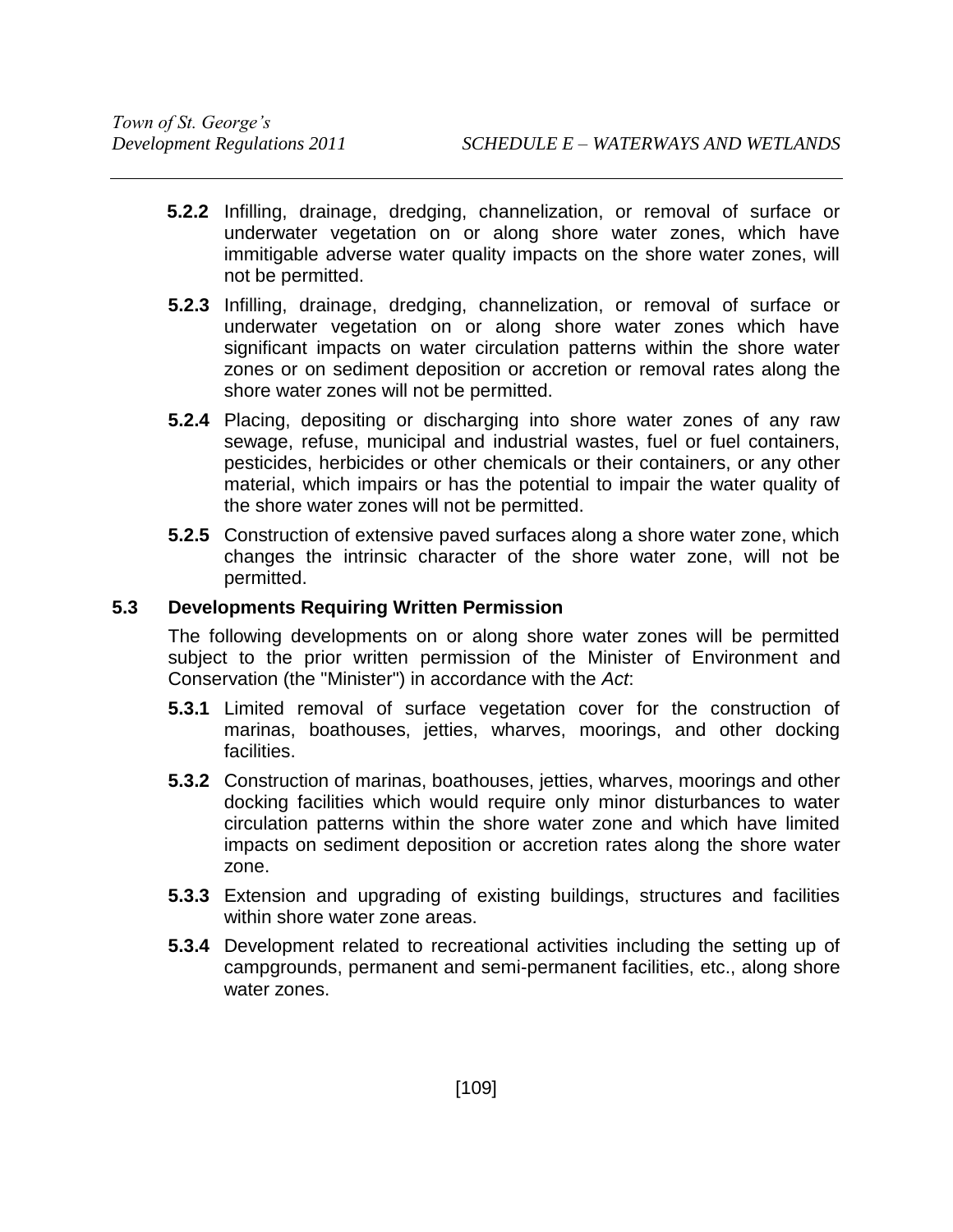## **5.4 Implementation of Mitigative Measures**

All developments which are permitted within shore water zones and which could result in potentially adverse changes to water quantity or water quality of the shore water zone will require the implementation of mitigative measures to be specified in the terms and conditions for the environmental approval.

#### **5.5 Restoration Measures**

The terms and conditions of the environmental approval will specify the restoration measures to be implemented upon cessation of activities or abandonment of facilities on shore water zones.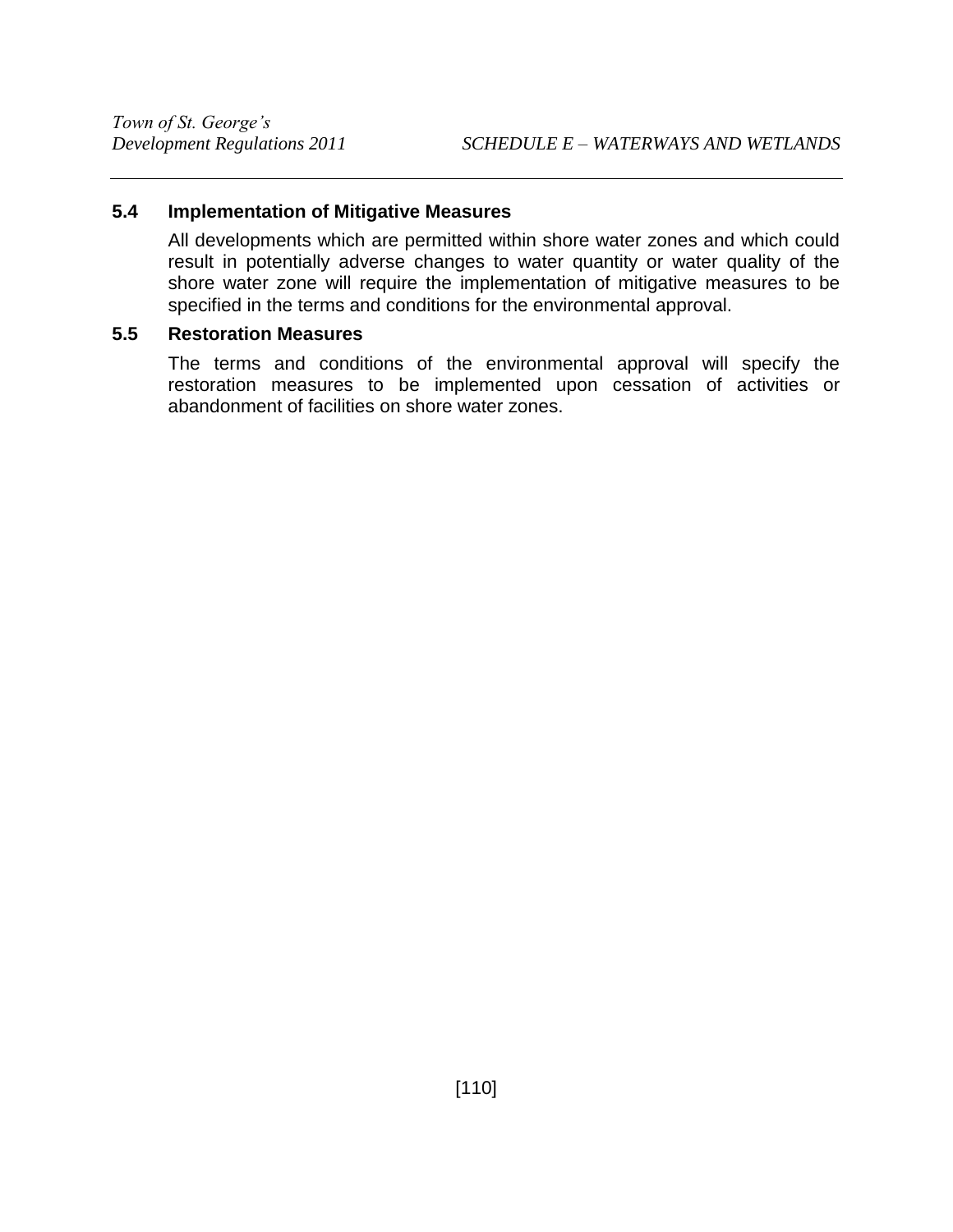## **WETLANDS**

#### **Subject**:

Development in Wetlands

#### **1.0 INTRODUCTION**

Wetlands, which include bogs, fens, marsh, swamps, and shallow water, collect and store runoff, moderate and attenuate downstream flood flows, reduce downstream flooding and erosion, clean and purify water, recharge groundwater zones, and provide unique habitat for plants and animals. The wetlands of Newfoundland and Labrador are increasingly being altered from their natural state to support alternative land uses such as agriculture, urbanization, industrial development, and recreation. Unplanned and imprudent development of wetlands, including drainage, infilling, and channelization, have detrimental effects on the wetlands' and downstream water quality and water quantity, and on terrestrial and aquatic habitat, life, flora and fauna. The potential consequences of impacts on water resources include structural damage to bridges and culverts from increased flood flows; river bed erosion causing siltation; and detrimental impacts on fish resources, drinking water quality and recreational uses of water bodies.

The problem facing wetland management is that the ecological and socioeconomic benefits of these ecosystems are usually not directly measurable and in many instances are not recognized until it is too late. The extensive nature of wetlands, peatlands in particular, in this province means that there is room for more developments to occur to meet social and economic needs, as long as hydrologic and environmental impacts are minimized.

## **2.0 OBJECTIVES**

This policy will establish the criteria for issuing a permit under Section 48 of the *Water Resources Act,* SNL 2002 cW-4.01*1*, for all development activities in and affecting wetlands. The objective of the policy is to permit developments in wetlands, which do not adversely affect the water quantity, water quality, hydrologic characteristics or functions, and terrestrial and aquatic habitats of the wetlands.

## **3.0 LEGISLATION**

*Water Resources Act,* SNL 2002 cW-4.01, ("the *Act")* sections 30, 48 and 64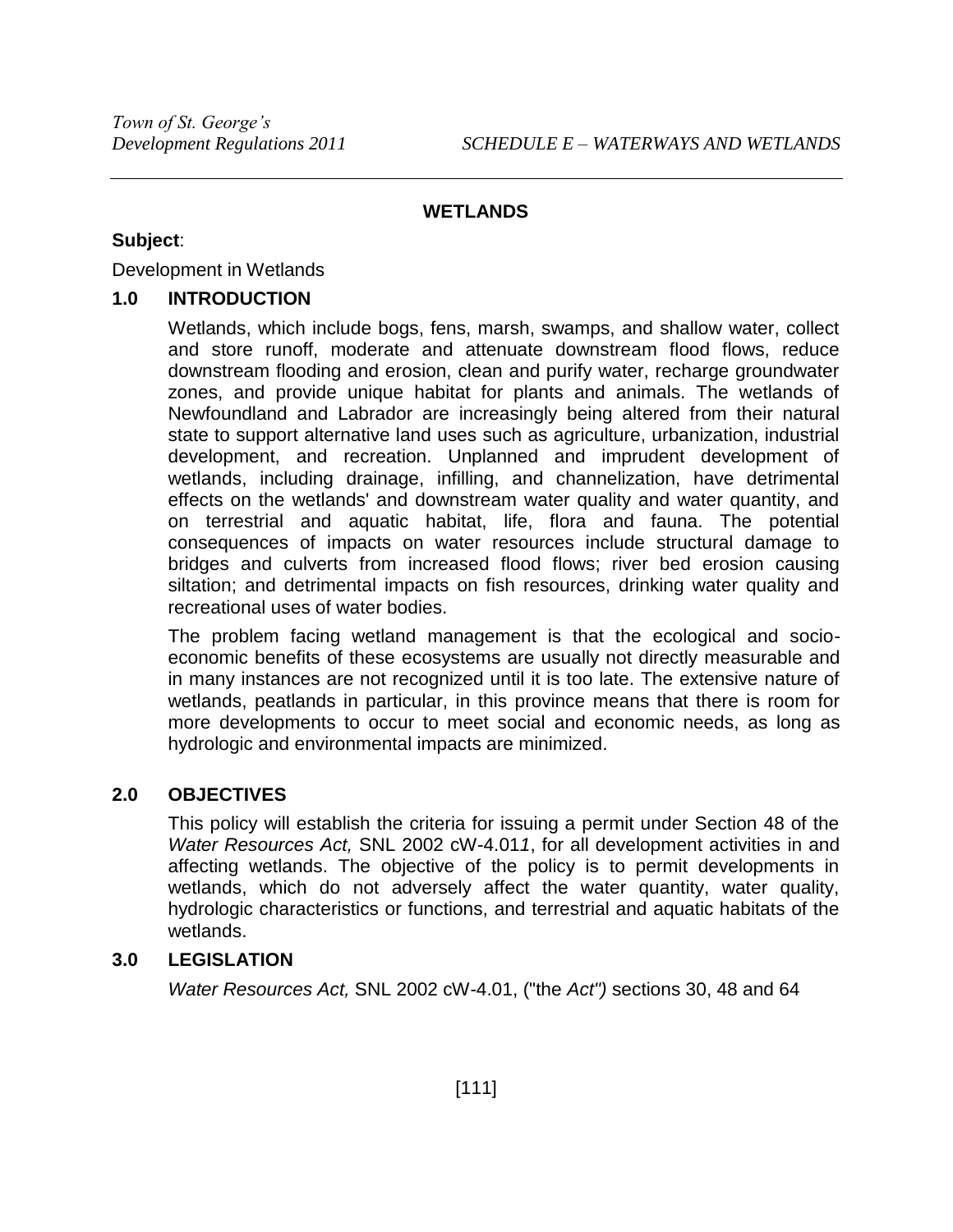## **4.0 DEFINITIONS**

| <b>Body of Water -</b> | (Statutory definition from the Act) "body of water" means    |
|------------------------|--------------------------------------------------------------|
|                        | a surface or subterranean source of fresh or salt water      |
|                        | within the jurisdiction of the province, whether that source |
|                        | usually contains liquid or frozen water or not, and          |
|                        | includes water above the bed of the sea that is within the   |
|                        | jurisdiction of the province, a river, stream, brook, creek, |
|                        | watercourse, lake, pond, spring, lagoon, ravine, gully,      |
|                        | canal, wetland and other flowing or standing water and       |
|                        | the land occupied by that body of water.                     |

- **Wetland** (Statutory definition from the *Act*) "wetland" means land that has the water table at, near or above the land surface and includes bogs, fens, marshes, swamps and other shallow open water areas
- Wetland development "Wetland development" means the carrying out of an activity or operation which includes the construction of ditches, mechanical disturbance of the ground, alteration of normal water level fluctuations, infilling, drainage, dredging, channelization, and removal of vegetation cover and/or organic matter on a wetland for social or economic benefits, or the making of any change in the use or the intensity of use of any wetland which affects its hydrologic characteristics or functions

# **5.0 POLICIES**

## **5.1 Developments Not Permitted**

- **5.1.1** Infilling, drainage, dredging, channelization, removal of vegetation cover or removal of soil or organic cover of wetlands which could aggravate flooding problems or have immitigable adverse water quality or water quantity or hydrologic impacts will not be permitted.
- **5.1.2** Developments of wetlands which are located within the recharge zones of domestic, municipal or private groundwater wells will not be permitted.
- **5.1.3** Placing, depositing or discharging any raw sewage, refuse, municipal and industrial wastes, fuel or fuel containers, pesticides, herbicides or other chemicals or their containers, or any other material which impairs or has the potential to impair the water quality of wetlands will not be permitted.

## **5.2 Developments Requiring Written Permission**

The following developments affecting wetlands will be permitted subject to the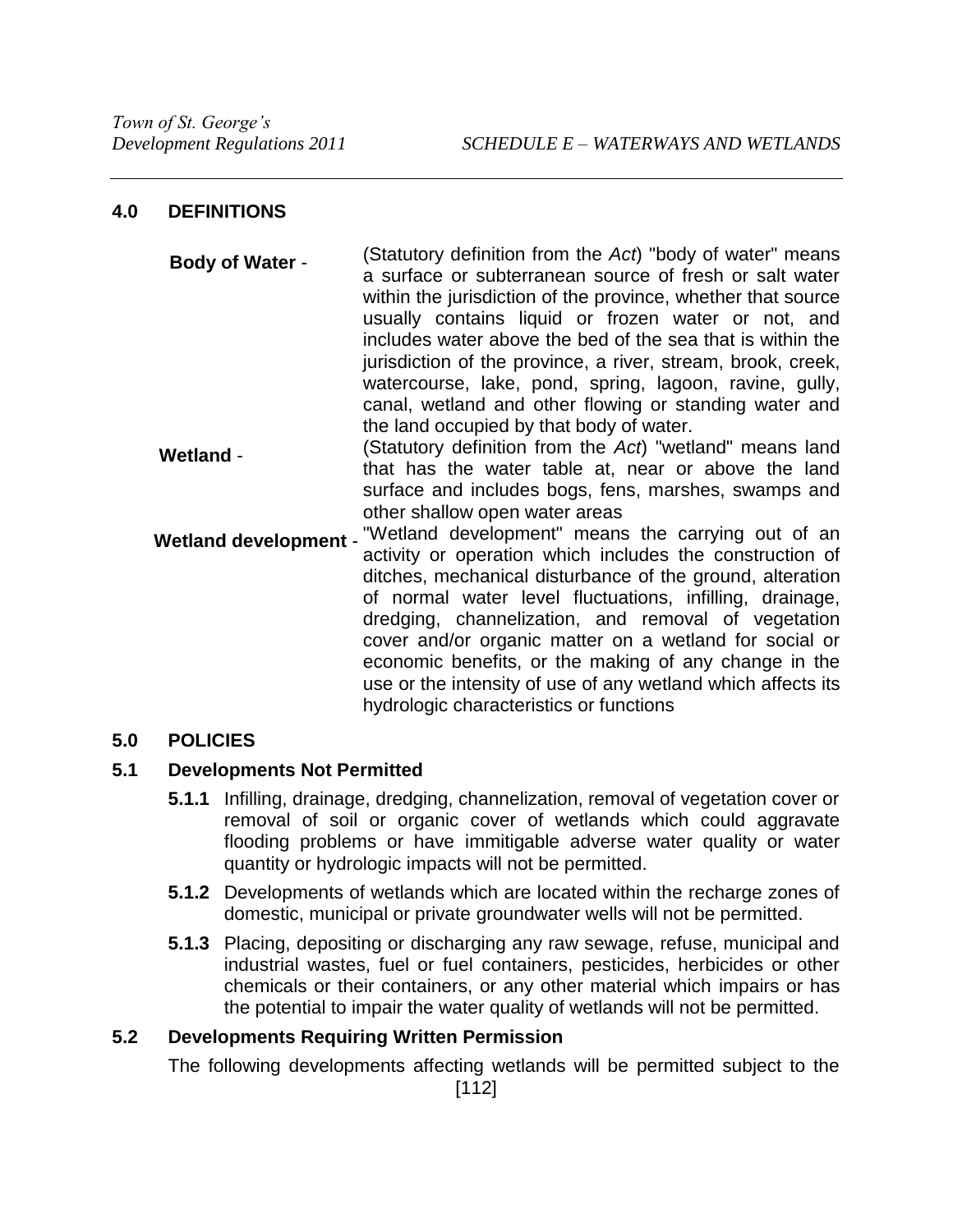prior written permission of the Minister of Environment and Conservation (the "Minister") in accordance with the *Act*:

- **5.2.1** Removal of the surface vegetation cover of wetlands for extraction of peat, or for preparing the area for agricultural or forestry activities.
- **5.2.2** Construction of ditches, tile fields and other types of flow conveyances to drain wetlands for extraction of peat, or for preparing the area for agricultural or forestry operations.
- **5.2.3** Removal of the topsoil or organic cover of wetlands for use as horticultural or fuel peat, or for preparing the area for agricultural or forestry activities.
- **5.2.4** Infilling, dredging, or any other disturbance of wetlands for the construction of permanent or temporary roads, bridges, culverts, trails, power and telecommunication transmission lines, pipelines, etc., through wetlands which would necessitate only minor disturbances to the vegetation and organic cover, the flow drainage pattern of the area and ground slope.
- **5.2.5** Infilling, dredging or other disturbance of wetlands for the construction of residential, commercial, industrial and institutional facilities or extension and upgrading of existing buildings and facilities within wetland areas.
- **5.2.6** Development related to recreational activities including the setting up of campgrounds, permanent and semi-permanent facilities, etc., on wetland areas.
- **5.2.7** Construction of flow control structures to alter the normal water level fluctuations of wetlands for the purposes of enhancing the quality or quantity of fish and other wildlife habitat.

## **5.3 Implementation of Mitigative Measures**

All uses and developments of wetlands resulting in potentially adverse changes to water quantity or water quality or hydrologic characteristics or functions of the wetlands will require the implementation of mitigative measures to be specified in the terms and conditions for the environmental approval.